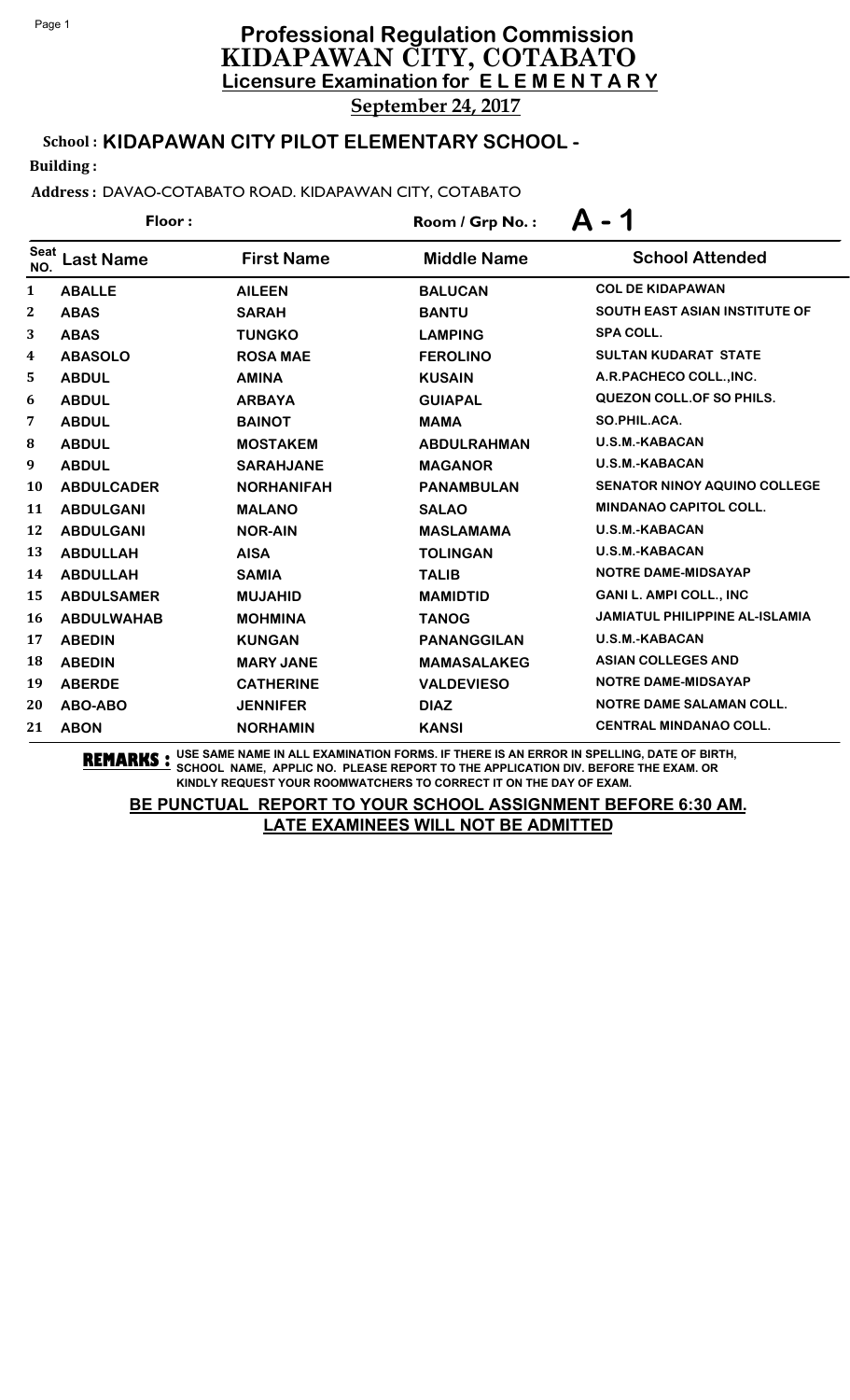September 24, 2017

# School : **KIDAPAWAN CITY PILOT ELEMENTARY SCHOOL -**

Building :

### Address : DAVAO-COTABATO ROAD. KIDAPAWAN CITY, COTABATO

|                    | Floor:         |                       | Room / Grp No.:    | $A - 2$                       |
|--------------------|----------------|-----------------------|--------------------|-------------------------------|
| <b>Seat</b><br>NO. | Last Name      | <b>First Name</b>     | <b>Middle Name</b> | <b>School Attended</b>        |
| 1                  | <b>ABPET</b>   | <b>JEDDALYN</b>       | <b>KANDUA</b>      | <b>R.MAGSAYSAY MEM. COLL.</b> |
| $\boldsymbol{2}$   | <b>ABUSAMA</b> | <b>SALAMA</b>         | <b>MAKASASA</b>    | <b>U.S.M.-KABACAN</b>         |
| 3                  | <b>ABUYO</b>   | <b>SHEENA MARIE</b>   | <b>CABANGIL</b>    | <b>CENTRAL MINDANAO COLL.</b> |
| 4                  | <b>ACHA</b>    | <b>WENCY KHATE</b>    | <b>CARBONERA</b>   | <b>NOTRE DAME-MARBEL</b>      |
| 5                  | <b>ACLON</b>   | <b>JANETH</b>         | <b>PACE</b>        | <b>CENTRAL MINDANAO COLL.</b> |
| 6                  | <b>ACOB</b>    | <b>RONNIE</b>         | <b>MAKAKUA</b>     | <b>U.S.M.-KABACAN</b>         |
| 7                  | <b>ACOB</b>    | <b>SAPIYA</b>         | <b>EMPOS</b>       | <b>U.S.M.-KABACAN</b>         |
| 8                  | <b>ADAM</b>    | <b>IBRAHIM</b>        | <b>DAMDAMIN</b>    | <b>M.S.U.-MAGUINDANAO</b>     |
| 9                  | <b>ADAM</b>    | <b>LINDA</b>          | <b>MANTLI</b>      | <b>C.MINDANAO ACA.FDTN.</b>   |
| 10                 | <b>ADAM</b>    | <b>RAYHANA</b>        | <b>JAPAR</b>       | <b>U.S.M.-KABACAN</b>         |
| 11                 | <b>ADLAON</b>  | <b>ALOHA</b>          | <b>SERVAN</b>      | <b>CENTRAL MINDANAO COLL.</b> |
| 12                 | <b>ADRIVAN</b> | <b>JOHN</b>           | <b>JUMALON</b>     | <b>QUEZON INST.OF TECH</b>    |
| 13                 | <b>AGALI</b>   | <b>HAMIDA</b>         | <b>SINIMPALAN</b>  | <b>COTABATO FDTN.C.S.T.</b>   |
| 14                 | <b>AGBAS</b>   | <b>AGNES</b>          | <b>KAPUA</b>       | <b>SPA COLL.</b>              |
| 15                 | <b>AGUA</b>    | <b>SHARLENE</b>       | <b>RIEL</b>        | <b>R.MAGSAYSAY MEM. COLL.</b> |
| 16                 | <b>AGUDOS</b>  | <b>BEMAJYN</b>        | <b>DELA CRUZ</b>   | <b>U.S.M.-KABACAN</b>         |
| 17                 | <b>AGUIRRE</b> | <b>BEVILYN</b>        | <b>BANIAN</b>      | <b>CENTRAL MINDANAO COLL.</b> |
| 18                 | <b>AGUSTIN</b> | <b>JENNIFER JOYCE</b> | <b>BERMAN</b>      | <b>SO.UPI COLL</b>            |
| 19                 | <b>AKAS</b>    | <b>RAHIMA</b>         | <b>NAKAN</b>       | <b>U.S.M.-KABACAN</b>         |
| 20                 | <b>AKMAD</b>   | <b>BAI NITA</b>       | <b>PADASAN</b>     | <b>COTABATO FDTN.C.S.T.</b>   |
| 21                 | <b>AKMAD</b>   | <b>EDRIS</b>          | <b>MASUAL</b>      | <b>U.S.M.-KABACAN</b>         |

**REMARKS :** USE SAME NAME IN ALL EXAMINATION FORMS. IF THERE IS AN ERROR IN SPELLING, DATE OF BIRTH, SCHOOL NAME, APPLIC NO. PLEASE REPORT TO THE APPLICATION DIV. BEFORE THE EXAM. OR KINDLY REQUEST YOUR ROOMWATCHERS TO CORRECT IT ON THE DAY OF EXAM.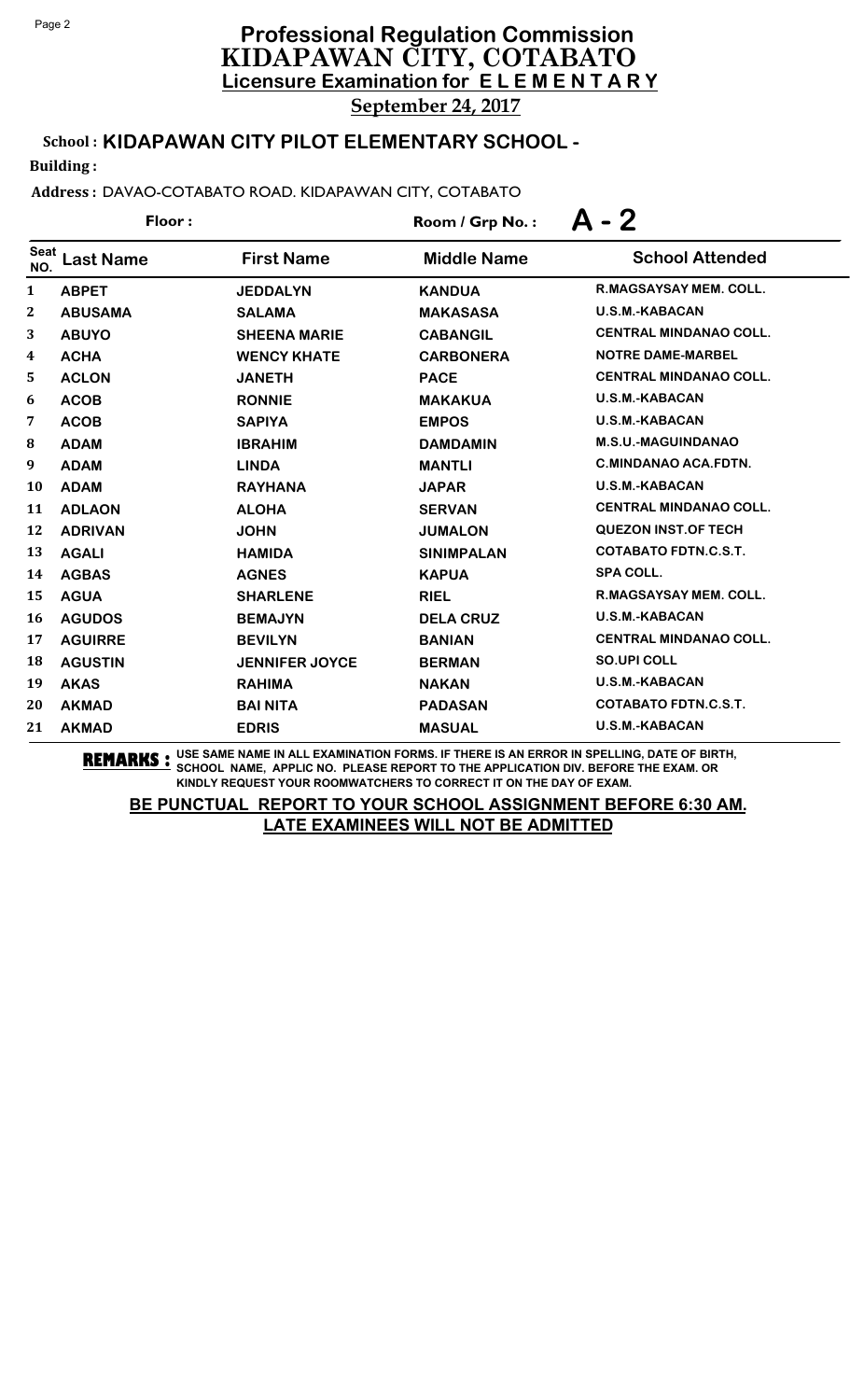September 24, 2017

# School : **KIDAPAWAN CITY PILOT ELEMENTARY SCHOOL -**

Building :

### Address : DAVAO-COTABATO ROAD. KIDAPAWAN CITY, COTABATO

|                    | Floor:           |                    | Room / Grp No.:    | - 3                                   |
|--------------------|------------------|--------------------|--------------------|---------------------------------------|
| <b>Seat</b><br>NO. | <b>Last Name</b> | <b>First Name</b>  | <b>Middle Name</b> | <b>School Attended</b>                |
| 1                  | <b>AKMAD</b>     | <b>MOHALIDEN</b>   | <b>KUSAIN</b>      | <b>SPA COLL.</b>                      |
| $\boldsymbol{2}$   | <b>AKMAD</b>     | <b>MONALIZA</b>    | <b>MAMASAKITAO</b> | <b>U.S.M.-KABACAN</b>                 |
| 3                  | <b>AKMAD</b>     | <b>NORMINA</b>     | <b>LUMAMBAS</b>    | <b>U.S.M.-KABACAN</b>                 |
| 4                  | <b>AKMAD</b>     | <b>UTIYAK</b>      | <b>DALINDING</b>   | <b>VALDEZ MOTHER &amp; CHILD CITY</b> |
| 5                  | <b>AKMAD</b>     | <b>ZAIDA</b>       | <b>MAUNGKO</b>     | <b>U.S.M.-KABACAN</b>                 |
| 6                  | AL-AG            | <b>CHRISTINE</b>   | <b>SARNO</b>       | <b>COL DE KIDAPAWAN</b>               |
| 7                  | <b>ALABADO</b>   | <b>REBECCA</b>     | <b>AQUITA</b>      | <b>COTABATO FDTN.C.S.T.</b>           |
| 8                  | <b>ALABAT</b>    | <b>APASRA</b>      | <b>KUSAYN</b>      | <b>LYCEUM OF SO. PHIL.</b>            |
| 9                  | <b>ALAMIS</b>    | <b>BERNIE</b>      | <b>VICENCIO</b>    | <b>COL DE KIDAPAWAN</b>               |
| 10                 | <b>ALANG</b>     | <b>SURAIDA</b>     | <b>MACALANG</b>    | <b>SO.BAPTIST COLL.</b>               |
| 11                 | <b>ALANIS</b>    | <b>KING PHILIP</b> | <b>CUIZON</b>      | <b>U.S.M.-KABACAN</b>                 |
| 12                 | <b>ALBIOS</b>    | <b>ANNIE ROSE</b>  | <b>ANGCOG</b>      | <b>COL DE KIDAPAWAN</b>               |
| 13                 | <b>ALCAMPOR</b>  | <b>MARGIE</b>      | <b>ESPAÑOLA</b>    | <b>LICEO DE DAVAO</b>                 |
| 14                 | <b>ALDANESE</b>  | <b>HELEN</b>       | <b>FERNANDEZ</b>   | <b>WMSU-ZAMBOANGA CITY</b>            |
| 15                 | <b>ALEGARBES</b> | <b>MELOREN</b>     | <b>ROMBLON</b>     | <b>COL DE KIDAPAWAN</b>               |
| 16                 | <b>ALELIGAY</b>  | <b>ZYREN</b>       | <b>MARMETO</b>     | <b>RAMON MAGSAYSAY MEMORIAL</b>       |
| 17                 | <b>ALFONSO</b>   | <b>MELANIE</b>     | <b>TENORIO</b>     | MINDANAO CAPITOL COLL.                |
| 18                 | <b>ALI</b>       | <b>ARLENE</b>      | <b>BAGUNDANG</b>   | <b>SPA COLL.</b>                      |
| 19                 | <b>ALI</b>       | <b>LAILA</b>       | <b>DEL RIO</b>     | <b>R.MAGSAYSAY MEM. COLL.</b>         |
| 20                 | <b>ALILAIN</b>   | <b>RHOGINA JOY</b> | <b>LAGARTO</b>     | <b>U.S.E.P.-DAVAO CITY</b>            |
| 21                 | <b>ALILAYA</b>   | <b>MONA</b>        | <b>LIMBANGAN</b>   | <b>U.S.M.-KABACAN</b>                 |

**REMARKS :** USE SAME NAME IN ALL EXAMINATION FORMS. IF THERE IS AN ERROR IN SPELLING, DATE OF BIRTH, SCHOOL NAME, APPLIC NO. PLEASE REPORT TO THE APPLICATION DIV. BEFORE THE EXAM. OR KINDLY REQUEST YOUR ROOMWATCHERS TO CORRECT IT ON THE DAY OF EXAM.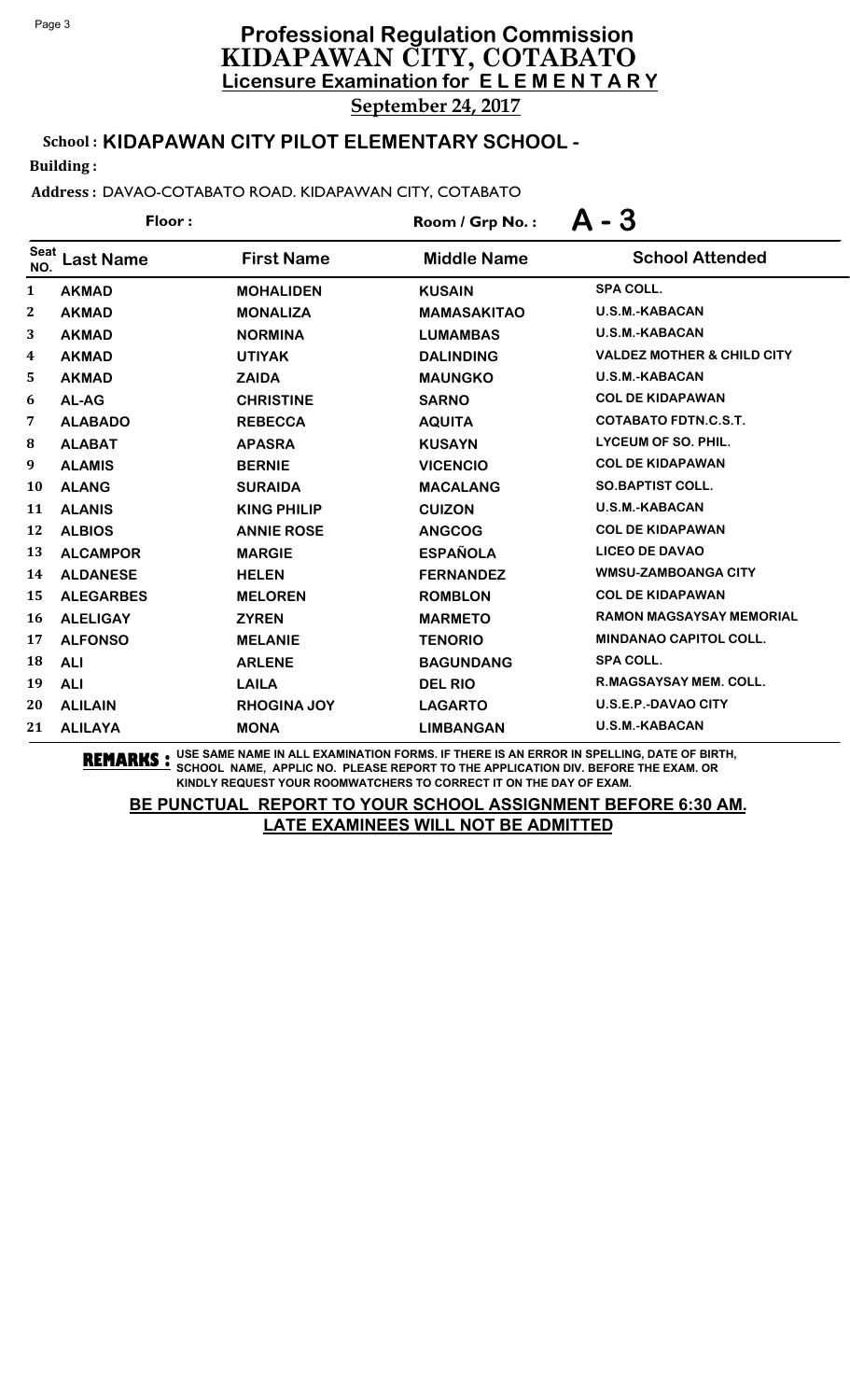# **Licensure Examination for E L E M E N T A R Y Professional Regulation Commission** KIDAPAWAN CITY, COTABATO September 24, 2017

# School : **KIDAPAWAN CITY PILOT ELEMENTARY SCHOOL -**

Building :

### Address : DAVAO-COTABATO ROAD. KIDAPAWAN CITY, COTABATO

|                    | Floor:           |                    | Room / Grp No.:    | $-4$<br>$\mathbf{A}$                 |
|--------------------|------------------|--------------------|--------------------|--------------------------------------|
| <b>Seat</b><br>NO. | <b>Last Name</b> | <b>First Name</b>  | <b>Middle Name</b> | <b>School Attended</b>               |
| $\mathbf{1}$       | <b>ALIMANAN</b>  | <b>NOR</b>         | <b>ALON</b>        | <b>COTABATO FDTN.C.S.T.</b>          |
| $\mathbf{2}$       | <b>ALIMANAN</b>  | <b>NORAISA</b>     | <b>POLINAR</b>     | <b>U.S.M.-KABACAN</b>                |
| 3                  | <b>ALIMAO</b>    | <b>BAINORHAN</b>   | <b>SAMAMA</b>      | <b>U.S.M.-KABACAN</b>                |
| 4                  | <b>ALIPOLO</b>   | <b>HADEGUIA</b>    | <b>TUTIN</b>       | <b>U.S.M.-KABACAN</b>                |
| 5                  | <b>ALISO</b>     | <b>PERDOS</b>      | <b>LUMUNDAO</b>    | QUEZON COLL. OF SO PHILS.            |
| 6                  | <b>ALO</b>       | <b>ANABEL</b>      | <b>ESMERO</b>      | U.S.M.-KABACAN                       |
| 7                  | <b>ALO</b>       | <b>CAIRONSALAM</b> | <b>EBRAHIM</b>     | <b>PARANG FDTN. COLL.</b>            |
| 8                  | <b>ALOJADO</b>   | <b>BELEN</b>       | <b>TUBO</b>        | <b>SO.BAPTIST COLL.</b>              |
| 9                  | <b>ALOMIA</b>    | <b>CRESTY</b>      | <b>CABUDOY</b>     | <b>CENTRAL MINDANAO COLL.</b>        |
| 10                 | <b>ALON</b>      | <b>MINA</b>        | <b>INTA</b>        | <b>SPA COLL.</b>                     |
| 11                 | <b>ALON</b>      | <b>ZENRAIDA</b>    | <b>LAMADA</b>      | <b>U.S.M.-KABACAN</b>                |
| 12                 | <b>ALPARO</b>    | <b>MARIA DORY</b>  | <b>PACLAO</b>      | <b>CENTRAL MINDANAO COLL.</b>        |
| 13                 | <b>AMAO</b>      | <b>ELSIE</b>       | <b>JUIT</b>        | <b>BUKIDNON S.C-MALAYBALAY</b>       |
| 14                 | <b>AMAR</b>      | <b>LORMHEL</b>     | <b>JULAO</b>       | <b>KING'S COL.OF MARBEL</b>          |
| 15                 | <b>AMASOL</b>    | <b>VILMA</b>       | <b>CABURATAN</b>   | <b>SO.BAPTIST COLL.</b>              |
| 16                 | <b>AMBALGAN</b>  | <b>SHALEMAR</b>    | <b>FULGENCIO</b>   | <b>COTABATO FDTN.C.S.T.</b>          |
| 17                 | <b>AMBAN</b>     | <b>KENNETTE</b>    | <b>ZOLINA</b>      | <b>SOUTH EAST ASIAN INSTITUTE OF</b> |
| 18                 | <b>AMBEL</b>     | <b>BAI SITRA</b>   | <b>MAMAKAN</b>     | NOTRE DAME-KIDAPAWAN                 |
| 19                 | <b>AMIGABLE</b>  | <b>JEAN</b>        | <b>ARROZA</b>      | <b>U.S.M.-KIDAPAWAN</b>              |
| 20                 | <b>AMIL</b>      | <b>MUNOR</b>       | <b>KANSI</b>       | <b>MINDANAO CAPITOL COLL.</b>        |
| 21                 | <b>AMIL</b>      | <b>SAHADA</b>      | <b>GUIAMALUDIN</b> | <b>U.S.M.-KABACAN</b>                |

**REMARKS :** USE SAME NAME IN ALL EXAMINATION FORMS. IF THERE IS AN ERROR IN SPELLING, DATE OF BIRTH, SCHOOL NAME, APPLIC NO. PLEASE REPORT TO THE APPLICATION DIV. BEFORE THE EXAM. OR KINDLY REQUEST YOUR ROOMWATCHERS TO CORRECT IT ON THE DAY OF EXAM.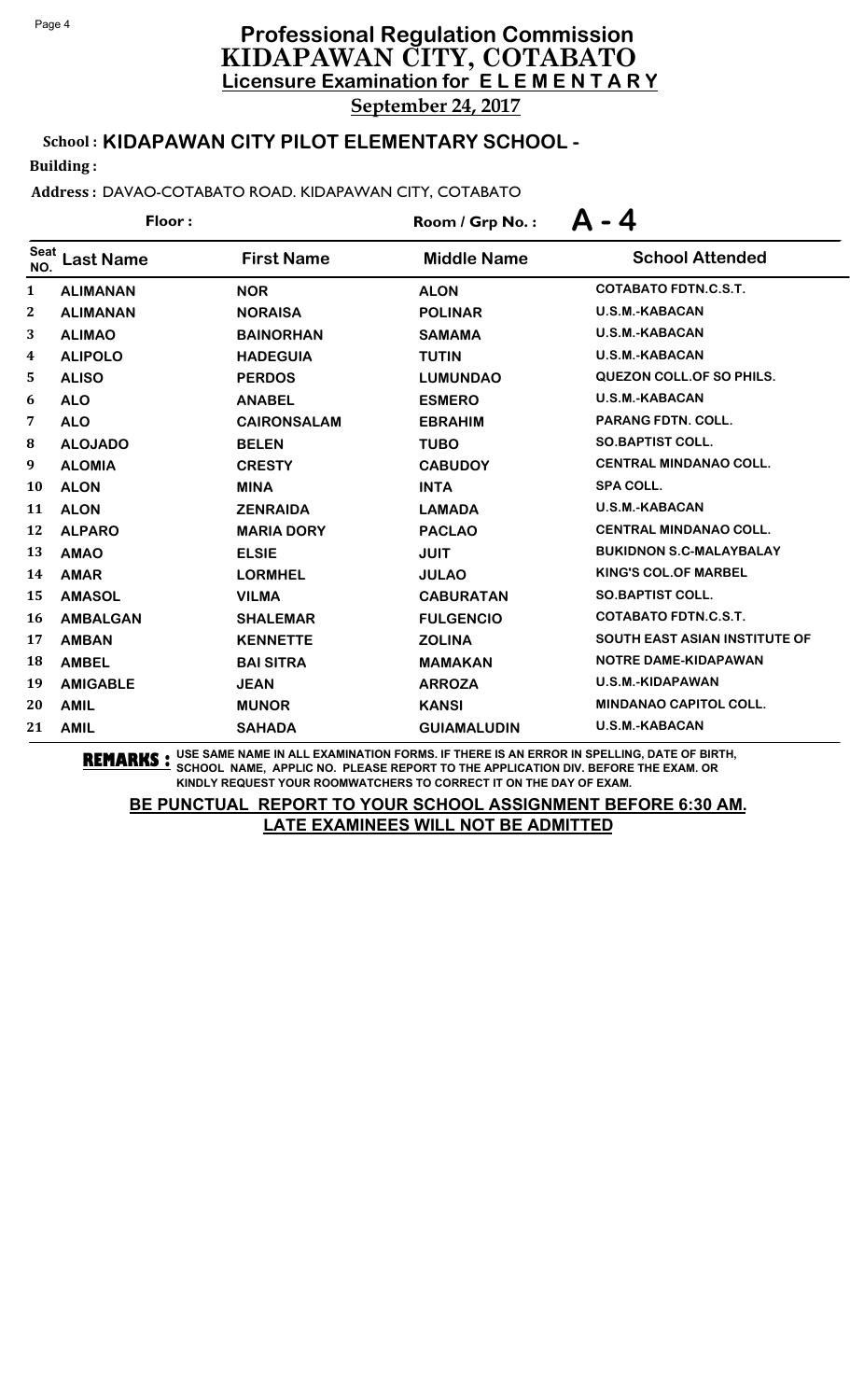September 24, 2017

# School : **KIDAPAWAN CITY PILOT ELEMENTARY SCHOOL -**

Building :

### Address : DAVAO-COTABATO ROAD. KIDAPAWAN CITY, COTABATO

|                    | Floor:           |                       | Room / Grp No.:    | - 5                             |
|--------------------|------------------|-----------------------|--------------------|---------------------------------|
| <b>Seat</b><br>NO. | <b>Last Name</b> | <b>First Name</b>     | <b>Middle Name</b> | <b>School Attended</b>          |
| 1                  | <b>AMIN</b>      | <b>NAILA</b>          | <b>GALMAN</b>      | <b>SO.BAPTIST COLL.</b>         |
| 2                  | <b>AMINO</b>     | <b>ANULAO</b>         | <b>PINTO</b>       | <b>U.S.M.-KABACAN</b>           |
| 3                  | <b>AMINODEN</b>  | <b>RAIDAH</b>         | <b>MULOK</b>       | PHIL. MUSLIM T. C.              |
| 4                  | <b>AMLON</b>     | <b>DIVINA</b>         | <b>CALAMBRO</b>    | U.S.M.-KIDAPAWAN                |
| 5                  | <b>AMPATUAN</b>  | <b>RANDIE</b>         | <b>MALALAG</b>     | <b>COTABATO FDTN.C.S.T.</b>     |
| 6                  | <b>ANDAG</b>     | <b>MARICEL</b>        | <b>ULAMA</b>       | <b>RAMON MAGSAYSAY MEMORIAL</b> |
| 7                  | <b>ANDEA</b>     | <b>LYN JEAN</b>       | <b>PATALINO</b>    | <b>COTABATO FDTN.C.S.T.</b>     |
| 8                  | <b>ANDIE</b>     | <b>ARBAYA</b>         | <b>POLINDAO</b>    | <b>U.S.M.-KABACAN</b>           |
| 9                  | <b>ANDOG</b>     | <b>NORIA</b>          | <b>MASANSANG</b>   | <b>U.S.M.-KABACAN</b>           |
| 10                 | <b>ANDOG</b>     | <b>RAZID</b>          | <b>ABDUL</b>       | <b>U.S.M.-KABACAN</b>           |
| 11                 | <b>ANDONA</b>    | <b>ARBAIEN</b>        | <b>ULANON</b>      | <b>EDENTON MISSION COLL.</b>    |
| 12                 | <b>ANGGA</b>     | <b>MIAH FAITH</b>     | <b>DILLERA</b>     | <b>NOTRE DAME-KIDAPAWAN</b>     |
| 13                 | <b>ANGKEL</b>    | <b>MANSAWI</b>        | <b>HADJI OMAR</b>  | <b>U.S.M.-KABACAN</b>           |
| 14                 | <b>ANGO</b>      | <b>BAINORON</b>       | <b>INIDAL</b>      | <b>U.S.M.-KABACAN</b>           |
| 15                 | <b>ANTE</b>      | <b>ESMAEL</b>         | <b>ADTA</b>        | <b>COTABATO FDTN.C.S.T.</b>     |
| 16                 | <b>ANTIC</b>     | <b>DIOSDADO</b>       | <b>QUIDO</b>       | <b>U.M.-DIGOS</b>               |
| 17                 | <b>ANTONIO</b>   | <b>JENET</b>          | <b>ESTILLORE</b>   | <b>U.M.-COTABATO COLL.</b>      |
| 18                 | <b>ANTONIO</b>   | <b>MELISSA</b>        | <b>RUBINO</b>      | <b>NOTRE DAME-MIDSAYAP</b>      |
| 19                 | <b>APDAN</b>     | <b>CHRISTIAN CZAR</b> | <b>GACUSAN</b>     | <b>SO.PHIL.METHODIST COL</b>    |
| 20                 | <b>APDAN</b>     | <b>GLADYS GAY</b>     | <b>GACUSAN</b>     | <b>SO.PHIL.METHODIST COL</b>    |
| 21                 | <b>APEROCHO</b>  | <b>KARL ROGER</b>     | <b>SONZA</b>       | <b>RAMON MAGSAYSAY MEMORIAL</b> |

**REMARKS :** USE SAME NAME IN ALL EXAMINATION FORMS. IF THERE IS AN ERROR IN SPELLING, DATE OF BIRTH, SCHOOL NAME, APPLIC NO. PLEASE REPORT TO THE APPLICATION DIV. BEFORE THE EXAM. OR KINDLY REQUEST YOUR ROOMWATCHERS TO CORRECT IT ON THE DAY OF EXAM.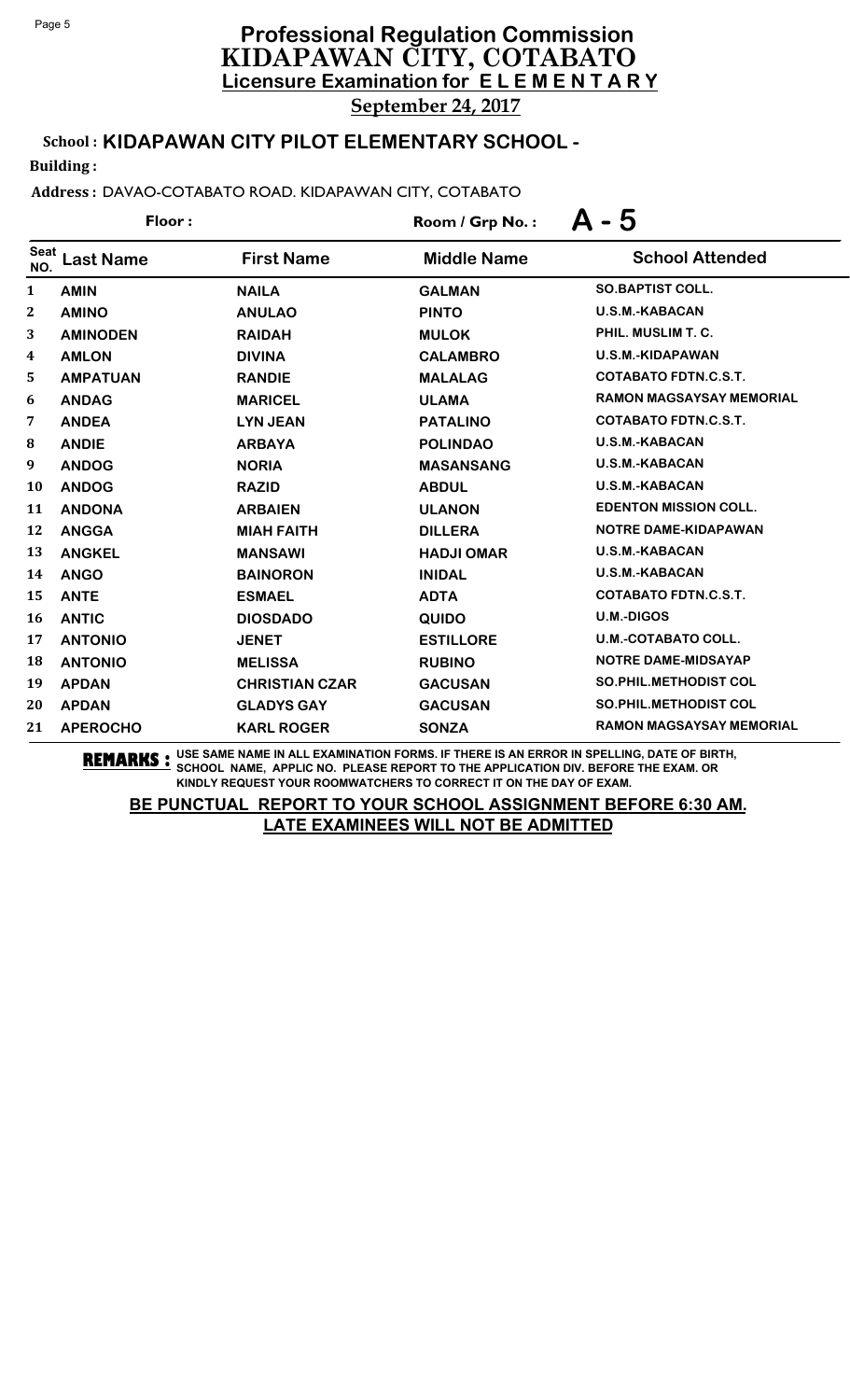# **Licensure Examination for E L E M E N T A R Y Professional Regulation Commission** KIDAPAWAN CITY, COTABATO

September 24, 2017

# School : **KIDAPAWAN CITY PILOT ELEMENTARY SCHOOL -**

Building :

### Address : DAVAO-COTABATO ROAD. KIDAPAWAN CITY, COTABATO

|                    | Floor:           |                       | Room / Grp No.:     | - 6                             |
|--------------------|------------------|-----------------------|---------------------|---------------------------------|
| <b>Seat</b><br>NO. | <b>Last Name</b> | <b>First Name</b>     | <b>Middle Name</b>  | <b>School Attended</b>          |
| 1                  | <b>APLAL</b>     | <b>ANGELYN</b>        | <b>KALIBAY</b>      | <b>COTABATO FDTN.C.S.T.</b>     |
| $\boldsymbol{2}$   | <b>AQUINO</b>    | <b>SHENET</b>         | <b>CALAMAR</b>      | <b>SO.CHRISTIAN COLL.</b>       |
| 3                  | <b>ARCETA</b>    | <b>SHIELA MAE</b>     | <b>GALLEGO</b>      | <b>RAMON MAGSAYSAY MEMORIAL</b> |
| 4                  | <b>ARCIAGA</b>   | <b>VINZELLE ARJAY</b> | <b>LIBUSADA</b>     | <b>EDENTON MISSION COLL.</b>    |
| 5                  | <b>ARELLANO</b>  | <b>RALPH OWEN</b>     | <b>SAMBA-AN</b>     | <b>NOTRE DAME-KIDAPAWAN</b>     |
| 6                  | <b>AREÑO</b>     | <b>MICHELLE</b>       | <b>NATINO</b>       | <b>SULTAN KUDARAT STATE</b>     |
| 7                  | <b>ARNAEZ</b>    | <b>AILEEN</b>         | <b>JANO</b>         | <b>RAMON MAGSAYSAY MEMORIAL</b> |
| 8                  | <b>ARNAIZ</b>    | <b>NOEMIE</b>         | <b>OGARIO</b>       | <b>COL DE KIDAPAWAN</b>         |
| 9                  | <b>AROCHA</b>    | <b>ARBY LEE</b>       | $\bullet$           | <b>SULTAN KUDARAT STATE</b>     |
| 10                 | <b>ASA</b>       | <b>CRISANTA</b>       | <b>COWOL</b>        | <b>QUEZON COLL.OF SO PHILS.</b> |
| 11                 | <b>ASAN</b>      | <b>NORON</b>          | <b>DODIG</b>        | <b>U.S.M.-KABACAN</b>           |
| 12                 | <b>ASEK</b>      | <b>JASMEN</b>         | <b>SOLAIMAN</b>     | <b>U.S.M.-KABACAN</b>           |
| 13                 | <b>ASKAK</b>     | <b>ARDIN</b>          | <b>DAUD</b>         | <b>U.S.M.-KABACAN</b>           |
| 14                 | <b>ATAN</b>      | <b>MERIAM</b>         | <b>MAKABAKEG</b>    | <b>U.S.M.-KABACAN</b>           |
| 15                 | <b>ATANDOR</b>   | <b>JONAIRA</b>        | <b>PANONDIONGAN</b> | <b>PARANG FDTN. COLL.</b>       |
| 16                 | <b>AWE</b>       | <b>MARICEL</b>        | <b>ELAC</b>         | <b>CENTRAL MINDANAO COLL.</b>   |
| 17                 | <b>AWIL</b>      | <b>RANDY</b>          | <b>AKIL</b>         | <b>U.S.M.-KABACAN</b>           |
| 18                 | <b>AYOON</b>     | <b>SAIMAH</b>         | <b>DAING</b>        | <b>PARANG FDTN. COLL.</b>       |
| 19                 | <b>AYUNGAO</b>   | <b>RICHELL</b>        | <b>ZONIO</b>        | <b>RAMON MAGSAYSAY MEMORIAL</b> |
| 20                 | <b>AZUELO</b>    | <b>ZALLY</b>          | <b>GALAURA</b>      | <b>RAMON MAGSAYSAY MEMORIAL</b> |
| 21                 | <b>BACARO</b>    | <b>SHARON</b>         | <b>BACAMANTE</b>    | <b>CENTRAL MINDANAO COLL.</b>   |

**REMARKS :** USE SAME NAME IN ALL EXAMINATION FORMS. IF THERE IS AN ERROR IN SPELLING, DATE OF BIRTH, SCHOOL NAME, APPLIC NO. PLEASE REPORT TO THE APPLICATION DIV. BEFORE THE EXAM. OR KINDLY REQUEST YOUR ROOMWATCHERS TO CORRECT IT ON THE DAY OF EXAM.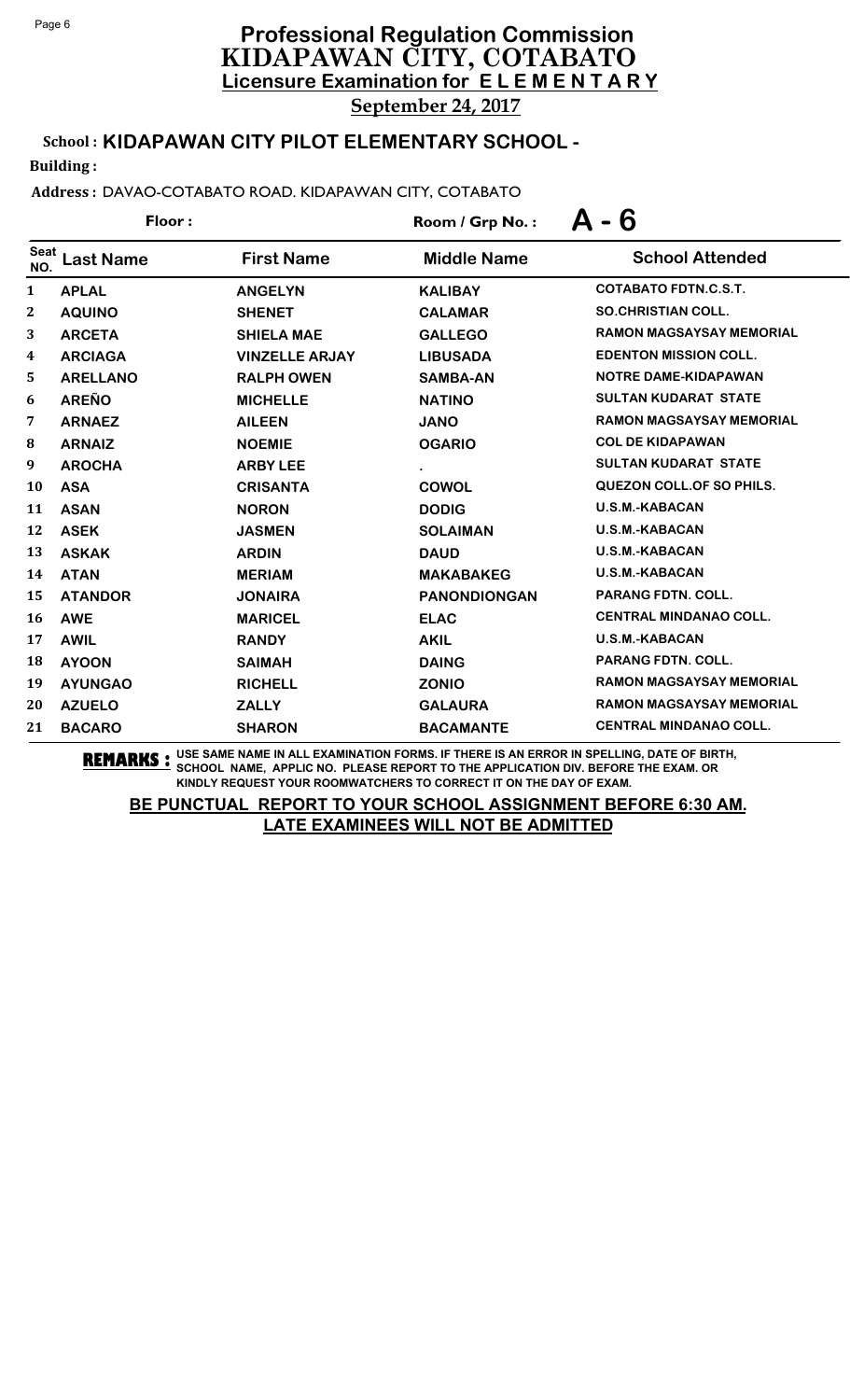September 24, 2017

# School : **KIDAPAWAN CITY PILOT ELEMENTARY SCHOOL -**

Building :

### Address : DAVAO-COTABATO ROAD. KIDAPAWAN CITY, COTABATO

|                    | Floor:           |                     | Room / Grp No.:    | A - 7                            |
|--------------------|------------------|---------------------|--------------------|----------------------------------|
| <b>Seat</b><br>NO. | <b>Last Name</b> | <b>First Name</b>   | <b>Middle Name</b> | <b>School Attended</b>           |
| 1                  | <b>BACAT</b>     | <b>IVY ROSE</b>     | <b>BORNASAL</b>    | <b>U.S.M.-KIDAPAWAN</b>          |
| $\boldsymbol{2}$   | <b>BACIA</b>     | <b>LIEZEL</b>       | <b>ASPRILLA</b>    | <b>GREEN VALLEY C.F.I.</b>       |
| 3                  | <b>BACLAGAN</b>  | <b>GLONNY</b>       | <b>BAGUIO</b>      | <b>U.S.M.-KABACAN</b>            |
| 4                  | <b>BACLID</b>    | <b>FAHDS</b>        | <b>BANTOCOLO</b>   | <b>SO.PHIL.METHODIST COL</b>     |
| 5                  | <b>BACLID</b>    | <b>VANESSA</b>      | <b>PAGAGAO</b>     | <b>U.S.M.-KABACAN</b>            |
| 6                  | <b>BACUS</b>     | <b>JOVIE</b>        | <b>ZAMORA</b>      | <b>CENTRAL MINDANAO COLL.</b>    |
| 7                  | <b>BACUS</b>     | <b>RACHEL</b>       | <b>GATELA</b>      | U.S.M.-KIDAPAWAN                 |
| 8                  | <b>BADAWI</b>    | <b>NORAIDA</b>      | <b>ULANGKAYA</b>   | <b>SO.CHRISTIAN COLL.</b>        |
| 9                  | <b>BADERAS</b>   | <b>DIANA ROSE</b>   | <b>RIO</b>         | <b>SO.MINDANAO I.T.-TACURONG</b> |
| 10                 | <b>BADO</b>      | <b>JULIE</b>        | <b>NAWAL</b>       | <b>U.S.M.-KABACAN</b>            |
| 11                 | <b>BAGAFORO</b>  | <b>ARIANNE</b>      | <b>SAMULDE</b>     | <b>RAMON MAGSAYSAY MEMORIAL</b>  |
| 12                 | <b>BAGAYAS</b>   | <b>MARIFE</b>       | <b>REGINALDO</b>   | <b>U.S.M.-KABACAN</b>            |
| 13                 | <b>BAGNOL</b>    | <b>BONIFACIO</b>    | <b>WATE</b>        | <b>COL DE KIDAPAWAN</b>          |
| 14                 | <b>BAKAL</b>     | <b>BAITAN</b>       | <b>GALMAN</b>      | <b>U.S.M.-KABACAN</b>            |
| 15                 | <b>BAKO</b>      | <b>BAISALAM</b>     | <b>MIDSAPAK</b>    | U.S.M.-KABACAN                   |
| 16                 | <b>BALABARAN</b> | <b>BAIBA</b>        | <b>BALABARAN</b>   | PHIL.HARVARDIAN COL              |
| 17                 | <b>BALADEK</b>   | <b>NORHAIYA</b>     | <b>ZACARIA</b>     | PHIL. MUSLIM T. C.               |
| 18                 | <b>BALALAY</b>   | <b>DATU EMLAN</b>   | <b>SANGCUPAN</b>   | <b>ASIAN COLLEGES AND</b>        |
| 19                 | <b>BALES</b>     | <b>TERESITA</b>     | <b>RAFOLS</b>      | <b>CENTRAL MINDANAO COLL.</b>    |
| 20                 | <b>BALEÑA</b>    | <b>ILYN</b>         | <b>ORIGEN</b>      | <b>COTABATO FDTN.C.S.T.</b>      |
| 21                 | <b>BALGOS</b>    | <b>LIONELLE REI</b> | <b>CABANGON</b>    | <b>NOTRE DAME-KIDAPAWAN</b>      |

**REMARKS :** USE SAME NAME IN ALL EXAMINATION FORMS. IF THERE IS AN ERROR IN SPELLING, DATE OF BIRTH, SCHOOL NAME, APPLIC NO. PLEASE REPORT TO THE APPLICATION DIV. BEFORE THE EXAM. OR KINDLY REQUEST YOUR ROOMWATCHERS TO CORRECT IT ON THE DAY OF EXAM.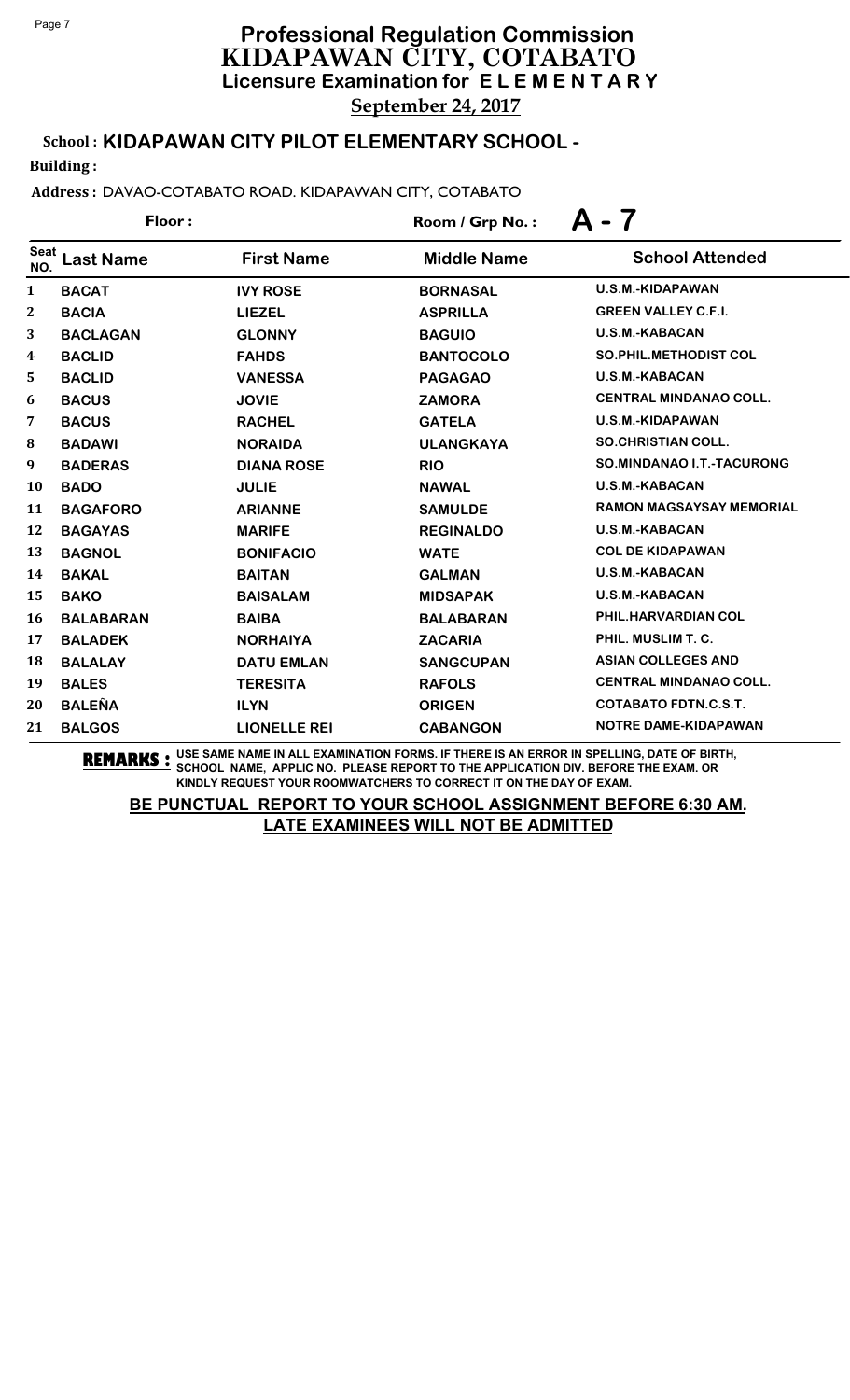# **Licensure Examination for E L E M E N T A R Y Professional Regulation Commission** KIDAPAWAN CITY, COTABATO September 24, 2017

School : **KIDAPAWAN CITY PILOT ELEMENTARY SCHOOL -**

Building :

Address : DAVAO-COTABATO ROAD. KIDAPAWAN CITY, COTABATO

|                    | Floor:           |                    | Room / Grp No.:    | - 8<br>Д                                |
|--------------------|------------------|--------------------|--------------------|-----------------------------------------|
| <b>Seat</b><br>NO. | <b>Last Name</b> | <b>First Name</b>  | <b>Middle Name</b> | <b>School Attended</b>                  |
| 1                  | <b>BALIAD</b>    | <b>CHANELIN</b>    | <b>BRINGAS</b>     | <b>EDENTON MISSION COLL.</b>            |
| $\boldsymbol{2}$   | <b>BALIWAN</b>   | <b>AL</b>          | <b>MAGANAKA</b>    | <b>U.S.M.-KABACAN</b>                   |
| 3                  | <b>BALIZADO</b>  | <b>ANNIE JADE</b>  | <b>DOLLENTE</b>    | R.MAGSAYSAY MEM. COLL.                  |
| 4                  | <b>BANDAN</b>    | <b>EBRAHIM</b>     | <b>LUAY</b>        | <b>U.S.M.-KABACAN</b>                   |
| 5                  | <b>BANDILA</b>   | <b>NORULHUDDAH</b> | <b>AKMAD</b>       | <b>U.S.M.-KABACAN</b>                   |
| 6                  | <b>BANDILA</b>   | <b>ROWAIDA</b>     | <b>MAKINSE</b>     | <b>U.S.M.-KABACAN</b>                   |
| 7                  | <b>BANDILA</b>   | <b>YAHYA</b>       | <b>MUSA</b>        | <b>COTABATO FDTN.C.S.T.</b>             |
| 8                  | <b>BANDIOLA</b>  | <b>FLAVIANO JR</b> | <b>TUMANGDAY</b>   | <b>CENTRAL MINDANAO COLL.</b>           |
| 9                  | <b>BANDIOLA</b>  | <b>RYAN JAY</b>    | <b>NONE</b>        | <b>COTABATO FDTN.C.S.T.</b>             |
| 10                 | <b>BANDONG</b>   | <b>REHANA</b>      | <b>SALENDAB</b>    | <b>U.S.M.-KABACAN</b>                   |
| 11                 | <b>BANDOY</b>    | <b>EDGAR JR</b>    | <b>PALADA</b>      | <b>U.S.M.-KABACAN</b>                   |
| 12                 | <b>BANGCAS</b>   | <b>JEMALYN</b>     | <b>SUMALIRAY</b>   | <b>U.S.M.-KIDAPAWAN</b>                 |
| 13                 | <b>BANGON</b>    | <b>REHANA</b>      | <b>TITONG</b>      | <b>IRANUN FOUNDATION COLLEGE INC. -</b> |
| 14                 | <b>BANI</b>      | <b>HAIRIA</b>      | <b>SALEVO</b>      | <b>U.S.M.-KABACAN</b>                   |
| 15                 | <b>BANLASAN</b>  | <b>MARY JANE</b>   | <b>CUMAMAO</b>     | <b>CENTRAL MINDANAO COLL.</b>           |
| 16                 | <b>BANOG</b>     | <b>REX</b>         | <b>GONINA</b>      | <b>D.IBRAHIM PAGLAS MEM.COLL</b>        |
| 17                 | <b>BANSIL</b>    | <b>TAMGIE</b>      | <b>FACA</b>        | <b>SULTAN KUDARAT STATE</b>             |
| 18                 | <b>BANSILAN</b>  | <b>ABDUL</b>       | <b>ANGKAD</b>      | U.S.M.-KABACAN                          |
| 19                 | <b>BANTILAN</b>  | <b>EVIEN JOY</b>   | <b>BATUGA</b>      | R.MAGSAYSAY MEM. COLL.                  |
| 20                 | <b>BANTULO</b>   | <b>KAREN</b>       | <b>GENERALAO</b>   | <b>U.S.M.-KABACAN</b>                   |
| 21                 | <b>BAQUIRAN</b>  | <b>JANINE FE</b>   | <b>OLASIMAN</b>    | <b>U.M.-DIGOS</b>                       |

**REMARKS :** USE SAME NAME IN ALL EXAMINATION FORMS. IF THERE IS AN ERROR IN SPELLING, DATE OF BIRTH, SCHOOL NAME, APPLIC NO. PLEASE REPORT TO THE APPLICATION DIV. BEFORE THE EXAM. OR KINDLY REQUEST YOUR ROOMWATCHERS TO CORRECT IT ON THE DAY OF EXAM.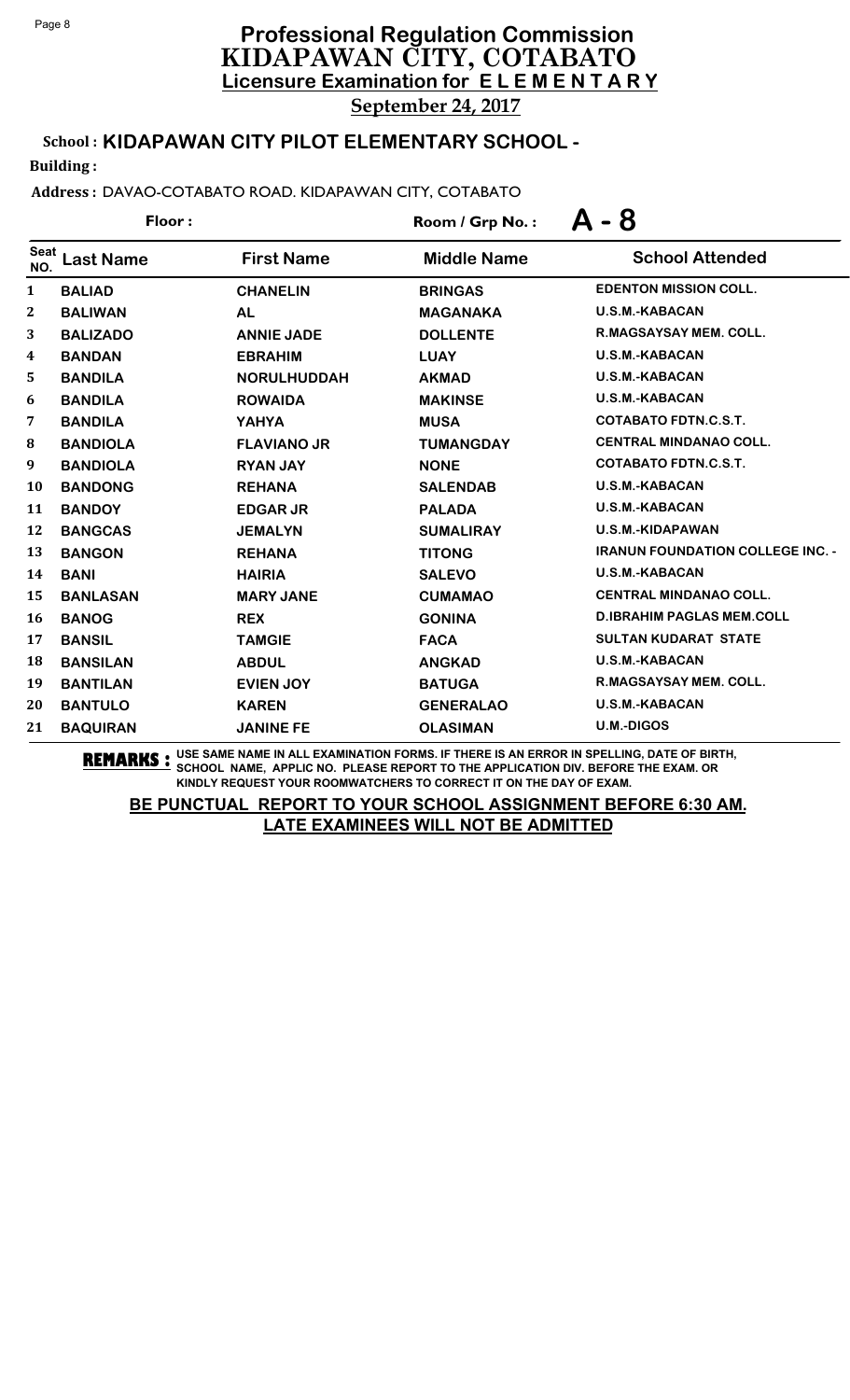# **Licensure Examination for E L E M E N T A R Y Professional Regulation Commission** KIDAPAWAN CITY, COTABATO

September 24, 2017

# School : **KIDAPAWAN CITY PILOT ELEMENTARY SCHOOL -**

Building :

### Address : DAVAO-COTABATO ROAD. KIDAPAWAN CITY, COTABATO

| Floor:             |                     |                           | Room / Grp No.:    | - 9                                   |
|--------------------|---------------------|---------------------------|--------------------|---------------------------------------|
| <b>Seat</b><br>NO. | <b>Last Name</b>    | <b>First Name</b>         | <b>Middle Name</b> | <b>School Attended</b>                |
| $\mathbf{1}$       | <b>BARAYUGA</b>     | <b>ARMANDO</b>            | <b>CABANSAG</b>    | <b>QUEZON COLL.OF SO PHILS.</b>       |
| 2                  | <b>BARNESO</b>      | <b>ZENY</b>               | <b>HASIGAN</b>     | <b>VALDEZ MOTHER &amp; CHILD CITY</b> |
| 3                  | <b>BARRIENTOS</b>   | <b>MERIAM</b>             | <b>GALANIDA</b>    | <b>SO.CHRISTIAN COLL.</b>             |
| 4                  | <b>BARSOBIA</b>     | <b>CHERRY</b>             | <b>GAVIOLA</b>     | <b>NOTRE DAME-KIDAPAWAN</b>           |
| 5                  | <b>BARTOLABA</b>    | <b>MARIE FLOR</b>         | <b>SALIG</b>       | <b>CENTRAL MINDANAO COLL.</b>         |
| 6                  | <b>BASAÑES</b>      | <b>JENELYN</b>            | <b>BULANGIS</b>    | <b>NOTRE DAME-MIDSAYAP</b>            |
| 7                  | <b>BASILAN</b>      | <b>NEZLE</b>              | <b>SILVA</b>       | <b>COL DE KIDAPAWAN</b>               |
| $\bf{8}$           | <b>BASTIAN</b>      | <b>PERLA</b>              | <b>PATRIARCA</b>   | <b>BUKIDNON S.C-MALAYBALAY</b>        |
| 9                  | <b>BATISLAONG</b>   | <b>ELLEN JOY</b>          | <b>UYANGUREN</b>   | <b>CENTRAL MINDANAO COLL.</b>         |
| 10                 | <b>BATONGMALAKI</b> | <b>ANNIEFLOR</b>          | <b>LOPEZ</b>       | NOTRE DAME-KIDAPAWAN                  |
| 11                 | <b>BATONGMALAKI</b> | <b>RESLIE</b>             | <b>ICDANG</b>      | U.S.M.-KIDAPAWAN                      |
| 12                 | <b>BATOON</b>       | <b>MARICEL</b>            | <b>EPIL</b>        | <b>U.S.M.-KIDAPAWAN</b>               |
| 13                 | <b>BAUSON</b>       | <b>KIMBERLY</b>           | <b>AHIG</b>        | KING'S COLLEGE OF ISULAN-             |
| 14                 | <b>BAYA</b>         | <b>MAFE</b>               | <b>SAAC</b>        | U.S.M.-KABACAN                        |
| 15                 | <b>BAYLON</b>       | <b>JANICE</b>             | <b>ALQUIZA</b>     | <b>RAMON MAGSAYSAY MEMORIAL</b>       |
| <b>16</b>          | <b>BAYLON</b>       | <b>LORNA</b>              | <b>CORPUZ</b>      | <b>U.S.M.-KABACAN</b>                 |
| 17                 | <b>BAYOG</b>        | <b>IRISH</b>              | <b>TABANO</b>      | <b>COTABATO FDTN.C.S.T.</b>           |
| 18                 | <b>BEDIOT</b>       | <b>SHEILA MARIE</b>       | <b>FLORES</b>      | <b>U.S.M.-KABACAN</b>                 |
| 19                 | <b>BEKAO</b>        | <b>ZAHIR</b>              | <b>OMAR</b>        | <b>U.S.M.-KABACAN</b>                 |
| 20                 | <b>BELARMINO</b>    | <b>HANNAH ALLYSA KYLE</b> | <b>CADUNGON</b>    | <b>NOTRE DAME-KIDAPAWAN</b>           |
| 21                 | <b>BELORIA</b>      | <b>LEAN DAE</b>           | <b>JIMENEZ</b>     | <b>EDENTON MISSION COLL.</b>          |

**REMARKS :** USE SAME NAME IN ALL EXAMINATION FORMS. IF THERE IS AN ERROR IN SPELLING, DATE OF BIRTH, SCHOOL NAME, APPLIC NO. PLEASE REPORT TO THE APPLICATION DIV. BEFORE THE EXAM. OR KINDLY REQUEST YOUR ROOMWATCHERS TO CORRECT IT ON THE DAY OF EXAM.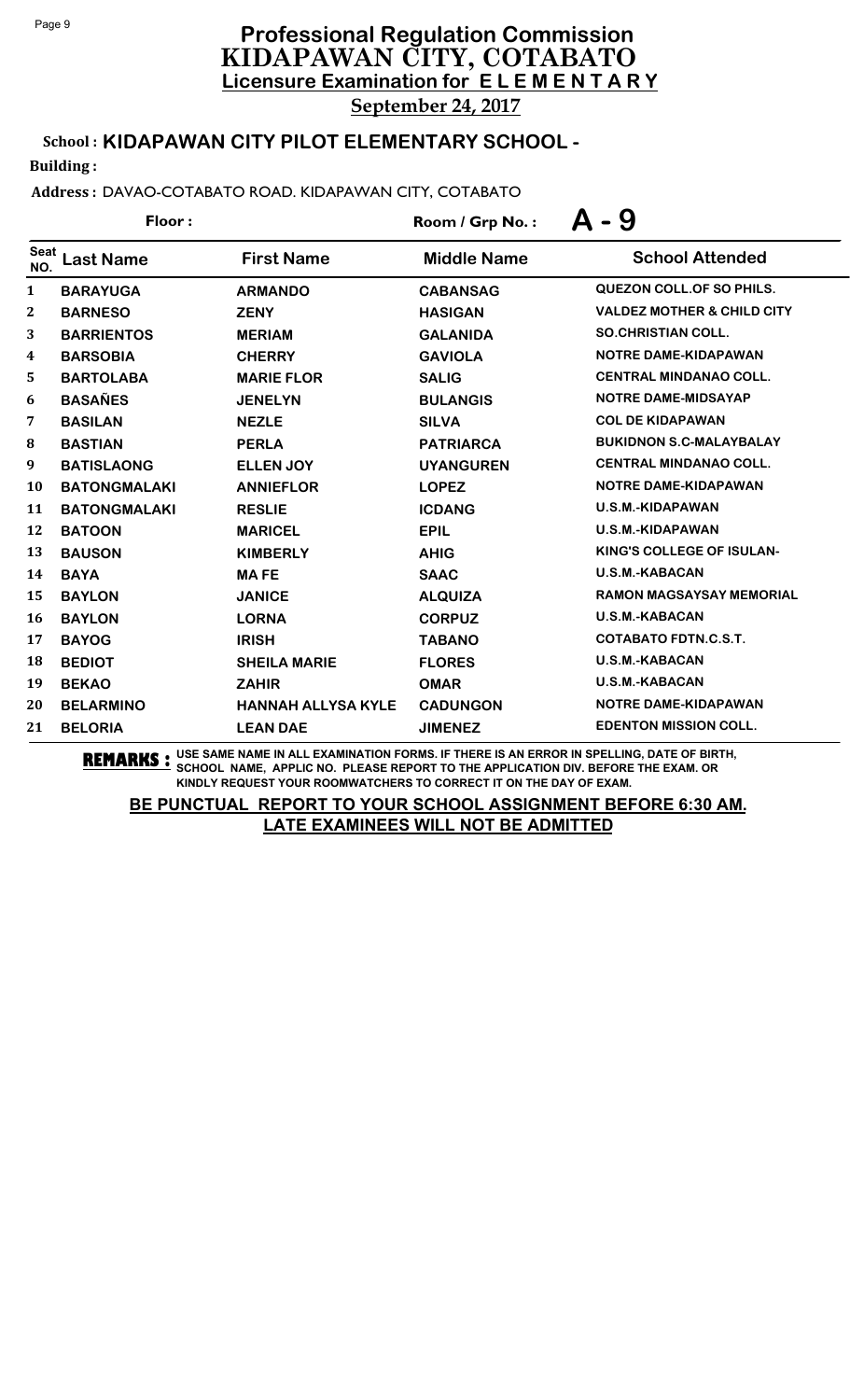School : **KIDAPAWAN CITY PILOT ELEMENTARY SCHOOL -**

Building :

Address : DAVAO-COTABATO ROAD. KIDAPAWAN CITY, COTABATO

| Floor:             |                   |                    | Room / Grp No.:    | A - 10                           |
|--------------------|-------------------|--------------------|--------------------|----------------------------------|
| <b>Seat</b><br>NO. | <b>Last Name</b>  | <b>First Name</b>  | <b>Middle Name</b> | <b>School Attended</b>           |
| 1                  | <b>BENEDICTO</b>  | <b>ROMELYN</b>     | <b>LINGCO</b>      | <b>NOTRE DAME SALAMAN COLL.</b>  |
| $\bf{2}$           | <b>BENGAN</b>     | <b>MARICEL</b>     | <b>EUGENIO</b>     | <b>SO.UPI COLL</b>               |
| 3                  | <b>BENOL</b>      | <b>SHEILANIE</b>   | <b>SAGAD</b>       | <b>U.S.M.-KABACAN</b>            |
| 4                  | <b>BERDIN</b>     | <b>APPLE</b>       | <b>VALDEVIESO</b>  | <b>U.S.M.-KABACAN</b>            |
| 5                  | <b>BERJA</b>      | <b>ALBERT</b>      | <b>BADILLA</b>     | <b>U.S.M.-KABACAN</b>            |
| 6                  | <b>BERJA</b>      | <b>DOMENIC JUN</b> | <b>CORDERO</b>     | <b>SO.BAPTIST COLL.</b>          |
| 7                  | <b>BERMUNDO</b>   | <b>EUNICE</b>      | <b>CALVO</b>       | <b>KING'S COL.OF MARBEL</b>      |
| 8                  | <b>BERNAL</b>     | <b>MELIZA</b>      | <b>DEMETRIO</b>    | <b>COTABATO FDTN.C.S.T.</b>      |
| 9                  | <b>BERNARDINO</b> | <b>BEBERLY</b>     | <b>LEGARIO</b>     | <b>SULTAN KUDARAT STATE</b>      |
| 10                 | <b>BETITA</b>     | <b>CZARINA MIA</b> | <b>ABERDE</b>      | NOTRE DAME-MIDSAYAP              |
| 11                 | <b>BIBAT</b>      | <b>SHARLYN</b>     | <b>AGUARILLES</b>  | <b>RAMON MAGSAYSAY MEMORIAL</b>  |
| 12                 | <b>BIDANGAN</b>   | <b>SHAJAMIE</b>    | <b>MANSABPAR</b>   | <b>U.S.M.-KABACAN</b>            |
| 13                 | <b>BILLONES</b>   | <b>ETHEL MAE</b>   | <b>DATOR</b>       | <b>NOTRE DAME-DADIANGAS</b>      |
| 14                 | <b>BILLONES</b>   | <b>JELYMAE</b>     | <b>SUMALPONG</b>   | <b>SO.UPI COLL</b>               |
| 15                 | <b>BINASBAS</b>   | <b>EVA MAE</b>     | <b>PAPELLERO</b>   | <b>RAMON MAGSAYSAY MEMORIAL</b>  |
| 16                 | <b>BINASING</b>   | <b>HARISON</b>     | <b>NONOY</b>       | <b>SO.CHRISTIAN COLL.</b>        |
| 17                 | <b>BINASING</b>   | <b>JOHNEBAI</b>    | <b>BAITO</b>       | <b>U.S.M.-KABACAN</b>            |
| 18                 | <b>BINGCO</b>     | <b>NELY</b>        | <b>BLANCO</b>      | <b>NOTRE DAME UNIV.-COTABATO</b> |
| 19                 | <b>BINGIL</b>     | <b>HELEN</b>       | <b>VILLAROJO</b>   | <b>SO.CHRISTIAN COLL.</b>        |
| 20                 | <b>BINUEZA</b>    | <b>JULIE ANN</b>   | <b>GUBAC</b>       | <b>SO.MINDANAO I.T.-TACURONG</b> |
| 21                 | <b>BIOY</b>       | <b>JACQUELINE</b>  | <b>SOLIVA</b>      | <b>COTABATO FDTN.C.S.T.</b>      |

**REMARKS :** USE SAME NAME IN ALL EXAMINATION FORMS. IF THERE IS AN ERROR IN SPELLING, DATE OF BIRTH, SCHOOL NAME, APPLIC NO. PLEASE REPORT TO THE APPLICATION DIV. BEFORE THE EXAM. OR KINDLY REQUEST YOUR ROOMWATCHERS TO CORRECT IT ON THE DAY OF EXAM.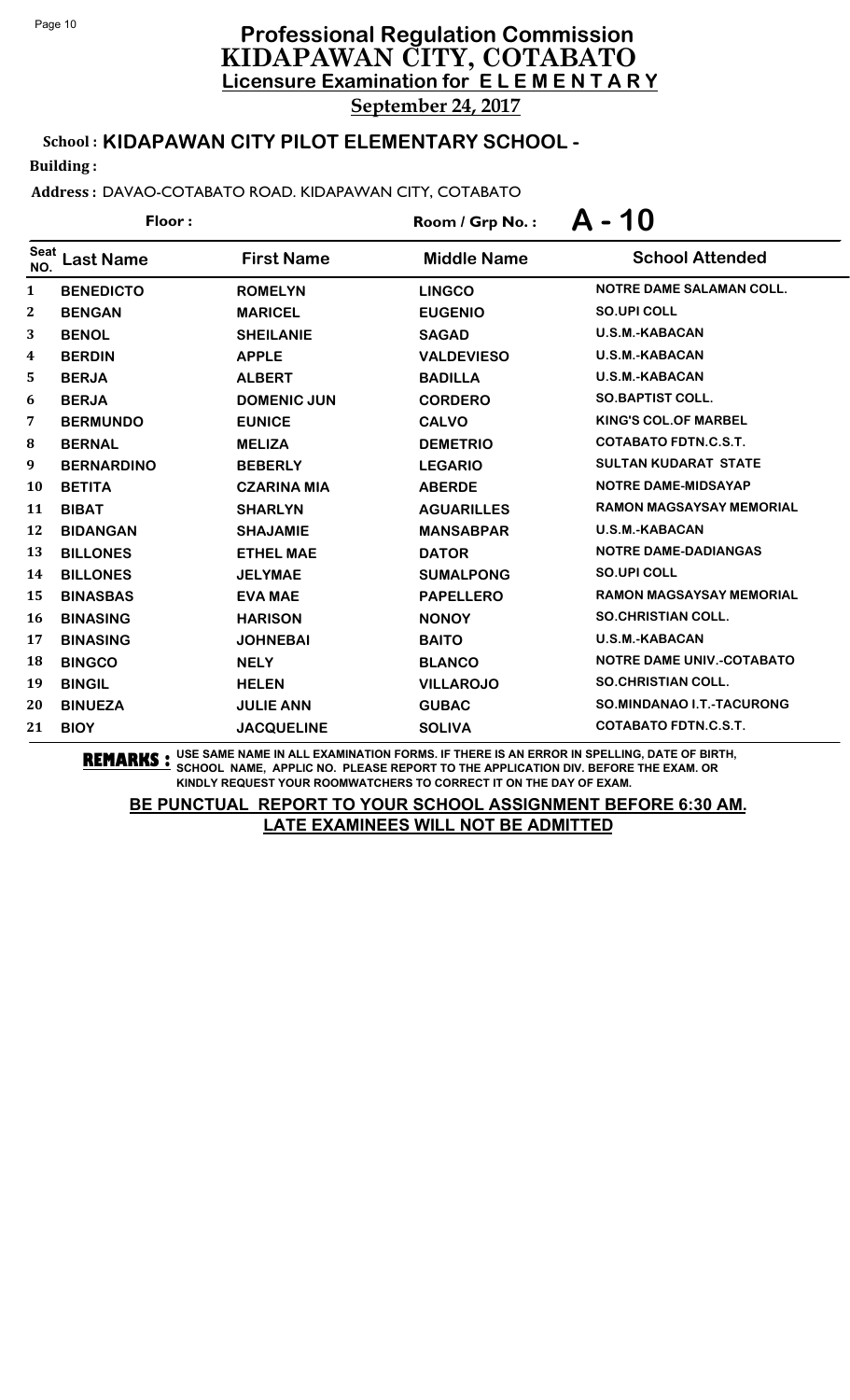School : **KIDAPAWAN CITY PILOT ELEMENTARY SCHOOL -**

Building :

Address : DAVAO-COTABATO ROAD. KIDAPAWAN CITY, COTABATO

| Floor:             |                   |                      | Room / Grp No.:    | - 11<br>Д                              |
|--------------------|-------------------|----------------------|--------------------|----------------------------------------|
| <b>Seat</b><br>NO. | <b>Last Name</b>  | <b>First Name</b>    | <b>Middle Name</b> | <b>School Attended</b>                 |
| 1                  | <b>BLAH</b>       | <b>LUGOM</b>         | <b>PINDIWATA</b>   | <b>U.S.M.-KABACAN</b>                  |
| $\bf{2}$           | <b>BLANCAVER</b>  | <b>ANNA DONIE</b>    | <b>SANICO</b>      | KING'S COLLEGE OF ISULAN-              |
| 3                  | <b>BOGADOR</b>    | <b>MYRENE</b>        |                    | <b>SULTAN KUDARAT STATE</b>            |
| 4                  | <b>BOLHANO</b>    | <b>AIMIE</b>         | <b>MABIT</b>       | <b>SO.CHRISTIAN COLL.</b>              |
| 5                  | <b>BONGABONG</b>  | <b>DARWIN</b>        | <b>PALERMO</b>     | <b>HOLY CROSS OF BANSALAN JR COLL.</b> |
| 6                  | <b>BONGAOS</b>    | <b>ANNIE</b>         | <b>GALLENTES</b>   | <b>CENTRAL MINDANAO COLL.</b>          |
| 7                  | <b>BONITE</b>     | <b>JUSSA</b>         | <b>ARANDIA</b>     | <b>SOUTH EAST ASIAN INSTITUTE OF</b>   |
| ${\bf 8}$          | <b>BOOC</b>       | <b>ANNABELLE</b>     | <b>PACE</b>        | <b>CENTRAL MINDANAO COLL.</b>          |
| 9                  | <b>BORJA</b>      | <b>SHELLA MAY</b>    | <b>MARFIL</b>      | <b>COTABATO FDTN.C.S.T.</b>            |
| 10                 | <b>BORLASA</b>    | <b>IVY</b>           | <b>LEGATRIA</b>    | RIZAL MEM. COLL.                       |
| 11                 | <b>BRIGOLE</b>    | <b>MARIA MAY</b>     | <b>DIÑO</b>        | <b>NOTRE DAME-DADIANGAS</b>            |
| 12                 | <b>BRILLANTES</b> | <b>KAREN</b>         | <b>REGIDA</b>      | <b>SO.CHRISTIAN COLL.</b>              |
| 13                 | <b>BRILLO</b>     | <b>AIZA MAY</b>      | <b>VILLAMOR</b>    | <b>U.S.M.-KABACAN</b>                  |
| 14                 | <b>BUAGAS</b>     | <b>CHERREL</b>       | <b>OCTAVIANO</b>   | <b>SO.CHRISTIAN COLL.</b>              |
| 15                 | <b>BUAGAS</b>     | <b>CINDY ROSE</b>    | <b>LAMPUTE</b>     | <b>RAMON MAGSAYSAY MEMORIAL</b>        |
| 16                 | <b>BUALAN</b>     | <b>BENJIE</b>        | <b>ANLAIN</b>      | <b>U.S.M.-KABACAN</b>                  |
| 17                 | <b>BUENAVIDES</b> | <b>CAREL</b>         | <b>FERNANDO</b>    | <b>CENTRAL MINDANAO COLL.</b>          |
| 18                 | <b>BUENDIA</b>    | <b>CHARLENE</b>      | <b>SAGODAQUIL</b>  | <b>SULTAN KUDARAT STATE</b>            |
| 19                 | <b>BUENDIA</b>    | <b>JESSA ROSE</b>    | <b>ANORICO</b>     | <b>R.MAGSAYSAY MEM. COLL.</b>          |
| 20                 | <b>BUGCAL</b>     | <b>JENINIE RIZZE</b> | <b>INGKAL</b>      | <b>COL DE KIDAPAWAN</b>                |
| 21                 | <b>BUISAN</b>     | <b>NORMINA</b>       | <b>PALAGUYAN</b>   | PHIL.HARVARDIAN COL                    |

**REMARKS :** USE SAME NAME IN ALL EXAMINATION FORMS. IF THERE IS AN ERROR IN SPELLING, DATE OF BIRTH, SCHOOL NAME, APPLIC NO. PLEASE REPORT TO THE APPLICATION DIV. BEFORE THE EXAM. OR KINDLY REQUEST YOUR ROOMWATCHERS TO CORRECT IT ON THE DAY OF EXAM.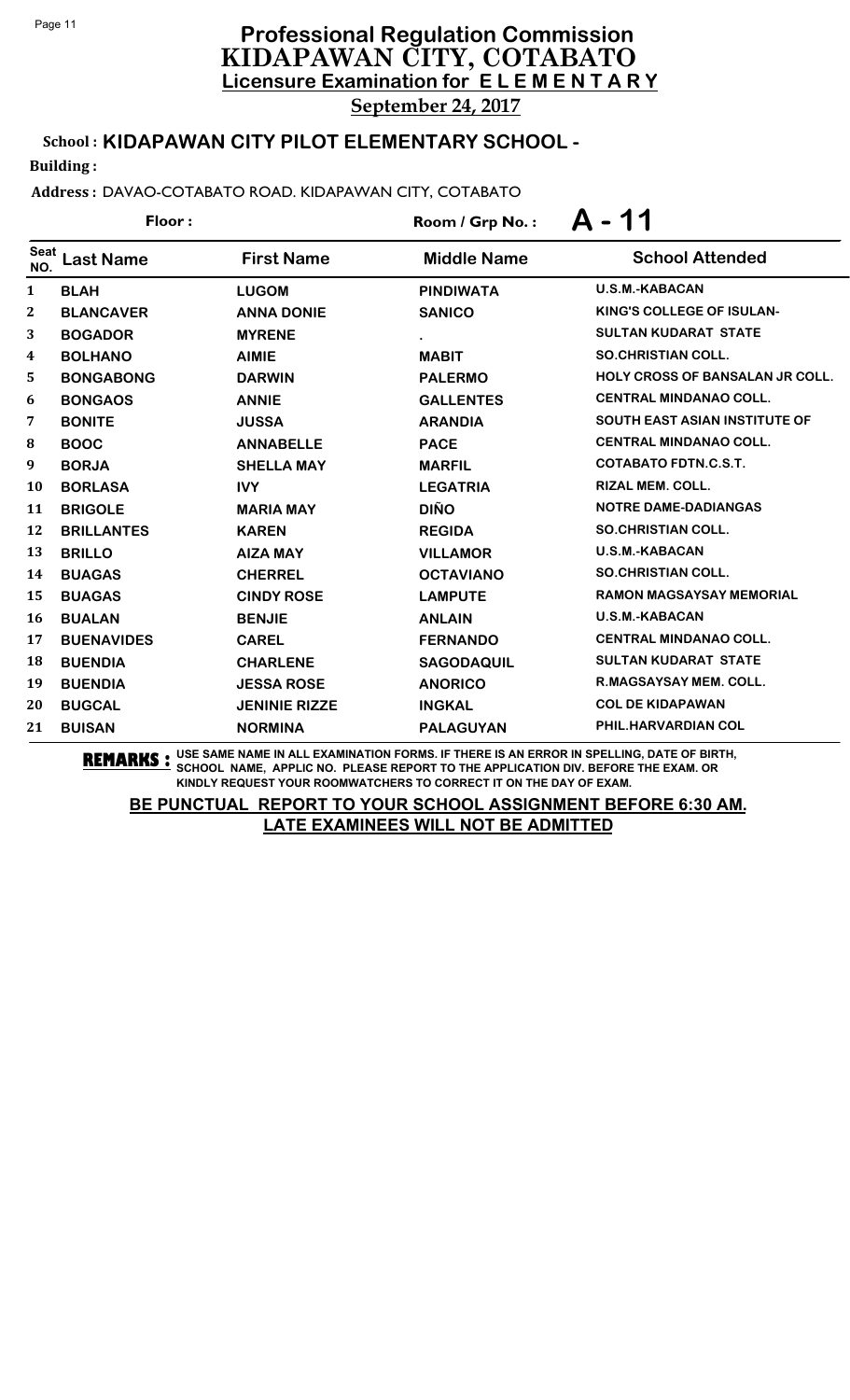# **Licensure Examination for E L E M E N T A R Y Professional Regulation Commission** KIDAPAWAN CITY, COTABATO

September 24, 2017

# School : **KIDAPAWAN CITY PILOT ELEMENTARY SCHOOL -**

Building :

### Address : DAVAO-COTABATO ROAD. KIDAPAWAN CITY, COTABATO

|                    | Floor:           |                      | Room / Grp No.:    | A - 12                               |
|--------------------|------------------|----------------------|--------------------|--------------------------------------|
| <b>Seat</b><br>NO. | <b>Last Name</b> | <b>First Name</b>    | <b>Middle Name</b> | <b>School Attended</b>               |
| 1                  | <b>BUKA</b>      | <b>NORMIDA</b>       | <b>SALIPADA</b>    | <b>U.S.M.-KABACAN</b>                |
| $\mathbf{2}$       | <b>BUKOL</b>     | <b>MAROF</b>         | <b>TOCAO</b>       | <b>SULTAN KUDARAT EDUC INS</b>       |
| 3                  | <b>BULOD</b>     | <b>MIA</b>           | <b>BEDO</b>        | <b>COTABATO FDTN.C.S.T.</b>          |
| 4                  | <b>BUMARAS</b>   | <b>VEANETTE KAYE</b> | <b>GALAPIN</b>     | <b>ST.ALEXIUS COLL.</b>              |
| 5                  | <b>BUNAYOG</b>   | <b>ELMABEL</b>       | <b>MALABAR</b>     | <b>CENTRAL MINDANAO COLL.</b>        |
| 6                  | <b>BUNDAS</b>    | <b>SITTIE</b>        | <b>SAGANSAM</b>    | <b>U.S.M.-KABACAN</b>                |
| 7                  | <b>BURLAZA</b>   | <b>JONAMIE</b>       | <b>BAUTISTA</b>    | <b>SO.CHRISTIAN COLL.</b>            |
| 8                  | <b>BUTUAN</b>    | <b>RAHIDA</b>        | <b>HASSAN</b>      | <b>U.S.M.-KABACAN</b>                |
| 9                  | <b>BUÑI</b>      | <b>CAREN LEE</b>     | <b>CAPILITAN</b>   | <b>SO.CHRISTIAN COLL.</b>            |
| 10                 | <b>CABALLERO</b> | <b>SHIELA JOY</b>    | <b>DIAZ</b>        | <b>NOTRE DAME SALAMAN COLL.</b>      |
| 11                 | <b>CABANA</b>    | <b>JOCELYN</b>       | <b>GOLEZ</b>       | NOTRE DAME-KIDAPAWAN                 |
| 12                 | <b>CABANIG</b>   | <b>JONNA</b>         | <b>JUAREZ</b>      | <b>M.S.U.-MARAWICITY</b>             |
| 13                 | <b>CABANSAG</b>  | <b>RODEL</b>         | <b>VALDEZ</b>      | SO.MINDANAO I.T.-TACURONG            |
| 14                 | <b>CABANTING</b> | <b>JENNIFER</b>      | <b>BASTISMO</b>    | <b>SO.CHRISTIAN COLL.</b>            |
| 15                 | <b>CABANTUD</b>  | <b>MARY JOY</b>      | <b>TENORIO</b>     | <b>COTABATO FDTN.C.S.T.</b>          |
| 16                 | <b>CABARIANA</b> | <b>JESSA</b>         | <b>CARLOS</b>      | <b>COTABATO FDTN.C.S.T.</b>          |
| 17                 | <b>CABARLES</b>  | <b>QUEENIE JANE</b>  | <b>MAHUMOT</b>     |                                      |
| 18                 | <b>CABAÑAS</b>   | <b>ELVY</b>          | <b>LAPURA</b>      | <b>MATS COLL. OF TECH.</b>           |
| 19                 | <b>CABAÑAS</b>   | <b>GENEBY</b>        | <b>ARCILLAS</b>    | <b>COL DE KIDAPAWAN</b>              |
| 20                 | <b>CABELBEL</b>  | <b>MARISSA</b>       | <b>ALIMOON</b>     | <b>COL DE KIDAPAWAN</b>              |
| 21                 | <b>CABIZARES</b> | <b>ARNOLD</b>        | <b>PICARDAL</b>    | <b>SOUTH EAST ASIAN INSTITUTE OF</b> |

**REMARKS :** USE SAME NAME IN ALL EXAMINATION FORMS. IF THERE IS AN ERROR IN SPELLING, DATE OF BIRTH, SCHOOL NAME, APPLIC NO. PLEASE REPORT TO THE APPLICATION DIV. BEFORE THE EXAM. OR KINDLY REQUEST YOUR ROOMWATCHERS TO CORRECT IT ON THE DAY OF EXAM.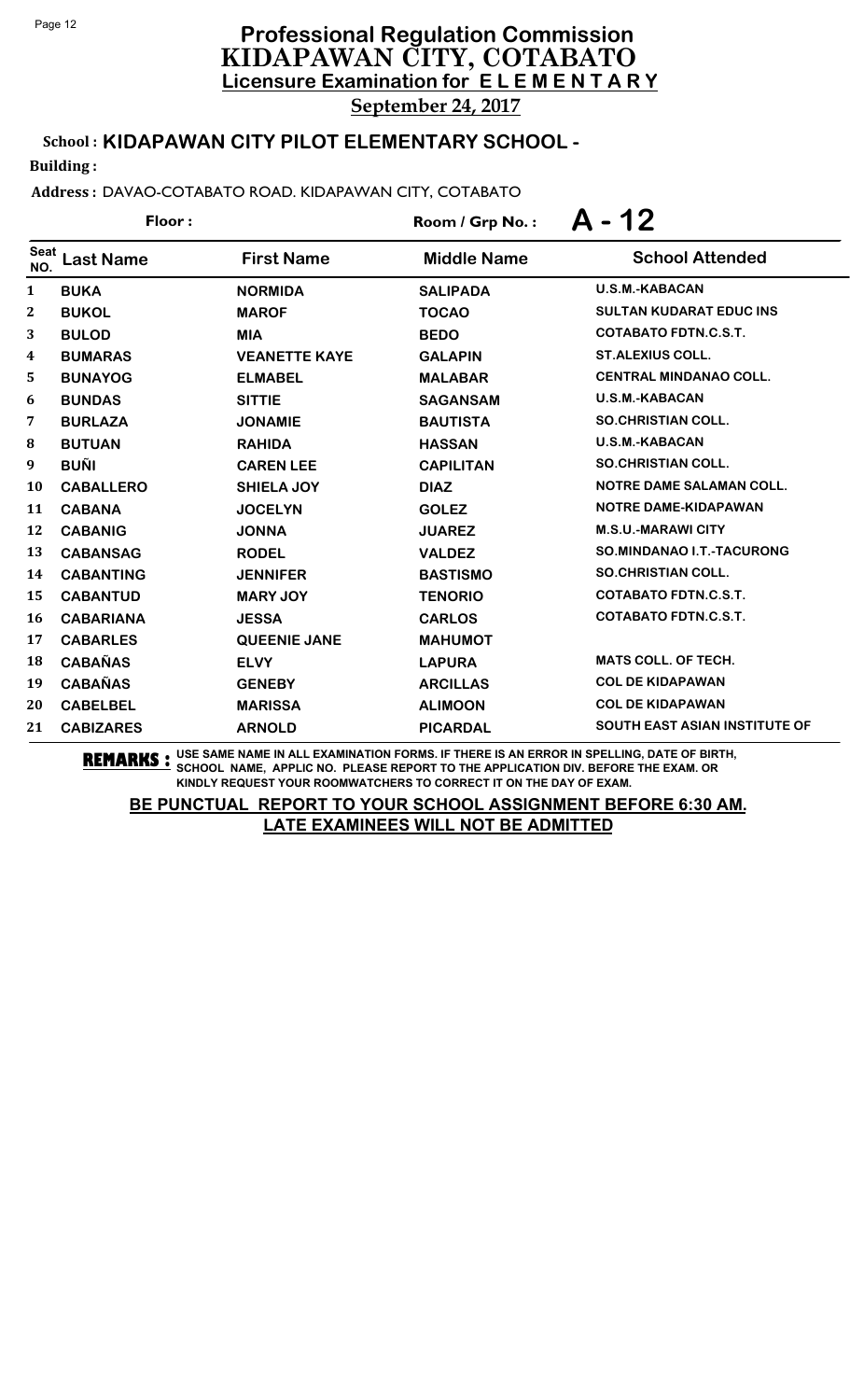# **Licensure Examination for E L E M E N T A R Y Professional Regulation Commission** KIDAPAWAN CITY, COTABATO September 24, 2017

School : **KIDAPAWAN CITY PILOT ELEMENTARY SCHOOL -**

Building :

Address : DAVAO-COTABATO ROAD. KIDAPAWAN CITY, COTABATO

| Floor:             |                  |                    | Room / Grp No.:    | A - 13                          |
|--------------------|------------------|--------------------|--------------------|---------------------------------|
| <b>Seat</b><br>NO. | <b>Last Name</b> | <b>First Name</b>  | <b>Middle Name</b> | <b>School Attended</b>          |
| $\mathbf{1}$       | <b>CABIZARES</b> | <b>MARK</b>        | <b>PICARDAL</b>    | SOUTH EAST ASIAN INSTITUTE OF   |
| $\boldsymbol{2}$   | <b>CACACTIN</b>  | <b>JANJAN</b>      | <b>DOMINGO</b>     | <b>COTABATO FDTN.C.S.T.</b>     |
| 3                  | <b>CACHOLA</b>   | <b>DIVINE</b>      | <b>SOTERNO</b>     | <b>RAMON MAGSAYSAY MEMORIAL</b> |
| $\boldsymbol{4}$   | <b>CADUHADA</b>  | <b>VALLERIE</b>    | <b>CASIDSID</b>    | <b>COL DE KIDAPAWAN</b>         |
| 5                  | <b>CADULONG</b>  | <b>ISRADIN</b>     | <b>ALI</b>         | <b>NOTRE DAME-KIDAPAWAN</b>     |
| 6                  | <b>CADUYAC</b>   | <b>LIEZEL</b>      | <b>PAGARAN</b>     | <b>COL DE KIDAPAWAN</b>         |
| 7                  | <b>CAIÑA</b>     | <b>BRYAN</b>       | <b>CAMANO</b>      | <b>U.S.M.-KABACAN</b>           |
| 8                  | <b>CAJIBEN</b>   | <b>AMIE ROSE</b>   | <b>CALAMBA</b>     | <b>SO.CHRISTIAN COLL.</b>       |
| 9                  | <b>CAJUTOL</b>   | <b>MARY ANN</b>    | <b>CAMINO</b>      | <b>SO.CHRISTIAN COLL.</b>       |
| 10                 | <b>CALAMBA</b>   | <b>GIESSEL MAE</b> | <b>CALAWIGAN</b>   | <b>U.S.M.-KABACAN</b>           |
| 11                 | <b>CALAMBA</b>   | <b>JEANETE</b>     | <b>CALAWIGAN</b>   | <b>U.S.M.-KABACAN</b>           |
| 12                 | <b>CALAPAAN</b>  | <b>CHARITO</b>     | <b>CAPILITAN</b>   | <b>NOTRE DAME-MIDSAYAP</b>      |
| 13                 | <b>CALAPAAN</b>  | <b>JURY</b>        | <b>CALIMUTAN</b>   | <b>COTABATO FDTN.C.S.T.</b>     |
| 14                 | <b>CALAWIGAN</b> | <b>JANESSA</b>     | <b>CAJUTOL</b>     | <b>SO.CHRISTIAN COLL.</b>       |
| 15                 | <b>CALI</b>      | <b>ANEZALIN</b>    | <b>POTESTAS</b>    | <b>RAMON MAGSAYSAY MEMORIAL</b> |
| 16                 | <b>CALI</b>      | <b>SAIDAMEN</b>    | <b>GUINTO</b>      | <b>U.S.M.-KABACAN</b>           |
| 17                 | <b>CALIBARA</b>  | <b>LORY FE</b>     | <b>CAG-ANG</b>     | <b>COTABATO FDTN.C.S.T.</b>     |
| 18                 | <b>CALUPI</b>    | <b>ROSEMARIE</b>   | <b>PARCON</b>      | <b>RAMON MAGSAYSAY MEMORIAL</b> |
| 19                 | <b>CAMANO</b>    | <b>MARIA</b>       | <b>THERESA</b>     | <b>CENTRAL MINDANAO COLL.</b>   |
| 20                 | <b>CAMPOID</b>   | <b>RICHEL</b>      | <b>CABEYLO</b>     | <b>COTABATO FDTN.C.S.T.</b>     |
| 21                 | <b>CAMPONION</b> | <b>ARNEL</b>       | <b>CAMBEL</b>      | <b>SO.CHRISTIAN COLL.</b>       |

**REMARKS :** USE SAME NAME IN ALL EXAMINATION FORMS. IF THERE IS AN ERROR IN SPELLING, DATE OF BIRTH, SCHOOL NAME, APPLIC NO. PLEASE REPORT TO THE APPLICATION DIV. BEFORE THE EXAM. OR KINDLY REQUEST YOUR ROOMWATCHERS TO CORRECT IT ON THE DAY OF EXAM.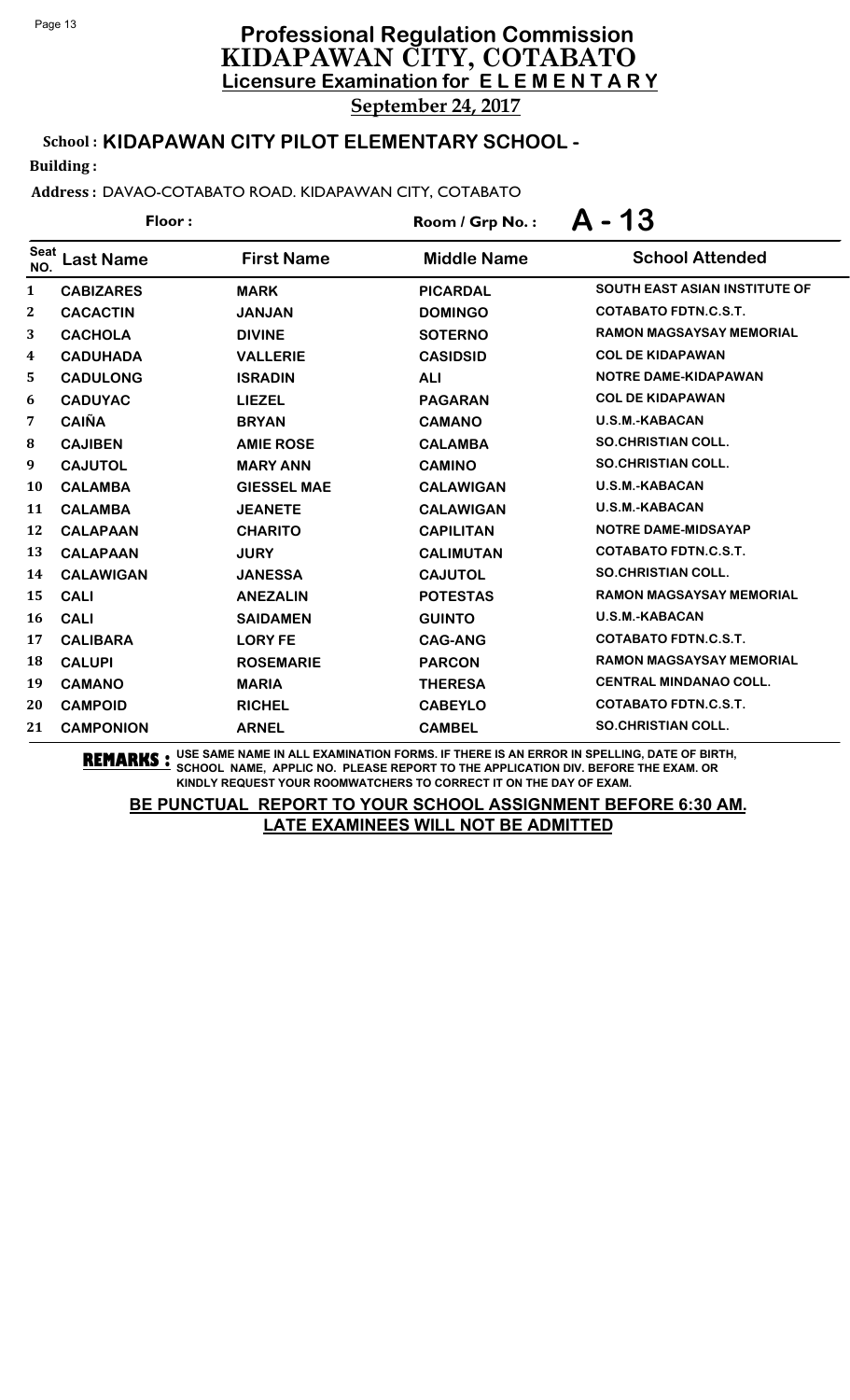School : **KIDAPAWAN CITY PILOT ELEMENTARY SCHOOL -**

Building :

Address : DAVAO-COTABATO ROAD. KIDAPAWAN CITY, COTABATO

| Floor:             |                   |                       | Room / Grp No.:    | $A - 14$                            |  |
|--------------------|-------------------|-----------------------|--------------------|-------------------------------------|--|
| <b>Seat</b><br>NO. | <b>Last Name</b>  | <b>First Name</b>     | <b>Middle Name</b> | <b>School Attended</b>              |  |
| 1                  | <b>CANJA</b>      | <b>LELANIE</b>        | <b>RAFAEL</b>      | <b>SO.BAPTIST COLL.</b>             |  |
| 2                  | <b>CANTOMAYOR</b> | <b>JOSEL</b>          | <b>BARINIAN</b>    | <b>SO.CHRISTIAN COLL.</b>           |  |
| 3                  | <b>CAPENDO</b>    | <b>GLODILYN</b>       | <b>VARGAS</b>      | U.S.M.-KIDAPAWAN                    |  |
| 4                  | <b>CAPINDO</b>    | <b>CHERRY JOY</b>     | <b>LACHICA</b>     | <b>RAMON MAGSAYSAY MEMORIAL</b>     |  |
| 5                  | <b>CARAS</b>      | <b>IRENE JOY</b>      | <b>LAÑADA</b>      | <b>CENTRAL MINDANAO COLL.</b>       |  |
| 6                  | <b>CARCUEVA</b>   | <b>MARY JOY</b>       | <b>PURGATORIO</b>  | <b>IGNATIAN COLLEGE</b>             |  |
| 7                  | <b>CARDEÑO</b>    | <b>JUNE DAFFODALE</b> | <b>DAGUPLO</b>     | <b>MATUTUM VIEW CHRISTIAN COLL.</b> |  |
| ${\bf 8}$          | <b>CARETAN</b>    | <b>JOSEPHINE</b>      | <b>GASANO</b>      | <b>CENTRAL MINDANAO COLL.</b>       |  |
| 9                  | <b>CARGO</b>      | <b>ZURAIDA</b>        | <b>TOCAO</b>       | <b>QUEZON COLL. OF SO PHILS.</b>    |  |
| 10                 | <b>CARI</b>       | <b>LORELYN</b>        | <b>CAMIQUE</b>     | <b>SO.CHRISTIAN COLL.</b>           |  |
| 11                 | <b>CARIAGA</b>    | <b>BEVERLY</b>        | <b>POLIQUIT</b>    | <b>R.MAGSAYSAY MEM. COLL.</b>       |  |
| 12                 | <b>CARIAS</b>     | <b>MERGIE</b>         | <b>BALOLONG</b>    | U.S.M.-KABACAN                      |  |
| 13                 | <b>CARIGA</b>     | <b>NAILA</b>          | <b>ALAMADA</b>     | PHIL. MUSLIM T. C.                  |  |
| 14                 | <b>CARIGA</b>     | <b>ROBIA</b>          | <b>MAROHOMBSAR</b> | <b>ST.PETER'S COLL-ILIGAN</b>       |  |
| 15                 | <b>CARIGA</b>     | <b>SOWAIBE</b>        | <b>DIPATUAN</b>    | <b>SPA COLL.</b>                    |  |
| 16                 | <b>CARIÑO</b>     | <b>CRYSTAL JOY</b>    | <b>COBOL</b>       | SO.PHIL.ACA.                        |  |
| 17                 | <b>CARIÑO</b>     | <b>LISLIE</b>         | <b>ORENDAIN</b>    | SO.BAPTIST COLL.                    |  |
| 18                 | <b>CARIÑO</b>     | <b>WENDELYN</b>       | <b>MAHILUM</b>     | <b>CENTRAL MINDANAO COLL.</b>       |  |
| 19                 | <b>CARPENTIL</b>  | <b>BAILYN</b>         | <b>LAGIDIT</b>     | <b>COTABATO FDTN.C.S.T.</b>         |  |
| 20                 | <b>CARZON</b>     | <b>GRACE</b>          | LAÑA               | <b>COL DE KIDAPAWAN</b>             |  |
| 21                 | <b>CASALAN</b>    | <b>KAREN GRACE</b>    | <b>MANDALANGAN</b> | U.S.M.-KIDAPAWAN                    |  |

**REMARKS :** USE SAME NAME IN ALL EXAMINATION FORMS. IF THERE IS AN ERROR IN SPELLING, DATE OF BIRTH, SCHOOL NAME, APPLIC NO. PLEASE REPORT TO THE APPLICATION DIV. BEFORE THE EXAM. OR KINDLY REQUEST YOUR ROOMWATCHERS TO CORRECT IT ON THE DAY OF EXAM.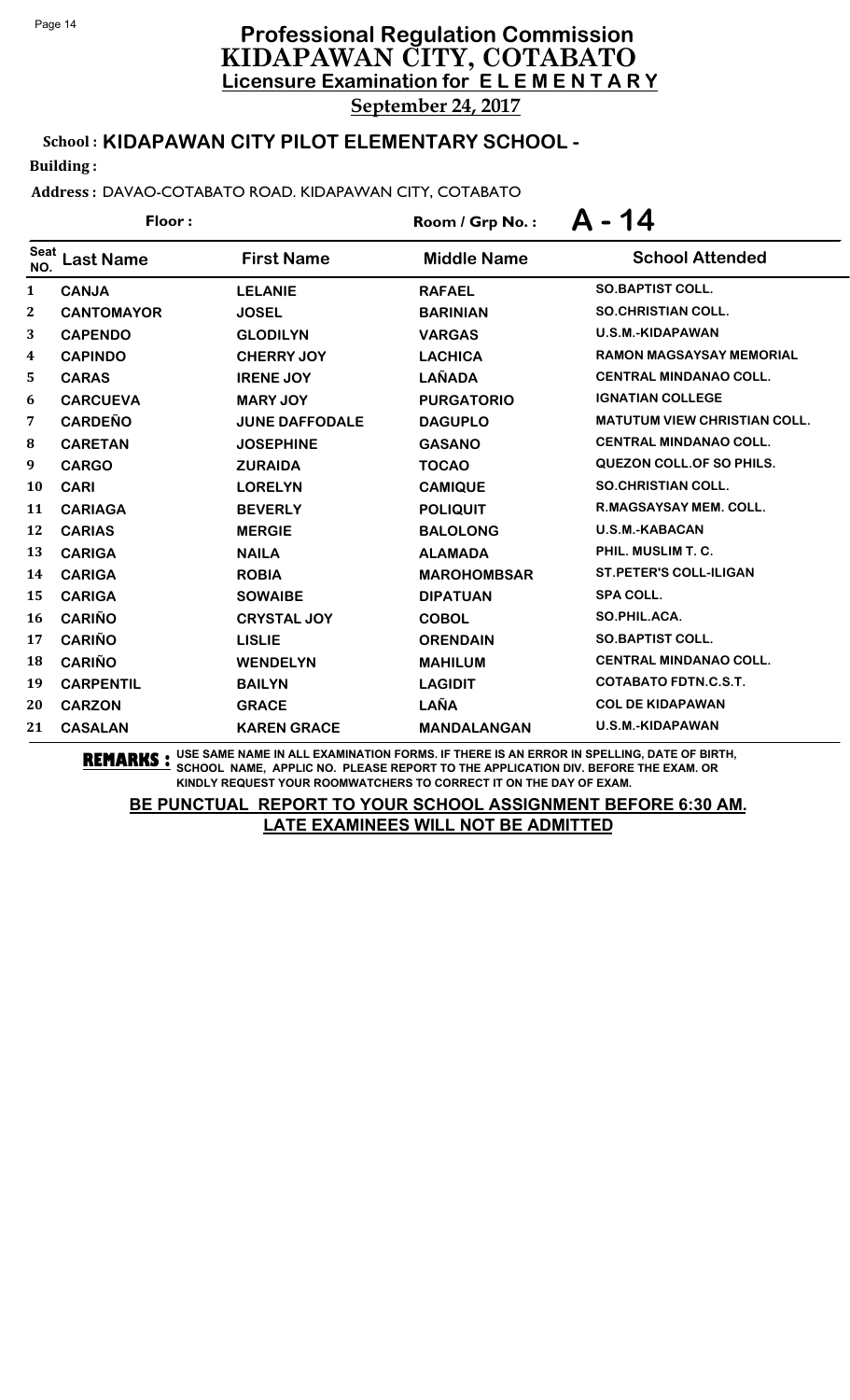# **Licensure Examination for E L E M E N T A R Y Professional Regulation Commission** KIDAPAWAN CITY, COTABATO

September 24, 2017

# School : **KIDAPAWAN CITY PILOT ELEMENTARY SCHOOL -**

Building :

Address : DAVAO-COTABATO ROAD. KIDAPAWAN CITY, COTABATO

| Floor:                  |                  |                      | Room / Grp No.:     | $A - 15$                             |  |
|-------------------------|------------------|----------------------|---------------------|--------------------------------------|--|
| <b>Seat</b><br>NO.      | <b>Last Name</b> | <b>First Name</b>    | <b>Middle Name</b>  | <b>School Attended</b>               |  |
| $\mathbf{1}$            | <b>CASIDO</b>    | <b>JANNE POLLENE</b> | <b>JAVISON</b>      | <b>RAMON MAGSAYSAY MEMORIAL</b>      |  |
| $\boldsymbol{2}$        | <b>CASINAO</b>   | <b>ANALOU</b>        | <b>CABIGUNA</b>     | <b>CENTRAL MINDANAO COLL.</b>        |  |
| 3                       | <b>CASTIL</b>    | <b>ANGELIE</b>       | <b>JAMERO</b>       | <b>CENTRAL MINDANAO COLL.</b>        |  |
| $\overline{\mathbf{4}}$ | <b>CASTILLON</b> | <b>KAREN</b>         | <b>BABAO</b>        | <b>SO.BAPTIST COLL.</b>              |  |
| 5                       | <b>CASTRO</b>    | <b>SHIELAMIE</b>     | <b>DEL CASTILLO</b> | <b>RAMON MAGSAYSAY MEMORIAL</b>      |  |
| 6                       | <b>CATALON</b>   | <b>MARYCRIS</b>      | <b>MACASLING</b>    | <b>U.S.M.-KABACAN</b>                |  |
| 7                       | <b>CATIGAN</b>   | <b>LUCIA</b>         | <b>GANTE</b>        | <b>NOTRE DAME-KIDAPAWAN</b>          |  |
| 8                       | <b>CATUBAY</b>   | <b>VEVIAN</b>        | <b>RESPONDO</b>     | <b>NOTRE DAME-KIDAPAWAN</b>          |  |
| 9                       | <b>CATULONG</b>  | <b>MERLYN</b>        | <b>SOLBETO</b>      | <b>CENTRAL MINDANAO COLL.</b>        |  |
| <b>10</b>               | <b>CAUSING</b>   | <b>CERILA</b>        | <b>WAYUK</b>        | <b>SOUTH EAST ASIAN INSTITUTE OF</b> |  |
| 11                      | <b>CAUSING</b>   | <b>MERIAM</b>        | <b>BOLIVAR</b>      | <b>R.MAGSAYSAY MEM. COLL.</b>        |  |
| 12                      | <b>CAUÑGA</b>    | <b>JACQUELINE</b>    | <b>ROBLES</b>       | <b>NOTRE DAME-KIDAPAWAN</b>          |  |
| 13                      | <b>CAÑON</b>     | <b>MYLENE</b>        | <b>TEDIO</b>        | <b>U.S.M.-KIDAPAWAN</b>              |  |
| 14                      | <b>CAÑONERO</b>  | <b>ESTRELLA</b>      | <b>VERDADERO</b>    | <b>COTABATO FDTN.C.S.T.</b>          |  |
| 15                      | <b>CELEBRE</b>   | <b>LIEZL</b>         | <b>BATICAN</b>      | A.R.PACHECO COLL., INC.              |  |
| <b>16</b>               | <b>CELINO</b>    | <b>SHELLA MAE</b>    | <b>TUARIO</b>       | <b>COTABATO FDTN.C.S.T.</b>          |  |
| 17                      | <b>CELIS</b>     | <b>LIEZL</b>         | <b>ACHACOSO</b>     | <b>COTABATO FDTN.C.S.T.</b>          |  |
| 18                      | <b>CETRINA</b>   | <b>KATRIN</b>        | <b>MAKILING</b>     | <b>CENTRAL MINDANAO COLL.</b>        |  |
| 19                      | <b>CHAVEZ</b>    | <b>LEIGH DALE</b>    | <b>BRETANIA</b>     | <b>KING'S COL.OF MARBEL</b>          |  |
| 20                      | <b>CHIO</b>      | <b>BONG</b>          | <b>KIAM</b>         | <b>GANI L. AMPI COLL., INC</b>       |  |
| 21                      | <b>CHIO</b>      | <b>JEHAN</b>         | <b>SANDAYAN</b>     | <b>GANI L. AMPI COLL., INC</b>       |  |

**REMARKS :** USE SAME NAME IN ALL EXAMINATION FORMS. IF THERE IS AN ERROR IN SPELLING, DATE OF BIRTH, SCHOOL NAME, APPLIC NO. PLEASE REPORT TO THE APPLICATION DIV. BEFORE THE EXAM. OR KINDLY REQUEST YOUR ROOMWATCHERS TO CORRECT IT ON THE DAY OF EXAM.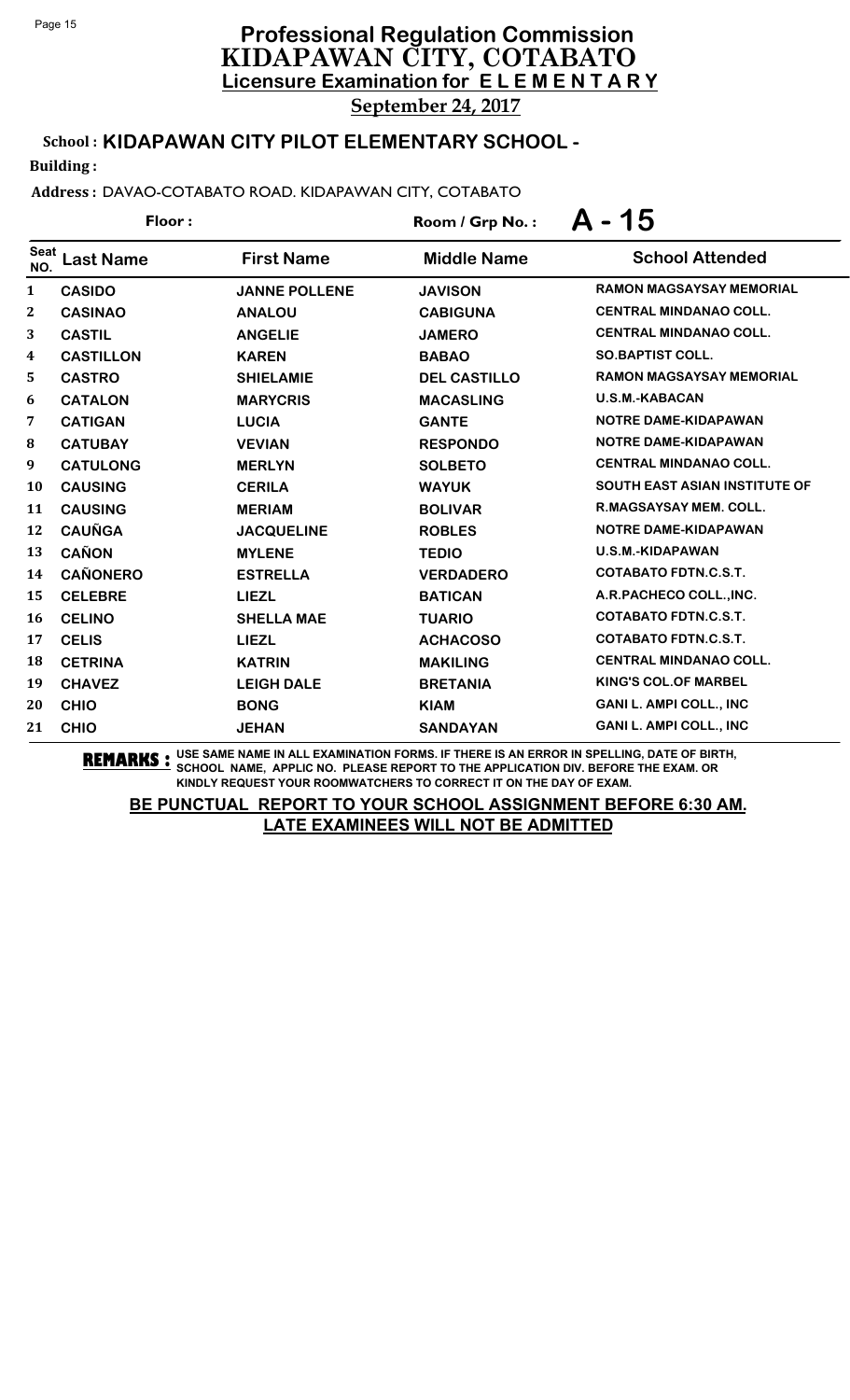School : **KIDAPAWAN CITY PILOT ELEMENTARY SCHOOL -**

Building :

Address : DAVAO-COTABATO ROAD. KIDAPAWAN CITY, COTABATO

| Floor:             |                  |                     | Room / Grp No.:    | A - 16                               |  |
|--------------------|------------------|---------------------|--------------------|--------------------------------------|--|
| <b>Seat</b><br>NO. | <b>Last Name</b> | <b>First Name</b>   | <b>Middle Name</b> | <b>School Attended</b>               |  |
| 1                  | <b>CIPRIANO</b>  | <b>ALYN</b>         | <b>BRETAÑA</b>     | <b>NOTRE DAME-KIDAPAWAN</b>          |  |
| $\mathbf{2}$       | <b>CIRUJALES</b> | <b>IAN ACE</b>      | <b>TABUGOC</b>     | <b>U.S.M.-KABACAN</b>                |  |
| 3                  | <b>CISNEROS</b>  | <b>AMELIA</b>       | <b>PONDALES</b>    | <b>SO.BAPTIST COLL.</b>              |  |
| 4                  | <b>CIUDAD</b>    | <b>RONA LIZA</b>    | <b>CAÑETE</b>      | <b>COL DE KIDAPAWAN</b>              |  |
| 5                  | <b>COMLA</b>     | <b>ROLEN</b>        | <b>DADAG</b>       | <b>CENTRAL MINDANAO COLL.</b>        |  |
| 6                  | <b>CONATO</b>    | <b>MARIVIC</b>      | <b>GARCIA</b>      | <b>COTABATO FDTN.C.S.T.</b>          |  |
| 7                  | <b>CONTINEDO</b> | <b>ANALIE</b>       | <b>CASINAO</b>     | <b>CENTRAL MINDANAO COLL.</b>        |  |
| 8                  | <b>CORDOVA</b>   | <b>RHEA JOY</b>     | <b>REFUGIO</b>     | <b>CENTRAL MINDANAO COLL.</b>        |  |
| 9                  | <b>CORESIS</b>   | <b>CANDICE FAYE</b> | <b>LAUS</b>        | <b>COL DE KIDAPAWAN</b>              |  |
| 10                 | <b>CRISPOLON</b> | <b>EMMALYNE</b>     | <b>JOLIGON</b>     | <b>CENTRAL MINDANAO COLL.</b>        |  |
| 11                 | <b>CRUZ</b>      | <b>ELVIE</b>        | <b>AGUSTIN</b>     | <b>SO.UPI COLL</b>                   |  |
| 12                 | <b>DABUCON</b>   | <b>MYLES</b>        | <b>BACLAY</b>      | <b>COL DE KIDAPAWAN</b>              |  |
| 13                 | <b>DAET</b>      | <b>JULIET</b>       | <b>CABALLES</b>    | <b>SOUTH EAST ASIAN INSTITUTE OF</b> |  |
| 14                 | <b>DAGDAG</b>    | <b>CHRISTELLE</b>   | <b>NACION</b>      | <b>U.S.M.-KABACAN</b>                |  |
| 15                 | <b>DAGOHOY</b>   | <b>JENILY</b>       | <b>FABLIGAR</b>    | <b>COTABATO FDTN.C.S.T.</b>          |  |
| 16                 | <b>DAGSAN</b>    | <b>NERWEN</b>       | <b>RIBLE</b>       | <b>COTABATO FDTN.C.S.T.</b>          |  |
| 17                 | <b>DALGAN</b>    | <b>ALSHYMA</b>      | <b>LUMAMBAS</b>    | U.S.M.-KABACAN                       |  |
| 18                 | <b>DALGAN</b>    | <b>FAH'D OTHMAN</b> | <b>AMAD</b>        | A.R.PACHECO COLL., INC.              |  |
| 19                 | <b>DALIASEN</b>  | <b>SITTIE HYRA</b>  | <b>MAMALANGKAP</b> | <b>U.S.M.-KABACAN</b>                |  |
| 20                 | <b>DALID</b>     | <b>SHARIAH MAY</b>  | <b>PASAPORTE</b>   | <b>ASIAN COLLEGES AND</b>            |  |
| 21                 | <b>DALINDING</b> | <b>SAMSIA</b>       | <b>BALIWAN</b>     | <b>U.S.M.-KABACAN</b>                |  |

**REMARKS :** USE SAME NAME IN ALL EXAMINATION FORMS. IF THERE IS AN ERROR IN SPELLING, DATE OF BIRTH, SCHOOL NAME, APPLIC NO. PLEASE REPORT TO THE APPLICATION DIV. BEFORE THE EXAM. OR KINDLY REQUEST YOUR ROOMWATCHERS TO CORRECT IT ON THE DAY OF EXAM.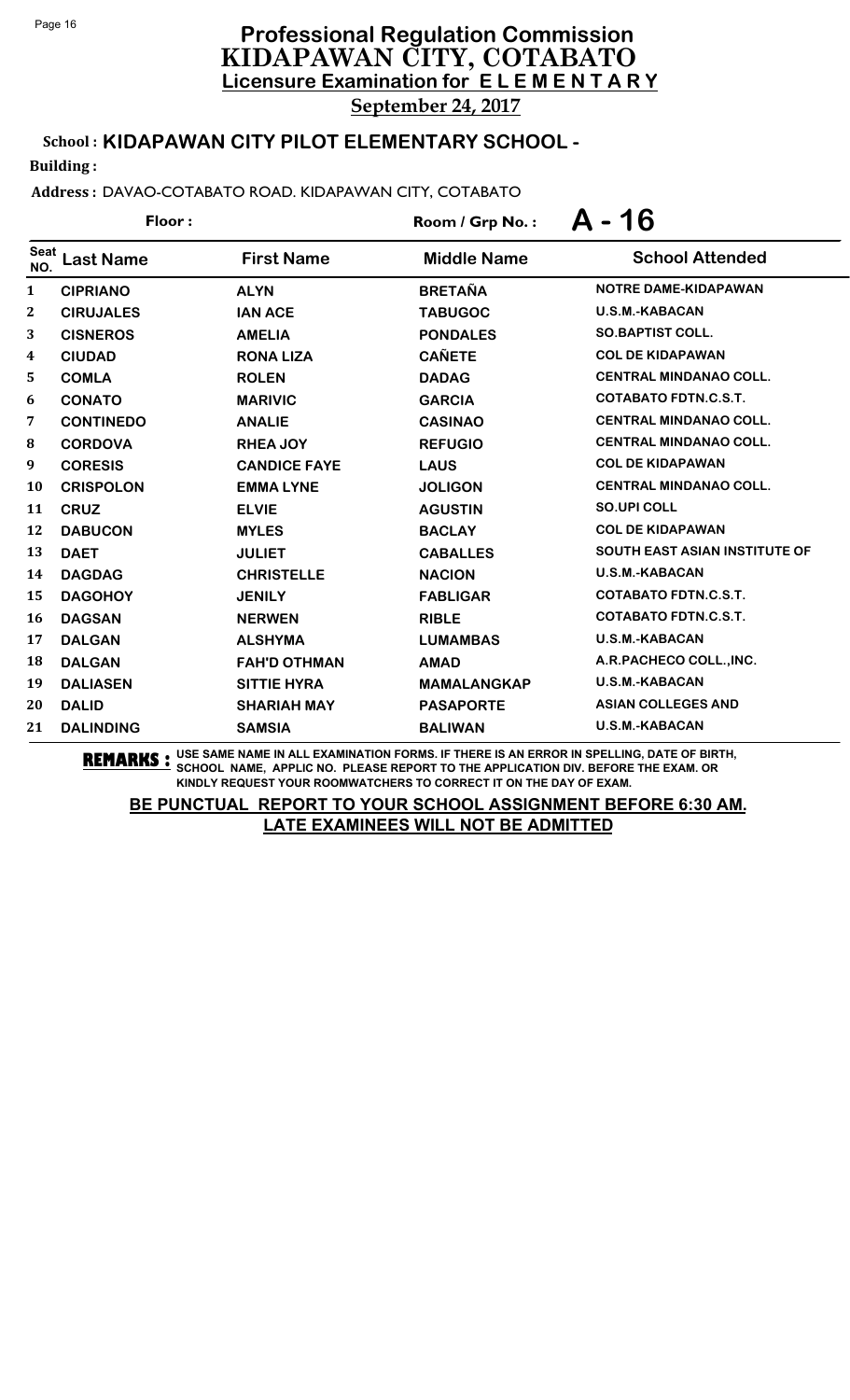# **Licensure Examination for E L E M E N T A R Y Professional Regulation Commission** KIDAPAWAN CITY, COTABATO

September 24, 2017

# School : **KIDAPAWAN CITY PILOT ELEMENTARY SCHOOL -**

Building :

### Address : DAVAO-COTABATO ROAD. KIDAPAWAN CITY, COTABATO

| Floor:             |                   |                    | Room / Grp No.:    | A - 17                               |  |
|--------------------|-------------------|--------------------|--------------------|--------------------------------------|--|
| <b>Seat</b><br>NO. | <b>Last Name</b>  | <b>First Name</b>  | <b>Middle Name</b> | <b>School Attended</b>               |  |
| $\mathbf{1}$       | <b>DALIPE</b>     | <b>JOCELLE</b>     | <b>ALON</b>        | <b>SO.BAPTIST COLL.</b>              |  |
| $\mathbf{2}$       | <b>DALUMPINES</b> | <b>MARILOU</b>     | <b>BAJOYO</b>      | <b>RAMON MAGSAYSAY MEMORIAL</b>      |  |
| 3                  | <b>DAMBA</b>      | <b>EBRAHIM</b>     | <b>KAMPAG</b>      | <b>ASIAN COLLEGES AND</b>            |  |
| 4                  | <b>DAMFUNG</b>    | <b>JEVE MARK</b>   | <b>TAMPUNGAN</b>   | <b>RAMON MAGSAYSAY MEMORIAL</b>      |  |
| 5                  | <b>DANGALLO</b>   | <b>QUEECEVILLE</b> | <b>CAPUNDAN</b>    | <b>RAMON MAGSAYSAY MEMORIAL</b>      |  |
| 6                  | <b>DANGAN</b>     | <b>ANDROMEDA</b>   | <b>KADIA</b>       | A.R.PACHECO COLL., INC.              |  |
| 7                  | <b>DANGKALAN</b>  | <b>TATO</b>        | <b>AMINOLA</b>     | <b>M.S.U.-GEN.SANTOS</b>             |  |
| $\bf{8}$           | <b>DANGON</b>     | <b>LOVELY JOY</b>  | <b>DANIEL</b>      | <b>SOUTH EAST ASIAN INSTITUTE OF</b> |  |
| 9                  | <b>DANSALAN</b>   | <b>ESNAYRA</b>     | <b>ABUBACAR</b>    | <b>U.S.M.-KABACAN</b>                |  |
| 10                 | <b>DANSALAN</b>   | <b>SURAIDA</b>     | <b>DAGEDEBAN</b>   | <b>U.S.M.-KABACAN</b>                |  |
| 11                 | <b>DANTE</b>      | <b>CYBIL ANN</b>   | <b>MADJOS</b>      | <b>CENTRAL MINDANAO COLL.</b>        |  |
| 12                 | <b>DAQUIL</b>     | <b>HELEN GRACE</b> | <b>POSADAS</b>     | <b>U.S.M.-KABACAN</b>                |  |
| 13                 | <b>DAQUIPIL</b>   | <b>CHERRY ANN</b>  | <b>NOMONG</b>      | <b>CENTRAL MINDANAO COLL.</b>        |  |
| 14                 | <b>DARAMAN</b>    | <b>DAFFODIL</b>    | <b>CABANTE</b>     | <b>SO.CHRISTIAN COLL.</b>            |  |
| 15                 | <b>DARUTI</b>     | <b>AQUINO</b>      | <b>MAULANA</b>     | <b>U.S.M.-KABACAN</b>                |  |
| <b>16</b>          | <b>DASAN</b>      | <b>MELANIE</b>     | <b>BALAGAN</b>     | <b>MAGSAYSAY MEM.-KORONADAL</b>      |  |
| 17                 | <b>DASIL</b>      | <b>JOHANNA</b>     | <b>ANDAL</b>       | <b>U.S.M.-KABACAN</b>                |  |
| <b>18</b>          | <b>DATUA</b>      | <b>ABDULLAH</b>    | <b>KAIDAL</b>      | <b>U.S.M.-KABACAN</b>                |  |
| 19                 | <b>DATUIN</b>     | <b>DOLORES</b>     | <b>CAMEROS</b>     | <b>CENTRAL MINDANAO COLL.</b>        |  |
| 20                 | <b>DAUD</b>       | <b>ABDULDAWI</b>   | <b>PALALISAN</b>   | <b>COTABATO FDTN.C.S.T.</b>          |  |
| 21                 | <b>DAUD</b>       | <b>PAHMIA</b>      | <b>MUSTAPHA</b>    | <b>SPA COLL.</b>                     |  |

**REMARKS :** USE SAME NAME IN ALL EXAMINATION FORMS. IF THERE IS AN ERROR IN SPELLING, DATE OF BIRTH, SCHOOL NAME, APPLIC NO. PLEASE REPORT TO THE APPLICATION DIV. BEFORE THE EXAM. OR KINDLY REQUEST YOUR ROOMWATCHERS TO CORRECT IT ON THE DAY OF EXAM.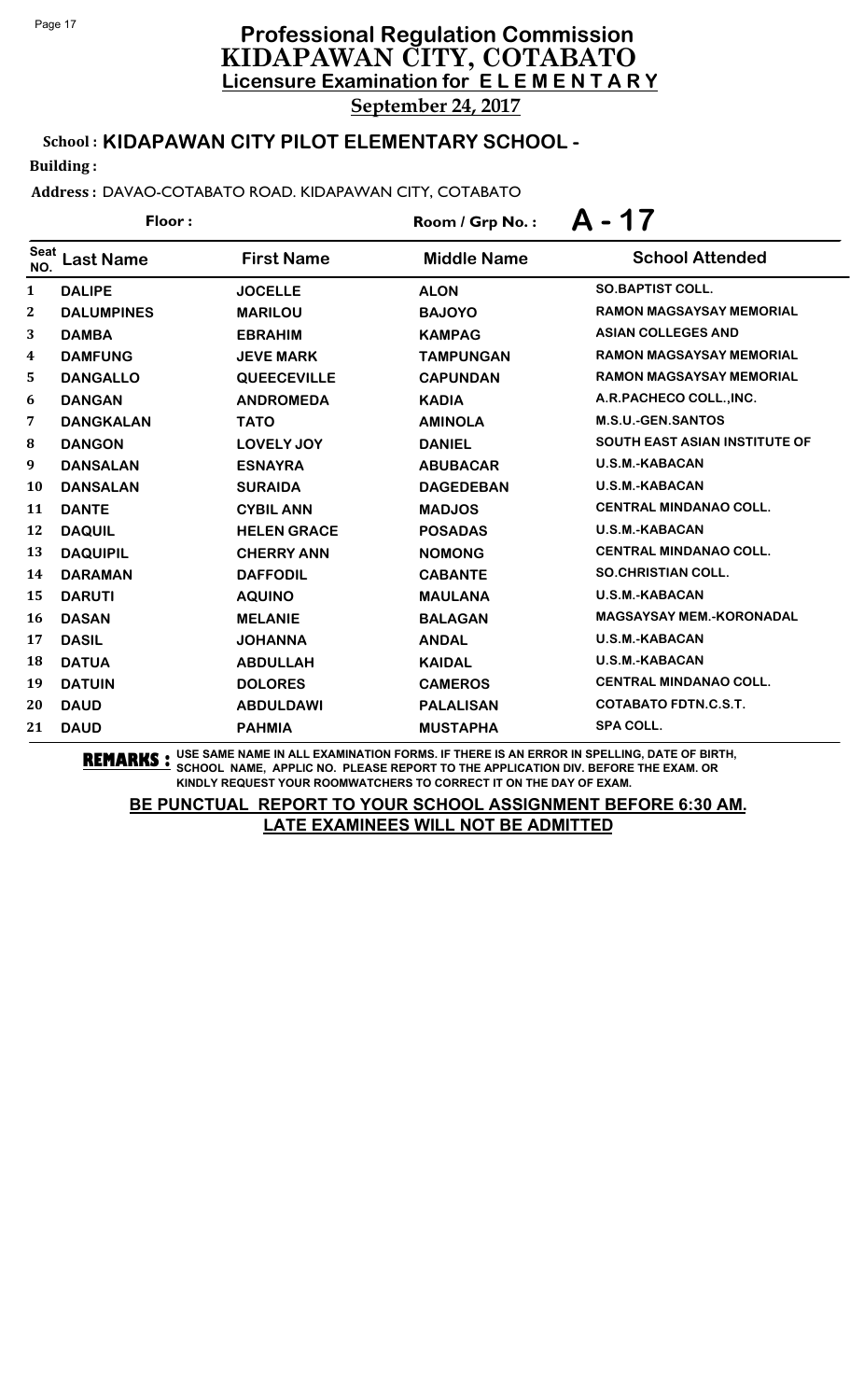# School : **KIDAPAWAN CITY PILOT ELEMENTARY SCHOOL -**

Building :

### Address : DAVAO-COTABATO ROAD. KIDAPAWAN CITY, COTABATO

| Floor:       |                    |                    | Room / Grp No.:    | $A - 18$                              |  |
|--------------|--------------------|--------------------|--------------------|---------------------------------------|--|
| Seat<br>NO.  | <b>Last Name</b>   | <b>First Name</b>  | <b>Middle Name</b> | <b>School Attended</b>                |  |
| 1            | <b>DAUD</b>        | <b>RIANNIE</b>     | <b>GUIWAN</b>      | <b>VALDEZ MOTHER &amp; CHILD CITY</b> |  |
| $\mathbf{2}$ | <b>DAWADI</b>      | <b>AMERAH</b>      | <b>AMPATUAN</b>    | <b>U.S.M.-KABACAN</b>                 |  |
| 3            | <b>DAWADI</b>      | <b>VIVIAN</b>      | <b>ABDULHAMID</b>  | <b>U.S.M.-KABACAN</b>                 |  |
| 4            | <b>DAYE</b>        | <b>KAREN JOY</b>   | <b>MANIB</b>       | <b>SOUTH EAST ASIAN INSTITUTE OF</b>  |  |
| 5            | <b>DAYRIT</b>      | <b>JOHN EDWARD</b> | <b>COLCOL</b>      | <b>M.S.U.-MAGUINDANAO</b>             |  |
| 6            | <b>DAÑOLA</b>      | <b>MAIRINE</b>     | <b>EDO</b>         | <b>J.H.CERILLES S.C.-KUMALARANG</b>   |  |
| 7            | <b>DAÑOSO</b>      | <b>EDELINE</b>     | <b>ORAIS</b>       | <b>STRATFORD INT. SCH.</b>            |  |
| 8            | <b>DE GUZMAN</b>   | <b>CHRISA MAE</b>  | <b>VALDEZ</b>      | SO.MINDANAO I.T.-TACURONG             |  |
| 9            | <b>DE GUZMAN</b>   | <b>JUSTINE GAY</b> | <b>CARBONILLA</b>  | <b>U.S.M.-KABACAN</b>                 |  |
| 10           | <b>DE PEDRO</b>    | <b>KENNETH</b>     | <b>QUISTO</b>      | <b>SULTAN KUDARAT STATE</b>           |  |
| 11           | <b>DE VERA</b>     | <b>JOLAIZA</b>     | <b>OLVIDO</b>      | <b>SO.UPI COLL</b>                    |  |
| 12           | <b>DE VILLA</b>    | <b>CRISTINE</b>    | <b>CELEBRADO</b>   | <b>COL DE KIDAPAWAN</b>               |  |
| 13           | <b>DECENA</b>      | <b>MAILYN</b>      | <b>ADOLFO</b>      | <b>CENTRAL MINDANAO COLL.</b>         |  |
| 14           | <b>DECLARO</b>     | <b>LAILA</b>       | <b>DUGUILES</b>    | <b>RAMON MAGSAYSAY MEMORIAL</b>       |  |
| 15           | <b>DEITA</b>       | <b>NORLIE</b>      | <b>DATILES</b>     | <b>SO.CHRISTIAN COLL.</b>             |  |
| 16           | <b>DEL ROSARIO</b> | <b>RIZA</b>        | <b>TOBONGBANUA</b> | <b>COTABATO FDTN.C.S.T.</b>           |  |
| 17           | <b>DELA CRUZ</b>   | <b>JAYPEE</b>      | <b>HIPONIA</b>     | <b>SULTAN KUDARAT STATE</b>           |  |
| 18           | <b>DELA CERNA</b>  | <b>GERRY</b>       | <b>SATO</b>        | <b>SO.CHRISTIAN COLL.</b>             |  |
| 19           | <b>DELA CRUZ</b>   | <b>GARRY</b>       | <b>AVIADO JR</b>   | <b>COL DE KIDAPAWAN</b>               |  |
| 20           | <b>DELA CRUZ</b>   | <b>MARIA LENY</b>  | <b>TAJANTAJAN</b>  | NOTRE DAME-KIDAPAWAN                  |  |
| 21           | <b>DELA CRUZ</b>   | <b>MARY ANN</b>    | <b>CANJA</b>       | <b>CENTRAL MINDANAO COLL.</b>         |  |

**REMARKS :** USE SAME NAME IN ALL EXAMINATION FORMS. IF THERE IS AN ERROR IN SPELLING, DATE OF BIRTH, SCHOOL NAME, APPLIC NO. PLEASE REPORT TO THE APPLICATION DIV. BEFORE THE EXAM. OR KINDLY REQUEST YOUR ROOMWATCHERS TO CORRECT IT ON THE DAY OF EXAM.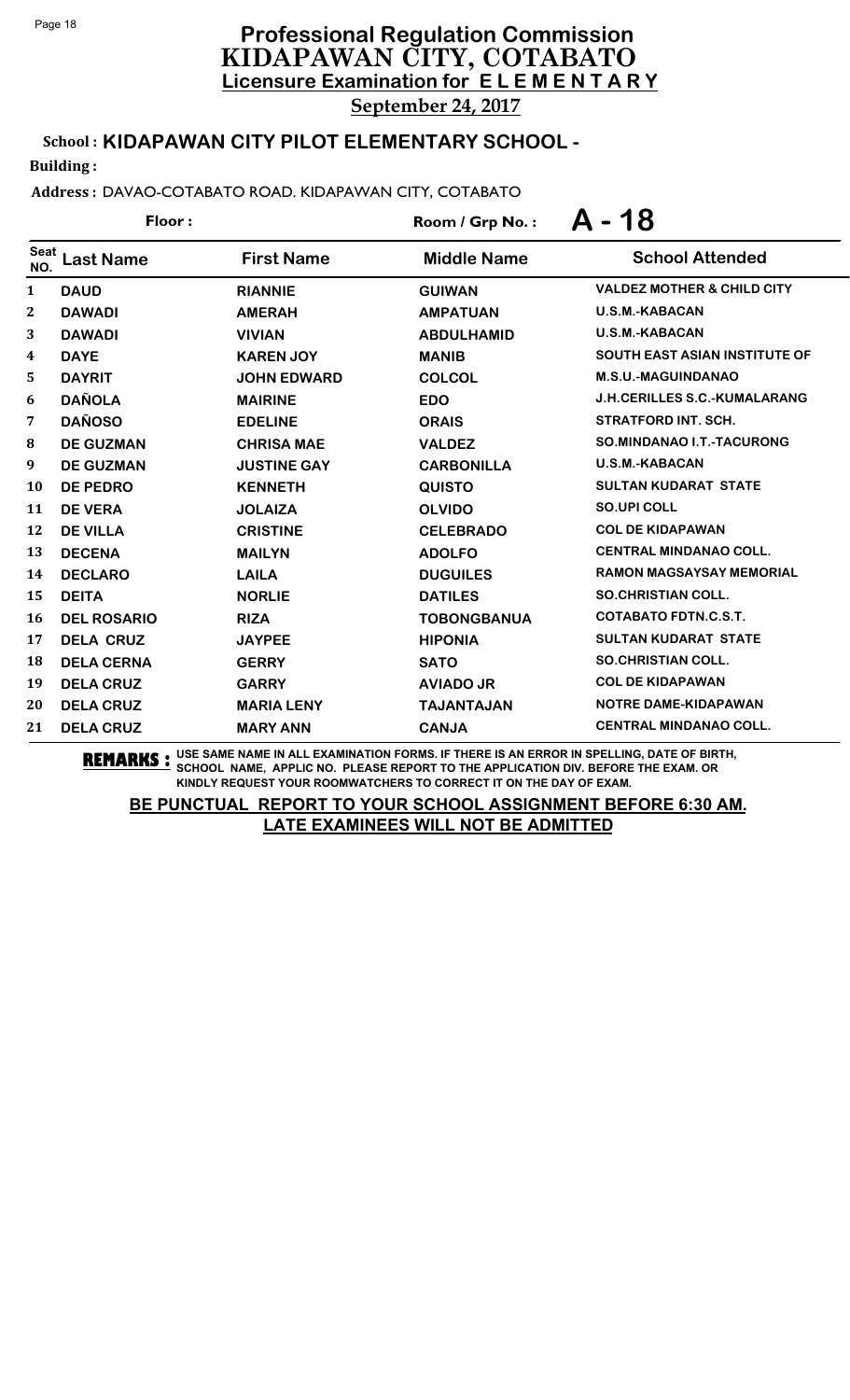School : **KIDAPAWAN CITY PILOT ELEMENTARY SCHOOL -**

Building :

Address : DAVAO-COTABATO ROAD. KIDAPAWAN CITY, COTABATO

| Floor:             |                     |                     | Room / Grp No.:    | A - 19                               |  |
|--------------------|---------------------|---------------------|--------------------|--------------------------------------|--|
| <b>Seat</b><br>NO. | <b>Last Name</b>    | <b>First Name</b>   | <b>Middle Name</b> | <b>School Attended</b>               |  |
| 1                  | <b>DELA CRUZ</b>    | <b>REHAM SNOW</b>   | <b>MENDOZA</b>     | <b>ST.ALEXIUS COLL.</b>              |  |
| 2                  | <b>DELA VEGA</b>    | <b>MA. ALIONOR</b>  | <b>SORONGON</b>    | <b>M.S.U.-MAGUINDANAO</b>            |  |
| 3                  | <b>DELGADO</b>      | <b>MYLEEN</b>       | <b>LUMACAD</b>     | <b>CENTRAL MINDANAO COLL.</b>        |  |
| 4                  | <b>DELIS</b>        | <b>NORHANI</b>      | <b>SALAPUDIN</b>   | <b>GANI L. AMPI COLL., INC</b>       |  |
| 5                  | <b>DELIS</b>        | <b>SURAIDA</b>      | <b>DIMALIN</b>     | <b>GANI L. AMPI COLL., INC</b>       |  |
| 6                  | <b>DELNA</b>        | <b>ABUHAYMIN</b>    | <b>GUIAMA</b>      | <b>U.S.M.-KABACAN</b>                |  |
| 7                  | <b>DELOS REYES</b>  | <b>CHERILYN</b>     | <b>UBANDO</b>      | <b>EDENTON MISSION COLL.</b>         |  |
| 8                  | <b>DELOS SANTOS</b> | <b>RICHARD JR</b>   | <b>COLLANO</b>     | <b>EDENTON MISSION COLL.</b>         |  |
| 9                  | <b>DENILA</b>       | <b>LEONARDO JR</b>  | <b>MAÑACAP</b>     | <b>U.S.M.-KABACAN</b>                |  |
| 10                 | <b>DERILON</b>      | <b>LEAH</b>         | <b>SALMONE</b>     | <b>RAMON MAGSAYSAY MEMORIAL</b>      |  |
| 11                 | <b>DESCALZOTA</b>   | <b>JINNEFER</b>     | <b>GARCIA</b>      | NOTRE DAME-KIDAPAWAN                 |  |
| 12                 | <b>DESCARTIN</b>    | <b>LAUDINA</b>      | <b>ESTRERA</b>     | <b>COL DE KIDAPAWAN</b>              |  |
| 13                 | <b>DEVILLES</b>     | <b>LUDILYN</b>      | <b>BACLAY</b>      | <b>COL DE KIDAPAWAN</b>              |  |
| 14                 | <b>DIALIL</b>       | <b>FATIMA</b>       | <b>HAYLE</b>       | <b>R.MAGSAYSAY MEM. COLL.</b>        |  |
| 15                 | <b>DIAMANTE</b>     | <b>MARLON</b>       | <b>GARCIA</b>      | <b>SO.BAPTIST COLL.</b>              |  |
| 16                 | <b>DIAMELON</b>     | <b>RACMA</b>        | <b>AYOB</b>        | SO.PHIL.ACA.                         |  |
| 17                 | <b>DIANO</b>        | <b>BERNICENT</b>    | <b>LABAO</b>       | <b>RAMON MAGSAYSAY MEMORIAL</b>      |  |
| 18                 | <b>DIANO</b>        | <b>SYLVIA</b>       | <b>MACHETE</b>     | NOTRE DAME-MIDSAYAP                  |  |
| 19                 | <b>DIAZ</b>         | <b>GEMMEL</b>       | <b>JUBANE</b>      | <b>COL DE KIDAPAWAN</b>              |  |
| 20                 | <b>DIAZ</b>         | <b>PACIFICO</b>     | <b>BISNAR</b>      | <b>SO.UPI COLL</b>                   |  |
| 21                 | <b>DIENDO</b>       | <b>KRISTINE JOY</b> | <b>GATINAO</b>     | <b>SOUTH EAST ASIAN INSTITUTE OF</b> |  |

**REMARKS :** USE SAME NAME IN ALL EXAMINATION FORMS. IF THERE IS AN ERROR IN SPELLING, DATE OF BIRTH, SCHOOL NAME, APPLIC NO. PLEASE REPORT TO THE APPLICATION DIV. BEFORE THE EXAM. OR KINDLY REQUEST YOUR ROOMWATCHERS TO CORRECT IT ON THE DAY OF EXAM.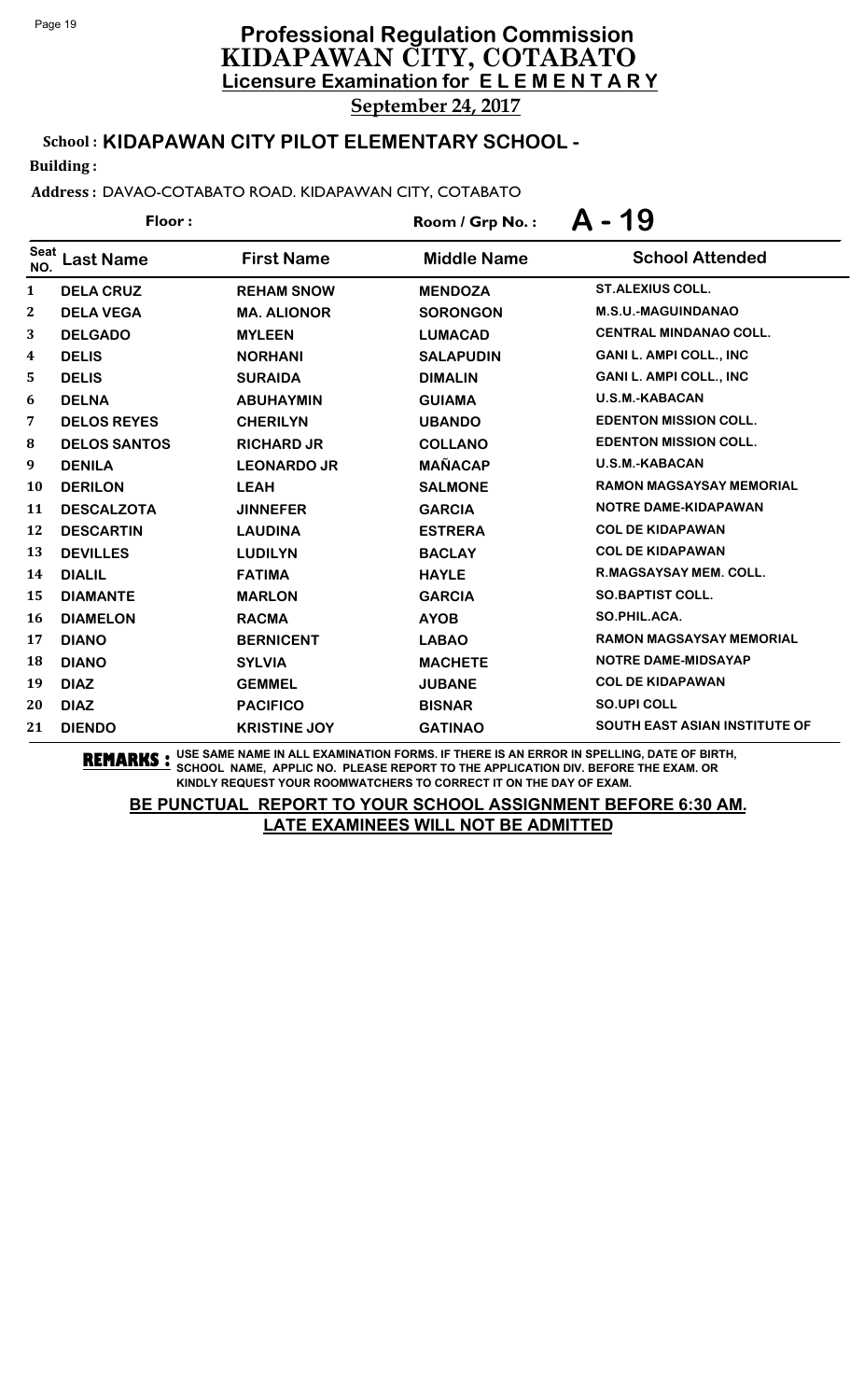School : **KIDAPAWAN CITY PILOT ELEMENTARY SCHOOL -**

Building :

Address : DAVAO-COTABATO ROAD. KIDAPAWAN CITY, COTABATO

| Floor:             |                    |                     | Room / Grp No.:    | $A - 20$                                |
|--------------------|--------------------|---------------------|--------------------|-----------------------------------------|
| <b>Seat</b><br>NO. | <b>Last Name</b>   | <b>First Name</b>   | <b>Middle Name</b> | <b>School Attended</b>                  |
| 1                  | <b>DIGANDANG</b>   | <b>BAIDIDO</b>      | <b>EDAL</b>        | <b>U.S.M.-KABACAN</b>                   |
| $\boldsymbol{2}$   | <b>DIKOLANO</b>    | <b>ROLDAN</b>       | <b>MAON</b>        | <b>U.S.M.-KABACAN</b>                   |
| 3                  | <b>DILANGALEN</b>  | <b>HALIPA</b>       | <b>BEDA</b>        | <b>SPA COLL.</b>                        |
| 4                  | <b>DILANGALEN</b>  | <b>MAMBAY</b>       | <b>BEDA</b>        | <b>U.S.M.-KABACAN</b>                   |
| 5                  | <b>DIMACUCOM</b>   | <b>LILLAIDA</b>     | <b>ALIUDIN</b>     | <b>U.S.M.-KABACAN</b>                   |
| 6                  | <b>DIMAKALING</b>  | <b>GINA</b>         | <b>EMBAG</b>       | <b>U.S.M.-KABACAN</b>                   |
| 7                  | <b>DIMALNA</b>     | <b>SAMSON</b>       | <b>MAYANDIG</b>    | <b>IRANUN FOUNDATION COLLEGE INC. -</b> |
| 8                  | <b>DIMAMAY</b>     | <b>LIZA MAE</b>     | <b>ENATE</b>       | <b>SO.BAPTIST COLL.</b>                 |
| 9                  | <b>DIMAMAY</b>     | <b>SUSANIE ROSE</b> | <b>BLANCIA</b>     | <b>SO.BAPTIST COLL.</b>                 |
| 10                 | <b>DIMANDA</b>     | <b>SAIDAMIN</b>     | <b>PINDULUNAN</b>  | <b>U.S.M.-KABACAN</b>                   |
| 11                 | <b>DIMASANGKAY</b> | <b>NORMINA</b>      | <b>LAOLAO</b>      | <b>IRANUN FOUNDATION COLLEGE INC. -</b> |
| 12                 | <b>DIMAUDTANG</b>  | <b>BADRIA</b>       | <b>PANANSANG</b>   | PHIL.HARVARDIAN COL                     |
| 13                 | <b>DIMNA</b>       | <b>CONESA</b>       | <b>WAGIA</b>       | <b>U.S.M.-KABACAN</b>                   |
| 14                 | <b>DING</b>        | <b>RENALYN</b>      | <b>LAMPING</b>     | <b>COTABATO FDTN.C.S.T.</b>             |
| 15                 | <b>DING</b>        | <b>ROHAYNA</b>      | <b>LAMPING</b>     | U.S.M.-KABACAN                          |
| 16                 | <b>DIPATUAN</b>    | <b>OMAIRAH</b>      | <b>ADRA</b>        | <b>MARAWI CAPITOL FDTN.COLL.</b>        |
| 17                 | <b>DODIG</b>       | <b>BAYAN</b>        | <b>INDAL</b>       | <b>U.S.M.-KABACAN</b>                   |
| 18                 | <b>DOMINGO</b>     | <b>GILDA</b>        | <b>WAGAS</b>       | <b>CENTRAL MINDANAO COLL.</b>           |
| 19                 | <b>DONATO</b>      | <b>CHERILOVE</b>    | <b>RODRIGUEZ</b>   | <b>U.S.M.-KABACAN</b>                   |
| 20                 | <b>DOS</b>         | <b>LYNN</b>         | <b>MONTANA</b>     | <b>NOTRE DAME-MIDSAYAP</b>              |
| 21                 | <b>DUA</b>         | <b>CONEY MAE</b>    | <b>CANICO</b>      | <b>NOTRE DAME-KIDAPAWAN</b>             |

**REMARKS :** USE SAME NAME IN ALL EXAMINATION FORMS. IF THERE IS AN ERROR IN SPELLING, DATE OF BIRTH, SCHOOL NAME, APPLIC NO. PLEASE REPORT TO THE APPLICATION DIV. BEFORE THE EXAM. OR KINDLY REQUEST YOUR ROOMWATCHERS TO CORRECT IT ON THE DAY OF EXAM.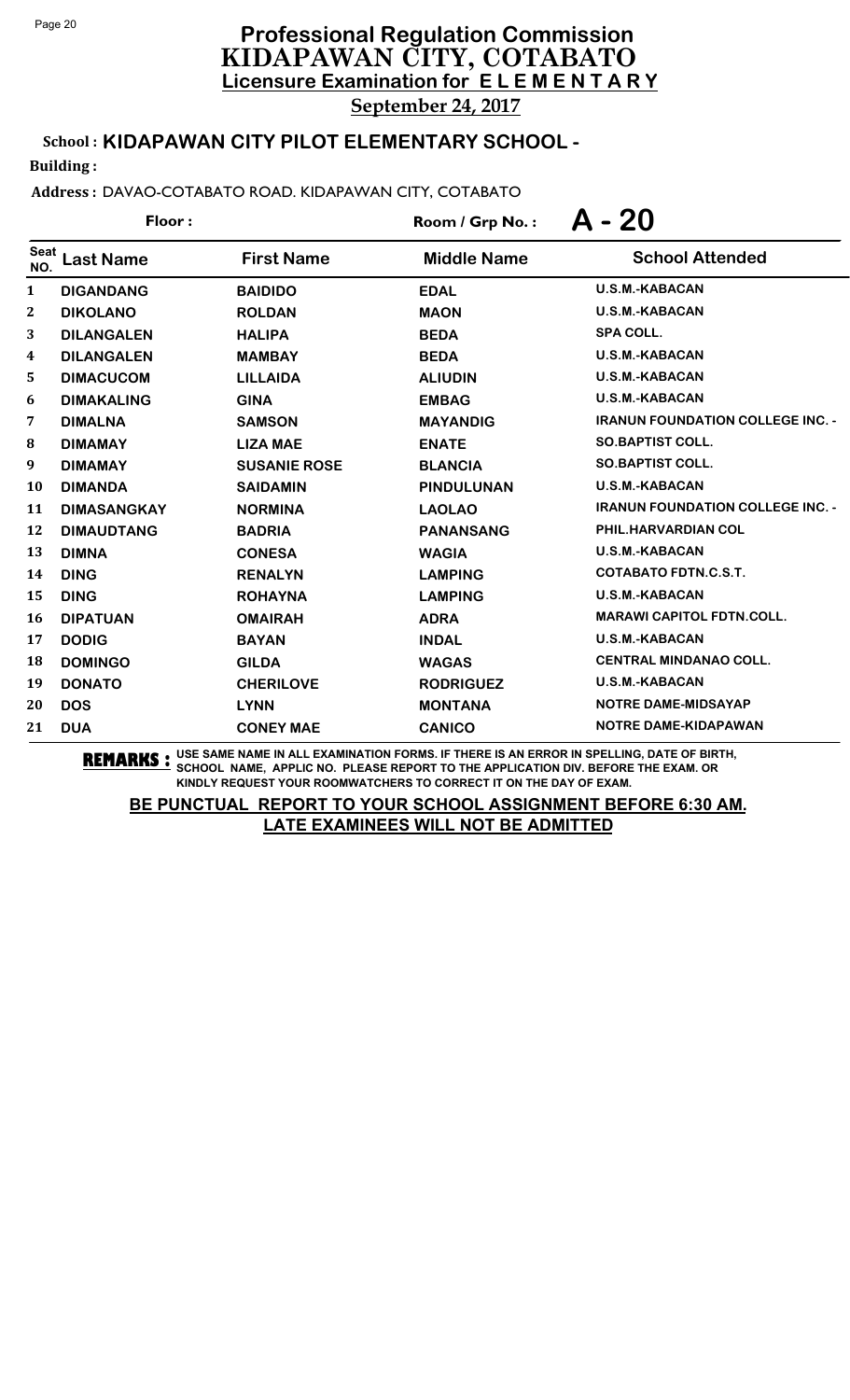School : **KIDAPAWAN CITY PILOT ELEMENTARY SCHOOL -**

Building :

Address : DAVAO-COTABATO ROAD, KIDAPAWAN CITY COTABATO

| Floor:             |                   |                     | Β<br>Room / Grp No.: |                                 |  |
|--------------------|-------------------|---------------------|----------------------|---------------------------------|--|
| <b>Seat</b><br>NO. | <b>Last Name</b>  | <b>First Name</b>   | <b>Middle Name</b>   | <b>School Attended</b>          |  |
| $\mathbf{1}$       | <b>DUA</b>        | <b>TIFFANY</b>      | <b>CANICO</b>        | NOTRE DAME-KIDAPAWAN            |  |
| $\boldsymbol{2}$   | <b>DUERME</b>     | <b>JEREMIE</b>      | <b>ESPINOSA</b>      | <b>R.MAGSAYSAY MEM. COLL.</b>   |  |
| 3                  | <b>DUGENO</b>     | <b>MANILYN</b>      | <b>OMOLI</b>         | <b>U.S.M.-KABACAN</b>           |  |
| 4                  | <b>DUMRANG</b>    | <b>NORAIMA</b>      | <b>KARIM</b>         | <b>PARANG FDTN, COLL.</b>       |  |
| 5                  | <b>EBIDO</b>      | <b>MARY JANE</b>    | <b>CAJEGAS</b>       | <b>CENTRAL MINDANAO COLL.</b>   |  |
| 6                  | <b>EBONG</b>      | <b>ANISA</b>        | <b>PANGANDIGAN</b>   | <b>U.S.M.-KABACAN</b>           |  |
| 7                  | <b>EDRIS</b>      | <b>JANISA</b>       | <b>MANALISUG</b>     | <b>U.S.M.-KABACAN</b>           |  |
| 8                  | <b>EDZA</b>       | <b>AMILUDIN</b>     | <b>SAPTO</b>         | <b>U.S.M.-KABACAN</b>           |  |
| 9                  | <b>EDZLA</b>      | <b>SITTINORA</b>    | <b>H.WAHAB</b>       | <b>GANI L. AMPI COLL., INC</b>  |  |
| 10                 | <b>ELECERIO</b>   | <b>JHERELYN</b>     | <b>SANCHEZ</b>       | <b>RAMON MAGSAYSAY MEMORIAL</b> |  |
| 11                 | <b>ELIAN</b>      | <b>HALIMA</b>       | <b>NAWAL</b>         | <b>U.S.M.-KABACAN</b>           |  |
| 12                 | <b>ELIAN</b>      | <b>MICHAEL</b>      | <b>SENAPAL</b>       | <b>SPA COLL.</b>                |  |
| 13                 | <b>ELUMBARING</b> | <b>FARIDA MAY</b>   | <b>MORENO</b>        | <b>COTABATO FDTN.C.S.T.</b>     |  |
| 14                 | <b>EMBLAWA</b>    | <b>BAI HASNAH</b>   | <b>ENDAILA</b>       | <b>U.S.M.-KABACAN</b>           |  |
| 15                 | <b>EMBOLTORIO</b> | <b>AIZA</b>         | <b>ABRASALDO</b>     | <b>RAMON MAGSAYSAY MEMORIAL</b> |  |
| 16                 | <b>EMNACE</b>     | <b>VINCENT PAUL</b> | <b>GENCIANOS</b>     | <b>COL DE KIDAPAWAN</b>         |  |
| 17                 | <b>EMPIL</b>      | <b>NIMFA</b>        | <b>PANES</b>         | <b>SO.CHRISTIAN COLL.</b>       |  |
| 18                 | <b>ENDAILA</b>    | <b>JENIE BAI</b>    | <b>SOLAIMAN</b>      | <b>U.S.M.-KABACAN</b>           |  |
| 19                 | <b>ENDATU</b>     | <b>SOFIA JOYCE</b>  | <b>PANEGAS</b>       | <b>M.S.U.-MAGUINDANAO</b>       |  |
| 20                 | <b>ENGCONG</b>    | <b>NOR-AINIE</b>    | <b>MIRANDA</b>       | <b>EDENTON MISSION COLL.</b>    |  |
| 21                 | <b>ENGGONA</b>    | <b>MERIAM</b>       | <b>LABAGANI</b>      | PHIL.HARVARDIAN COL             |  |

**REMARKS :** USE SAME NAME IN ALL EXAMINATION FORMS. IF THERE IS AN ERROR IN SPELLING, DATE OF BIRTH, SCHOOL NAME, APPLIC NO. PLEASE REPORT TO THE APPLICATION DIV. BEFORE THE EXAM. OR KINDLY REQUEST YOUR ROOMWATCHERS TO CORRECT IT ON THE DAY OF EXAM.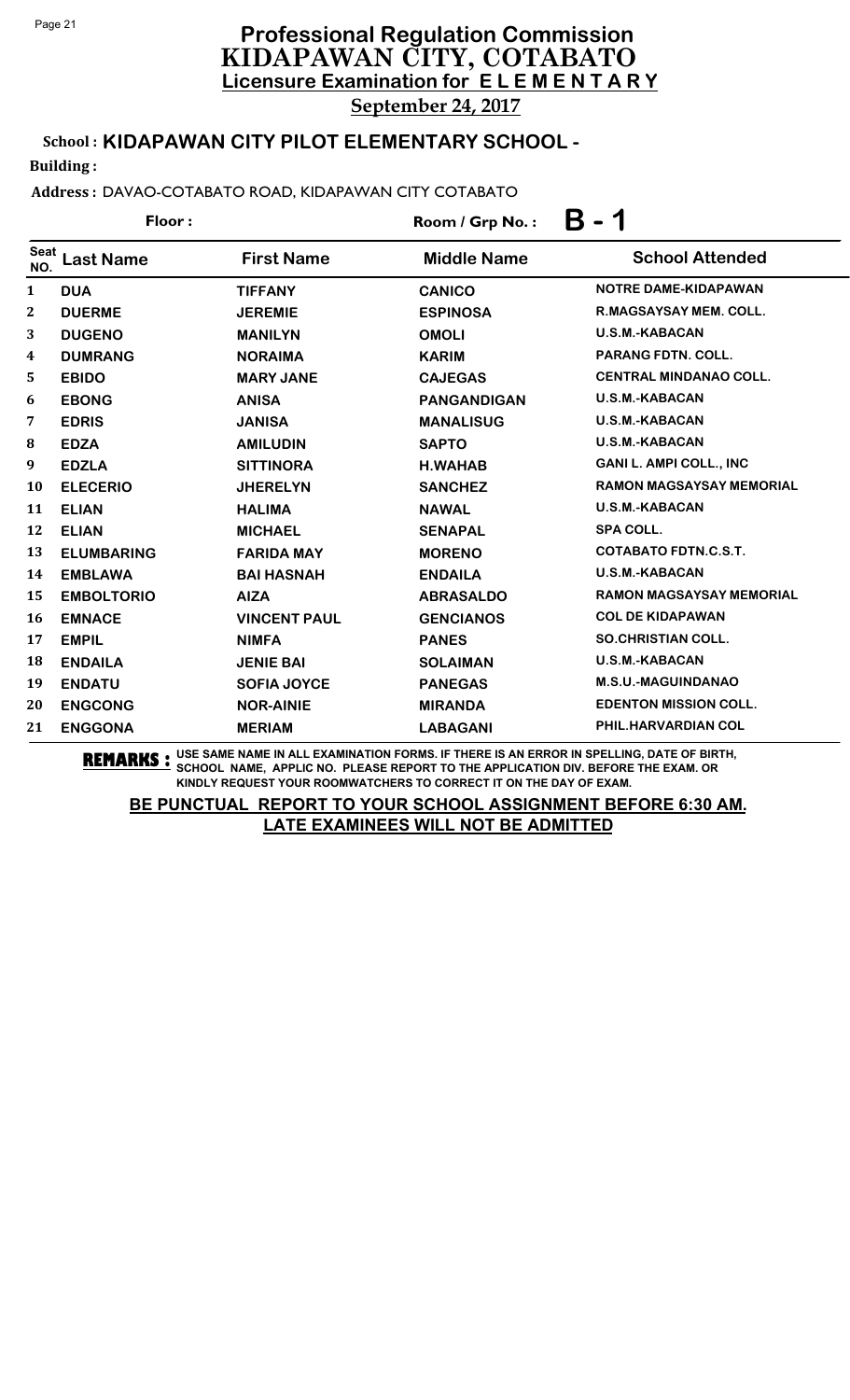School : **KIDAPAWAN CITY PILOT ELEMENTARY SCHOOL -**

Building :

Address : DAVAO-COTABATO ROAD, KIDAPAWAN CITY COTABATO

| Floor:             |                   |                     | Room / Grp No.:    | $B - 2$                       |  |
|--------------------|-------------------|---------------------|--------------------|-------------------------------|--|
| <b>Seat</b><br>NO. | <b>Last Name</b>  | <b>First Name</b>   | <b>Middle Name</b> | <b>School Attended</b>        |  |
| $\mathbf{1}$       | <b>ENILA</b>      | <b>JOVEN</b>        | <b>TOLIDO</b>      |                               |  |
| $\boldsymbol{2}$   | <b>ENOK</b>       | <b>ALSHALLAH</b>    | <b>LAMALAN</b>     | <b>ASIAN COLLEGES AND</b>     |  |
| 3                  | <b>ENSO</b>       | <b>MASTURA</b>      | <b>PINA</b>        | COTABATO FDTN.C.S.T.          |  |
| 4                  | <b>EQUING</b>     | <b>RASIDA</b>       | <b>MINGKAT</b>     | <b>EDENTON MISSION COLL.</b>  |  |
| 5                  | <b>EROY</b>       | <b>ROMELYN</b>      | <b>BAUTISTA</b>    | <b>EDENTON MISSION COLL.</b>  |  |
| 6                  | <b>ESCRITOR</b>   | <b>ROWENA</b>       | <b>AQUINO</b>      | U.S.M.-KABACAN                |  |
| 7                  | <b>ESMAEL</b>     | <b>BASER</b>        | <b>ESKAK</b>       | <b>U.S.M.-KABACAN</b>         |  |
| 8                  | <b>ESMAEL</b>     | <b>HAIMAH</b>       | <b>MOHAMMAD</b>    | <b>U.S.M.-KABACAN</b>         |  |
| 9                  | <b>ESMAEL</b>     | <b>SARIFA</b>       | <b>KADATUAN</b>    | <b>U.S.M.-KABACAN</b>         |  |
| <b>10</b>          | <b>ESMAIL</b>     | <b>MONINA</b>       | <b>ANSA</b>        | <b>SPA COLL.</b>              |  |
| 11                 | <b>ESPABO</b>     | <b>IRENE</b>        | <b>CORDOVA</b>     | <b>COTABATO FDTN.C.S.T.</b>   |  |
| 12                 | <b>ESPABO</b>     | <b>JENELYN</b>      | <b>DINALO</b>      | <b>SO.CHRISTIAN COLL.</b>     |  |
| 13                 | <b>ESPADERA</b>   | <b>JOVELYN</b>      | <b>RODRIGUEZ</b>   | <b>CENTRAL MINDANAO COLL.</b> |  |
| 14                 | <b>ESPAÑOLA</b>   | <b>MELODY</b>       | <b>ROQUERO</b>     | <b>U.S.M.-KABACAN</b>         |  |
| 15                 | <b>ESPINO</b>     | <b>JUDY ANN</b>     | <b>BETALA</b>      | SO.MINDANAO I.T.-TACURONG     |  |
| 16                 | <b>ESPINOSA</b>   | <b>ANGELINE</b>     | <b>MOSASO</b>      | <b>DELA VIDA COLLEGE</b>      |  |
| 17                 | <b>ESPULGAR</b>   | <b>MARILEN ROSE</b> | <b>ESPULGAR</b>    | <b>NOTRE DAME-DADIANGAS</b>   |  |
| 18                 | <b>ESTAÑO</b>     | <b>GERARD</b>       | <b>ITAO</b>        | <b>SO.CHRISTIAN COLL.</b>     |  |
| 19                 | <b>ESTEVA</b>     | <b>ELLA JEAN</b>    | <b>ACALA</b>       | <b>U.S.M.-KABACAN</b>         |  |
| 20                 | <b>ESTIPANO</b>   | <b>GRACE</b>        | <b>BADONG</b>      | <b>SO.BAPTIST COLL.</b>       |  |
| 21                 | <b>ESTORNINOS</b> | <b>JASON</b>        | <b>ESPARIZ</b>     | <b>SO.UPI COLL</b>            |  |

**REMARKS :** USE SAME NAME IN ALL EXAMINATION FORMS. IF THERE IS AN ERROR IN SPELLING, DATE OF BIRTH, SCHOOL NAME, APPLIC NO. PLEASE REPORT TO THE APPLICATION DIV. BEFORE THE EXAM. OR KINDLY REQUEST YOUR ROOMWATCHERS TO CORRECT IT ON THE DAY OF EXAM.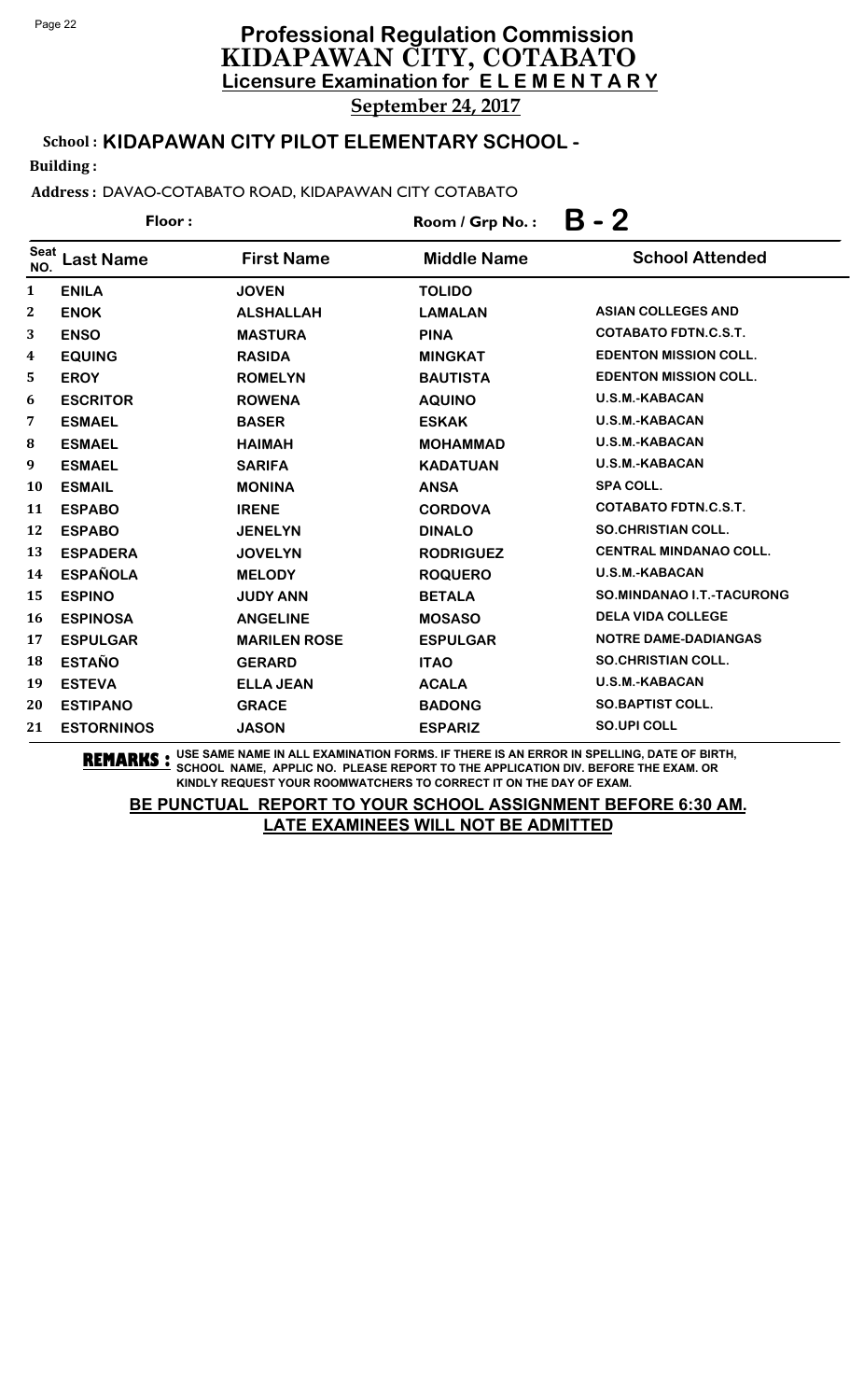# **Licensure Examination for E L E M E N T A R Y Professional Regulation Commission** KIDAPAWAN CITY, COTABATO September 24, 2017

School : **KIDAPAWAN CITY PILOT ELEMENTARY SCHOOL -**

Building :

Address : DAVAO-COTABATO ROAD, KIDAPAWAN CITY COTABATO

| Floor:             |                    |                          | - 3<br>Β<br>Room / Grp No.: |                                      |  |
|--------------------|--------------------|--------------------------|-----------------------------|--------------------------------------|--|
| <b>Seat</b><br>NO. | <b>Last Name</b>   | <b>First Name</b>        | <b>Middle Name</b>          | <b>School Attended</b>               |  |
| 1                  | <b>ESTRADA</b>     | <b>KEVIN CHRISTOPHER</b> | <b>BALISI</b>               | <b>RAMON MAGSAYSAY MEMORIAL</b>      |  |
| $\mathbf{2}$       | <b>ETOM</b>        | <b>JANINE ROSE</b>       | <b>BALTAZAR</b>             | <b>RAMON MAGSAYSAY MEMORIAL</b>      |  |
| 3                  | <b>EUGENIO</b>     | <b>BENJIE</b>            | <b>BERMAN</b>               | <b>SO.UPI COLL</b>                   |  |
| 4                  | <b>EVANGELISTA</b> | <b>ANNA MARIE</b>        | <b>CADIAO</b>               | <b>U.S.M.-KABACAN</b>                |  |
| 5                  | <b>EWAYAN</b>      | <b>MARY JOY</b>          | <b>ALBARICO</b>             | <b>COTABATO FDTN.C.S.T.</b>          |  |
| 6                  | <b>FABIAN</b>      | <b>VANESSA FE</b>        | <b>BOLADO</b>               | <b>CENTRAL MINDANAO COLL.</b>        |  |
| 7                  | <b>FABRO</b>       | <b>MARY JOY</b>          | <b>MAXIMO</b>               | <b>U.S.M.-KABACAN</b>                |  |
| 8                  | <b>FABROS</b>      | <b>MICHEL JOHN</b>       | <b>FABRICANTE</b>           | A.R.PACHECO COLL., INC.              |  |
| 9                  | <b>FABROS</b>      | <b>VANESSA MAE</b>       | <b>GUMBOC</b>               | <b>RAMON MAGSAYSAY MEMORIAL</b>      |  |
| 10                 | <b>FADO</b>        | <b>JEMER</b>             | <b>SADAM</b>                | <b>EDENTON MISSION COLL.</b>         |  |
| 11                 | <b>FADRIQUE</b>    | <b>PAUL JOHN</b>         | <b>RESURRECCION</b>         | <b>KAPALONG COLL. A.S.T.</b>         |  |
| 12                 | <b>FAJARDO</b>     | <b>AIRENE</b>            | <b>BALBIN</b>               | <b>U.S.M.-KABACAN</b>                |  |
| 13                 | <b>FAMAÑAS</b>     | <b>FRANCIS LLOYD</b>     | <b>BOLAÑO</b>               | <b>SO.UPI COLL</b>                   |  |
| 14                 | <b>FAROFALDANE</b> | <b>ROCHELLE JOY</b>      | <b>SULLIVAN</b>             | <b>RAMON MAGSAYSAY MEMORIAL</b>      |  |
| 15                 | <b>FEGURAC</b>     | <b>JISSA MAE</b>         | <b>RICARDER</b>             | <b>RAMON MAGSAYSAY MEMORIAL</b>      |  |
| 16                 | <b>FELASOL</b>     | <b>ARJAY</b>             | <b>DE ASIS</b>              | <b>CENTRAL MINDANAO COLL.</b>        |  |
| 17                 | <b>FERENAL</b>     | <b>JEIZL</b>             | <b>ALCEBAR</b>              | <b>NO.ILOILO P.S.C.-ESTANCIA</b>     |  |
| 18                 | <b>FERNANDO</b>    | <b>GLORY BELLE</b>       | <b>TULOG</b>                | <b>U.S.M.-KABACAN</b>                |  |
| 19                 | <b>FEROLINO</b>    | <b>ROMILO</b>            | <b>DONG</b>                 | <b>SOUTH EAST ASIAN INSTITUTE OF</b> |  |
| 20                 | <b>FLORENTINO</b>  | <b>KRIZZA MAE</b>        | <b>MANTILLA</b>             | <b>ANDRES SORIANO COL.</b>           |  |
| 21                 | <b>FLORES</b>      | <b>HAZEL-ANN</b>         | <b>DORADO</b>               | <b>NOTRE DAME-KIDAPAWAN</b>          |  |

**REMARKS :** USE SAME NAME IN ALL EXAMINATION FORMS. IF THERE IS AN ERROR IN SPELLING, DATE OF BIRTH, SCHOOL NAME, APPLIC NO. PLEASE REPORT TO THE APPLICATION DIV. BEFORE THE EXAM. OR KINDLY REQUEST YOUR ROOMWATCHERS TO CORRECT IT ON THE DAY OF EXAM.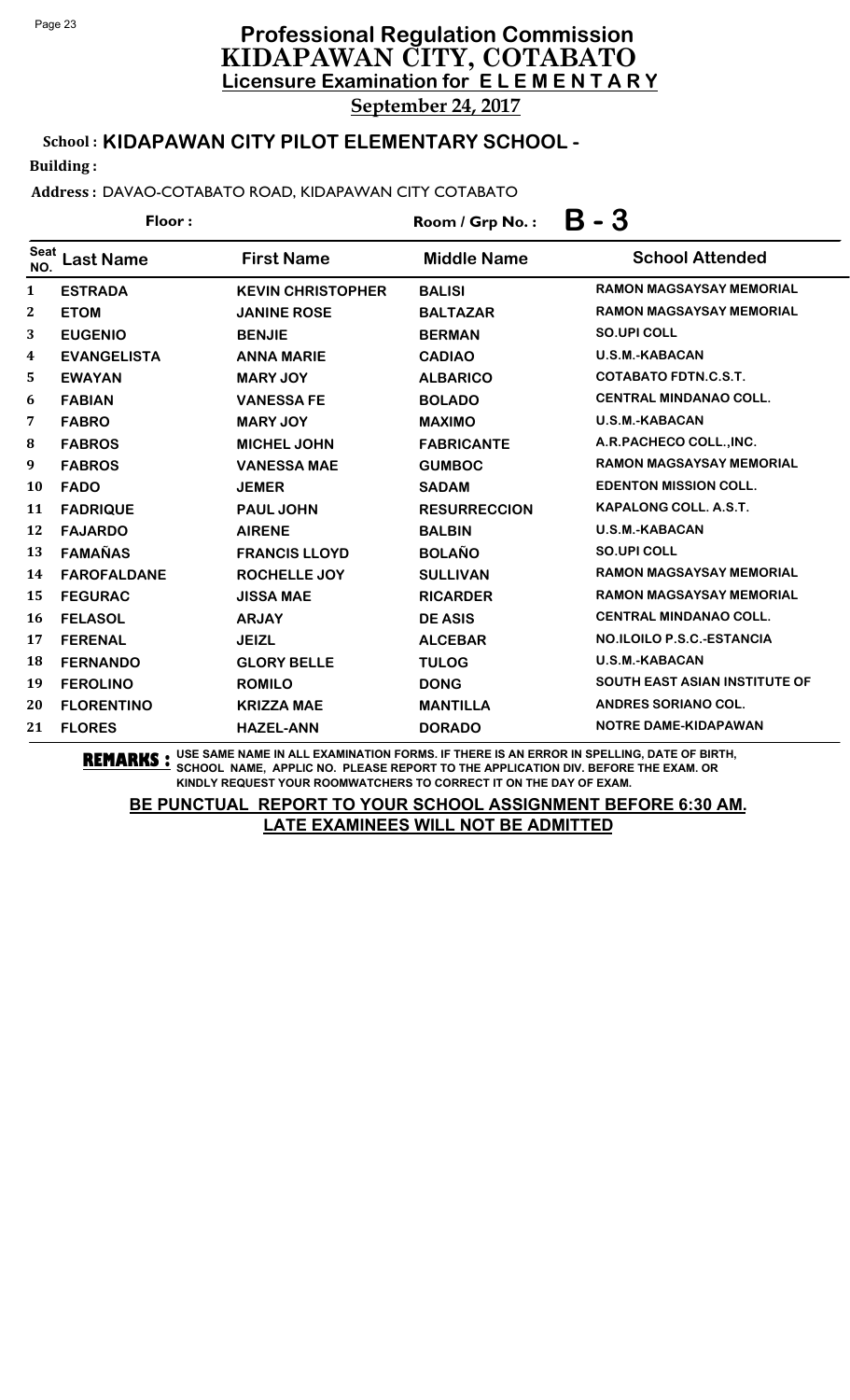School : **KIDAPAWAN CITY PILOT ELEMENTARY SCHOOL -**

Building :

Address : DAVAO-COTABATO ROAD, KIDAPAWAN CITY COTABATO

|                    | Floor:           |                                      | Room / Grp No.:    | Β<br>- 4                              |
|--------------------|------------------|--------------------------------------|--------------------|---------------------------------------|
| <b>Seat</b><br>NO. | <b>Last Name</b> | <b>First Name</b>                    | <b>Middle Name</b> | <b>School Attended</b>                |
| $\mathbf{1}$       | <b>FLORES</b>    | <b>JOYMARIE</b>                      | <b>ANDAO</b>       | <b>SO.UPI COLL</b>                    |
| 2                  | <b>FLORES</b>    | <b>SHELLA MAY</b>                    | <b>GAJITO</b>      | <b>SO.BAPTIST COLL.</b>               |
| 3                  | <b>FORMENTO</b>  | <b>CANDEE</b>                        | <b>PARRO</b>       | <b>RAMON MAGSAYSAY MEMORIAL</b>       |
| 4                  | <b>FRUYLAN</b>   | <b>REAH</b>                          | <b>BORNALES</b>    | <b>CENTRAL MINDANAO COLL.</b>         |
| 5                  | <b>FUNDO</b>     | <b>GEGIE</b>                         | <b>SULAN</b>       | <b>KING'S COL.OF MARBEL</b>           |
| 6                  | <b>GABITO</b>    | <b>MHYRRALUNA</b>                    | <b>ARCILLAS</b>    | <b>COTABATO FDTN.C.S.T.</b>           |
| 7                  | <b>GALAY</b>     | <b>MELANIE</b>                       | <b>ABALOS</b>      | <b>U.S.M.-KABACAN</b>                 |
| 8                  | <b>GALICIA</b>   | <b>KRISIA MAE</b>                    | <b>PADUA</b>       | <b>SO.CHRISTIAN COLL.</b>             |
| 9                  | <b>GALICIA</b>   | <b>VANESA</b>                        | <b>PADUA</b>       | <b>SO.CHRISTIAN COLL.</b>             |
| <b>10</b>          | <b>GALIDO</b>    | <b>RUTH</b>                          | <b>TAGALOGON</b>   | <b>NOTRE DAME SALAMAN COLL.</b>       |
| 11                 | <b>GALORIO</b>   | <b>BARLEY</b>                        | <b>BOTES</b>       | <b>SPA COLL.</b>                      |
| 12                 | <b>GALVEZ</b>    | <b>HERMIE</b>                        | <b>CAHILO</b>      | <b>SO.CHRISTIAN COLL.</b>             |
| 13                 | <b>GALVEZ</b>    | <b>YENILYN</b>                       | <b>PENDON</b>      | <b>COTABATO FDTN.C.S.T.</b>           |
| 14                 | <b>GAMINO</b>    | <b>MARIA NOELLEJEAN RUVIGORDILLO</b> |                    | <b>SO.UPI COLL</b>                    |
| 15                 | <b>GANANCIAL</b> | <b>CRISTIE MARIE</b>                 | <b>CELIZ</b>       | <b>R.MAGSAYSAY MEM. COLL.</b>         |
| 16                 | <b>GANDI</b>     | <b>OMOHANIE</b>                      | <b>MAMENTO</b>     | <b>U.S.M.-KABACAN</b>                 |
| 17                 | <b>GANDINGAN</b> | <b>KIMBERLY</b>                      | <b>SALILABA</b>    | <b>VALDEZ MOTHER &amp; CHILD CITY</b> |
| 18                 | <b>GANI</b>      | <b>ZENAIDA</b>                       | <b>TALIB</b>       | <b>U.S.M.-KABACAN</b>                 |
| 19                 | <b>GANOY</b>     | <b>MERSANNA</b>                      | <b>GUIAMATOLA</b>  | U.S.M.-KABACAN                        |
| 20                 | <b>GAPUZ</b>     | <b>LUCILA</b>                        | <b>SOLIVA</b>      | <b>NOTRE DAME-KIDAPAWAN</b>           |
| 21                 | <b>GARCENILA</b> | <b>NIECKY</b>                        | <b>LAGUNDAY</b>    | <b>COTABATO FDTN.C.S.T.</b>           |

**REMARKS :** USE SAME NAME IN ALL EXAMINATION FORMS. IF THERE IS AN ERROR IN SPELLING, DATE OF BIRTH, SCHOOL NAME, APPLIC NO. PLEASE REPORT TO THE APPLICATION DIV. BEFORE THE EXAM. OR KINDLY REQUEST YOUR ROOMWATCHERS TO CORRECT IT ON THE DAY OF EXAM.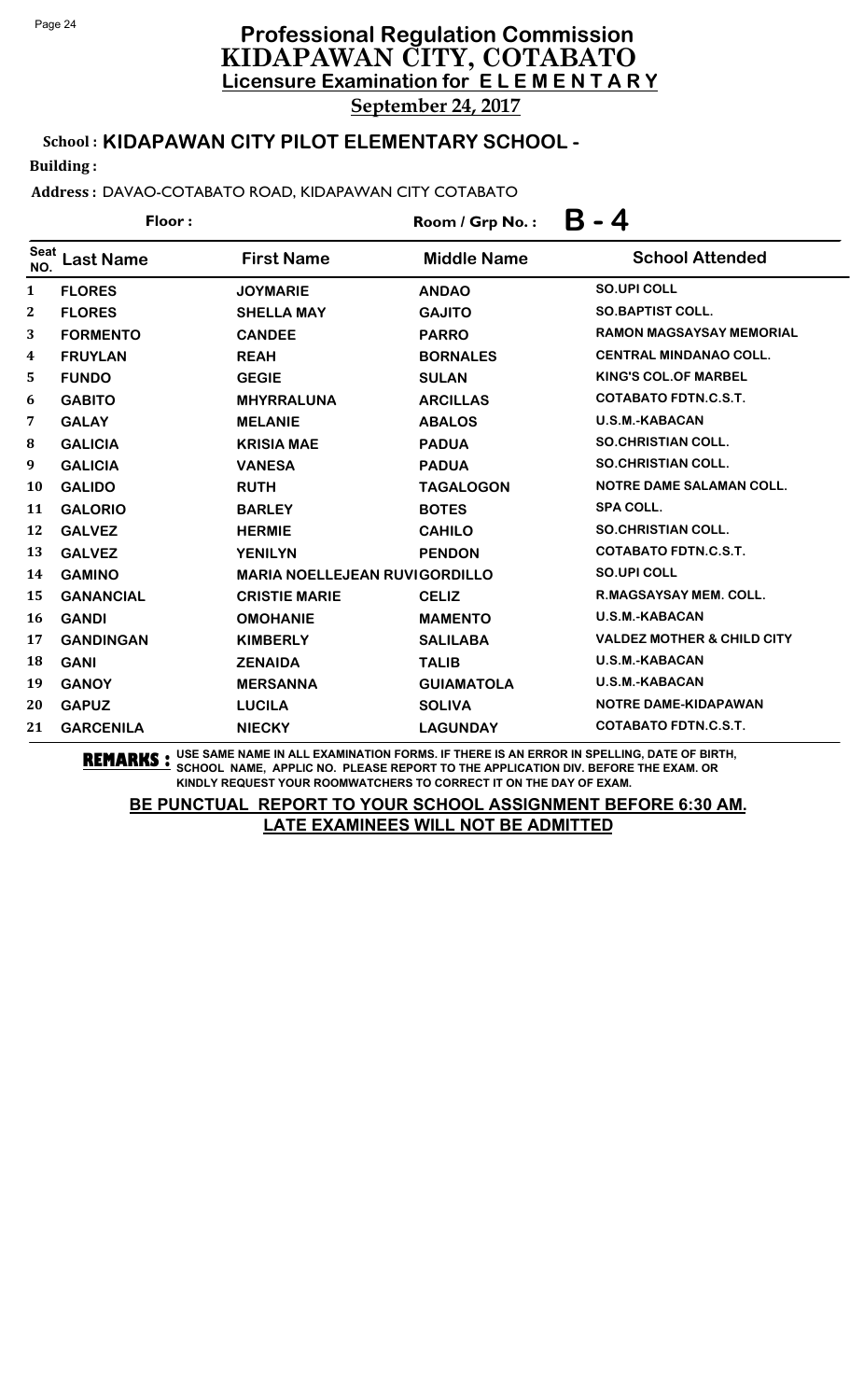School : **KIDAPAWAN CITY PILOT ELEMENTARY SCHOOL -**

Building :

Address : DAVAO-COTABATO ROAD, KIDAPAWAN CITY COTABATO

| Floor:             |                   |                     | Room / Grp No.:    | $B - 5$                              |  |
|--------------------|-------------------|---------------------|--------------------|--------------------------------------|--|
| <b>Seat</b><br>NO. | <b>Last Name</b>  | <b>First Name</b>   | <b>Middle Name</b> | <b>School Attended</b>               |  |
| 1                  | <b>GARCIA</b>     | <b>JESSICA</b>      | <b>PIANG</b>       | <b>QUEZON COLL. OF SO PHILS.</b>     |  |
| $\mathbf{2}$       | <b>GAROCHE</b>    | <b>MARY JOY</b>     | <b>SUPRESENCIA</b> | <b>M.S.U.-MAGUINDANAO</b>            |  |
| 3                  | <b>GATINAO</b>    | <b>GLEZZY JANE</b>  | <b>GAJO</b>        | <b>SOUTH EAST ASIAN INSTITUTE OF</b> |  |
| 4                  | <b>GAWILAN</b>    | <b>GEMMA</b>        | <b>CARCILLAR</b>   | <b>COTABATO FDTN.C.S.T.</b>          |  |
| 5                  | <b>GELICAME</b>   | <b>JASMINE</b>      | <b>CABIGAS</b>     | KING'S COLLEGE OF ISULAN-            |  |
| 6                  | <b>GELLADO</b>    | <b>SHERIELL</b>     | <b>CADORNA</b>     | SULTAN KUDARAT S.U.-KALAMANSIG       |  |
| 7                  | <b>GEMOTA</b>     | <b>HILDA</b>        | <b>HERMIDA</b>     | U.S.M.-KIDAPAWAN                     |  |
| 8                  | <b>GENERALE</b>   | <b>CHARLENE MAE</b> | <b>VILLARAZO</b>   | <b>CENTRAL MINDANAO COLL.</b>        |  |
| 9                  | <b>GEPILANO</b>   | <b>ZEIL XYZINE</b>  | <b>ESTRELLA</b>    | SO.MINDANAO I.T.-TACURONG            |  |
| <b>10</b>          | <b>GEREZ</b>      | <b>RIZA</b>         | <b>LAROSCAIN</b>   | <b>SO.CHRISTIAN COLL.</b>            |  |
| 11                 | <b>GERSAVA</b>    | <b>MARICEL</b>      | <b>JURADA</b>      | N.C.C.A.T-KIDAPAWAN                  |  |
| 12                 | <b>GILLESANIA</b> | <b>QUEENIE ROSE</b> | <b>CORNELIA</b>    | <b>CENTRAL MINDANAO COLL.</b>        |  |
| 13                 | <b>GILZA</b>      | <b>BABY JANE</b>    | <b>POLESTICO</b>   | <b>RAMON MAGSAYSAY MEMORIAL</b>      |  |
| 14                 | <b>GOMONSANG</b>  | <b>NORHAMINA</b>    | <b>TANTONG</b>     | U.S.M.-KABACAN                       |  |
| 15                 | <b>GONZAGA</b>    | <b>CLAIRE</b>       | <b>TABANAO</b>     | U.S.M.-KIDAPAWAN                     |  |
| 16                 | <b>GONZAGA</b>    | <b>MARIA FATIMA</b> | <b>CATALON</b>     | SO.MINDANAO I.T.-TACURONG            |  |
| 17                 | <b>GONZALES</b>   | <b>LHYZA MAE</b>    | <b>CORDERO</b>     | <b>SO.BAPTIST COLL.</b>              |  |
| 18                 | <b>GOOPIO</b>     | <b>GIL</b>          | <b>MENDOZA</b>     | <b>NOTRE DAME UNIV.-COTABATO</b>     |  |
| 19                 | <b>GORDON</b>     | <b>FLASH</b>        | <b>ABASQUEZ</b>    | <b>SO.BAPTIST COLL.</b>              |  |
| 20                 | <b>GORNEZ</b>     | <b>REMAJOY</b>      | <b>BEHOC</b>       | <b>U.S.M.-KABACAN</b>                |  |
| 21                 | <b>GRUPO</b>      | <b>JOBERTH</b>      | <b>AMFIT</b>       | <b>RAMON MAGSAYSAY MEMORIAL</b>      |  |

**REMARKS :** USE SAME NAME IN ALL EXAMINATION FORMS. IF THERE IS AN ERROR IN SPELLING, DATE OF BIRTH, SCHOOL NAME, APPLIC NO. PLEASE REPORT TO THE APPLICATION DIV. BEFORE THE EXAM. OR KINDLY REQUEST YOUR ROOMWATCHERS TO CORRECT IT ON THE DAY OF EXAM.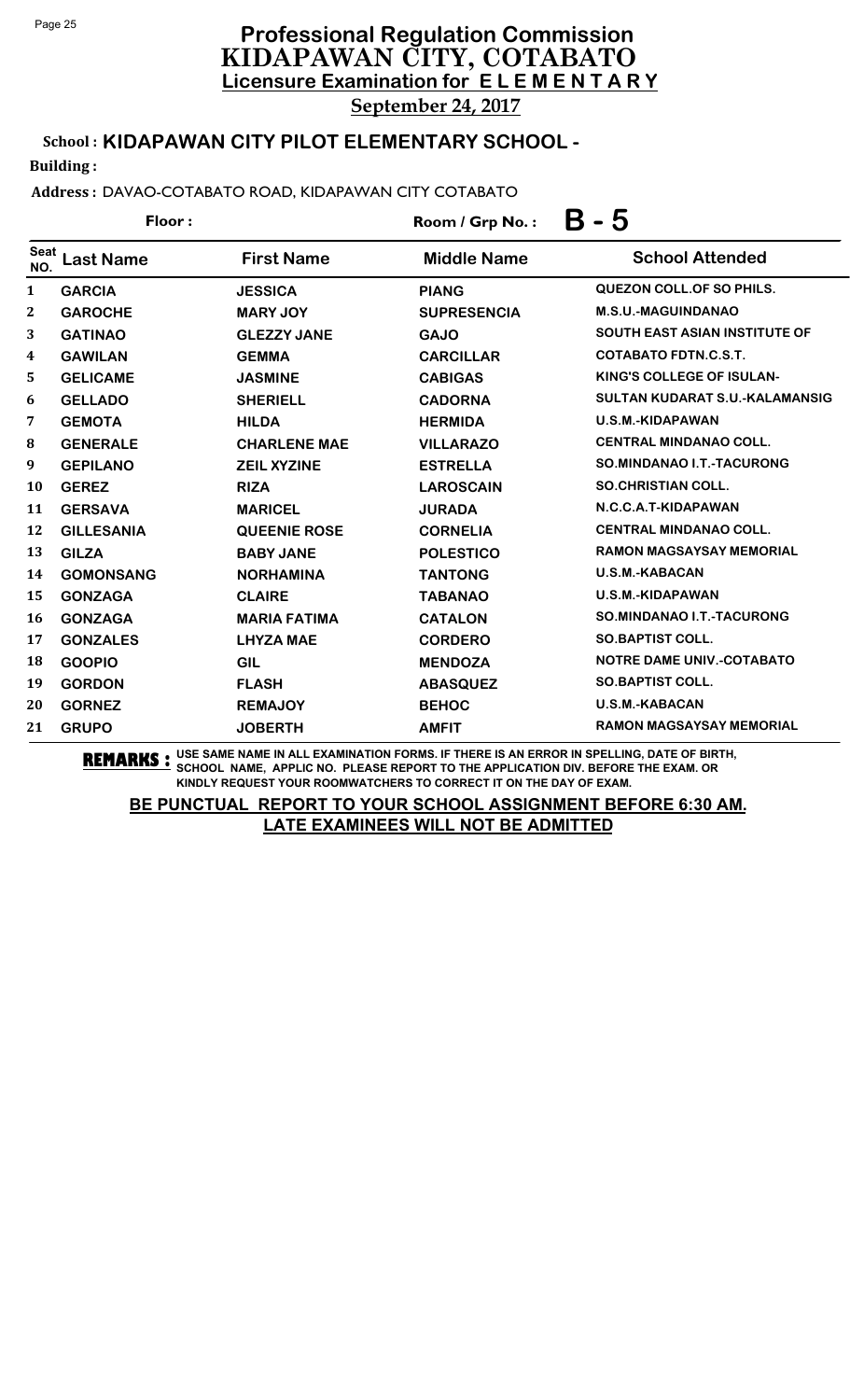School : **KIDAPAWAN CITY PILOT ELEMENTARY SCHOOL -**

Building :

Address : DAVAO-COTABATO ROAD, KIDAPAWAN CITY COTABATO

| Floor:             |                    |                   | Room / Grp No.:    | - 6<br>Β                              |  |
|--------------------|--------------------|-------------------|--------------------|---------------------------------------|--|
| <b>Seat</b><br>NO. | <b>Last Name</b>   | <b>First Name</b> | <b>Middle Name</b> | <b>School Attended</b>                |  |
| $\mathbf{1}$       | <b>GRUYAL</b>      | <b>AILEEN</b>     | <b>TRAZARES</b>    | <b>CENTRAL MINDANAO COLL.</b>         |  |
| $\mathbf{2}$       | <b>GUAIMEL</b>     | <b>ARBAYA</b>     | <b>BUANSAY</b>     | <b>QUEZON COLL.OF SO PHILS.</b>       |  |
| 3                  | <b>GUALBERTO</b>   | <b>DAILYN</b>     | <b>CANTOMAYOR</b>  | <b>CENTRAL MINDANAO COLL.</b>         |  |
| 4                  | <b>GUBAT</b>       | <b>MYLETH</b>     | <b>SAWA</b>        | <b>U.S.M.-KABACAN</b>                 |  |
| 5                  | <b>GUBOC</b>       | <b>OLIVA</b>      | <b>YALES</b>       | <b>CENTRAL MINDANAO COLL.</b>         |  |
| 6                  | <b>GUIAMAL</b>     | <b>BAILANIE</b>   | <b>SOLAIMAN</b>    | <b>U.S.M.-KABACAN</b>                 |  |
| 7                  | <b>GUIAMAL</b>     | <b>BAINENENG</b>  | <b>SOLAIMAN</b>    | <b>U.S.M.-KABACAN</b>                 |  |
| $\bf{8}$           | <b>GUIAMAL</b>     | <b>FLORIDA</b>    | <b>ALI</b>         | <b>QUEZON COLL. OF SO PHILS.</b>      |  |
| 9                  | <b>GUIAMALUDIN</b> | <b>ABOMAHDI</b>   | <b>ABDULGANI</b>   | <b>U.S.M.-KABACAN</b>                 |  |
| 10                 | <b>GUIAMALUDIN</b> | <b>MANSORI</b>    | <b>SAPRA</b>       | <b>U.S.M.-KABACAN</b>                 |  |
| 11                 | <b>GUIAMAN</b>     | <b>JOMAR</b>      | <b>LAMPING</b>     | <b>COTABATO FDTN.C.S.T.</b>           |  |
| 12                 | <b>GUIAMEL</b>     | <b>EBRAHIM</b>    | <b>CHANDA</b>      | <b>U.S.M.-KABACAN</b>                 |  |
| 13                 | <b>GUIAMEL</b>     | <b>ESMAEL</b>     | <b>SLA</b>         | <b>NOTRE DAME-KIDAPAWAN</b>           |  |
| 14                 | <b>GUIAMILIL</b>   | <b>NORIA</b>      | <b>DALOS</b>       | <b>U.S.M.-KABACAN</b>                 |  |
| 15                 | <b>GUIAMILIL</b>   | <b>ZANDRA</b>     | <b>MURRAY</b>      | <b>U.S.M.-KABACAN</b>                 |  |
| <b>16</b>          | <b>GUIAMLA</b>     | <b>SAGUIRA</b>    | <b>TAGI</b>        | U.S.M.-KABACAN                        |  |
| 17                 | <b>GUIANI</b>      | <b>RADIA</b>      | <b>KANACAN</b>     | <b>NOTRE DAME-KIDAPAWAN</b>           |  |
| 18                 | <b>GUIAPAL</b>     | <b>HALID</b>      | <b>MOKAMAD</b>     | <b>U.S.M.-KABACAN</b>                 |  |
| 19                 | <b>GUIAPAL</b>     | <b>MADJIDA</b>    | <b>SALI</b>        | <b>VALDEZ MOTHER &amp; CHILD CITY</b> |  |
| 20                 | <b>GUIAPAL</b>     | <b>NORAISA</b>    | <b>MAISALAT</b>    | SO.PHIL.ACA.                          |  |
| 21                 | <b>GUIDAT</b>      | <b>RAHIMA</b>     | <b>TAPUYAK</b>     | <b>U.S.M.-KABACAN</b>                 |  |

**REMARKS :** USE SAME NAME IN ALL EXAMINATION FORMS. IF THERE IS AN ERROR IN SPELLING, DATE OF BIRTH, SCHOOL NAME, APPLIC NO. PLEASE REPORT TO THE APPLICATION DIV. BEFORE THE EXAM. OR KINDLY REQUEST YOUR ROOMWATCHERS TO CORRECT IT ON THE DAY OF EXAM.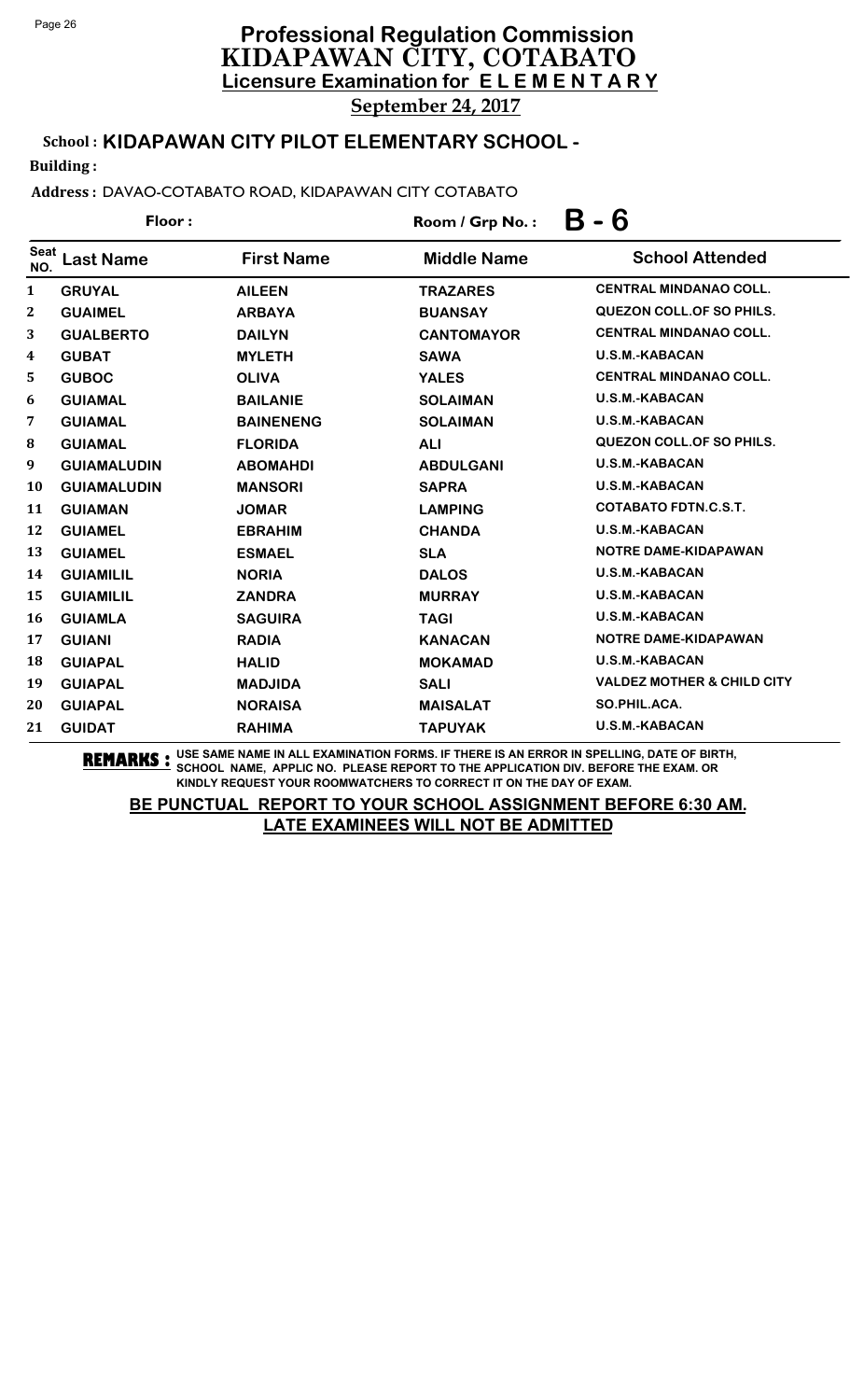# **Licensure Examination for E L E M E N T A R Y Professional Regulation Commission** KIDAPAWAN CITY, COTABATO September 24, 2017

School : **KIDAPAWAN CITY PILOT ELEMENTARY SCHOOL -**

Building :

Address : DAVAO-COTABATO ROAD, KIDAPAWAN CITY COTABATO

| Floor:       |                     |                   | B - 7<br>Room / Grp No.: |                                  |
|--------------|---------------------|-------------------|--------------------------|----------------------------------|
| Seat<br>NO.  | <b>Last Name</b>    | <b>First Name</b> | <b>Middle Name</b>       | <b>School Attended</b>           |
| $\mathbf{1}$ | <b>GULMATICO</b>    | <b>JENNIFER</b>   | <b>NAVAREZ</b>           | <b>COTABATO FDTN.C.S.T.</b>      |
| $\mathbf{2}$ | <b>GUMAWAN</b>      | <b>SAGUIRA</b>    | <b>PAYAG</b>             | <b>U.S.M.-KABACAN</b>            |
| 3            | <b>GUMAWAN</b>      | <b>SHAIRA</b>     | <b>MALUNES</b>           | U.S.M.-KABACAN                   |
| 4            | <b>GUMBILA</b>      | <b>NASRUDIN</b>   | <b>SALI</b>              | <b>QUEZON COLL. OF SO PHILS.</b> |
| 5            | <b>GUMBILA</b>      | <b>NORWIN</b>     | <b>TALUSOB</b>           | LYCEUM OF SO. PHIL.              |
| 6            | <b>GUNSI</b>        | <b>JINAFER</b>    | <b>MOENDEM</b>           | <b>SO.UPI COLL</b>               |
| 7            | <b>GURO</b>         | <b>AINIE</b>      | <b>MACADATO</b>          | <b>JAMIATU MARAWI A.FDN</b>      |
| 8            | <b>GUTEM</b>        | <b>AMIL</b>       | <b>PAYAG</b>             | <b>U.S.M.-KABACAN</b>            |
| 9            | <b>H.NHOR</b>       | <b>MUSLIMA</b>    | <b>TAHA</b>              | <b>PARANG FDTN, COLL.</b>        |
| 10           | <b>HADJI NASSER</b> | <b>HAPSA</b>      | <b>ALIB</b>              | PHIL. MUSLIM T. C.               |
| 11           | <b>HADJI NASSER</b> | <b>NASHPIA</b>    | <b>ADAP</b>              | S.N.AQUINO COL.FDN.              |
| 12           | <b>HANOPOL</b>      | <b>BABYROSE</b>   | <b>CELEBRAR</b>          | <b>COTABATO FDTN.C.S.T.</b>      |
| 13           | <b>HARON</b>        | <b>JEYHAN</b>     | <b>MOHAMMAD</b>          | <b>HEADSTART COLL.-COTABATO</b>  |
| 14           | <b>HASHIM</b>       | <b>ELMER</b>      | <b>GOMONSANG</b>         | <b>U.S.M.-KABACAN</b>            |
| 15           | <b>HASSAN</b>       | <b>ANSARIA</b>    | <b>HUSSAIN</b>           | <b>U.S.M.-KABACAN</b>            |
| 16           | <b>HERRERA</b>      | <b>MARY GRACE</b> | <b>ESCOTE</b>            | <b>CENTRAL MINDANAO COLL.</b>    |
| 17           | <b>HERRERA</b>      | <b>ROSEMARIE</b>  | <b>SUMAY</b>             | A.R.PACHECO COLL., INC.          |
| 18           | <b>HERVAS</b>       | <b>BONAVE</b>     | <b>CAMPOLLO</b>          | <b>SO.CHRISTIAN COLL.</b>        |
| 19           | <b>HIMULATAN</b>    | <b>CHAREN</b>     | <b>BOLORON</b>           | <b>CENTRAL MINDANAO COLL.</b>    |
| 20           | <b>HINONG</b>       | <b>JASON</b>      | <b>DE BENITO</b>         | <b>SULTAN KUDARAT STATE</b>      |
| 21           | <b>HORNADA</b>      | <b>GRACE</b>      | <b>CARO</b>              | <b>COTABATO FDTN.C.S.T.</b>      |

**REMARKS :** USE SAME NAME IN ALL EXAMINATION FORMS. IF THERE IS AN ERROR IN SPELLING, DATE OF BIRTH, SCHOOL NAME, APPLIC NO. PLEASE REPORT TO THE APPLICATION DIV. BEFORE THE EXAM. OR KINDLY REQUEST YOUR ROOMWATCHERS TO CORRECT IT ON THE DAY OF EXAM.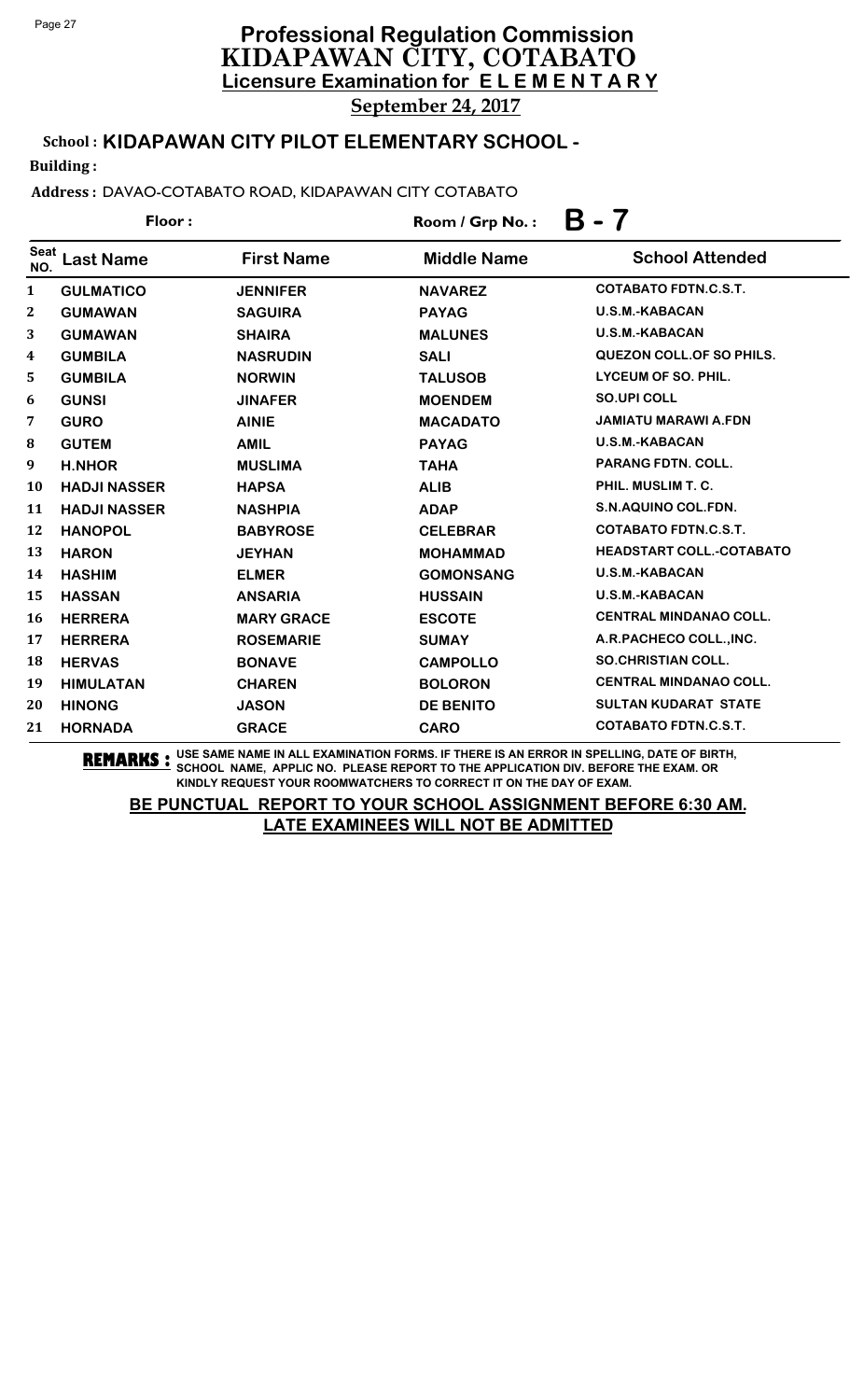School : **KIDAPAWAN CITY PILOT ELEMENTARY SCHOOL -**

Building :

Address : DAVAO-COTABATO ROAD, KIDAPAWAN CITY COTABATO

| Floor:             |                   |                     | Room / Grp No.:    | Β<br>- 8                          |  |
|--------------------|-------------------|---------------------|--------------------|-----------------------------------|--|
| <b>Seat</b><br>NO. | <b>Last Name</b>  | <b>First Name</b>   | <b>Middle Name</b> | <b>School Attended</b>            |  |
| 1                  | <b>HUERTAS</b>    | <b>MONIQUE</b>      | <b>JUADA</b>       | NOTRE DAME-DADIANGAS              |  |
| 2                  | <b>HUSSAIN</b>    | <b>ASRIE</b>        | <b>SABIL</b>       | <b>ST.LUKES INST.</b>             |  |
| 3                  | <b>IBAY</b>       | <b>JANESA</b>       | <b>TONGKAY</b>     | PARANG FDTN. COLL.                |  |
| 4                  | <b>IBRAHIM</b>    | <b>NORAYA</b>       | <b>GOREO</b>       | PARANG FDTN. COLL.                |  |
| 5                  | <b>IBRAHIM</b>    | <b>NORHANA</b>      | <b>PENDIC</b>      | <b>U.S.M.-KABACAN</b>             |  |
| 6                  | <b>IBRAHIM</b>    | <b>POTRE</b>        | <b>MAROHOM</b>     | <b>MARAWI ISLAMIC COLL.</b>       |  |
| 7                  | <b>ICAT</b>       | <b>EMARE JOY</b>    | <b>PILAPIL</b>     | <b>EDENTON MISSION COLL.</b>      |  |
| 8                  | <b>IDSLA</b>      | <b>AIDA</b>         | <b>ARENTO</b>      | <b>U.S.M.-KABACAN</b>             |  |
| 9                  | <b>IMBONG</b>     | <b>OMMOL-JAIRE</b>  | <b>MAMALUBA</b>    | <b>U.S.M.-KABACAN</b>             |  |
| 10                 | <b>INDIGAY</b>    | <b>FARIDA</b>       | <b>MAMALANGKAY</b> | U.S.M.-KABACAN                    |  |
| 11                 | <b>INDINGA</b>    | <b>ARMIA</b>        | <b>PANALANGIN</b>  | <b>U.S.M.-KABACAN</b>             |  |
| 12                 | <b>INOGOG</b>     | <b>NORAISA</b>      | <b>MAMALIMPING</b> | <b>U.S.M.-KABACAN</b>             |  |
| 13                 | <b>INSULAR</b>    | <b>KAREN ELLA</b>   | <b>ACANTILADO</b>  | NOTRE DAME RVM COLL. OF COT.-COT. |  |
| 14                 | <b>INTAO</b>      | <b>SAIDA</b>        | <b>YASIN</b>       | LYCEUM OF SO. PHIL.               |  |
| 15                 | <b>INTONG</b>     | <b>MECHILLINE</b>   | <b>TULANG</b>      | U.S.M.-KIDAPAWAN                  |  |
| 16                 | <b>ISMAEL</b>     | <b>MISUARI</b>      | <b>KALIS</b>       | <b>SPA COLL.</b>                  |  |
| 17                 | <b>JABINEZ</b>    | <b>VERGINIA</b>     | <b>SINABI</b>      | <b>VALENCIA COLL.</b>             |  |
| 18                 | <b>JALANDO-ON</b> | <b>ROCHELLE MAE</b> | <b>VALENZUELA</b>  | <b>SO.BAPTIST COLL.</b>           |  |
| 19                 | <b>JEAQUINO</b>   | <b>LEA ZILPAH</b>   | <b>YARTE</b>       | <b>EDENTON MISSION COLL.</b>      |  |
| 20                 | <b>JENNER</b>     | <b>REALYN</b>       | <b>HURTADA</b>     | RAMON MAGSAYSAY MEMORIAL          |  |
| 21                 | <b>JIMENEZ</b>    | <b>SHERYL</b>       | <b>CARNA</b>       | <b>SO.CHRISTIAN COLL.</b>         |  |

**REMARKS :** USE SAME NAME IN ALL EXAMINATION FORMS. IF THERE IS AN ERROR IN SPELLING, DATE OF BIRTH, SCHOOL NAME, APPLIC NO. PLEASE REPORT TO THE APPLICATION DIV. BEFORE THE EXAM. OR KINDLY REQUEST YOUR ROOMWATCHERS TO CORRECT IT ON THE DAY OF EXAM.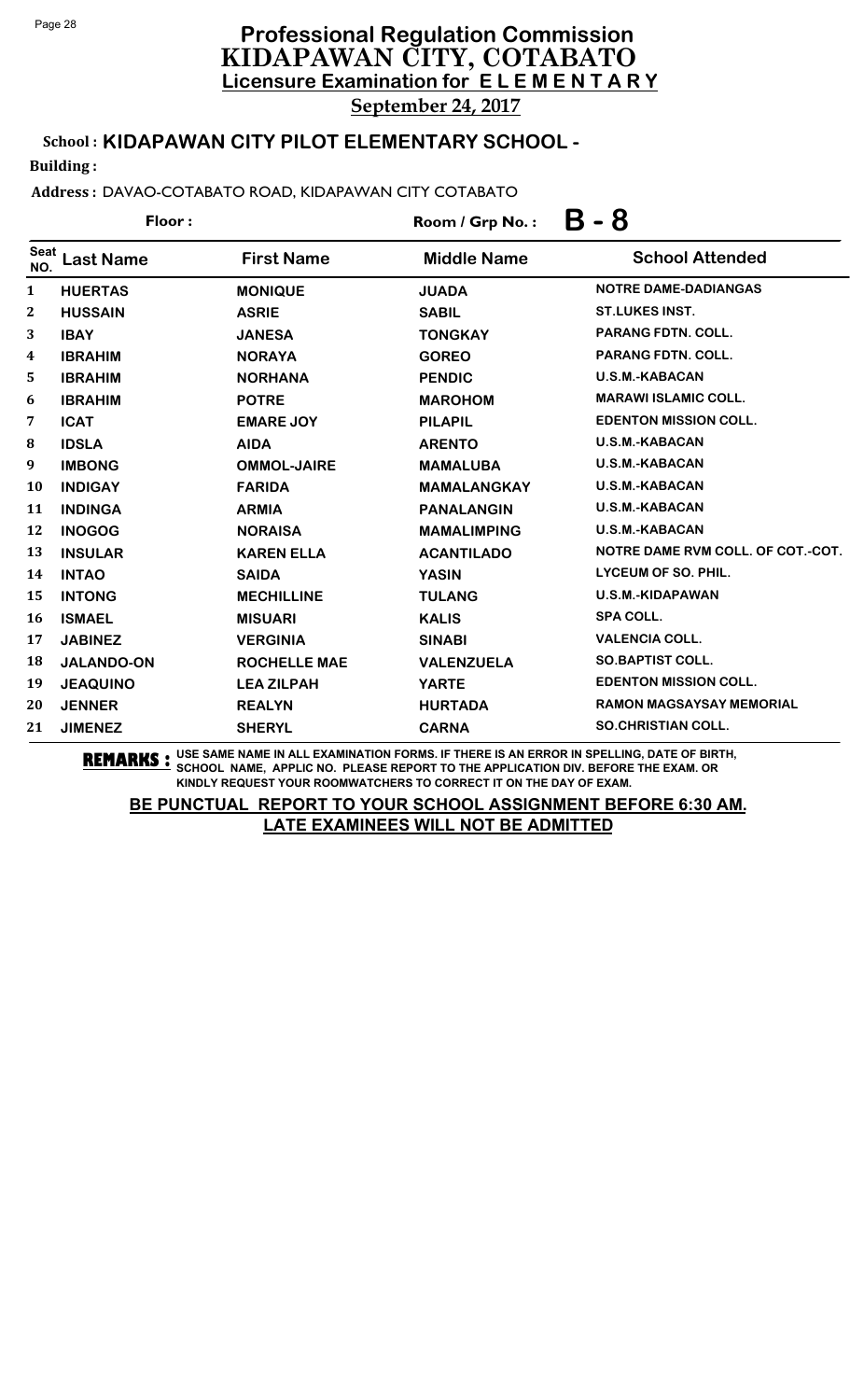School : **KIDAPAWAN CITY PILOT ELEMENTARY SCHOOL -**

Building :

Address : DAVAO-COTABATO ROAD, KIDAPAWAN CITY COTABATO

| Floor:                  |                    |                       | Room / Grp No.:    | Β<br>- 9                                |  |
|-------------------------|--------------------|-----------------------|--------------------|-----------------------------------------|--|
| <b>Seat</b><br>NO.      | <b>Last Name</b>   | <b>First Name</b>     | <b>Middle Name</b> | <b>School Attended</b>                  |  |
| $\mathbf{1}$            | <b>JORDAN</b>      | <b>CIELO HAZEL</b>    | <b>AYUPAN</b>      | NOTRE DAME-KIDAPAWAN                    |  |
| $\mathbf{2}$            | <b>JOSOL</b>       | <b>ANNA MAE</b>       | <b>NARCISO</b>     | <b>HOLY TRINITY COLL.-G.SANTOS</b>      |  |
| 3                       | <b>JOVER</b>       | <b>CHARMAINE</b>      | <b>JULIANO</b>     | <b>RAMON MAGSAYSAY MEMORIAL</b>         |  |
| $\overline{\mathbf{4}}$ | <b>JUBAHIB</b>     | <b>ANNALIZA</b>       | <b>OGAOB</b>       | <b>CENTRAL MINDANAO COLL.</b>           |  |
| 5                       | <b>JUIT</b>        | <b>MIRASOL</b>        | <b>ENCABO</b>      | <b>BROKENSHIRE COLL-DAVAO CITY</b>      |  |
| 6                       | <b>JUNGCO</b>      | <b>JANET</b>          | <b>TALHA</b>       | <b>SO.CHRISTIAN COLL.</b>               |  |
| 7                       | <b>JUNGCO</b>      | <b>JONA JOY</b>       | <b>PEDREGOSA</b>   | <b>COTABATO FDTN.C.S.T.</b>             |  |
| $\bf{8}$                | <b>JUNGCO</b>      | <b>JOVEN</b>          | <b>TERCERO</b>     | <b>NOTRE DAME SALAMAN COLL.</b>         |  |
| 9                       | <b>KABALO</b>      | <b>ALIH BASHIR</b>    | <b>SAMA</b>        | <b>SO.MINDANAO I.T.-TACURONG</b>        |  |
| 10                      | <b>KABUNTO</b>     | <b>MOHAMIDIE</b>      | <b>PARMAN</b>      | <b>D.IBRAHIM PAGLAS MEM.COLL</b>        |  |
| 11                      | <b>KADIL</b>       | <b>NORHANA</b>        | <b>ADAM</b>        | <b>U.S.M.-KABACAN</b>                   |  |
| 12                      | <b>KADINGILAN</b>  | <b>SHERYL</b>         | <b>MASLA</b>       | U.S.M.-KABACAN                          |  |
| 13                      | <b>KADO</b>        | <b>CHRISTLAM JHON</b> | <b>ALI</b>         | <b>M.S.U.-MAGUINDANAO</b>               |  |
| 14                      | <b>KAKO</b>        | <b>ROBAY</b>          | <b>KUSAIN</b>      | <b>IRANUN FOUNDATION COLLEGE INC. -</b> |  |
| 15                      | <b>KALA</b>        | <b>JODEL</b>          | <b>DALUNDONG</b>   | <b>EDENTON MISSION COLL.</b>            |  |
| 16                      | <b>KALAMONGGI</b>  | <b>SYDEE</b>          | <b>NAMOCA</b>      | <b>SOUTH EAST ASIAN INSTITUTE OF</b>    |  |
| 17                      | <b>KALANTUNGAN</b> | <b>SAHIDA</b>         | <b>LAGIDIT</b>     | <b>U.S.M.-KABACAN</b>                   |  |
| 18                      | <b>KALIBAY</b>     | <b>BAILANIE</b>       | <b>APLAL</b>       | <b>COTABATO FDTN.C.S.T.</b>             |  |
| 19                      | <b>KALIM</b>       | <b>LANIE</b>          | <b>SUMAPAL</b>     | <b>U.S.M.-KABACAN</b>                   |  |
| 20                      | <b>KALIPA</b>      | <b>LYNLEN</b>         | <b>ANGKAD</b>      | A.R.PACHECO COLL., INC.                 |  |
| 21                      | <b>KALUDAN</b>     | <b>SAUDI</b>          | <b>ESMAIL</b>      | <b>COTABATO FDTN.C.S.T.</b>             |  |

**REMARKS :** USE SAME NAME IN ALL EXAMINATION FORMS. IF THERE IS AN ERROR IN SPELLING, DATE OF BIRTH, SCHOOL NAME, APPLIC NO. PLEASE REPORT TO THE APPLICATION DIV. BEFORE THE EXAM. OR KINDLY REQUEST YOUR ROOMWATCHERS TO CORRECT IT ON THE DAY OF EXAM.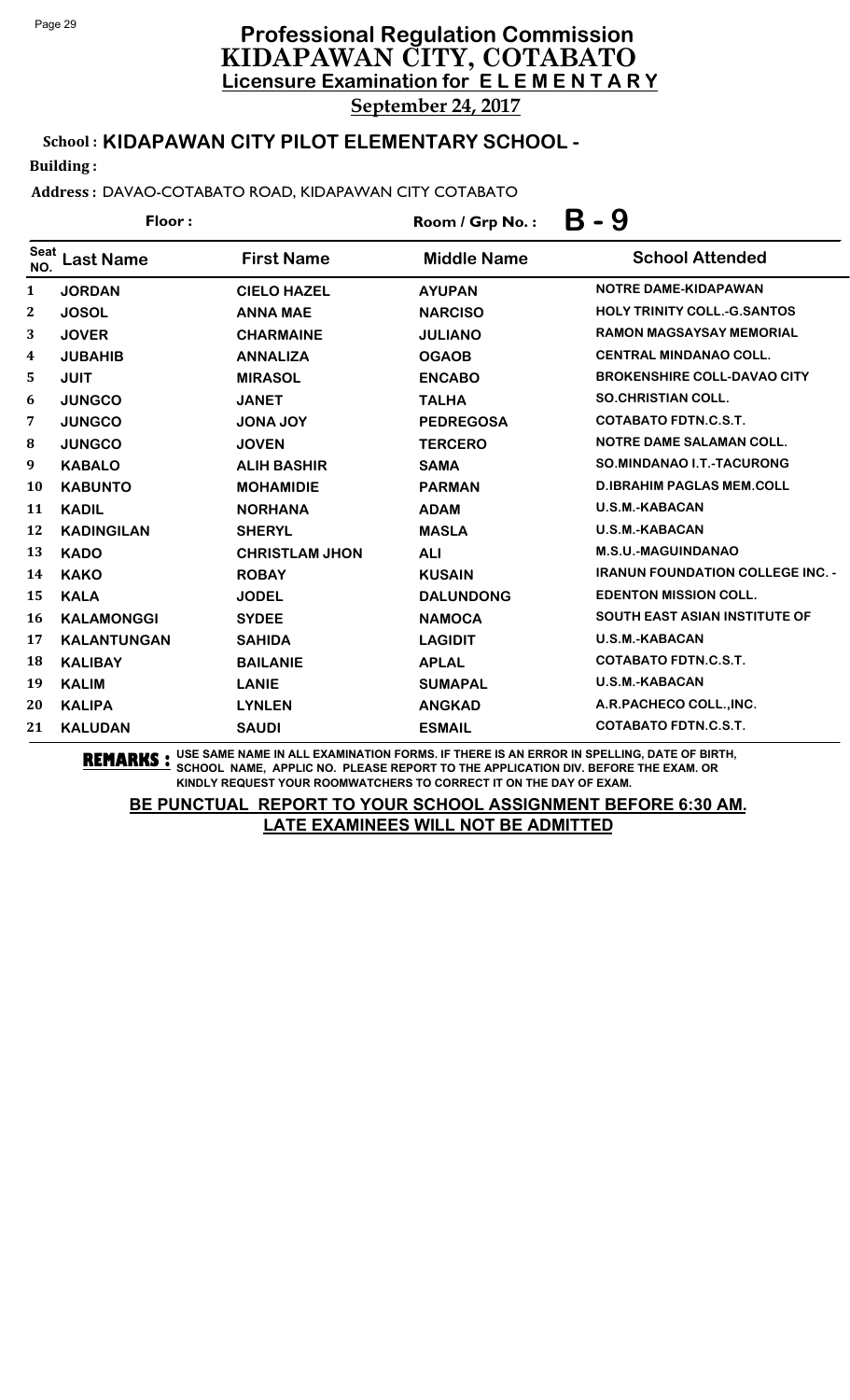School : **KIDAPAWAN CITY PILOT ELEMENTARY SCHOOL -**

Building :

Address : DAVAO-COTABATO ROAD, KIDAPAWAN CITY COTABATO

| Floor:             |                  |                    | Room / Grp No.:    | B - 10                           |  |
|--------------------|------------------|--------------------|--------------------|----------------------------------|--|
| <b>Seat</b><br>NO. | <b>Last Name</b> | <b>First Name</b>  | <b>Middle Name</b> | <b>School Attended</b>           |  |
| 1                  | <b>KAMALUDIN</b> | <b>EBRAHIM</b>     | <b>PAYAG</b>       | <b>U.S.M.-KABACAN</b>            |  |
| $\mathbf{2}$       | <b>KAMBANG</b>   | <b>MERCIE</b>      | <b>NAWAL</b>       | <b>U.S.M.-KABACAN</b>            |  |
| 3                  | <b>KAMBONG</b>   | <b>RASID</b>       | <b>KANDA</b>       | <b>EASTERN KUTAWATO C.I.</b>     |  |
| 4                  | <b>KARATUAN</b>  | <b>ROWENA</b>      | <b>BALADEK</b>     | <b>D.IBRAHIM PAGLAS MEM.COLL</b> |  |
| 5                  | <b>KASAN</b>     | <b>ANALYN</b>      | <b>DILANGEN</b>    | <b>U.S.M.-KABACAN</b>            |  |
| 6                  | <b>KASIM</b>     | <b>ALPATA</b>      | <b>SAGADAN</b>     | <b>U.S.M.-KABACAN</b>            |  |
| 7                  | <b>KASIM</b>     | <b>SAIDA</b>       | <b>TUGIL</b>       | <b>MINDANAO CAPITOL COLL.</b>    |  |
| $\bf{8}$           | <b>KASIM</b>     | <b>SARAH</b>       | <b>PIANG</b>       | NOTRE DAME-KIDAPAWAN             |  |
| 9                  | <b>KATO</b>      | <b>NORHAYA</b>     | <b>BIRUAR</b>      | <b>PARANG FDTN. COLL.</b>        |  |
| 10                 | <b>KATOG</b>     | <b>BAINANO</b>     | <b>SAIDEN</b>      | <b>U.S.M.-KABACAN</b>            |  |
| 11                 | <b>KATOG</b>     | <b>NORHANIE</b>    | <b>GUIAMAL</b>     | <b>U.S.M.-KABACAN</b>            |  |
| 12                 | <b>KENDATU</b>   | <b>ESMAEL</b>      | <b>TIMAN</b>       | <b>RAMON MAGSAYSAY MEMORIAL</b>  |  |
| 13                 | <b>KHAMID</b>    | <b>SAHRAHMIN</b>   | <b>NANDO</b>       | SO.MINDANAO I.T.-TACURONG        |  |
| 14                 | <b>KIDO</b>      | <b>GUIANIDA</b>    | <b>KABALO</b>      | <b>U.S.M.-KABACAN</b>            |  |
| 15                 | <b>KILAM</b>     | <b>ABDULLATIP</b>  | <b>LINDONGAN</b>   | <b>U.S.M.-KABACAN</b>            |  |
| 16                 | <b>KILING</b>    | <b>BAINORA</b>     | <b>LAUT</b>        | <b>COTABATO FDTN.C.S.T.</b>      |  |
| 17                 | <b>KIMULA</b>    | <b>ABDULNASSER</b> | <b>SINIMPALAN</b>  | U.S.M.-KABACAN                   |  |
| 18                 | <b>KINGGUAN</b>  | <b>NAILA</b>       | <b>SENDAD</b>      | <b>U.S.M.-KABACAN</b>            |  |
| 19                 | <b>KUDZA</b>     | <b>NASSER</b>      | <b>MUHAMMAD</b>    | <b>GANI L. AMPI COLL., INC</b>   |  |
| 20                 | <b>KUMILANG</b>  | <b>ABDULNASSER</b> | <b>BOMBULEN</b>    | SO.PHIL.ACA.                     |  |
| 21                 | <b>KUSAIN</b>    | <b>NASRAH</b>      | <b>KALIM</b>       | U.S.M.-KABACAN                   |  |

**REMARKS :** USE SAME NAME IN ALL EXAMINATION FORMS. IF THERE IS AN ERROR IN SPELLING, DATE OF BIRTH, SCHOOL NAME, APPLIC NO. PLEASE REPORT TO THE APPLICATION DIV. BEFORE THE EXAM. OR KINDLY REQUEST YOUR ROOMWATCHERS TO CORRECT IT ON THE DAY OF EXAM.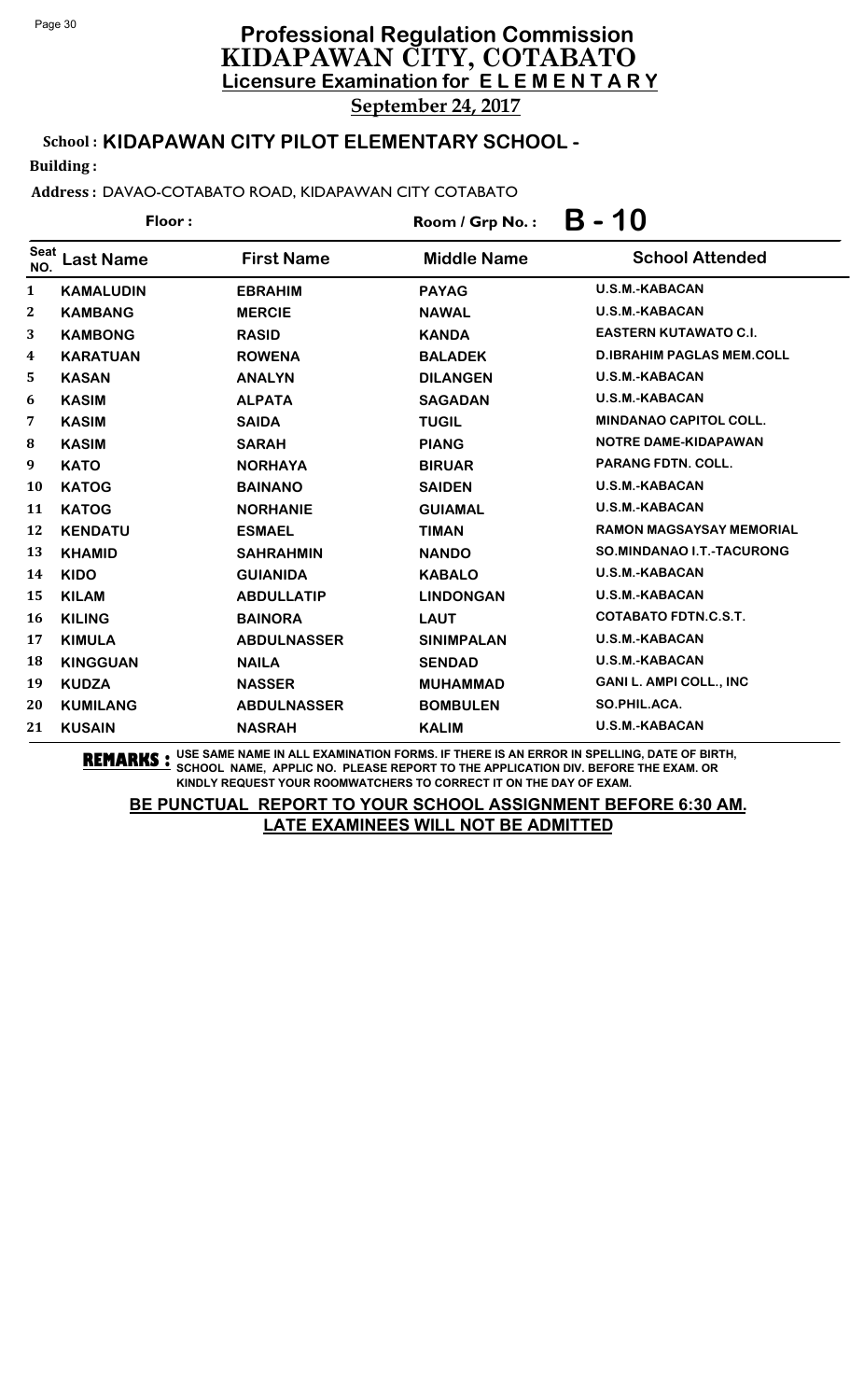# **Licensure Examination for E L E M E N T A R Y Professional Regulation Commission** KIDAPAWAN CITY, COTABATO September 24, 2017

School : **KIDAPAWAN CITY PILOT ELEMENTARY SCHOOL -**

Building :

Address : DAVAO-COTABATO ROAD, KIDAPAWAN CITY COTABATO

|                    | Floor:            |                        | Room / Grp No.:    | 11<br>B                              |
|--------------------|-------------------|------------------------|--------------------|--------------------------------------|
| <b>Seat</b><br>NO. | <b>Last Name</b>  | <b>First Name</b>      | <b>Middle Name</b> | <b>School Attended</b>               |
| $\mathbf{1}$       | <b>LA PEÑA</b>    | <b>JODIE ANN</b>       | <b>CORPUZ</b>      | <b>SO.CHRISTIAN COLL.</b>            |
| $\boldsymbol{2}$   | <b>LABADIA</b>    | <b>JENNYFER</b>        | <b>AMANTILLO</b>   | <b>SO.BAPTIST COLL.</b>              |
| 3                  | <b>LABAS</b>      | <b>ANALYN</b>          | <b>BAGUISAN</b>    | <b>COTABATO FDTN.C.S.T.</b>          |
| 4                  | <b>LABAS</b>      | <b>SANDRA</b>          | <b>MANAGUAL</b>    | <b>U.S.M.-KABACAN</b>                |
| 5                  | <b>LABIAO</b>     | <b>GOLD MAE</b>        | <b>OSIEL</b>       | <b>SO.CHRISTIAN COLL.</b>            |
| 6                  | <b>LABIAO</b>     | <b>LEVIJANE</b>        | <b>VILLAFLOR</b>   | <b>U.S.M.-KABACAN</b>                |
| 7                  | <b>LABOG</b>      | <b>GINALIE</b>         | <b>HARON</b>       | <b>U.S.M.-KABACAN</b>                |
| 8                  | <b>LABRADOR</b>   | <b>JOSEPH LAWRENCE</b> | <b>MAGDOSA</b>     | NOTRE DAME-KIDAPAWAN                 |
| $\boldsymbol{9}$   | <b>LACAZA</b>     | <b>MYRNA</b>           | <b>FLORES</b>      | <b>CENTRAL MINDANAO COLL.</b>        |
| 10                 | <b>LACHICA</b>    | <b>EDMAR</b>           | <b>BACEA</b>       | <b>NOTRE DAME SALAMAN COLL.</b>      |
| 11                 | <b>LACSASA</b>    | <b>NOROLAIN</b>        | <b>SULAIMAN</b>    | <b>PARANG FDTN, COLL.</b>            |
| 12                 | <b>LADRILLONO</b> | <b>KRISS</b>           | <b>LAMZON</b>      | <b>SOUTH EAST ASIAN INSTITUTE OF</b> |
| 13                 | <b>LAGUA</b>      | <b>ROWENA</b>          | <b>SALVALEON</b>   | <b>U.S.M.-KABACAN</b>                |
| 14                 | <b>LAGUIAB</b>    | <b>ABDUL GAPOR</b>     | <b>GUIAMAL</b>     | <b>U.S.M.-KABACAN</b>                |
| 15                 | <b>LAGUIALE</b>   | <b>ANA</b>             | <b>TUMAGANTANG</b> | <b>U.S.M.-KABACAN</b>                |
| 16                 | <b>LAGUNSAY</b>   | <b>RONA JEAN</b>       | <b>CAMBEL</b>      | <b>SO.CHRISTIAN COLL.</b>            |
| 17                 | <b>LAHAYLAHAY</b> | <b>JANICE</b>          | <b>LUNA</b>        | <b>SO.UPI COLL</b>                   |
| 18                 | <b>LALUAN</b>     | <b>CHERRY</b>          | <b>TRINIDAD</b>    | <b>NOTRE DAME-MIDSAYAP</b>           |
| 19                 | <b>LAMAN</b>      | <b>ESPERANZA</b>       | <b>DELA CRUZ</b>   | U.S.M.-KIDAPAWAN                     |
| 20                 | <b>LAMANILAO</b>  | <b>SHELLA GRACE</b>    | <b>DETARRO</b>     | <b>U.S.M.-KABACAN</b>                |
| 21                 | <b>LAMATA</b>     | <b>RENA MAE</b>        | <b>DONIO</b>       | <b>SO.PHIL.METHODIST COL</b>         |

**REMARKS :** USE SAME NAME IN ALL EXAMINATION FORMS. IF THERE IS AN ERROR IN SPELLING, DATE OF BIRTH, SCHOOL NAME, APPLIC NO. PLEASE REPORT TO THE APPLICATION DIV. BEFORE THE EXAM. OR KINDLY REQUEST YOUR ROOMWATCHERS TO CORRECT IT ON THE DAY OF EXAM.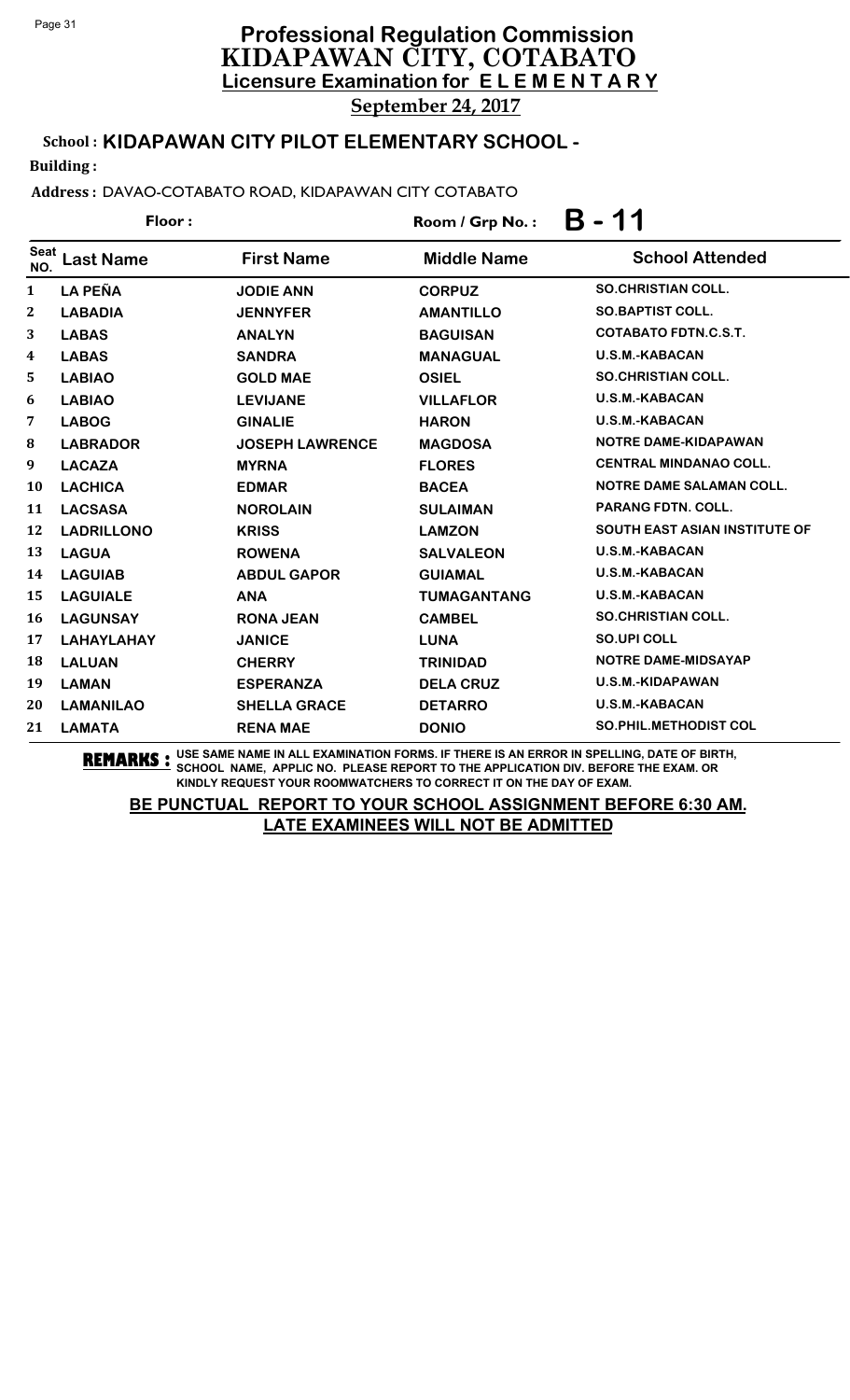School : **KIDAPAWAN CITY PILOT ELEMENTARY SCHOOL -**

Building :

Address : DAVAO-COTABATO ROAD, KIDAPAWAN CITY COTABATO

| Floor:             |                   |                       | $B - 12$<br>Room / Grp No.: |                                 |  |
|--------------------|-------------------|-----------------------|-----------------------------|---------------------------------|--|
| <b>Seat</b><br>NO. | <b>Last Name</b>  | <b>First Name</b>     | <b>Middle Name</b>          | <b>School Attended</b>          |  |
| 1                  | <b>LAMIGO</b>     | <b>JENO KIM</b>       | <b>LAUREL</b>               | <b>RAMON MAGSAYSAY MEMORIAL</b> |  |
| $\mathbf 2$        | <b>LAMILONGAN</b> | <b>EMILI</b>          | <b>DESEO</b>                | U.S.M.-KABACAN                  |  |
| 3                  | <b>LAMOSTE</b>    | <b>JOMAR</b>          | <b>HISMAÑA</b>              | <b>CENTRAL MINDANAO COLL.</b>   |  |
| 4                  | <b>LANAO</b>      | <b>SARLANIE</b>       | <b>SARDA</b>                | <b>CENTRAL MINDANAO COLL.</b>   |  |
| 5                  | <b>LANGOTE</b>    | <b>AYAN GRACE</b>     | <b>TOMELDEN</b>             | U.S.M.-KABACAN                  |  |
| 6                  | <b>LANGOTE</b>    | <b>LEAH</b>           | <b>SALVADOR</b>             | <b>SO.BAPTIST COLL.</b>         |  |
| 7                  | <b>LANSAO</b>     | <b>ANISAH</b>         | <b>MACMAC</b>               | PACASUM COLL.                   |  |
| 8                  | <b>LANSON</b>     | <b>SAMSUDIN</b>       | <b>ABPI</b>                 | A.R.PACHECO COLL., INC.         |  |
| 9                  | <b>LANTACO</b>    | <b>JULIUS</b>         | <b>BARRO</b>                | <b>CENTRAL MINDANAO COLL.</b>   |  |
| 10                 | <b>LANTICSE</b>   | <b>JESSICA</b>        | <b>TOMINES</b>              | <b>REGIS MARIE COLLEGE</b>      |  |
| 11                 | <b>LAPEDSING</b>  | <b>YUSIP</b>          | <b>MAKUGAY</b>              | <b>ASIAN COLLEGES AND</b>       |  |
| 12                 | <b>LARANIO</b>    | <b>ANNALEE</b>        | <b>LLOVERAS</b>             | <b>R.MAGSAYSAY MEM. COLL.</b>   |  |
| 13                 | <b>LASTIMOSO</b>  | <b>EMILY</b>          | <b>LARITO</b>               | <b>SULTAN KUDARAT STATE</b>     |  |
| 14                 | <b>LATIP</b>      | <b>NORLYN</b>         | <b>MACARAO</b>              | <b>PARANG FDTN. COLL.</b>       |  |
| 15                 | <b>LAUS</b>       | <b>GENIE</b>          | <b>VILLARDO</b>             | <b>COTABATO FDTN.C.S.T.</b>     |  |
| 16                 | <b>LAYA</b>       | <b>ALONA</b>          | <b>ALBAERA</b>              | <b>U.S.M.-KIDAPAWAN</b>         |  |
| 17                 | <b>LAYAGAN</b>    | <b>TONY ANTONETTE</b> | <b>MAQUIDATO</b>            | <b>NOTRE DAME-DADIANGAS</b>     |  |
| 18                 | <b>LAYANG</b>     | <b>JOSIE</b>          | <b>GULADA</b>               | AGRO-IND. FNDTN. COL            |  |
| 19                 | <b>LEGARA</b>     | <b>JOSIE</b>          | <b>LEGOTUM</b>              | <b>COL DE KIDAPAWAN</b>         |  |
| 20                 | <b>LEGASPI</b>    | <b>AIREN</b>          | <b>BONDAY</b>               | <b>AGRO-IND. FNDTN. COL</b>     |  |
| 21                 | <b>LENDING</b>    | <b>ABDULSALAM</b>     | <b>JABAR</b>                | <b>U.S.M.-KABACAN</b>           |  |
|                    |                   |                       |                             |                                 |  |

**REMARKS :** USE SAME NAME IN ALL EXAMINATION FORMS. IF THERE IS AN ERROR IN SPELLING, DATE OF BIRTH, SCHOOL NAME, APPLIC NO. PLEASE REPORT TO THE APPLICATION DIV. BEFORE THE EXAM. OR KINDLY REQUEST YOUR ROOMWATCHERS TO CORRECT IT ON THE DAY OF EXAM.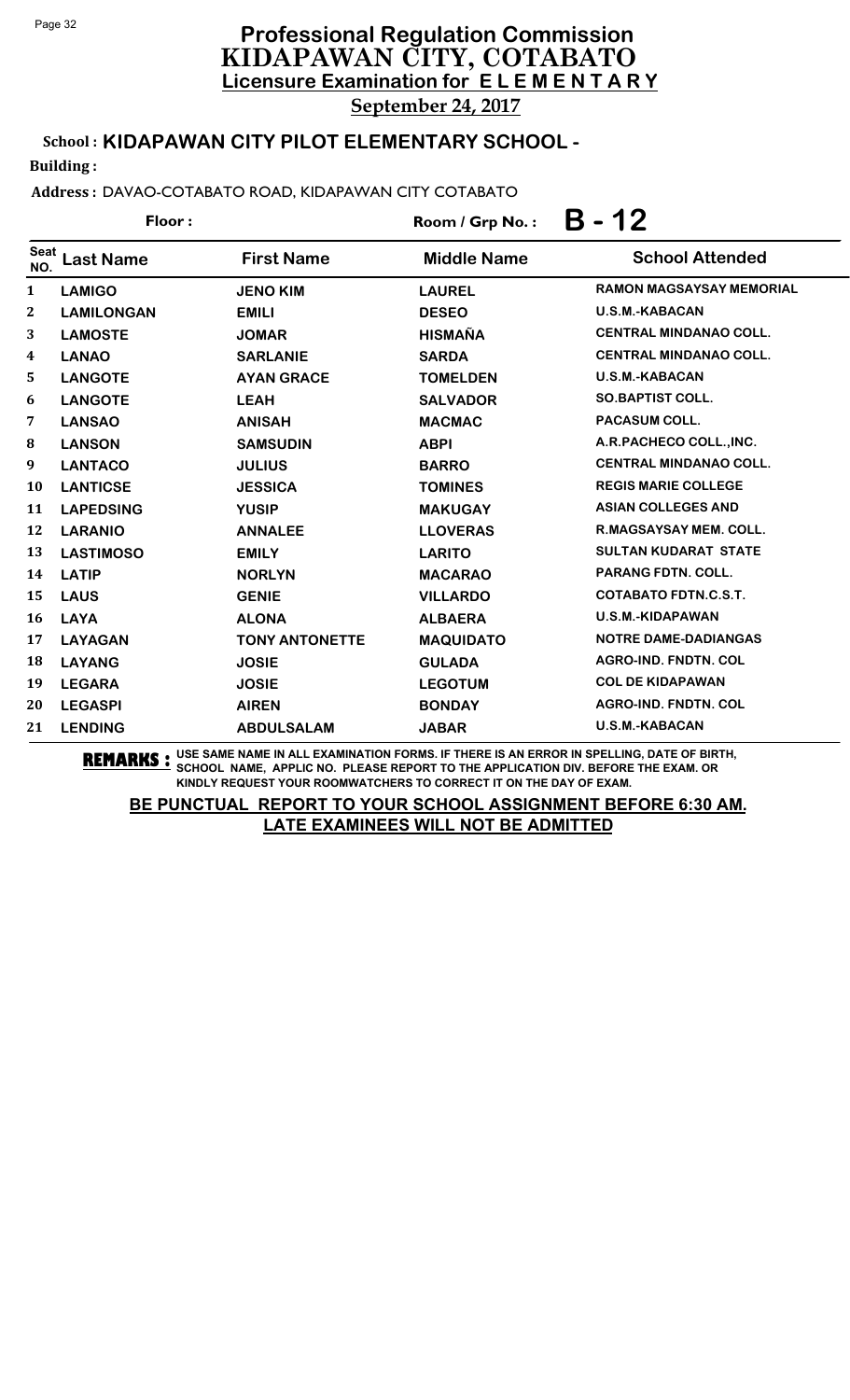# **Licensure Examination for E L E M E N T A R Y Professional Regulation Commission** KIDAPAWAN CITY, COTABATO

September 24, 2017

# School : **KIDAPAWAN CITY PILOT ELEMENTARY SCHOOL -**

Building :

#### Address : DAVAO-COTABATO ROAD, KIDAPAWAN CITY COTABATO

|              | Floor:          |                    | $B - 13$<br>Room / Grp No.: |                                        |  |
|--------------|-----------------|--------------------|-----------------------------|----------------------------------------|--|
| Seat<br>NO.  | ast Name.       | <b>First Name</b>  | <b>Middle Name</b>          | <b>School Attended</b>                 |  |
| 1            | <b>LETRAN</b>   | <b>EDNA</b>        | <b>MAYORMITA</b>            | <b>NOTRE DAME-MIDSAYAP</b>             |  |
| $\mathbf{2}$ | <b>LEYSA</b>    | <b>CURT CYRIL</b>  | <b>EUFEMIA</b>              | <b>QUEZON COLL. OF SO PHILS.</b>       |  |
| 3            | <b>LIBOON</b>   | <b>ROSEMAE</b>     | <b>MALLORCA</b>             | <b>U.S.M.-KABACAN</b>                  |  |
| 4            | <b>LIGANAD</b>  | <b>JULIUS</b>      | <b>ALMERIA</b>              | <b>NOTRE DAME-MIDSAYAP</b>             |  |
| 5            | <b>LINO</b>     | <b>ILYN</b>        | <b>FALSIS</b>               | NOTRE DAME-KIDAPAWAN                   |  |
| 6            | <b>LINTANG</b>  | <b>OTE</b>         | <b>MANGUA</b>               | QUEZON COLL. OF SO PHILS.              |  |
| 7            | <b>LIONGAN</b>  | <b>HAGUIAR</b>     | <b>KUDALIS</b>              | <b>CENTRAL MINDANAO COLL.</b>          |  |
| 8            | <b>LIPOLES</b>  | <b>BAINOT</b>      | <b>PILANDOK</b>             | <b>SPA COLL.</b>                       |  |
| 9            | <b>LLAGAS</b>   | <b>ROSE MINDA</b>  | <b>ANGCON</b>               | <b>CENTRAL MINDANAO COLL.</b>          |  |
| <b>10</b>    | <b>LLAMO</b>    | <b>JANETTE</b>     | <b>VILLEGAS</b>             | NOTRE DAME-KIDAPAWAN                   |  |
| 11           | <b>LLERIN</b>   | <b>JANEL</b>       | <b>ALAJENIO</b>             | <b>CENTRAL MINDANAO COLL.</b>          |  |
| 12           | <b>LLORENTE</b> | <b>JOZETHE</b>     | <b>EDIA</b>                 | <b>HOLY CROSS OF BANSALAN JR COLL.</b> |  |
| 13           | <b>LLORICA</b>  | <b>MARK KELVIN</b> | <b>MORALES</b>              | NOTRE DAME-KIDAPAWAN                   |  |
| 14           | <b>LONCERAS</b> | <b>ELLYN MAE</b>   | <b>GALOPO</b>               | <b>RAMON MAGSAYSAY MEMORIAL</b>        |  |
| 15           | <b>LONZAGA</b>  | <b>GINEBELLE</b>   | <b>PACE</b>                 | NOTRE DAME-KIDAPAWAN                   |  |

16 **LOPEZ GLENDA JULAO COTABATO FDTN.C.S.T.**

18 **LOPEZ SHARON GUERERO NOTRE DAME-MIDSAYAP**

20 **LOZADA SHARON SOLIS NOTRE DAME-MIDSAYAP**

21 **LOZANO JECKERY KASUYO U.S.M.-KABACAN**

**REMARKS :** USE SAME NAME IN ALL EXAMINATION FORMS. IF THERE IS AN ERROR IN SPELLING, DATE OF BIRTH, SCHOOL NAME, APPLIC NO. PLEASE REPORT TO THE APPLICATION DIV. BEFORE THE EXAM. OR KINDLY REQUEST YOUR ROOMWATCHERS TO CORRECT IT ON THE DAY OF EXAM.

19 **LORIA REGINE LEGURO RAMON MAGSAYSAY MEMORIAL**

17 **LOPEZ JULIET CORDOVA HOLY CROSS OF BANSALAN JR COLL.**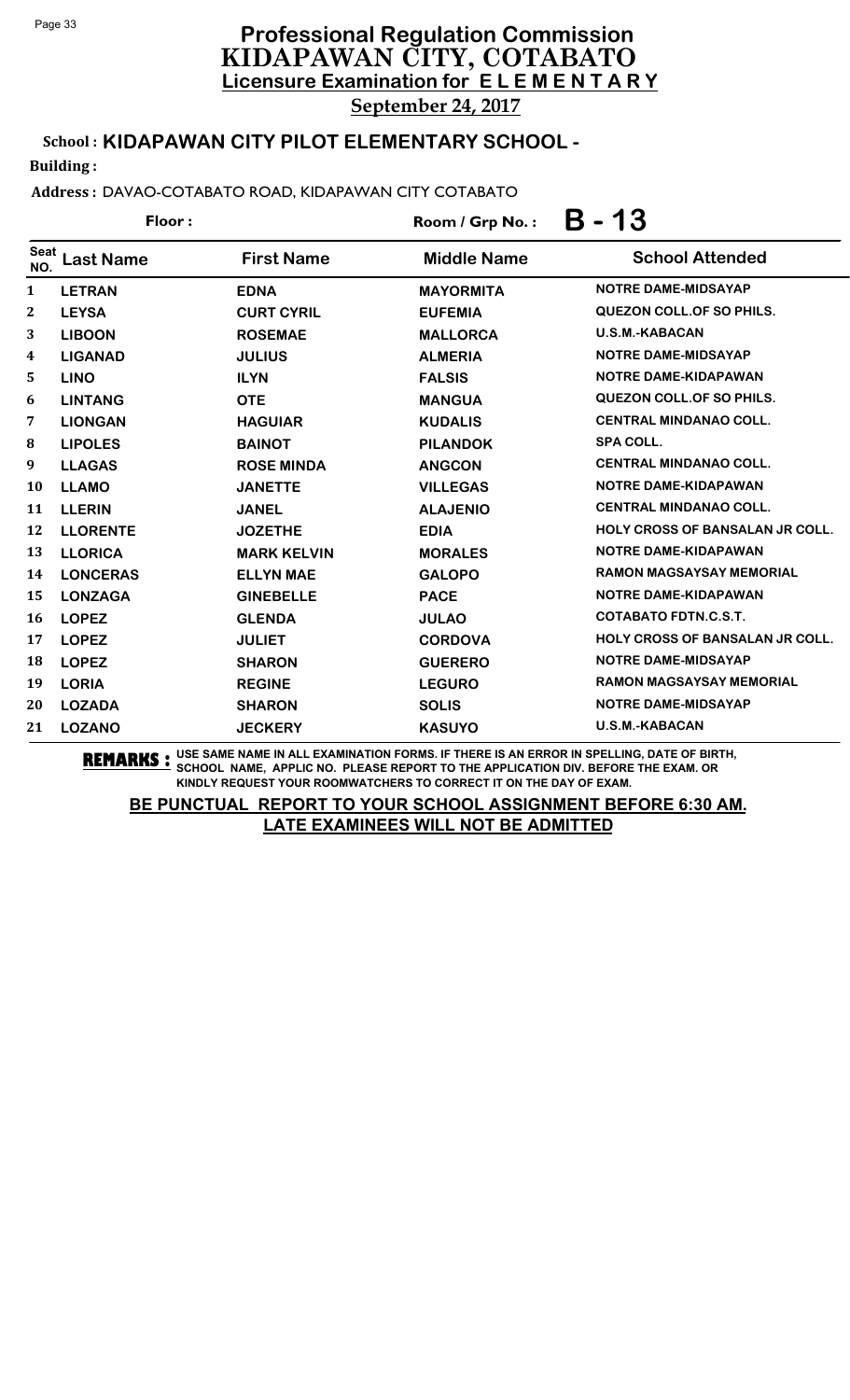September 24, 2017

# School : **KIDAPAWAN CITY PILOT ELEMENTARY SCHOOL -**

Building :

### Address : DAVAO-COTABATO ROAD, KIDAPAWAN CITY COTABATO

|                    | Floor:            |                   | Room / Grp No.:    | B - 14                             |
|--------------------|-------------------|-------------------|--------------------|------------------------------------|
| <b>Seat</b><br>NO. | <b>Last Name</b>  | <b>First Name</b> | <b>Middle Name</b> | <b>School Attended</b>             |
| 1                  | <b>LUAY</b>       | <b>ESMAEL</b>     | <b>PAIDOMAMA</b>   | <b>U.S.M.-KABACAN</b>              |
| $\mathbf{2}$       | <b>LUBATON</b>    | <b>JUNALEN</b>    | <b>BERNAS</b>      | RAMON MAGSAYSAY MEMORIAL           |
| 3                  | <b>LUBRICO</b>    | <b>CHARY</b>      | <b>PAJARO</b>      | <b>RAMON MAGSAYSAY MEMORIAL</b>    |
| 4                  | <b>LUCASAN</b>    | <b>ROSITA</b>     | <b>DALUMPINES</b>  | <b>SO.BAPTIST COLL.</b>            |
| 5                  | <b>LUCES</b>      | <b>JP MARZON</b>  | <b>HIJARA</b>      | <b>COTABATO FDTN.C.S.T.</b>        |
| 6                  | <b>LUGAN</b>      | <b>BERNALYN</b>   | <b>TAMFULOK</b>    | <b>SULTAN KUDARAT STATE</b>        |
| 7                  | <b>LUMAMBAS</b>   | <b>BAINOT</b>     | <b>DELANGGALEN</b> | <b>CENTRAL MINDANAO COLL.</b>      |
| 8                  | <b>LUMAMBAS</b>   | <b>NOR-EN</b>     | <b>BOLILAN</b>     | <b>COTABATO FDTN.C.S.T.</b>        |
| 9                  | <b>LUMANDA</b>    | <b>DATOALI</b>    | <b>ATON</b>        | <b>U.S.M.-KABACAN</b>              |
| 10                 | <b>LUMAYON</b>    | <b>NHORHAIN</b>   | <b>DUCAY</b>       | <b>U.S.M.-KABACAN</b>              |
| 11                 | <b>LUMBAY</b>     | <b>ALFREDO</b>    | <b>TILAN</b>       | <b>HOLY TRINITY COLL.-G.SANTOS</b> |
| 12                 | <b>LUMENDA</b>    | <b>HAMIDA</b>     | <b>USMAN</b>       | <b>U.S.M.-KABACAN</b>              |
| 13                 | <b>LUMPINGAN</b>  | <b>MOHAMED</b>    | <b>LABANON</b>     | <b>COTABATO FDTN.C.S.T.</b>        |
| 14                 | <b>LUNETA</b>     | <b>REYNA</b>      | <b>CAÑO</b>        | <b>U.S.M.-KABACAN</b>              |
| 15                 | <b>MACABAAS</b>   | <b>RASMIA</b>     | <b>SULTAN</b>      | <b>U.S.M.-KABACAN</b>              |
| 16                 | <b>MACABANTOG</b> | <b>MACACUNA</b>   | <b>DIMAPUNUNG</b>  | <b>U.S.M.-KABACAN</b>              |
| 17                 | <b>MACADATO</b>   | <b>EMELITA</b>    | <b>ALQUIZAR</b>    | <b>CENTRAL MINDANAO COLL.</b>      |
| 18                 | <b>MACADATO</b>   | <b>NABIELAH</b>   | <b>PANOLONG</b>    | <b>MINDANAO ISLAMIC C.C.</b>       |
| 19                 | <b>MACALABO</b>   | <b>FATIMAH</b>    | <b>MAGARI</b>      | S.N.AQUINO COL.FDN.                |
| 20                 | <b>MACALANGAN</b> | <b>JENRAIDA</b>   | <b>SALIK</b>       | <b>U.S.M.-KABACAN</b>              |
| 21                 | <b>MACALIPAT</b>  | <b>BAILANIE</b>   | <b>SANDIGAN</b>    | <b>U.S.M.-KABACAN</b>              |

**REMARKS :** USE SAME NAME IN ALL EXAMINATION FORMS. IF THERE IS AN ERROR IN SPELLING, DATE OF BIRTH, SCHOOL NAME, APPLIC NO. PLEASE REPORT TO THE APPLICATION DIV. BEFORE THE EXAM. OR KINDLY REQUEST YOUR ROOMWATCHERS TO CORRECT IT ON THE DAY OF EXAM.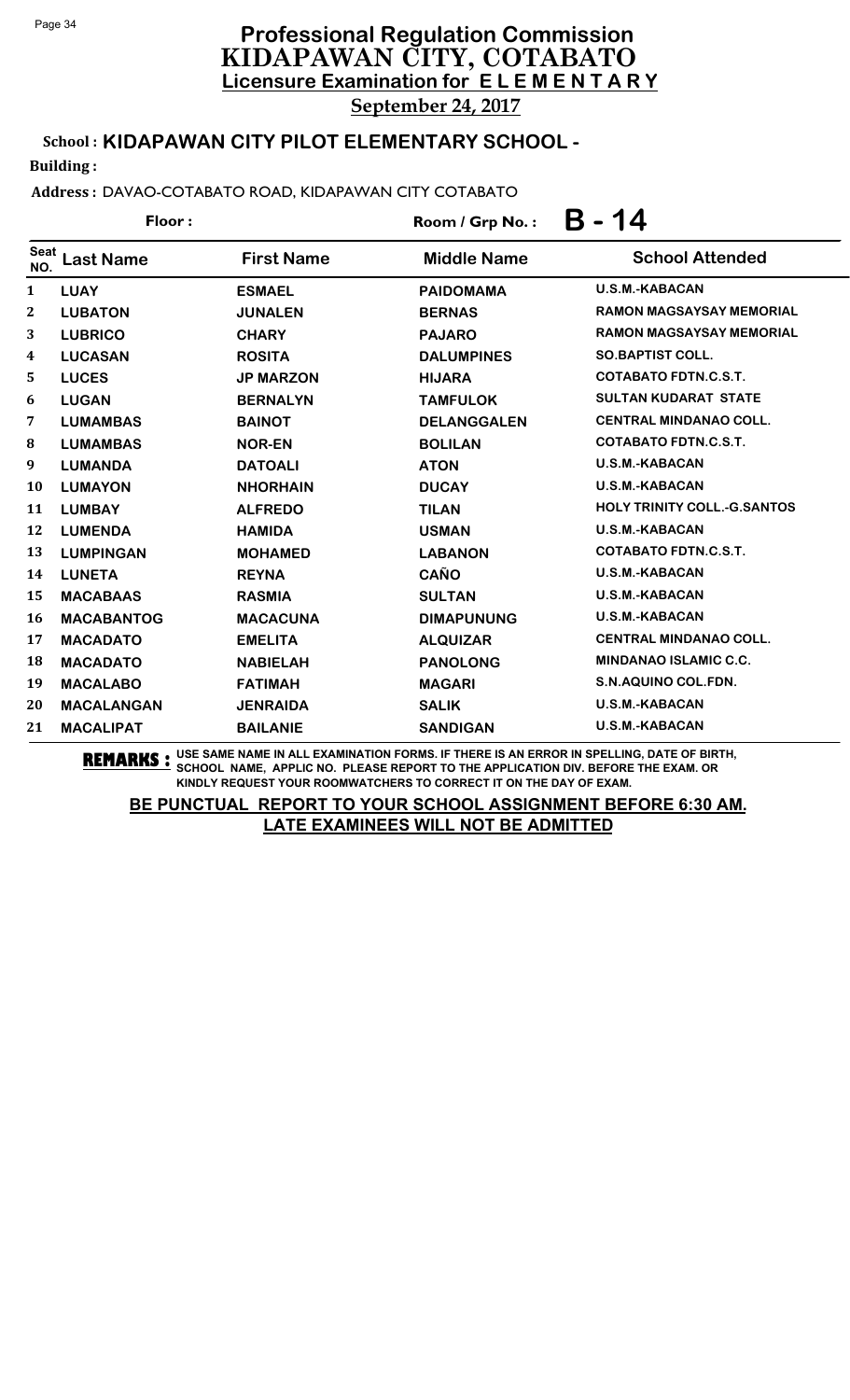September 24, 2017

# School : **KIDAPAWAN CITY PILOT ELEMENTARY SCHOOL -**

Building :

#### Address : DAVAO-COTABATO ROAD, KIDAPAWAN CITY COTABATO

| Room / Grp No.:                                                                                               | <b>B</b> - 15 |  |
|---------------------------------------------------------------------------------------------------------------|---------------|--|
| Seat<br><b>School Attended</b><br><b>First Name</b><br><b>Middle Name</b><br>Last Name<br>NO.                 |               |  |
| <b>U.S.M.-KABACAN</b><br><b>MANTAWIL</b><br>1<br><b>MACALIPAT</b><br><b>HUMAIDA</b>                           |               |  |
| <b>CENTRAL MINDANAO COLL.</b><br>$\mathbf{2}^{\prime}$<br><b>MACAOMBANG</b><br><b>LIMGAS</b><br><b>AGACAN</b> |               |  |
| QUEZON COLL. OF SO PHILS.<br>3<br><b>LUGONG</b><br><b>MACAPEGES</b><br><b>ALYANA</b>                          |               |  |
| <b>U.S.M.-KABACAN</b><br>4<br><b>MACAPEGES</b><br><b>SUAIB</b><br><b>MANGILAY</b>                             |               |  |
| <b>U.S.M.-KABACAN</b><br>5<br><b>MACATABANG</b><br><b>BAILYN</b><br><b>DIMAKULAY</b>                          |               |  |
| <b>U.S.M.-KABACAN</b><br>6<br><b>MACATABANG</b><br><b>SUMALIA</b><br><b>BANSILAN</b>                          |               |  |
| <b>U.S.M.-KABACAN</b><br>7<br><b>MACAUMBOS</b><br><b>MACASULAY</b><br><b>ZULAICA</b>                          |               |  |
| <b>IRANUN FOUNDATION COLLEGE INC. -</b><br>8<br><b>MACAUNDAS</b><br><b>MAPANTAS</b><br><b>SAIMA</b>           |               |  |
| <b>RAMON MAGSAYSAY MEMORIAL</b><br>9<br><b>VALENTIN</b><br><b>MACAYA</b><br><b>JANICE</b>                     |               |  |
| LAKE LANAO COLL., INC<br>10<br><b>MADIDIS</b><br><b>BAINISA</b><br><b>KIDO</b>                                |               |  |
| LAKE LANAO COLL., INC<br>11<br><b>MADIDIS</b><br><b>HARON</b><br><b>KIDO</b>                                  |               |  |
| <b>SO.CHRISTIAN COLL.</b><br>12<br><b>MADIDIS</b><br><b>LYDIA</b><br><b>AGUHA</b>                             |               |  |
| <b>SO.CHRISTIAN COLL.</b><br>13<br><b>MADORABLE</b><br><b>AMBOLLO</b><br><b>ROSA LILY</b>                     |               |  |
| S.N.AQUINO COL.FDN.<br>14<br><b>LONGGOYEN</b><br><b>MAEL</b><br><b>MEME</b>                                   |               |  |

**REMARKS :** USE SAME NAME IN ALL EXAMINATION FORMS. IF THERE IS AN ERROR IN SPELLING, DATE OF BIRTH, SCHOOL NAME, APPLIC NO. PLEASE REPORT TO THE APPLICATION DIV. BEFORE THE EXAM. OR KINDLY REQUEST YOUR ROOMWATCHERS TO CORRECT IT ON THE DAY OF EXAM.

21 **MAGON STEPHANY MAGLINTE SOUTH EAST ASIAN INSTITUTE OF**

19 **MAGARZO ARJAY NAVASQUEZ VALDEZ MOTHER & CHILD CITY** 20 **MAGNO IRISH JANICA DELA CRUZ SULTAN KUDARAT STATE**

15 **MAGALIB ALJOY TUDOK RAMON MAGSAYSAY MEMORIAL** 16 **MAGALLANES JURIEDINE GAVINO RAMON MAGSAYSAY MEMORIAL**

17 **MAGARANG SAAKINA MACAPIA PARANG FDTN. COLL.** 18 **MAGARELOS FRINCE JAY VIDAL S.N.AQUINO COL.FDN.**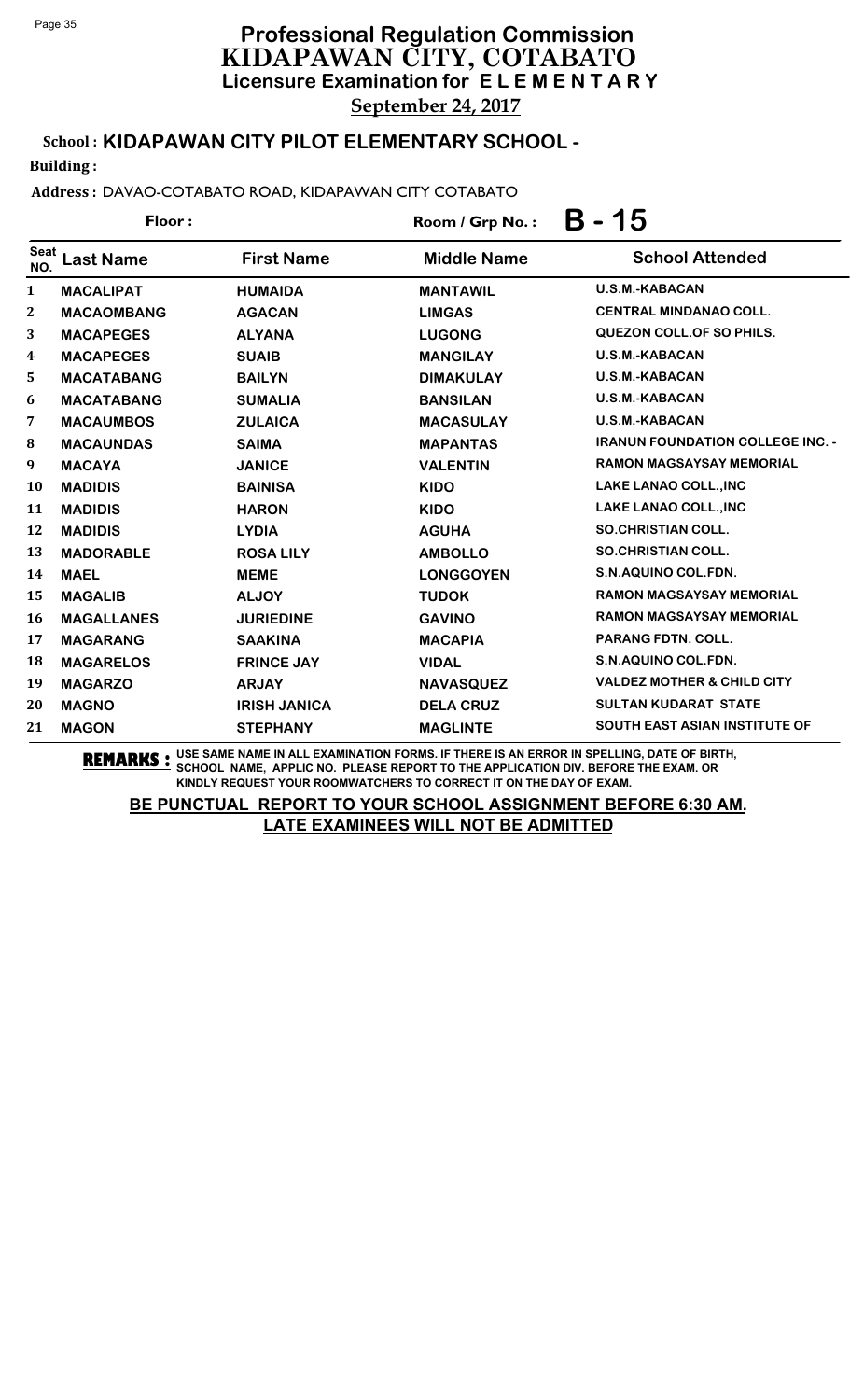School : **KIDAPAWAN CITY PILOT ELEMENTARY SCHOOL -**

Building :

Address : DAVAO-COTABATO ROAD, KIDAPAWAN CITY COTABATO

| Floor:             |                    |                   | Room / Grp No.:    | B - 16                                  |  |
|--------------------|--------------------|-------------------|--------------------|-----------------------------------------|--|
| <b>Seat</b><br>NO. | <b>Last Name</b>   | <b>First Name</b> | <b>Middle Name</b> | <b>School Attended</b>                  |  |
| 1                  | <b>MAGSANAY</b>    | <b>EVANGELINE</b> | <b>AMOLO</b>       | <b>U.S.M.-KABACAN</b>                   |  |
| 2                  | <b>MAGUID</b>      | <b>MOHAIMA</b>    | <b>ABEDIN</b>      | <b>IRANUN FOUNDATION COLLEGE INC. -</b> |  |
| 3                  | <b>MAGUID</b>      | <b>SAPIA</b>      | <b>AMIL</b>        | SO.PHIL.ACA.                            |  |
| $\boldsymbol{4}$   | <b>MAGURABA</b>    | <b>DIANA ROSE</b> | <b>ANGUIAM</b>     | U.S.M.-KABACAN                          |  |
| 5                  | <b>MAITOG</b>      | <b>FEBRAIDA</b>   | <b>PANAGUTAN</b>   | U.S.M.-KABACAN                          |  |
| 6                  | <b>MAITOG</b>      | <b>LINANG</b>     | <b>PANOGOTAN</b>   | U.S.M.-KABACAN                          |  |
| 7                  | <b>MAITOG</b>      | <b>MASIL</b>      | <b>PANUGOTAN</b>   | U.S.M.-KABACAN                          |  |
| 8                  | <b>MAKAGKAED</b>   | <b>HAMISA</b>     | <b>PAGALIDAN</b>   | <b>EDENTON MISSION COLL.</b>            |  |
| 9                  | <b>MAKASIMBUAL</b> | <b>WAHIDA</b>     | <b>MAMALUBA</b>    | <b>U.S.M.-KABACAN</b>                   |  |
| 10                 | <b>MAKAUYAG</b>    | <b>ARABIA</b>     | <b>PATADON</b>     | U.S.M.-KABACAN                          |  |
| 11                 | <b>MAKUNGAY</b>    | <b>ASRA</b>       | <b>BAGILAN</b>     | <b>HADJI DATU SAIDONA PENDATON</b>      |  |
| 12                 | <b>MALABANA</b>    | <b>LAILA</b>      | <b>MURRAY</b>      | U.S.M.-KABACAN                          |  |
| 13                 | <b>MALAGA</b>      | <b>MAREVIC</b>    | <b>PEDREGOSA</b>   | <b>SO.BAPTIST COLL.</b>                 |  |
| 14                 | <b>MALAGUIA</b>    | <b>AL-AMIEN</b>   | <b>SALAMA</b>      | <b>NOTRE DAME-MIDSAYAP</b>              |  |
| 15                 | <b>MALAGUNAY</b>   | <b>BAILAGA</b>    | <b>MOKASIM</b>     | U.S.M.-KABACAN                          |  |
| 16                 | <b>MALAGUNAY</b>   | <b>BAIMONA</b>    | <b>MOKASIM</b>     | U.S.M.-KABACAN                          |  |
| 17                 | <b>MALAYO</b>      | <b>BENHUR</b>     | <b>ARON</b>        | <b>EDENTON MISSION COLL.</b>            |  |
| 18                 | <b>MALIDAS</b>     | <b>FATIMA</b>     | <b>LAGUILI</b>     | <b>U.S.M.-KABACAN</b>                   |  |
| 19                 | <b>MALIDAS</b>     | <b>NORAISA</b>    | <b>LAGUIALI</b>    | <b>U.S.M.-KABACAN</b>                   |  |
| 20                 | <b>MALIDAS</b>     | <b>SANDRA</b>     | <b>BULEG</b>       | SHARIFF KABUNSUAN COLL.-BAGUA I,        |  |
| 21                 | <b>MALIFICIADO</b> | <b>EDNA</b>       | <b>PATINGO</b>     | <b>SOUTH EAST ASIAN INSTITUTE OF</b>    |  |

**REMARKS :** USE SAME NAME IN ALL EXAMINATION FORMS. IF THERE IS AN ERROR IN SPELLING, DATE OF BIRTH, SCHOOL NAME, APPLIC NO. PLEASE REPORT TO THE APPLICATION DIV. BEFORE THE EXAM. OR KINDLY REQUEST YOUR ROOMWATCHERS TO CORRECT IT ON THE DAY OF EXAM.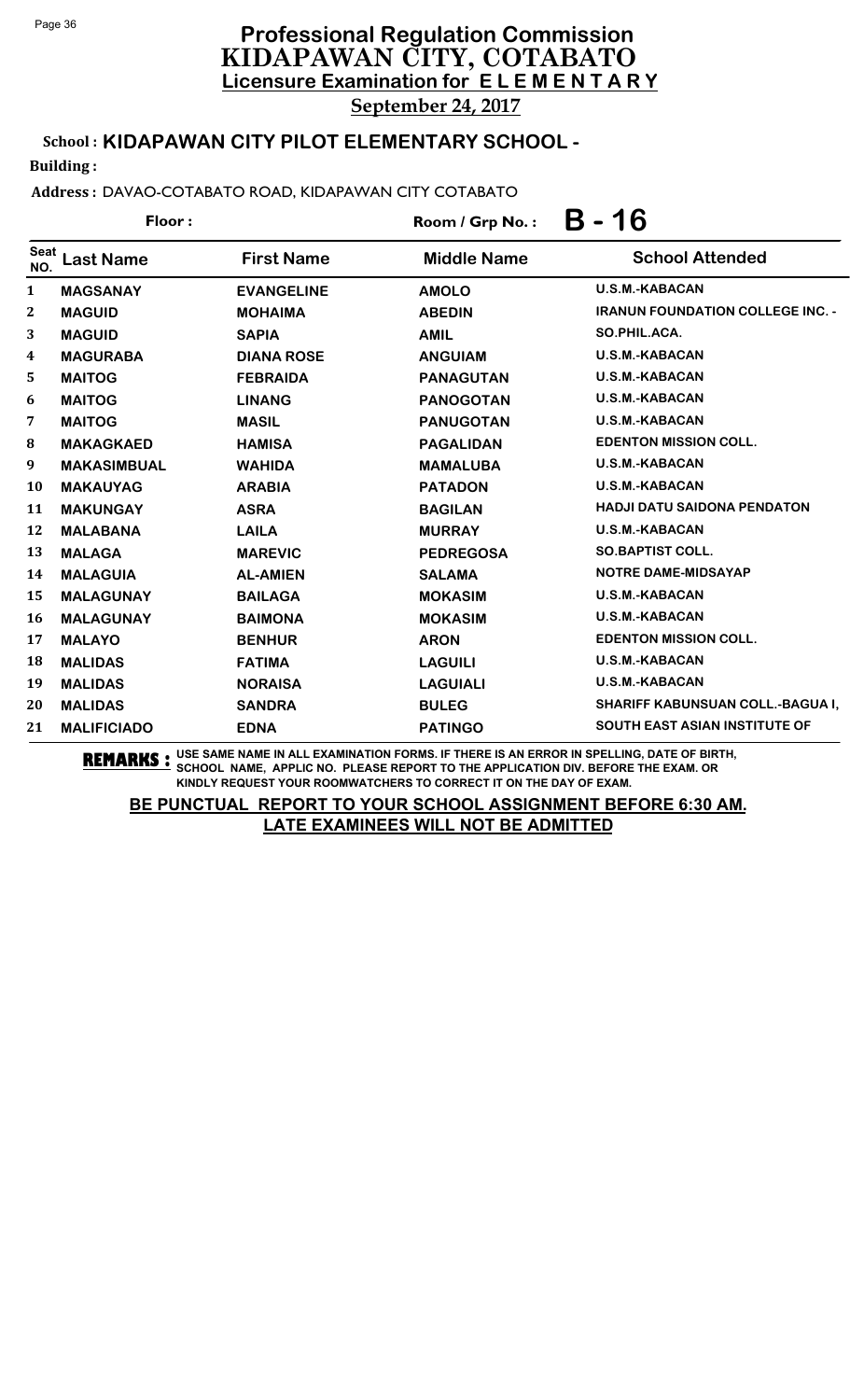September 24, 2017

# School : **KIDAPAWAN CITY PILOT ELEMENTARY SCHOOL -**

Building :

### Address : DAVAO-COTABATO ROAD, KIDAPAWAN CITY COTABATO

Floor : Room / Grp No. : **B - 17**

| <b>Seat</b><br>NO. | <b>Last Name</b>   | <b>First Name</b>  | <b>Middle Name</b> | <b>School Attended</b>                  |
|--------------------|--------------------|--------------------|--------------------|-----------------------------------------|
| $\mathbf{1}$       | <b>MALLON</b>      | <b>MYLENE</b>      | <b>GULMATICO</b>   | RAMON MAGSAYSAY MEMORIAL                |
| $\mathbf{2}$       | <b>MALON</b>       | <b>MYRNA</b>       | <b>SARIP</b>       | <b>U.S.M.-KABACAN</b>                   |
| 3                  | <b>MALUENDA</b>    | <b>JECHRI</b>      | <b>BOTES</b>       | SPA COLL.                               |
| 4                  | <b>MAMA</b>        | <b>SAIDALI</b>     | <b>MUHAMAD</b>     | <b>U.S.M.-KABACAN</b>                   |
| 5                  | <b>MAMA</b>        | <b>SAMSUDIN</b>    | <b>HABIB</b>       | <b>IRANUN FOUNDATION COLLEGE INC. -</b> |
| 6                  | <b>MAMACAN</b>     | <b>WARDA</b>       | <b>PEDTUKASAN</b>  | <b>U.S.M.-KABACAN</b>                   |
| 7                  | <b>MAMALANGKAP</b> | <b>MONTASSER</b>   | <b>PANDILILA</b>   | <b>NOTRE DAME UNIV.-COTABATO</b>        |
| 8                  | <b>MAMALANGKAP</b> | <b>ZENAIDA</b>     | <b>PALALISAN</b>   | <b>ASIAN COLLEGES AND</b>               |
| 9                  | <b>MAMALANGKAS</b> | <b>TAMANO</b>      | <b>BANINGAN</b>    | <b>SHARIFF KABUNSUAN COLL.-BAGUA I,</b> |
| <b>10</b>          | <b>MAMALAPUS</b>   | <b>JOMAR</b>       | <b>GENERALAO</b>   | <b>M.S.U.-GEN.SANTOS</b>                |
| 11                 | <b>MAMALINDAN</b>  | <b>ESMAIL</b>      | <b>DIMALIDZEG</b>  | <b>U.S.M.-KABACAN</b>                   |
| 12                 | <b>MAMALINTA</b>   | <b>ALIBAI</b>      | <b>MAMALINTA</b>   | QUEZON COLL. OF SO PHILS.               |
| 13                 | <b>MAMALUBA</b>    | <b>FATIMA JEAN</b> | <b>ROJAS</b>       | A.R.PACHECO COLL., INC.                 |
| 14                 | <b>MAMALUBA</b>    | <b>JAMELA</b>      | <b>MALUGAYAK</b>   | <b>U.S.M.-KABACAN</b>                   |
| 15                 | <b>MAMALUBA</b>    | <b>NORAN</b>       | <b>DATUKALI</b>    | <b>D.IBRAHIM PAGLAS MEM.COLL</b>        |
| 16                 | <b>MAMALUBA</b>    | <b>TAYA</b>        | <b>BUSTAMANTE</b>  | <b>U.S.M.-KABACAN</b>                   |
| 17                 | <b>MAMALUMPONG</b> | <b>AISA DORAH</b>  | <b>MAMA</b>        | <b>U.S.M.-KABACAN</b>                   |
| 18                 | <b>MAMALUMPONG</b> | <b>NORAYA</b>      | <b>AMPATUAN</b>    | <b>U.S.M.-KABACAN</b>                   |
| 19                 | <b>MAMANGKUA</b>   | <b>PAMBAIN</b>     | <b>DANDANG</b>     | <b>U.S.M.-KABACAN</b>                   |
| 20                 | <b>MAMARIONG</b>   | <b>NORBIA</b>      | <b>KAWILAN</b>     | <b>PARANG FDTN. COLL.</b>               |
| 21                 | <b>MAMASABULOD</b> | <b>FAHEMA</b>      | <b>ABDULLAH</b>    | <b>U.S.M.-KABACAN</b>                   |

**REMARKS :** USE SAME NAME IN ALL EXAMINATION FORMS. IF THERE IS AN ERROR IN SPELLING, DATE OF BIRTH, SCHOOL NAME, APPLIC NO. PLEASE REPORT TO THE APPLICATION DIV. BEFORE THE EXAM. OR KINDLY REQUEST YOUR ROOMWATCHERS TO CORRECT IT ON THE DAY OF EXAM.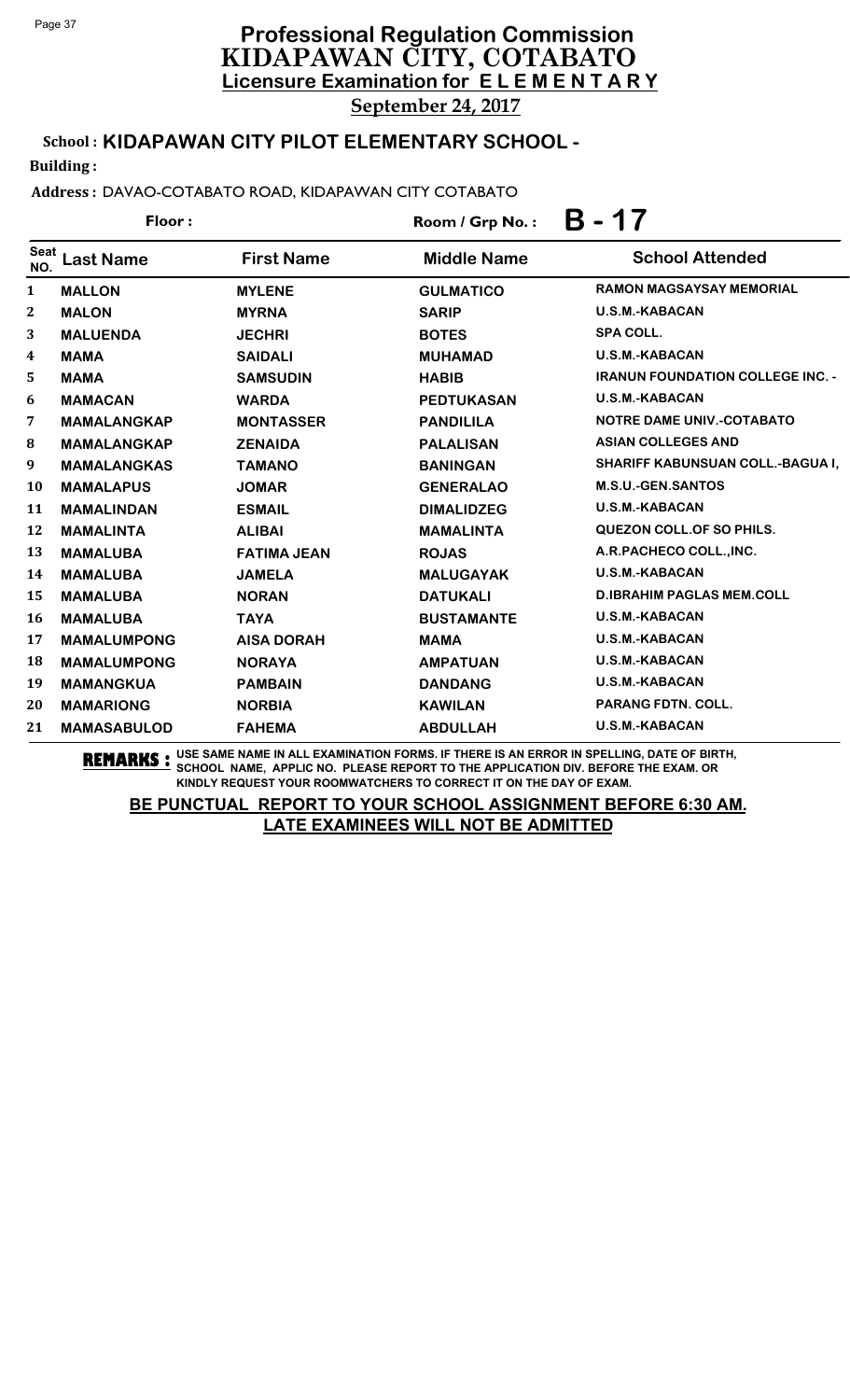School : **KIDAPAWAN CITY PILOT ELEMENTARY SCHOOL -**

Building :

Address : DAVAO-COTABATO ROAD, KIDAPAWAN CITY COTABATO

| Floor:             |                    |                     | Room / Grp No.:    | $B - 18$                                |  |
|--------------------|--------------------|---------------------|--------------------|-----------------------------------------|--|
| <b>Seat</b><br>NO. | <b>Last Name</b>   | <b>First Name</b>   | <b>Middle Name</b> | <b>School Attended</b>                  |  |
| 1                  | <b>MAMASABULOD</b> | <b>NORHANIE</b>     | <b>MAGUID</b>      | <b>ASIAN COLLEGES AND</b>               |  |
| 2                  | <b>MAMAYOG</b>     | <b>DAYANG</b>       | <b>DALINDING</b>   | <b>U.S.M.-KABACAN</b>                   |  |
| 3                  | <b>MAMBURAO</b>    | <b>JEANETTE</b>     | <b>OBAÑA</b>       | <b>SO.PHIL.METHODIST COL</b>            |  |
| 4                  | <b>MAMENTAL</b>    | <b>NORMIDA</b>      | <b>PIGCAULAN</b>   | A.R.PACHECO COLL., INC.                 |  |
| 5                  | <b>MAMENTO</b>     | <b>ABDULGUIALEL</b> | <b>GUINTAWAN</b>   | <b>SPA COLL.</b>                        |  |
| 6                  | <b>MAMODZI</b>     | <b>BAINOR</b>       | <b>KALALAGAN</b>   | <b>COTABATO FDTN.C.S.T.</b>             |  |
| 7                  | <b>MAMOLINDAS</b>  | <b>JOAN</b>         | <b>MUSTAPA</b>     | <b>U.S.M.-KABACAN</b>                   |  |
| 8                  | <b>MAMOLINTAO</b>  | <b>BENJAMIN</b>     | <b>MACACANA</b>    | U.S.M.-KABACAN                          |  |
| 9                  | <b>MAMOLINTAO</b>  | <b>MAISARAH</b>     | <b>ABDULLAH</b>    | <b>ST.LUKES INST.</b>                   |  |
| 10                 | <b>MANAGAD</b>     | ARNULFO JR.         | <b>DOCTOR</b>      | <b>EDENTON MISSION COLL.</b>            |  |
| 11                 | <b>MANAGZA</b>     | <b>BABYLOVE</b>     | <b>PACALNA</b>     | <b>PARANG FDTN. COLL.</b>               |  |
| 12                 | <b>MANAMPAN</b>    | <b>ZAHADA</b>       | <b>PANDITA</b>     | <b>U.S.M.-KABACAN</b>                   |  |
| 13                 | <b>MANANGGING</b>  | <b>AMIRA</b>        | <b>ANGKIL</b>      | U.S.M.-KABACAN                          |  |
| 14                 | <b>MANAY</b>       | <b>JERIC</b>        | <b>SULAYMAN</b>    | <b>COTABATO FDTN.C.S.T.</b>             |  |
| 15                 | <b>MANAY</b>       | <b>JESSA</b>        | <b>SULAYMAN</b>    | <b>COTABATO FDTN.C.S.T.</b>             |  |
| 16                 | <b>MANAY</b>       | <b>SURAIDA</b>      | <b>SULAYMAN</b>    | <b>COTABATO FDTN.C.S.T.</b>             |  |
| 17                 | <b>MANCERA</b>     | <b>ROWENA</b>       | <b>LUMANTA</b>     | <b>NOTRE DAME-KIDAPAWAN</b>             |  |
| 18                 | <b>MANDIGAL</b>    | <b>IRESH</b>        | <b>VEVTURANZA</b>  | <b>COTABATO FDTN.C.S.T.</b>             |  |
| 19                 | <b>MANGCO</b>      | <b>SARAH</b>        | <b>MASTURA</b>     | <b>MINDANAO CAPITOL COLL.</b>           |  |
| 20                 | <b>MANGKONGAN</b>  | <b>KAMARUDIN</b>    | <b>BUISAN</b>      | U.S.M.-KABACAN                          |  |
| 21                 | <b>MANGRAR</b>     | <b>JAMILA</b>       | <b>MAPANTAS</b>    | <b>IRANUN FOUNDATION COLLEGE INC. -</b> |  |
|                    |                    |                     |                    |                                         |  |

**REMARKS :** USE SAME NAME IN ALL EXAMINATION FORMS. IF THERE IS AN ERROR IN SPELLING, DATE OF BIRTH, SCHOOL NAME, APPLIC NO. PLEASE REPORT TO THE APPLICATION DIV. BEFORE THE EXAM. OR KINDLY REQUEST YOUR ROOMWATCHERS TO CORRECT IT ON THE DAY OF EXAM.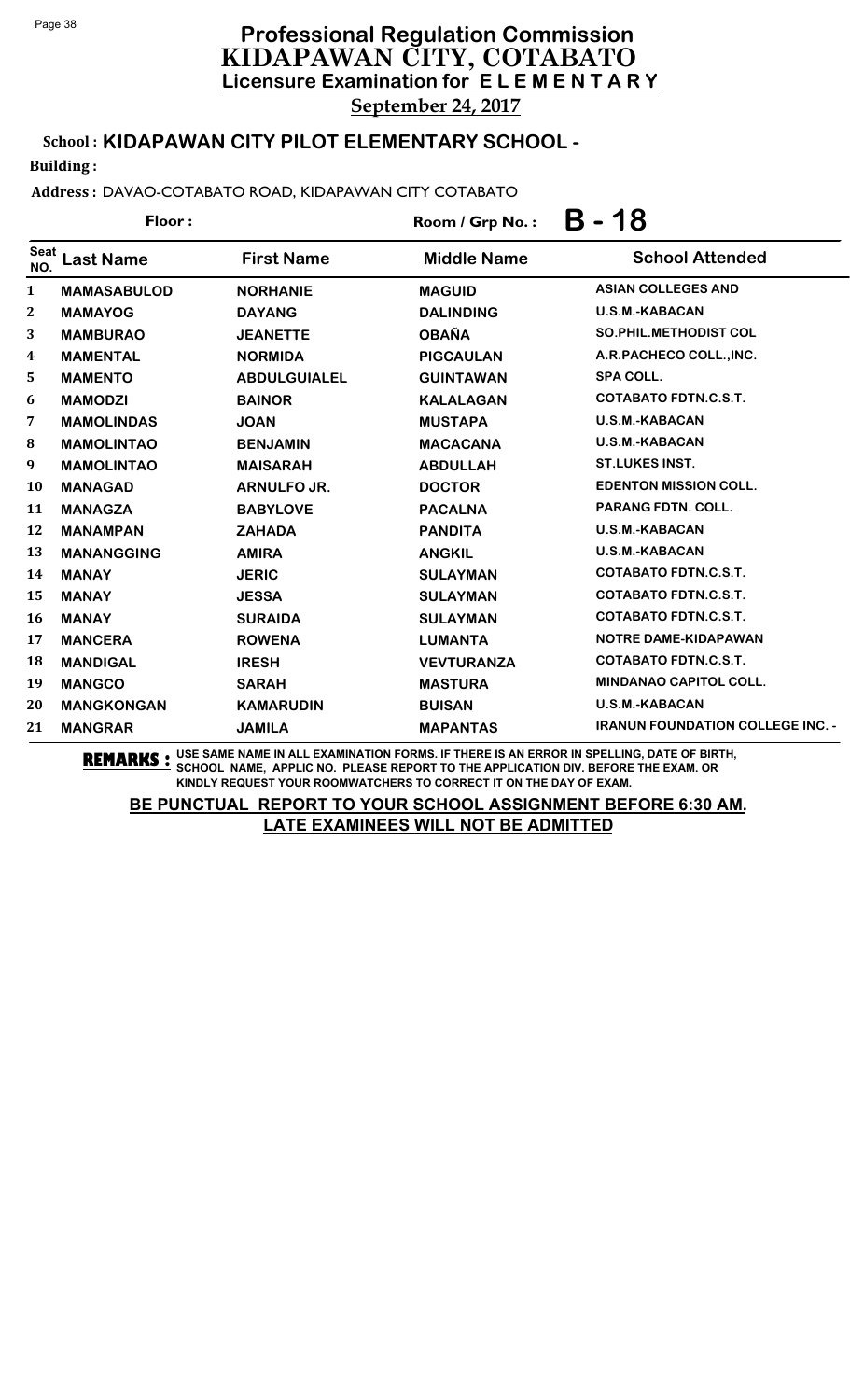School : **KIDAPAWAN CITY PILOT ELEMENTARY SCHOOL -**

Building :

Address : DAVAO-COTABATO ROAD, KIDAPAWAN CITY COTABATO

| Floor:       |                     |                    | 19<br>B<br>$\bullet$<br>Room / Grp No.: |                                         |  |
|--------------|---------------------|--------------------|-----------------------------------------|-----------------------------------------|--|
| Seat<br>NO.  | <b>Last Name</b>    | <b>First Name</b>  | <b>Middle Name</b>                      | <b>School Attended</b>                  |  |
| $\mathbf{1}$ | <b>MANGRAR</b>      | <b>JONALIA</b>     | <b>MAGUID</b>                           | <b>IRANUN FOUNDATION COLLEGE INC. -</b> |  |
| 2            | <b>MANGRAR</b>      | <b>SURAIDA</b>     | <b>DIAGAO</b>                           | <b>U.S.M.-KABACAN</b>                   |  |
| 3            | <b>MANGULAMAS</b>   | <b>NORHAYA</b>     | <b>AMPANG</b>                           | <b>U.S.M.-KABACAN</b>                   |  |
| 4            | <b>MANIAL</b>       | <b>MILA JEAN</b>   | <b>BERDIN</b>                           | <b>U.M.-DIGOS</b>                       |  |
| 5            | <b>MANIBPAL</b>     | <b>HAIRODIN</b>    | <b>DIMAUKOM</b>                         | <b>U.S.M.-KABACAN</b>                   |  |
| 6            | <b>MANIBPEL</b>     | <b>NORHATA</b>     | <b>BALON</b>                            | <b>HEADSTART COLL.-COTABATO</b>         |  |
| 7            | <b>MANISI</b>       | <b>BAINOR-AN</b>   | <b>METO</b>                             | DR. P. OCAMPO COLLEGE                   |  |
| 8            | <b>MANONGGAL</b>    | <b>ADELA</b>       | <b>DALID</b>                            | <b>D.IBRAHIM PAGLAS MEM.COLL</b>        |  |
| 9            | <b>MANONGGAL</b>    | <b>DIANA</b>       | <b>ABAD</b>                             | <b>U.S.M.-KABACAN</b>                   |  |
| <b>10</b>    | <b>MANSOR</b>       | <b>MOHALID</b>     | <b>BASAGAN</b>                          | U.S.M.-KABACAN                          |  |
| 11           | <b>MANSOR</b>       | <b>NORHAYA</b>     | <b>PALAO</b>                            | SO.PHIL.ACA.                            |  |
| 12           | <b>MANTAWIL</b>     | <b>ANALEAH</b>     | <b>KAUP</b>                             | <b>U.S.M.-KABACAN</b>                   |  |
| 13           | <b>MANTAWIL</b>     | <b>ROWENA</b>      | <b>CORDERO</b>                          | <b>U.S.M.-KIDAPAWAN</b>                 |  |
| 14           | <b>MANTAWIL</b>     | <b>SITTIE JANE</b> | <b>MANTAWIL</b>                         | <b>ASIAN COLLEGES AND</b>               |  |
| 15           | <b>MANTELI</b>      | <b>JAENIE</b>      | <b>LAGUIAMAN</b>                        | <b>U.S.M.-KABACAN</b>                   |  |
| 16           | <b>MANTOL</b>       | <b>ALMA</b>        | <b>SABPEL</b>                           | MINDANAO CAPITOL COLL.                  |  |
| 17           | <b>MANTUGAN</b>     | <b>HAIRIYA</b>     | <b>SARON</b>                            | <b>QUEZON COLL. OF SO PHILS.</b>        |  |
| 18           | <b>MANTUGAYASAN</b> | <b>AIDA</b>        | <b>ANGKIL</b>                           | <b>U.S.M.-KABACAN</b>                   |  |
| 19           | <b>MANUEL</b>       | <b>RYAN</b>        | <b>LESTINO</b>                          | <b>SO.CHRISTIAN COLL.</b>               |  |
| 20           | <b>MAOY</b>         | <b>IVEN</b>        | <b>JUSAY</b>                            | <b>COL DE KIDAPAWAN</b>                 |  |
| 21           | <b>MAPA</b>         | <b>RIENNA</b>      | <b>SIEGA</b>                            | U.S.M.-KIDAPAWAN                        |  |

**REMARKS :** USE SAME NAME IN ALL EXAMINATION FORMS. IF THERE IS AN ERROR IN SPELLING, DATE OF BIRTH, SCHOOL NAME, APPLIC NO. PLEASE REPORT TO THE APPLICATION DIV. BEFORE THE EXAM. OR KINDLY REQUEST YOUR ROOMWATCHERS TO CORRECT IT ON THE DAY OF EXAM.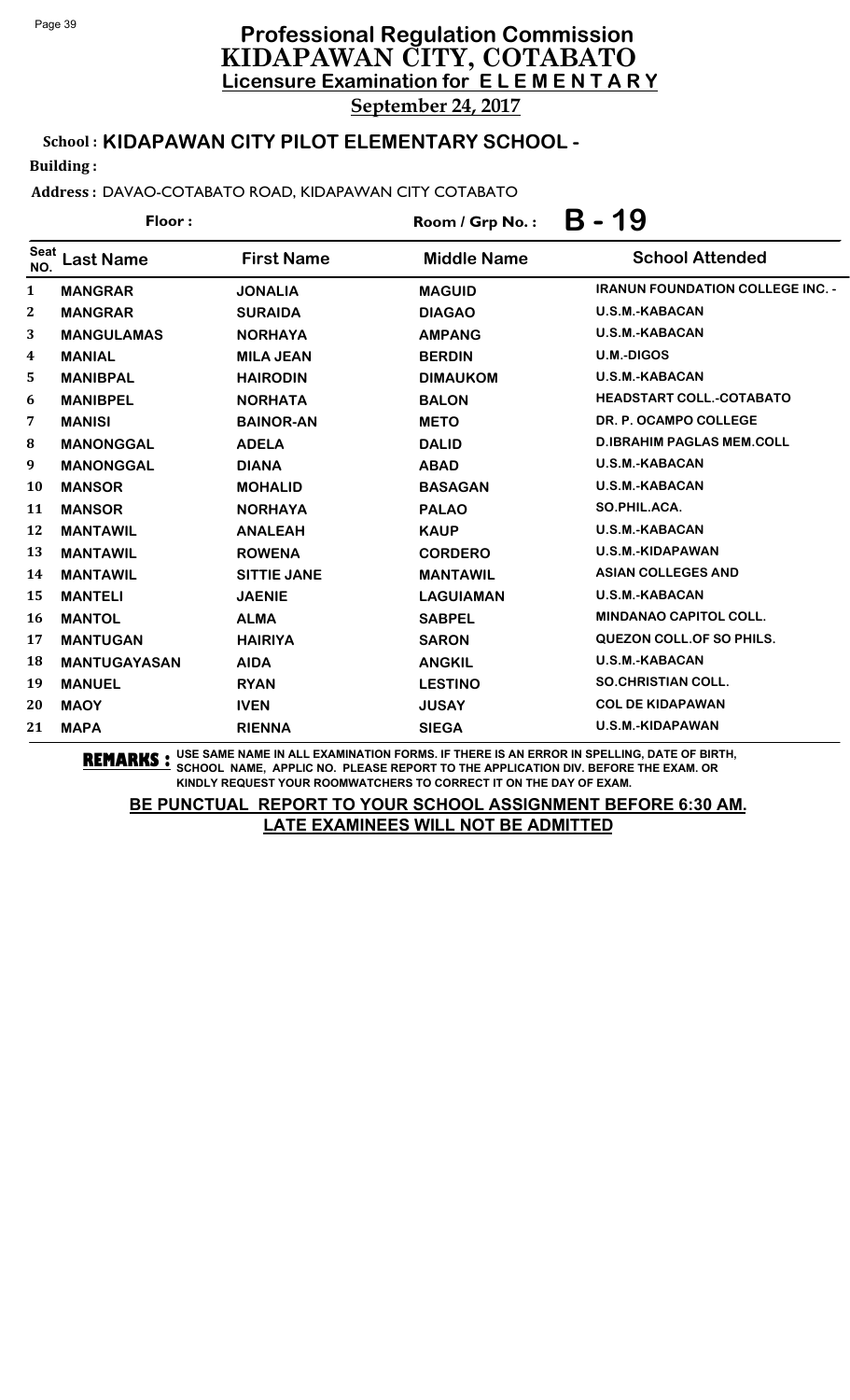School : **NOTRE DAME OF KIDAPAWAN COLLEGE**

Building : COLLEGE BUILDING

Address : DATU INGKAL STREET, KIDAPAWAN CITY, COTABATO

| Floor:             |                  |                     | Room / Grp No.:    | $\overline{\phantom{a}}$               |  |
|--------------------|------------------|---------------------|--------------------|----------------------------------------|--|
| <b>Seat</b><br>NO. | <b>Last Name</b> | <b>First Name</b>   | <b>Middle Name</b> | <b>School Attended</b>                 |  |
| $\mathbf{1}$       | <b>MAPANDI</b>   | <b>JANY</b>         | <b>QUIBUYEN</b>    | <b>CENTRAL MINDANAO COLL.</b>          |  |
| $\bf{2}$           | <b>MAPIGID</b>   | <b>RAMEL</b>        | <b>BEKER</b>       | <b>CENTRAL MINDANAO COLL.</b>          |  |
| 3                  | <b>MAQUE</b>     | <b>FREDELYN</b>     | <b>CALAPANTERO</b> | <b>COLAND SYSTEMS TECHNOLOGY -</b>     |  |
| 4                  | <b>MARCELINO</b> | <b>RONA</b>         | <b>DOMINGO</b>     | U.S.M.-KABACAN                         |  |
| 5                  | <b>MARFIL</b>    | <b>SHELLA MAE</b>   | <b>CATOLICO</b>    | <b>QUEZON COLL. OF SO PHILS.</b>       |  |
| 6                  | <b>MARIDO</b>    | <b>CARL JADE</b>    | <b>LAPIÑA</b>      | <b>SULTAN KUDARAT STATE</b>            |  |
| 7                  | <b>MARKAY</b>    | <b>FARINA BAI</b>   | <b>MAROHOMBSAR</b> | SO.MINDANAO I.T.-TACURONG              |  |
| ${\bf 8}$          | <b>MAROHOM</b>   | <b>NOR-JOHAIFA</b>  | <b>IBRAHIM</b>     | <b>MINDANAO SANITARIUM &amp; HCMAF</b> |  |
| 9                  | <b>MASANDAG</b>  | <b>VILVIAN</b>      | <b>NUEVAESPAÑA</b> | A.R.PACHECO COLL., INC.                |  |
| 10                 | <b>MASANGKAY</b> | <b>MARY GRACE</b>   | <b>GING</b>        | <b>KING'S COL.OF MARBEL</b>            |  |
| 11                 | <b>MASANTING</b> | <b>PRINCESS</b>     | <b>PATRAS</b>      | <b>U.S.M.-KABACAN</b>                  |  |
| 12                 | <b>MASLA</b>     | <b>NORABAI</b>      | <b>WAGIA</b>       | <b>U.S.M.-KABACAN</b>                  |  |
| 13                 | <b>MASTURA</b>   | <b>COSNA</b>        | <b>SULTAN</b>      | <b>U.S.M.-KABACAN</b>                  |  |
| 14                 | <b>MASTURA</b>   | <b>LAILA ASHLEY</b> | <b>MACASAYON</b>   | <b>RAMON MAGSAYSAY MEMORIAL</b>        |  |
| 15                 | <b>MASTURA</b>   | <b>NADZLA</b>       | <b>MENAK</b>       | <b>SPA COLL.</b>                       |  |
| 16                 | <b>MASUAL</b>    | <b>AIZA</b>         | <b>NAWAY</b>       | U.S.M.-KABACAN                         |  |
| 17                 | <b>MASUELO</b>   | <b>MAYGIN</b>       | <b>CAUCOY</b>      | <b>COL DE KIDAPAWAN</b>                |  |
| 18                 | <b>MATALAM</b>   | <b>SORAIDA</b>      | <b>AMBEL</b>       | U.S.M.-KABACAN                         |  |
| 19                 | <b>MATANGKOY</b> | <b>MUSLIMIN</b>     | <b>PANANGGULON</b> | <b>GANI L. AMPI COLL., INC</b>         |  |
| 20                 | <b>MATGAS</b>    | <b>RAYHANA</b>      | <b>DALANDANGAN</b> | <b>COL DE KIDAPAWAN</b>                |  |
| 21                 | <b>MATULA</b>    | <b>JESSA</b>        | <b>JAMAROLIN</b>   | <b>QUEZON COLL. OF SO PHILS.</b>       |  |
| 22                 | <b>MATULA</b>    | <b>RACID</b>        | <b>MIÑOZA</b>      | SOUTH EAST ASIAN INSTITUTE OF          |  |
| 23                 | <b>MAULANA</b>   | <b>ANWAR</b>        | <b>ZAMAN</b>       | <b>MINDANAO CAPITOL COLL.</b>          |  |
|                    |                  |                     |                    |                                        |  |

**REMARKS :** USE SAME NAME IN ALL EXAMINATION FORMS. IF THERE IS AN ERROR IN SPELLING, DATE OF BIRTH, SCHOOL NAME, APPLIC NO. PLEASE REPORT TO THE APPLICATION DIV. BEFORE THE EXAM. OR KINDLY REQUEST YOUR ROOMWATCHERS TO CORRECT IT ON THE DAY OF EXAM.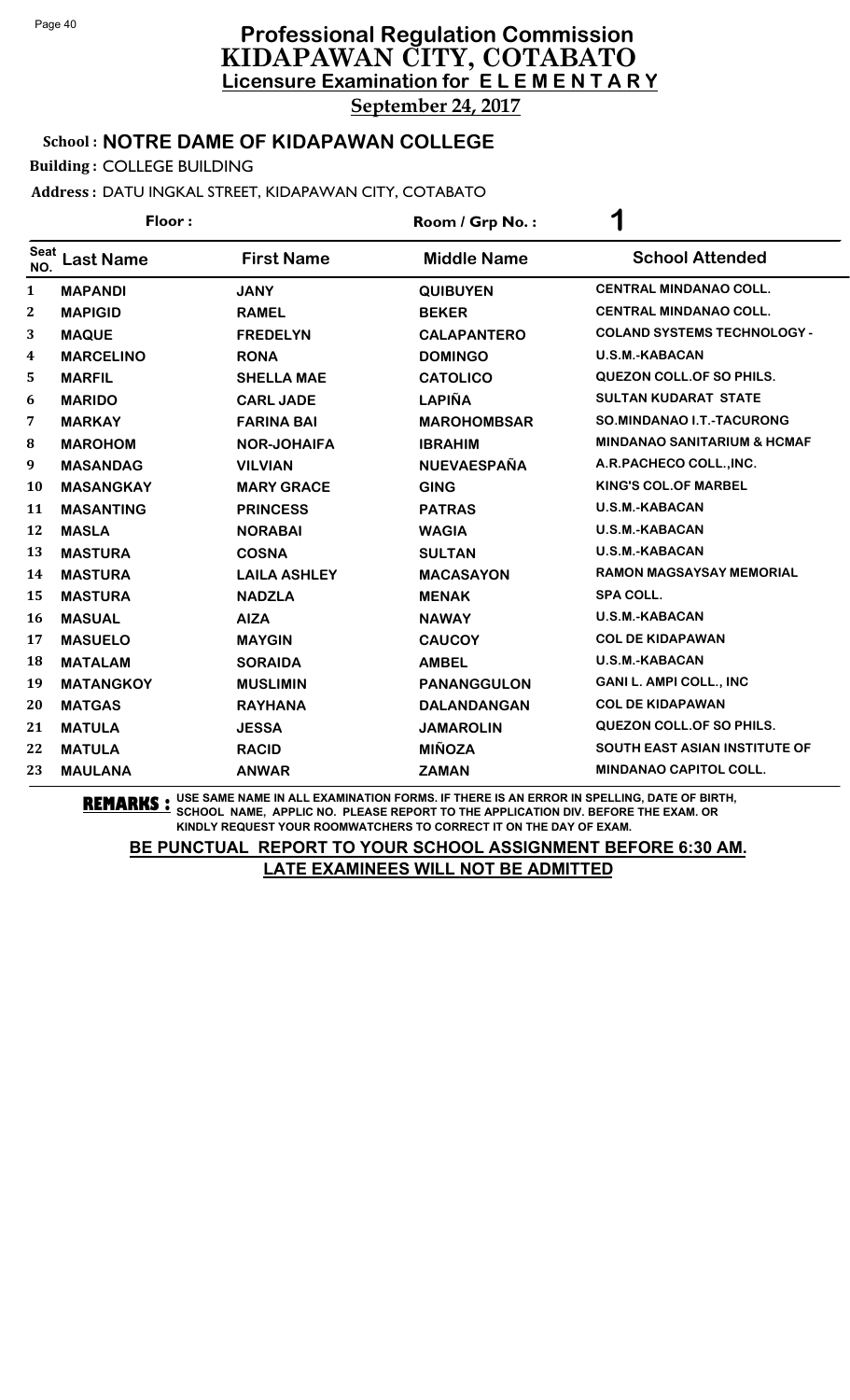School : **NOTRE DAME OF KIDAPAWAN COLLEGE**

Building : COLLEGE BUILDING

Address : DATU INGKAL STREET, KIDAPAWAN CITY, COTABATO

| Floor:             |                   |                    | Room / Grp No.:    | $\bf{2}$                         |  |
|--------------------|-------------------|--------------------|--------------------|----------------------------------|--|
| <b>Seat</b><br>NO. | <b>Last Name</b>  | <b>First Name</b>  | <b>Middle Name</b> | <b>School Attended</b>           |  |
| $\mathbf{1}$       | <b>MAULANA</b>    | <b>SAKINA</b>      | <b>EBUS</b>        | <b>MINDANAO CAPITOL COLL.</b>    |  |
| $\overline{2}$     | <b>MAULANA</b>    | <b>ZENAIDA</b>     | <b>DALINDING</b>   | A.R.PACHECO COLL., INC.          |  |
| 3                  | <b>MAURAK</b>     | <b>OMAISA</b>      | <b>SAMAD</b>       | PHIL. MUSLIM T. C.               |  |
| 4                  | <b>MAURAK</b>     | <b>OMERAH</b>      | <b>SAMAD</b>       | <b>COL DE KIDAPAWAN</b>          |  |
| 5                  | <b>MAYAGMA</b>    | <b>MARY GRACE</b>  | <b>EDROSA</b>      | <b>CENTRAL MINDANAO COLL.</b>    |  |
| 6                  | <b>MELODIAS</b>   | <b>SHIELA MAE</b>  | <b>DE VERA</b>     | <b>COL DE KIDAPAWAN</b>          |  |
| 7                  | <b>MENDOZA</b>    | <b>LORNA FE</b>    | <b>GANZA</b>       | <b>SO.CHRISTIAN COLL.</b>        |  |
| 8                  | <b>MENDOZA</b>    | <b>RUBIE GRACE</b> | <b>CALAMBRO</b>    | <b>MINDANAO CAPITOL COLL.</b>    |  |
| 9                  | <b>MESIAS</b>     | <b>MYCHO JAY</b>   | <b>CASANES</b>     | RAMON MAGSAYSAY MEMORIAL         |  |
| 10                 | <b>MESIAS</b>     | <b>VINCENT</b>     | <b>TORIANO</b>     | <b>SPA COLL.</b>                 |  |
| 11                 | <b>MIANO</b>      | <b>JESSA</b>       | <b>COLOSO</b>      | <b>U.S.M.-KABACAN</b>            |  |
| 12                 | <b>MIDTIMBANG</b> | <b>BAIMAN</b>      | <b>ALI</b>         | LYCEUM OF SO. PHIL.              |  |
| 13                 | <b>MIDTIMBANG</b> | <b>SAMIRA</b>      | <b>MUSA</b>        | <b>COTABATO FDTN.C.S.T.</b>      |  |
| 14                 | <b>MINDAL</b>     | <b>LOVINA</b>      | <b>ULAO</b>        | RAMON MAGSAYSAY MEMORIAL         |  |
| 15                 | <b>MINDALAGAT</b> | <b>BAILYN</b>      | <b>GUIAPAL</b>     | <b>U.S.M.-KABACAN</b>            |  |
| 16                 | <b>MINGKAT</b>    | <b>SITTYHAYA</b>   | <b>EQUING</b>      | <b>EDENTON MISSION COLL.</b>     |  |
| 17                 | <b>MINOR</b>      | <b>VILMA</b>       | <b>NIBRE</b>       | <b>COTABATO FDTN.C.S.T.</b>      |  |
| 18                 | <b>MODALES</b>    | <b>NHOR</b>        | <b>IBRAHIM</b>     | <b>D.IBRAHIM PAGLAS MEM.COLL</b> |  |
| 19                 | <b>MOHAMAD</b>    | <b>HAIRODIN</b>    | <b>DADING</b>      | <b>MINDANAO CAPITOL COLL.</b>    |  |
| 20                 | <b>MOHAMAD</b>    | <b>MORANDA</b>     | <b>LENDING</b>     | <b>SPA COLL.</b>                 |  |
| 21                 | <b>MOKAMAD</b>    | <b>JING</b>        | <b>KIDO</b>        | U.S.M.-KABACAN                   |  |
| 22                 | <b>MONDEJAR</b>   | <b>JANNETH</b>     | <b>ABACON</b>      | <b>COR JESU COLLEGE</b>          |  |
| 23                 | <b>MONDERO</b>    | <b>MONERA</b>      | <b>KABUAT</b>      | <b>U.S.M.-KABACAN</b>            |  |
|                    |                   |                    |                    |                                  |  |

**REMARKS :** USE SAME NAME IN ALL EXAMINATION FORMS. IF THERE IS AN ERROR IN SPELLING, DATE OF BIRTH, SCHOOL NAME, APPLIC NO. PLEASE REPORT TO THE APPLICATION DIV. BEFORE THE EXAM. OR KINDLY REQUEST YOUR ROOMWATCHERS TO CORRECT IT ON THE DAY OF EXAM.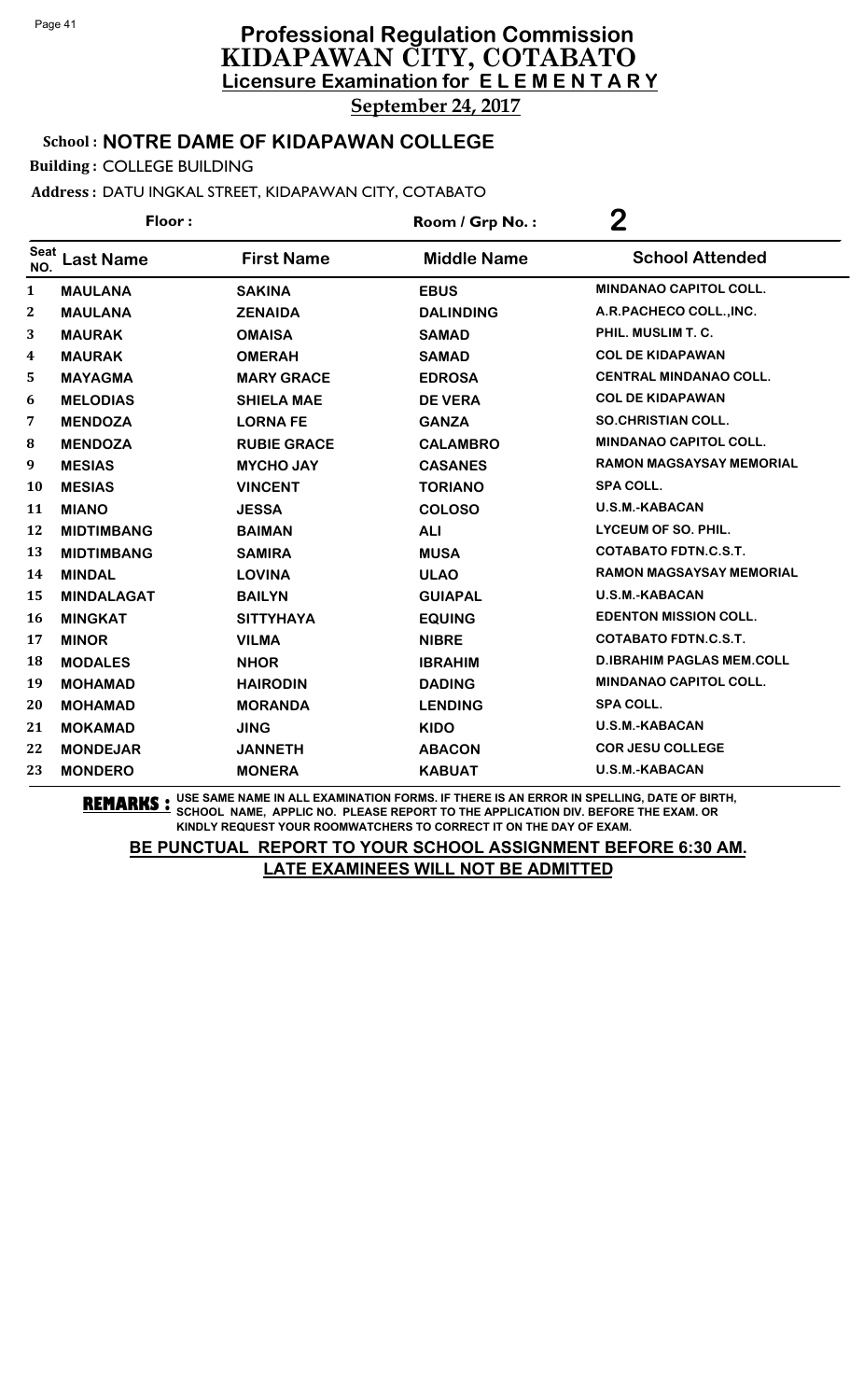### School : **NOTRE DAME OF KIDAPAWAN COLLEGE**

Building : COLLEGE BUILDING

Address : DATU INGKAL STREET, KIDAPAWAN CITY, COTABATO

| Floor:             |                     |                       | Room / Grp No.:    | 3                                |  |
|--------------------|---------------------|-----------------------|--------------------|----------------------------------|--|
| <b>Seat</b><br>NO. | <b>Last Name</b>    | <b>First Name</b>     | <b>Middle Name</b> | <b>School Attended</b>           |  |
| $\mathbf{1}$       | <b>MONGKAL</b>      | <b>NORHAYMA</b>       | <b>SALIDATAN</b>   | <b>U.S.M.-KABACAN</b>            |  |
| $\bf{2}$           | <b>MONTALBO</b>     | <b>LEAH</b>           | <b>BAGUIOS</b>     | RAMON MAGSAYSAY MEMORIAL         |  |
| 3                  | <b>MONTALES</b>     | <b>JARIEL</b>         | <b>NATIVIDAD</b>   | <b>SULTAN KUDARAT STATE</b>      |  |
| 4                  | <b>MONTALES</b>     | <b>NORJAINE</b>       | <b>SALAPUDIN</b>   | <b>CENTRAL MINDANAO COLL.</b>    |  |
| 5                  | <b>MONTAÑO</b>      | <b>VANIZA</b>         | <b>PANIZAL</b>     | <b>COTABATO FDTN.C.S.T.</b>      |  |
| 6                  | <b>MONTECILLO</b>   | <b>JENIT</b>          | <b>RAÑISES</b>     | <b>CENTRAL MINDANAO COLL.</b>    |  |
| 7                  | <b>MONTERO</b>      | <b>ANNABEL</b>        | <b>AARON</b>       | <b>CENTRAL MINDANAO COLL.</b>    |  |
| ${\bf 8}$          | <b>MONTESCLAROS</b> | <b>LUZVIMINDA</b>     | <b>VILLARMOSA</b>  | <b>U.S.M.-KABACAN</b>            |  |
| 9                  | <b>MONTIL</b>       | <b>CHERRY MAE</b>     | <b>MANANGKA</b>    | RAMON MAGSAYSAY MEMORIAL         |  |
| 10                 | <b>MONTON</b>       | <b>SHERRY MAE</b>     | <b>DIGU</b>        | RAMON MAGSAYSAY MEMORIAL         |  |
| 11                 | <b>MOQUETE</b>      | <b>NOEMI</b>          | <b>MADERSE</b>     |                                  |  |
| 12                 | <b>MORAD</b>        | <b>HANIFA</b>         | <b>MARMAYA</b>     | <b>COL DE KIDAPAWAN</b>          |  |
| 13                 | <b>MORALDE</b>      | <b>CHESKA</b>         | <b>AGUHOB</b>      | <b>RAMON MAGSAYSAY MEMORIAL</b>  |  |
| 14                 | <b>MORALES</b>      | <b>DONNA MAE</b>      | <b>CABALLERO</b>   | <b>NOTRE DAME-MIDSAYAP</b>       |  |
| 15                 | <b>MORATE</b>       | <b>SALVACION</b>      | <b>COMPETENTE</b>  | TIWI COMMUNITY COLL.             |  |
| 16                 | <b>MORENO</b>       | <b>RENHEART</b>       | <b>BATO-ON</b>     | <b>COTABATO FDTN.C.S.T.</b>      |  |
| 17                 | <b>MORILLO</b>      | <b>BOBBY</b>          | <b>SINDOL</b>      | <b>COTABATO FDTN.C.S.T.</b>      |  |
| 18                 | <b>MORRE</b>        | <b>ELIZABETH</b>      | <b>UY</b>          | <b>NOTRE DAME UNIV.-COTABATO</b> |  |
| 19                 | <b>MOTALIB</b>      | <b>SAUDI</b>          | <b>ULANGKAYA</b>   | <b>U.S.M.-KABACAN</b>            |  |
| 20                 | <b>MUDAL</b>        | <b>ABDULNASSER</b>    | <b>PALAO</b>       | <b>SPA COLL.</b>                 |  |
| 21                 | <b>MUMBAO</b>       | <b>ABDULNASER</b>     | <b>GUBAT</b>       | <b>COTABATO FDTN.C.S.T.</b>      |  |
| 22                 | <b>MUPADA</b>       | <b>MARILYN GLENDA</b> | <b>NAPOLES</b>     | <b>U.S.M.-KABACAN</b>            |  |
| 23                 | <b>MURILLO</b>      | <b>VAN HOLDEN</b>     | <b>MATURAN</b>     | <b>CHRISTIAN COLL.-TANAUAN</b>   |  |

**REMARKS :** USE SAME NAME IN ALL EXAMINATION FORMS. IF THERE IS AN ERROR IN SPELLING, DATE OF BIRTH, SCHOOL NAME, APPLIC NO. PLEASE REPORT TO THE APPLICATION DIV. BEFORE THE EXAM. OR KINDLY REQUEST YOUR ROOMWATCHERS TO CORRECT IT ON THE DAY OF EXAM.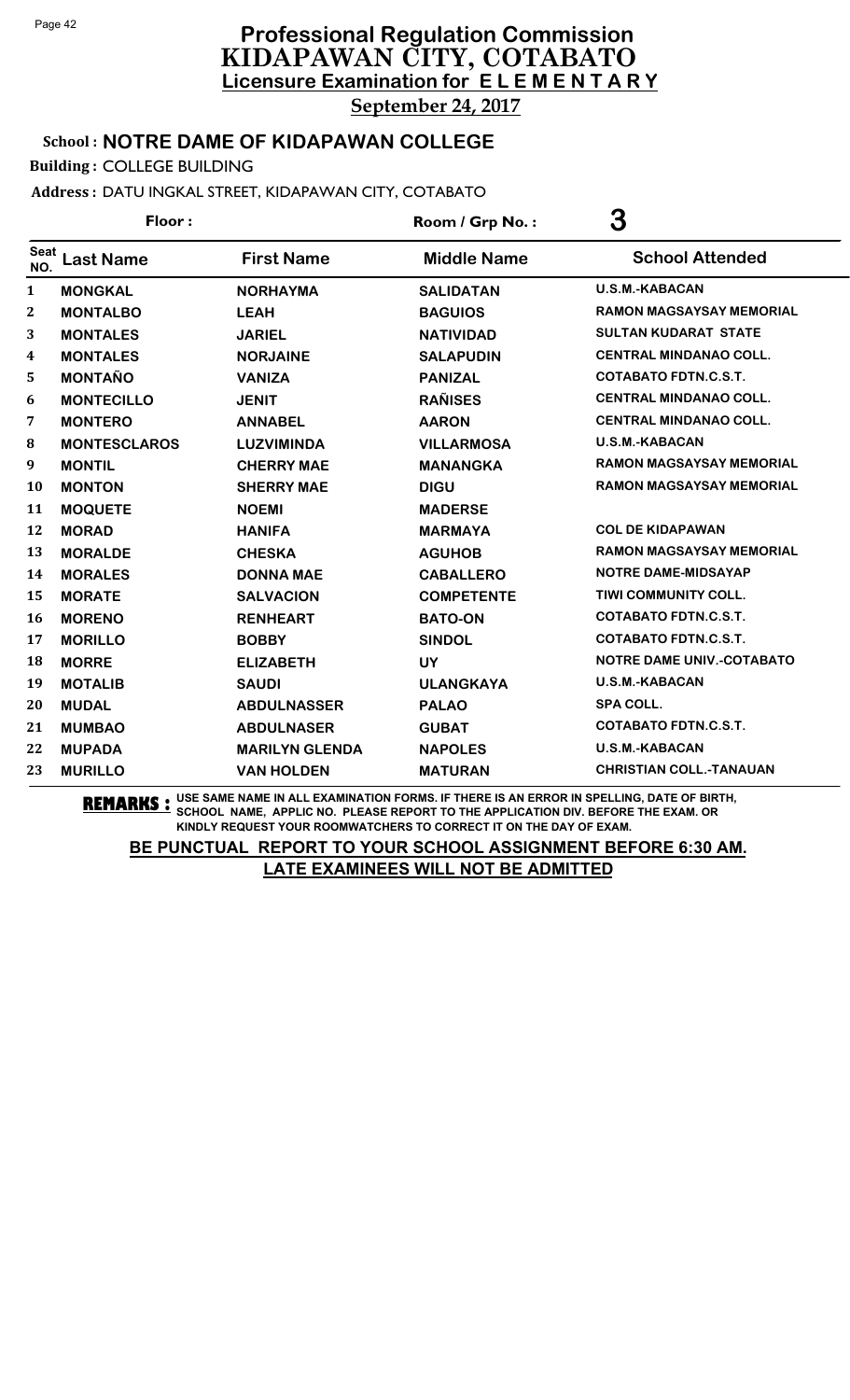School : **NOTRE DAME OF KIDAPAWAN COLLEGE**

Building : COLLEGE BUILDING

Address : DATU INGKAL STREET, KIDAPAWAN CITY, COTABATO

| Floor:             |                  |                       | Room / Grp No.:    | 4                               |  |
|--------------------|------------------|-----------------------|--------------------|---------------------------------|--|
| <b>Seat</b><br>NO. | <b>Last Name</b> | <b>First Name</b>     | <b>Middle Name</b> | <b>School Attended</b>          |  |
| $\mathbf{1}$       | <b>MURRAY</b>    | <b>ZOCHNIA</b>        | <b>OMAR</b>        | <b>U.S.M.-KABACAN</b>           |  |
| $\mathbf 2$        | <b>MUSA</b>      | <b>MARILYN</b>        | <b>NOVENO</b>      | <b>SO.UPI COLL</b>              |  |
| 3                  | <b>MUSTAPHA</b>  | <b>MELAINE JOY</b>    | <b>ALIUDIN</b>     | <b>COTABATO FDTN.C.S.T.</b>     |  |
| 4                  | <b>MUYCO</b>     | <b>CHRIS JAZZER</b>   | <b>LEGO</b>        | <b>NOTRE DAME-TACURONG</b>      |  |
| 5                  | <b>NACIONAL</b>  | <b>RHEA</b>           | <b>DEALA</b>       | SO.MINDANAO I.T.-TACURONG       |  |
| 6                  | <b>NAKAN</b>     | <b>ROHAMIN</b>        | <b>LAMPONI</b>     | U.S.M.-KABACAN                  |  |
| 7                  | <b>NAMBONG</b>   | <b>IRENE JANE</b>     | <b>DEPOSITARIO</b> | <b>RAMON MAGSAYSAY MEMORIAL</b> |  |
| 8                  | <b>NAMLA</b>     | <b>CARIMA</b>         | <b>LANDASAN</b>    | <b>U.S.M.-KABACAN</b>           |  |
| 9                  | <b>NAO</b>       | <b>JUHAINA</b>        | <b>KENSANG</b>     | <b>SPA COLL.</b>                |  |
| 10                 | <b>NAPILA</b>    | <b>STEPHEN JAN</b>    | <b>ROMERO</b>      | <b>EDENTON MISSION COLL.</b>    |  |
| 11                 | <b>NARCISO</b>   | <b>JASMIN</b>         | <b>GERODIAS</b>    | <b>CENTRAL MINDANAO COLL.</b>   |  |
| 12                 | <b>NASARA</b>    | <b>RECHIE</b>         | <b>CANONO</b>      | NOTRE DAME-KIDAPAWAN            |  |
| 13                 | <b>NAUTIN</b>    | <b>MANNY</b>          | <b>PIANG</b>       | <b>U.S.M.-KABACAN</b>           |  |
| 14                 | <b>NAVALES</b>   | <b>ISADORA</b>        | <b>OBARCO</b>      | <b>CENTRAL MINDANAO COLL.</b>   |  |
| 15                 | <b>NAVARRO</b>   | <b>KRESHIA JOUSEL</b> | <b>NALUIS</b>      | U.S.M.-KIDAPAWAN                |  |
| 16                 | <b>NAVASCA</b>   | <b>JONA</b>           | <b>VALENZUELA</b>  | <b>CENTRAL MINDANAO COLL.</b>   |  |
| 17                 | <b>NAWAL</b>     | <b>ANGELICA</b>       | <b>ALIMANAN</b>    | <b>U.S.M.-KABACAN</b>           |  |
| 18                 | <b>NAWAY</b>     | <b>SANDRA</b>         | <b>SALAPUDIN</b>   | NOTRE DAME-KIDAPAWAN            |  |
| 19                 | <b>NEBRES</b>    | <b>GLENDA</b>         | <b>JUMUAD</b>      | <b>COL DE KIDAPAWAN</b>         |  |
| 20                 | <b>NECOR</b>     | <b>JOFFREY</b>        | <b>REOVOCA</b>     | S.N.AQUINO COL.FDN.             |  |
| 21                 | <b>NEDAMO</b>    | <b>GENEVA</b>         | <b>MARAVE</b>      | <b>CENTRAL MINDANAO COLL.</b>   |  |
| 22                 | <b>NIBRE</b>     | <b>RIZZA</b>          | <b>SABANAL</b>     | NOTRE DAME-MIDSAYAP             |  |
| 23                 | <b>NICOLAS</b>   | <b>GORY</b>           | <b>MORALES</b>     | <b>U.S.M.-KABACAN</b>           |  |

**REMARKS :** USE SAME NAME IN ALL EXAMINATION FORMS. IF THERE IS AN ERROR IN SPELLING, DATE OF BIRTH, SCHOOL NAME, APPLIC NO. PLEASE REPORT TO THE APPLICATION DIV. BEFORE THE EXAM. OR KINDLY REQUEST YOUR ROOMWATCHERS TO CORRECT IT ON THE DAY OF EXAM.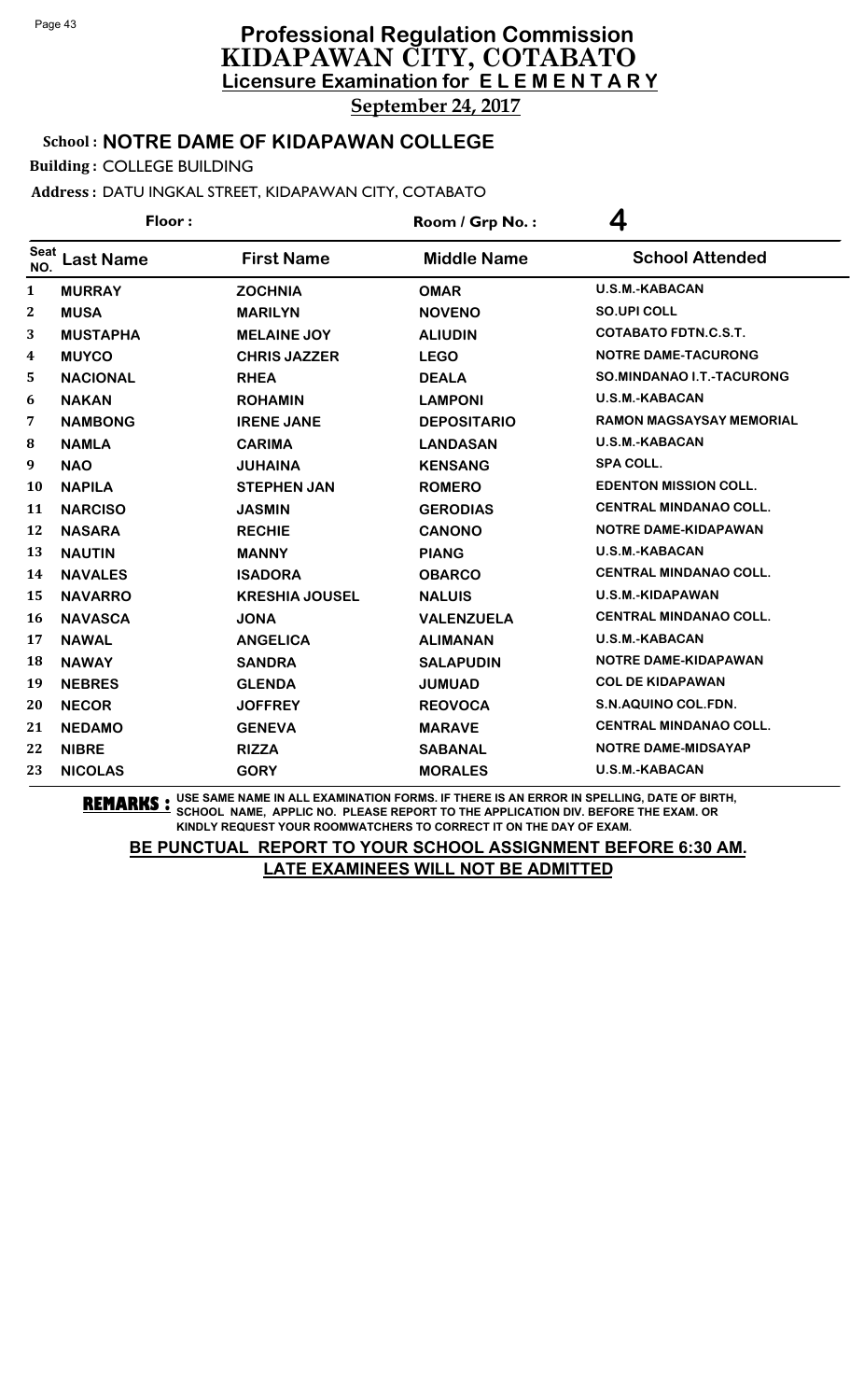### School : **NOTRE DAME OF KIDAPAWAN COLLEGE**

Building : COLLEGE BUILDING

### Address : DATU INGKAL STREET, KIDAPAWAN CITY, COTABATO

| Floor:             |                  |                      | Room / Grp No.:    | 5                               |  |
|--------------------|------------------|----------------------|--------------------|---------------------------------|--|
| <b>Seat</b><br>NO. | <b>Last Name</b> | <b>First Name</b>    | <b>Middle Name</b> | <b>School Attended</b>          |  |
| $\mathbf{1}$       | <b>NIM</b>       | <b>RUBY</b>          | <b>SASANA</b>      | <b>SO.BAPTIST COLL.</b>         |  |
| $\mathbf 2$        | <b>NIODA</b>     | <b>CRISTINE</b>      | <b>EMPINADO</b>    | <b>CENTRAL MINDANAO COLL.</b>   |  |
| 3                  | <b>NOBLE</b>     | <b>REZALYN</b>       | <b>VILLAVER</b>    | <b>SO.BAPTIST COLL.</b>         |  |
| 4                  | <b>NOCOS</b>     | <b>FLORENTINO JR</b> | <b>ROLLAN</b>      | GLAN S.A.T.                     |  |
| 5                  | <b>NOMANANAP</b> | <b>MAE</b>           | <b>FABULAR</b>     | SO.MINDANAO I.T.-TACURONG       |  |
| 6                  | <b>NOR</b>       | <b>HASNA</b>         | <b>APLAL</b>       | <b>U.S.M.-KABACAN</b>           |  |
| 7                  | <b>NOR</b>       | <b>NERISA</b>        | <b>MOHAMAD</b>     | A.R.PACHECO COLL., INC.         |  |
| 8                  | <b>NORBE</b>     | <b>LORNA</b>         | <b>MAMO</b>        | S.N.AQUINO COL.FDN.             |  |
| 9                  | <b>NUANGAY</b>   | <b>STEPHANIE</b>     | <b>CANDADO</b>     | <b>COL DE KIDAPAWAN</b>         |  |
| 10                 | <b>OBAS</b>      | <b>GLADYS</b>        | <b>ELUMBA</b>      | <b>COL DE KIDAPAWAN</b>         |  |
| 11                 | <b>OBRA</b>      | <b>NELLIE JANE</b>   | <b>ARADANAS</b>    | <b>SULTAN KUDARAT STATE</b>     |  |
| 12                 | <b>OCHO</b>      | <b>DONNA MAE</b>     | <b>DELA CRUZ</b>   | <b>COL DE KIDAPAWAN</b>         |  |
| 13                 | <b>ODITA</b>     | <b>CATHERINE</b>     | <b>BERMEJO</b>     | <b>NOTRE DAME-KIDAPAWAN</b>     |  |
| 14                 | <b>OGATIS</b>    | <b>ROTCELLE</b>      | <b>TAGAYON</b>     | <b>NOTRE DAME SALAMAN COLL.</b> |  |
| 15                 | <b>OHINA</b>     | <b>CHRISTIAN JOY</b> | <b>CORDEL</b>      | <b>SO.PHIL.METHODIST COL</b>    |  |
| 16                 | <b>OLANDAY</b>   | <b>MARY JOY</b>      | <b>BOLIVAR</b>     | NOTRE DAME-MIDSAYAP             |  |
| 17                 | <b>OLENARES</b>  | <b>IRISH</b>         | <b>TABIRAO</b>     | <b>RAMON MAGSAYSAY MEMORIAL</b> |  |
| 18                 | <b>OLIDAN</b>    | <b>RAZEL</b>         | <b>GARCIA</b>      | A.R.PACHECO COLL., INC.         |  |
| 19                 | <b>OMANTA</b>    | <b>MONAIDA</b>       | <b>MAGURABA</b>    | U.S.M.-KABACAN                  |  |
| 20                 | <b>OMAR</b>      | <b>FAROUQ</b>        | <b>ABDULATIP</b>   | <b>U.S.M.-KABACAN</b>           |  |
| 21                 | <b>OMAR</b>      | <b>MOHAMMAD</b>      | <b>BOWAW</b>       | A.R.PACHECO COLL., INC.         |  |
| 22                 | <b>OMAR</b>      | <b>SITTIE ASYA</b>   | <b>SARIP</b>       | MINDANAO ISLAMIC C.C.           |  |
| 23                 | <b>OMEGA</b>     | <b>SHIELA</b>        | <b>ALOJEPAN</b>    | <b>U.S.M.-KABACAN</b>           |  |

**REMARKS :** USE SAME NAME IN ALL EXAMINATION FORMS. IF THERE IS AN ERROR IN SPELLING, DATE OF BIRTH, SCHOOL NAME, APPLIC NO. PLEASE REPORT TO THE APPLICATION DIV. BEFORE THE EXAM. OR KINDLY REQUEST YOUR ROOMWATCHERS TO CORRECT IT ON THE DAY OF EXAM.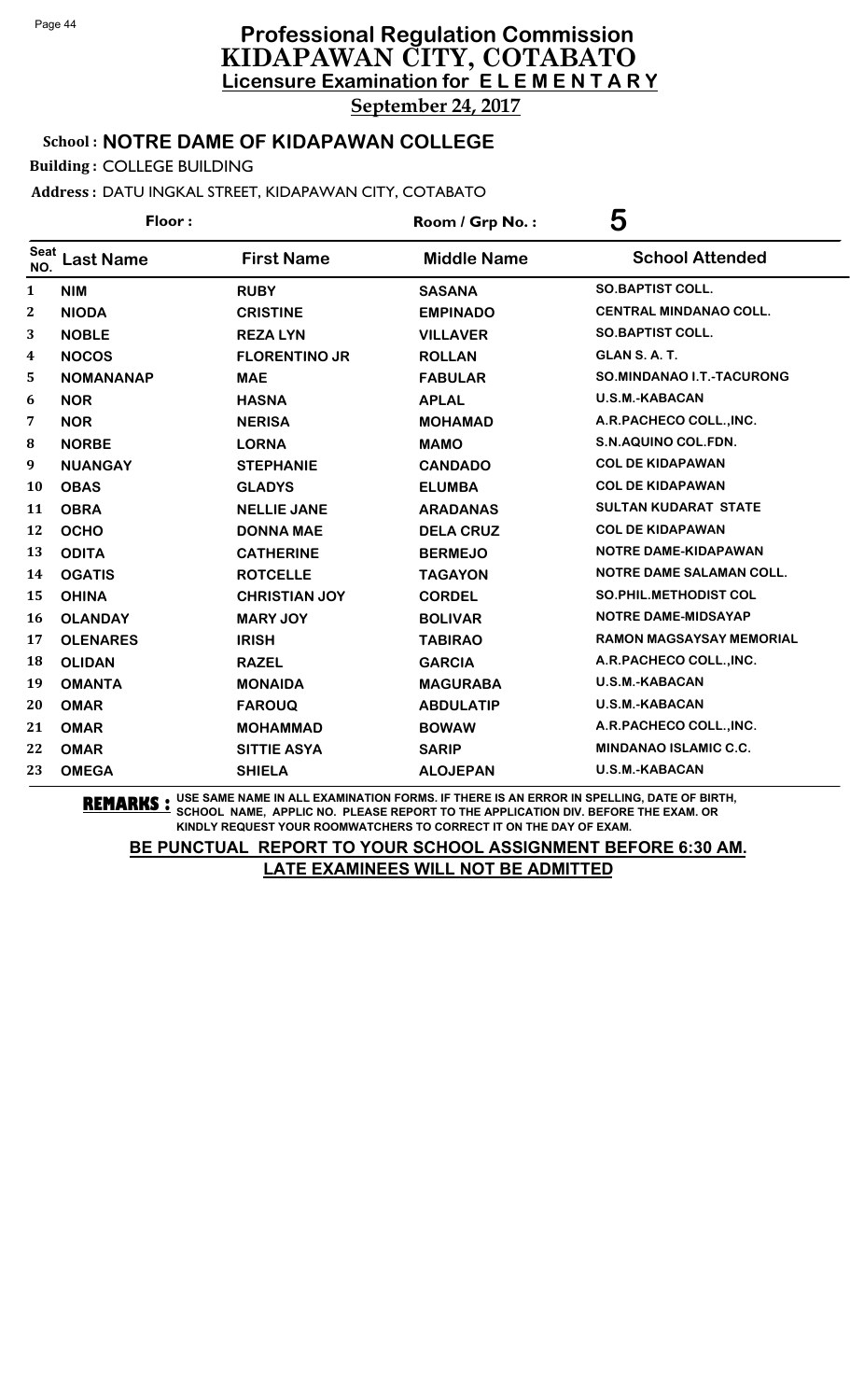### School : **NOTRE DAME OF KIDAPAWAN COLLEGE**

Building : COLLEGE BUILDING

Address : DATU INGKAL STREET, KIDAPAWAN CITY, COTABATO

| Floor:             |                  |                     | Room / Grp No.:    | 6                              |  |
|--------------------|------------------|---------------------|--------------------|--------------------------------|--|
| <b>Seat</b><br>NO. | <b>Last Name</b> | <b>First Name</b>   | <b>Middle Name</b> | <b>School Attended</b>         |  |
| 1                  | <b>OPINALDO</b>  | <b>ANA MARIE</b>    | <b>JARAMILLO</b>   | <b>U.S.M.-KABACAN</b>          |  |
| $\mathbf 2$        | <b>ORACOY</b>    | <b>JANE</b>         | <b>COLLADO</b>     | <b>SO.CHRISTIAN COLL.</b>      |  |
| 3                  | <b>ORANTES</b>   | <b>ROSENIE</b>      | <b>TUMANGDAY</b>   | <b>CENTRAL MINDANAO COLL.</b>  |  |
| 4                  | <b>ORASAN</b>    | <b>ELMERA</b>       | <b>INDAO</b>       | <b>U.S.M.-KABACAN</b>          |  |
| 5                  | <b>ORDANEZA</b>  | <b>RYAN</b>         | <b>PAUNIL</b>      | <b>CENTRAL MINDANAO COLL.</b>  |  |
| 6                  | <b>ORONOS</b>    | <b>ADELE</b>        | <b>DIAZ</b>        | RAMON MAGSAYSAY MEMORIAL       |  |
| 7                  | <b>ORTIZ</b>     | <b>MA. CELESTE</b>  | <b>CARCUEVA</b>    | <b>U.S.M.-KABACAN</b>          |  |
| 8                  | <b>OTTO</b>      | <b>GUIANON</b>      | <b>MADTINOMBON</b> | <b>U.S.M.-KABACAN</b>          |  |
| 9                  | <b>OYONG</b>     | <b>CHRISTINE</b>    | <b>ESPINOSA</b>    | <b>COTABATO FDTN.C.S.T.</b>    |  |
| 10                 | <b>PABALINAS</b> | <b>ELLEN GRACE</b>  | <b>DELIÑA</b>      | SOUTH EAST ASIAN INSTITUTE OF  |  |
| 11                 | <b>PACALNA</b>   | <b>PEPIA</b>        | <b>MACATANONG</b>  | <b>U.S.M.-KABACAN</b>          |  |
| 12                 | <b>PACALNA</b>   | <b>SITTI JEHANA</b> | <b>USOP</b>        | U.S.M.-KABACAN                 |  |
| 13                 | <b>PACRES</b>    | <b>KYLE RUSMAN</b>  | <b>MANDIN</b>      | <b>CENTRAL MINDANAO COLL.</b>  |  |
| 14                 | <b>PADASAS</b>   | <b>PRINCESS JOY</b> | <b>AZUCENA</b>     | <b>SO.CHRISTIAN COLL.</b>      |  |
| 15                 | <b>PADIAN</b>    | <b>NORAISA</b>      | <b>KEMPENG</b>     | <b>U.S.M.-KABACAN</b>          |  |
| 16                 | <b>PADILLO</b>   | <b>JANETH</b>       | <b>RAMA</b>        | U.S.M.-KABACAN                 |  |
| 17                 | <b>PADIOS</b>    | <b>ZENIA</b>        | <b>BARANDA</b>     | <b>CENTRAL MINDANAO COLL.</b>  |  |
| 18                 | <b>PAGALAD</b>   | <b>DAISY</b>        | <b>MAMAYOG</b>     | <b>SULTAN KUDARAT EDUC INS</b> |  |
| 19                 | <b>PAGMANUA</b>  | <b>SHELA</b>        | <b>DEJONGOY</b>    | <b>GREEN VALLEY C.F.I.</b>     |  |
| 20                 | <b>PAGUCAG</b>   | <b>NORMA</b>        | <b>SAWA</b>        | <b>U.S.M.-KABACAN</b>          |  |
| 21                 | <b>PAGUITAL</b>  | <b>MERIAM</b>       | <b>SILONGAN</b>    | <b>MINDANAO CAPITOL COLL.</b>  |  |
| 22                 | <b>PAHM</b>      | <b>ARLENE</b>       | <b>BALOGAN</b>     | <b>GANI L. AMPI COLL., INC</b> |  |
| 23                 | <b>PAJARILLO</b> | <b>CRISTY FAITH</b> | <b>JANEO</b>       | SOUTH EAST ASIAN INSTITUTE OF  |  |

**REMARKS :** USE SAME NAME IN ALL EXAMINATION FORMS. IF THERE IS AN ERROR IN SPELLING, DATE OF BIRTH, SCHOOL NAME, APPLIC NO. PLEASE REPORT TO THE APPLICATION DIV. BEFORE THE EXAM. OR KINDLY REQUEST YOUR ROOMWATCHERS TO CORRECT IT ON THE DAY OF EXAM.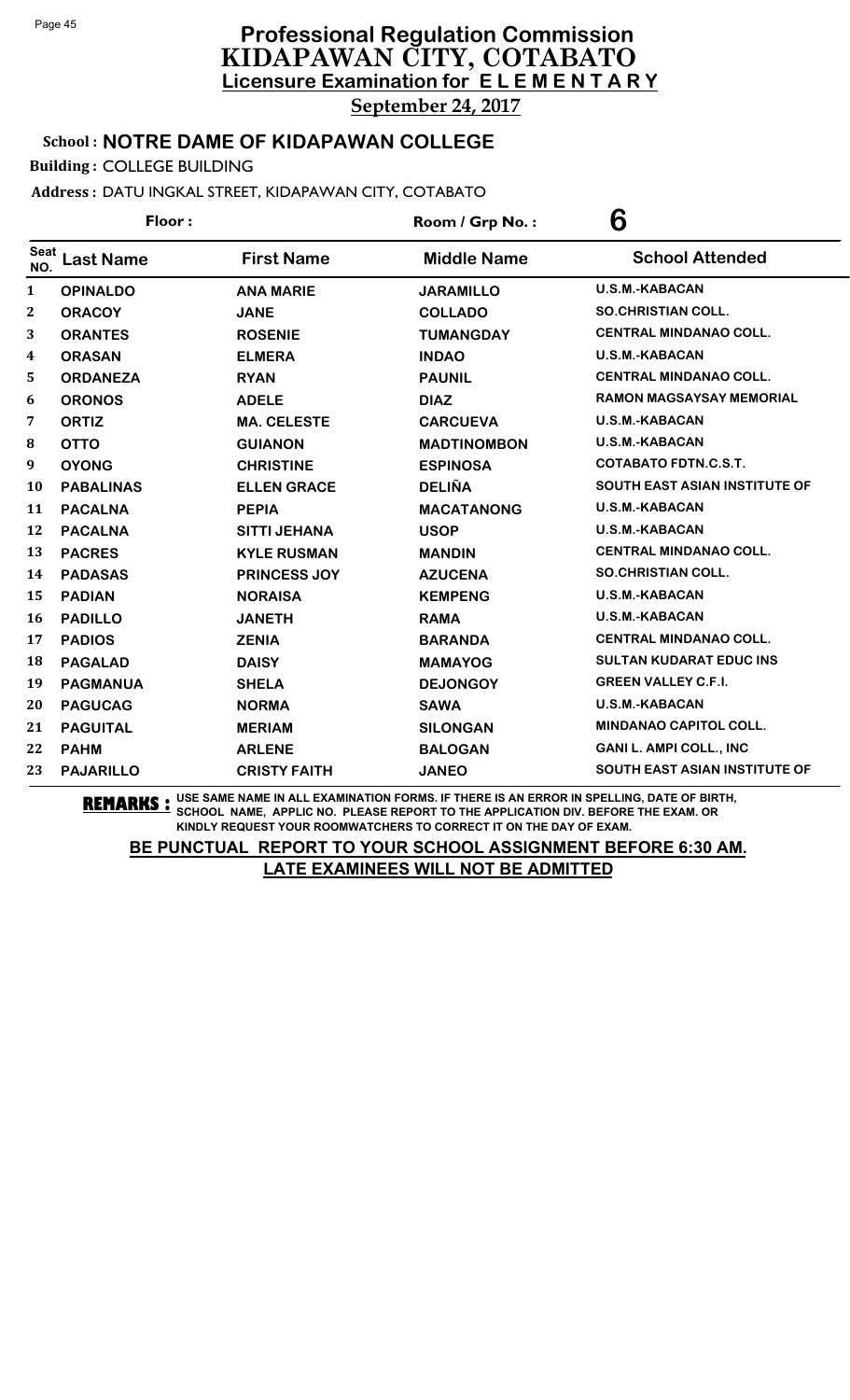School : **NOTRE DAME OF KIDAPAWAN COLLEGE**

Building : COLLEGE BUILDING

Address : DATU INGKAL STREET, KIDAPAWAN CITY, COTABATO

| Floor:             |                   |                       | Room / Grp No.:    | 7                                      |  |
|--------------------|-------------------|-----------------------|--------------------|----------------------------------------|--|
| <b>Seat</b><br>NO. | <b>Last Name</b>  | <b>First Name</b>     | <b>Middle Name</b> | <b>School Attended</b>                 |  |
| 1                  | <b>PAJARILLO</b>  | <b>PERLYN</b>         | <b>PANIBARAT</b>   | <b>U.S.M.-KABACAN</b>                  |  |
| 2                  | <b>PAKIL</b>      | <b>NORHANA</b>        | <b>SALIK</b>       | <b>U.S.M.-KABACAN</b>                  |  |
| 3                  | <b>PALALISAN</b>  | <b>NORMISA</b>        | <b>LEKI</b>        | A.R.PACHECO COLL., INC.                |  |
| 4                  | <b>PALAMPONG</b>  | <b>BHUTO</b>          | <b>LOK</b>         | <b>U.S.M.-KABACAN</b>                  |  |
| 5                  | <b>PALAO</b>      | <b>NORHAYAH</b>       | <b>TUMANONG</b>    | U.S.M.-KABACAN                         |  |
| 6                  | <b>PALEC</b>      | <b>JOCELYN</b>        | <b>VICENTE</b>     | <b>SO.BAPTIST COLL.</b>                |  |
| 7                  | <b>PALERMO</b>    | <b>ROCHELLE</b>       | <b>TABILING</b>    | <b>HOLY CROSS OF BANSALAN JR COLL.</b> |  |
| 8                  | <b>PALMAERA</b>   | <b>JUDY ANN</b>       | <b>MONTAÑO</b>     | KING'S COLLEGE OF ISULAN-              |  |
| 9                  | <b>PAMOGAS</b>    | <b>CYREL</b>          | <b>SANIPA</b>      | KING'S COLLEGE OF ISULAN-              |  |
| 10                 | <b>PANAMBULAN</b> | <b>SAPORA</b>         | <b>NUL</b>         | A.R.PACHECO COLL., INC.                |  |
| 11                 | <b>PANAYAMAN</b>  | <b>SURMAN</b>         | <b>BUKOL</b>       | <b>U.S.M.-KABACAN</b>                  |  |
| 12                 | <b>PANDIS</b>     | <b>JAY GRACE HOPE</b> | <b>ALBUNA</b>      | <b>CENTRAL MINDANAO COLL.</b>          |  |
| 13                 | <b>PANDITA</b>    | <b>NAZRAH</b>         | <b>MUNDAS</b>      | <b>CENTRAL MINDANAO COLL.</b>          |  |
| 14                 | <b>PANDITA</b>    | <b>RAHIMA</b>         | <b>AKMAD</b>       | <b>U.S.M.-KABACAN</b>                  |  |
| 15                 | <b>PANEGAS</b>    | <b>JOMAR</b>          | <b>EBUS</b>        | <b>M.S.U.-MAGUINDANAO</b>              |  |
| 16                 | <b>PANGILAYAN</b> | <b>ASRAF</b>          | <b>JAYNON</b>      | <b>D.IBRAHIM PAGLAS MEM.COLL</b>       |  |
| 17                 | <b>PANIGAS</b>    | <b>JANET</b>          | <b>CALAMUNGGI</b>  | <b>RAMON MAGSAYSAY MEMORIAL</b>        |  |
| 18                 | <b>PANOT</b>      | <b>ABDULLAH</b>       | <b>MAMASARANAO</b> | <b>MINDANAO CAPITOL COLL.</b>          |  |
| 19                 | <b>PANTORILLA</b> | <b>KENLY</b>          | <b>BALDOS</b>      | <b>NOTRE DAME-KIDAPAWAN</b>            |  |
| 20                 | <b>PARAL</b>      | <b>JOSIE</b>          | <b>ENOC</b>        | <b>HOLY CROSS-DAVAO</b>                |  |
| 21                 | <b>PASANDALAN</b> | QALID                 | <b>BARAGIR</b>     | <b>COTABATO FDTN.C.S.T.</b>            |  |
| 22                 | <b>PASANDALAN</b> | <b>SAMIRUDIN</b>      | <b>PEDTUKASAN</b>  | U.S.M.-KABACAN                         |  |
| 23                 | <b>PASANDALAN</b> | <b>TARHATA</b>        | <b>ABAS</b>        | A.R.PACHECO COLL., INC.                |  |

**REMARKS :** USE SAME NAME IN ALL EXAMINATION FORMS. IF THERE IS AN ERROR IN SPELLING, DATE OF BIRTH, SCHOOL NAME, APPLIC NO. PLEASE REPORT TO THE APPLICATION DIV. BEFORE THE EXAM. OR KINDLY REQUEST YOUR ROOMWATCHERS TO CORRECT IT ON THE DAY OF EXAM.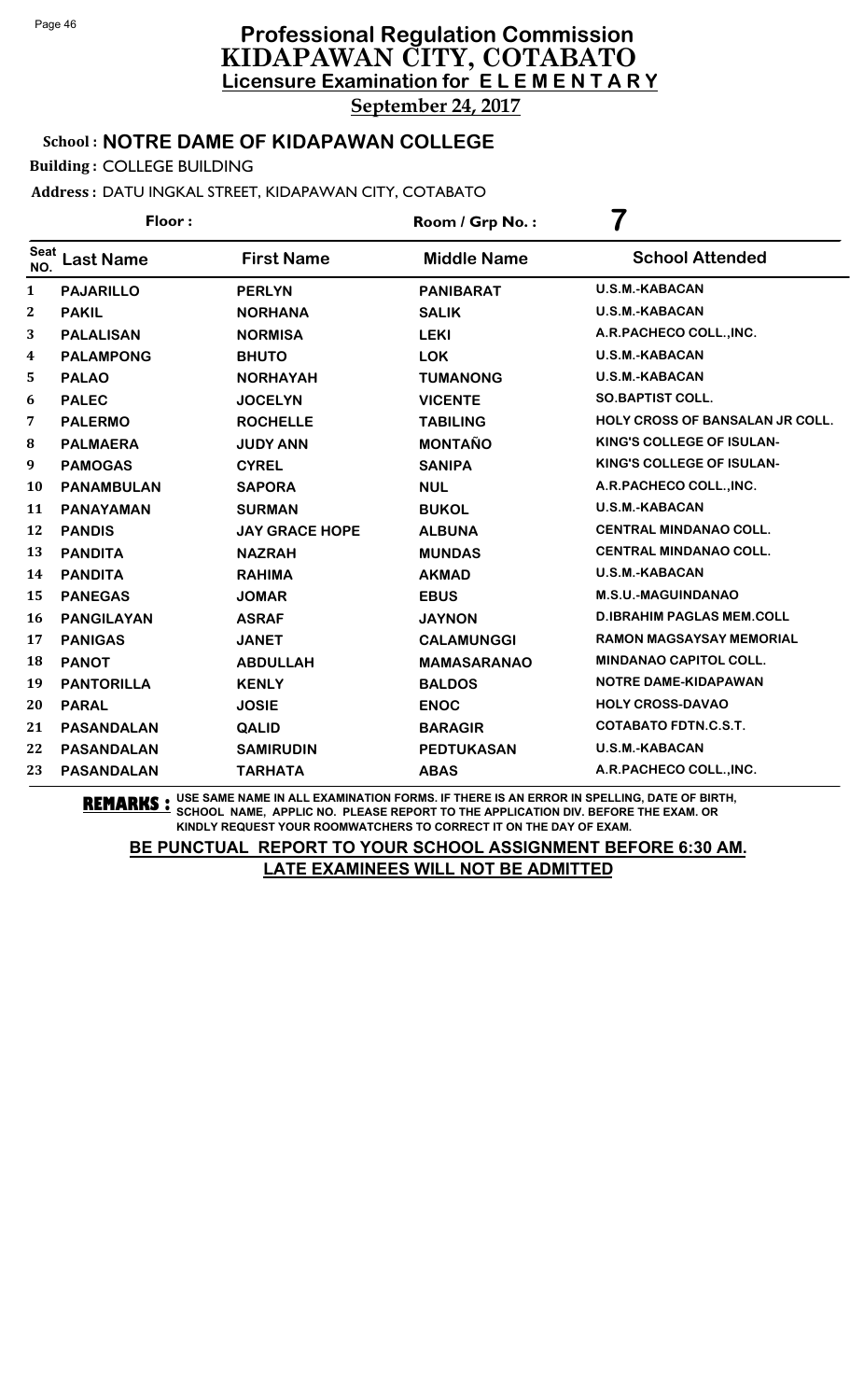### School : **NOTRE DAME OF KIDAPAWAN COLLEGE**

Building : COLLEGE BUILDING

### Address : DATU INGKAL STREET, KIDAPAWAN CITY, COTABATO

| Floor:             |                   |                        | Room / Grp No.:    | 8                                |  |
|--------------------|-------------------|------------------------|--------------------|----------------------------------|--|
| <b>Seat</b><br>NO. | <b>Last Name</b>  | <b>First Name</b>      | <b>Middle Name</b> | <b>School Attended</b>           |  |
| $\mathbf{1}$       | <b>PASTOR</b>     | <b>VARY</b>            | <b>RABAC</b>       | <b>RAMON MAGSAYSAY MEMORIAL</b>  |  |
| $\overline{2}$     | <b>PATANAO</b>    | <b>NECKIE</b>          | <b>DELA ROSA</b>   | <b>COTABATO FDTN.C.S.T.</b>      |  |
| 3                  | <b>PATIKAMAN</b>  | <b>ZENAIDA</b>         | <b>ABID</b>        | <b>U.S.M.-KABACAN</b>            |  |
| 4                  | <b>PAYOT</b>      | <b>JOHANIE</b>         | <b>DALIASAN</b>    | <b>U.S.M.-KABACAN</b>            |  |
| 5                  | <b>PAÑA</b>       | <b>ARLYN</b>           | <b>AMORES</b>      | U.S.M.-KIDAPAWAN                 |  |
| 6                  | <b>PAÑA</b>       | <b>JINELIE ANN</b>     | <b>CAPALLA</b>     | <b>GREEN VALLEY C.F.I.</b>       |  |
| 7                  | <b>PEDROLA</b>    | <b>RECHEL</b>          | <b>LUCES</b>       | <b>COTABATO FDTN.C.S.T.</b>      |  |
| 8                  | <b>PEDTUCASAN</b> | <b>AMIRA</b>           | <b>MAMANSAL</b>    | <b>U.S.M.-KABACAN</b>            |  |
| 9                  | <b>PENDATU</b>    | <b>JAHIR</b>           | <b>PENDATU</b>     | <b>PARANG FDTN. COLL.</b>        |  |
| 10                 | <b>PENION</b>     | <b>JANET</b>           | <b>TREINTA</b>     | <b>SO.BAPTIST COLL.</b>          |  |
| 11                 | <b>PEPINO</b>     | <b>ROWENA</b>          | <b>BRAGAIS</b>     | <b>U.S.M.-KABACAN</b>            |  |
| 12                 | <b>PEPITO</b>     | <b>DANNYMAE</b>        | <b>GILUANE</b>     | <b>COTABATO FDTN.C.S.T.</b>      |  |
| 13                 | <b>PERALTA</b>    | <b>MARY JOY</b>        | <b>LACHICA</b>     | <b>SO.BAPTIST COLL.</b>          |  |
| 14                 | <b>PEREZ</b>      | <b>BERNIE</b>          | <b>SANOY</b>       | <b>CENTRAL MINDANAO COLL.</b>    |  |
| 15                 | <b>PERLA</b>      | <b>ROMY</b>            | <b>CASTILLO</b>    | <b>SO.PHIL.METHODIST COL</b>     |  |
| 16                 | <b>PEROCHO</b>    | <b>CLEAFE</b>          | <b>LAGROSA</b>     | <b>COL DE KIDAPAWAN</b>          |  |
| 17                 | <b>PEROY</b>      | <b>GERREL LOU ROSE</b> | <b>QUINTERO</b>    | <b>SO.BAPTIST COLL.</b>          |  |
| 18                 | <b>PEÑAFIEL</b>   | <b>RELLIN</b>          | <b>CANDELA</b>     | <b>QUEZON COLL. OF SO PHILS.</b> |  |
| 19                 | PEÑARANDA         | <b>MICHEL</b>          | <b>ESLABON</b>     | NOTRE DAME-MIDSAYAP              |  |
| 20                 | PEÑARANDA         | <b>SHARON</b>          | <b>CANTOMAYOR</b>  | <b>CENTRAL MINDANAO COLL.</b>    |  |
| 21                 | <b>PIANG</b>      | <b>BABY MORENA</b>     | <b>SALIDO</b>      | SO.PHIL.ACA.                     |  |
| 22                 | <b>PIANG</b>      | <b>ESMAEL</b>          | <b>DIMANALAO</b>   | U.S.M.-KABACAN                   |  |
| 23                 | <b>PIDTUKASAN</b> | <b>DAUD</b>            | <b>AMULAN</b>      | <b>U.S.M.-KABACAN</b>            |  |

**REMARKS :** USE SAME NAME IN ALL EXAMINATION FORMS. IF THERE IS AN ERROR IN SPELLING, DATE OF BIRTH, SCHOOL NAME, APPLIC NO. PLEASE REPORT TO THE APPLICATION DIV. BEFORE THE EXAM. OR KINDLY REQUEST YOUR ROOMWATCHERS TO CORRECT IT ON THE DAY OF EXAM.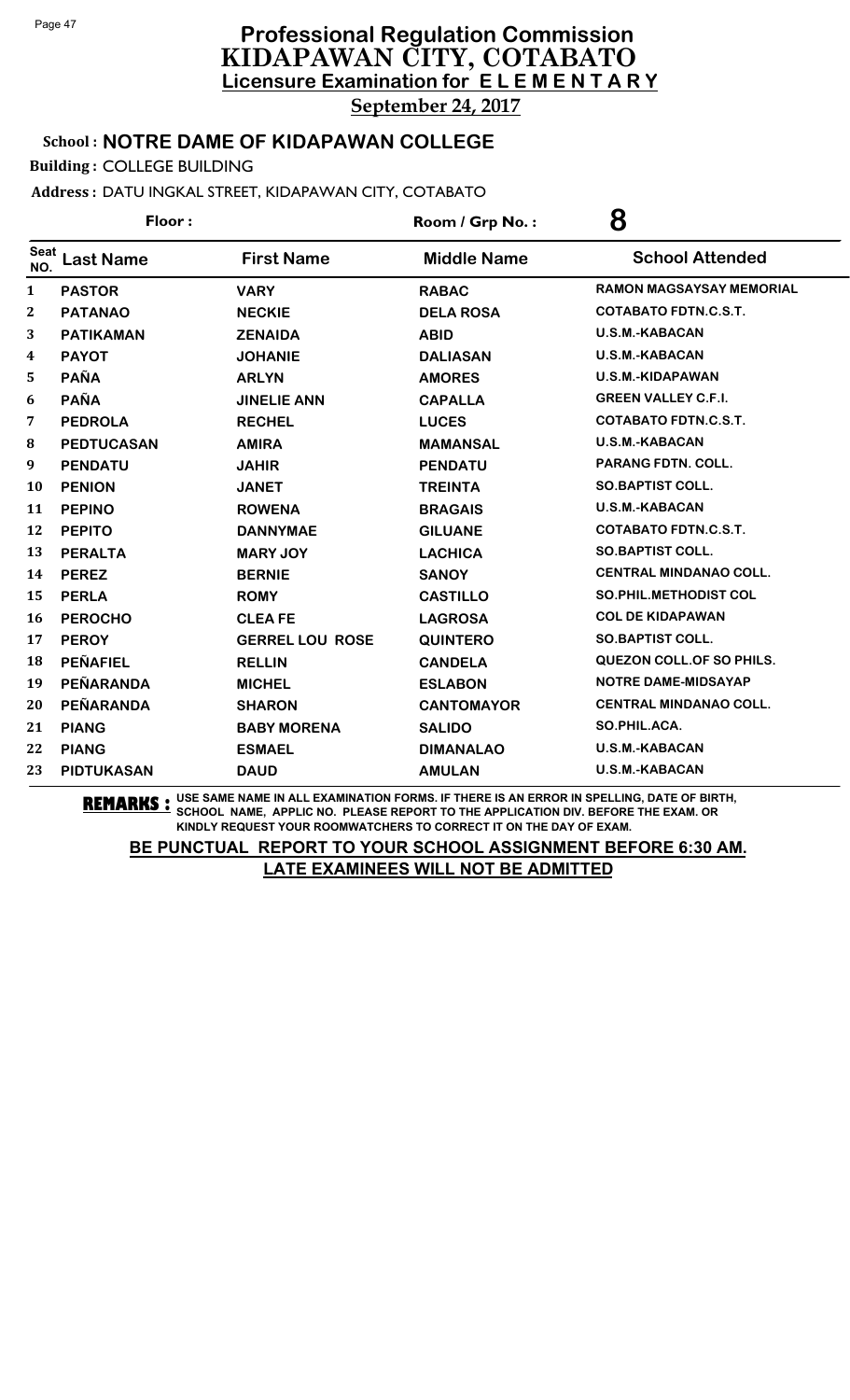### School : **NOTRE DAME OF KIDAPAWAN COLLEGE**

Building : COLLEGE BUILDING

Address : DATU INGKAL STREET, KIDAPAWAN CITY, COTABATO

| Floor:             |                   |                      | Room / Grp No.:    | 9                                       |  |
|--------------------|-------------------|----------------------|--------------------|-----------------------------------------|--|
| <b>Seat</b><br>NO. | <b>Last Name</b>  | <b>First Name</b>    | <b>Middle Name</b> | <b>School Attended</b>                  |  |
| $\mathbf{1}$       | <b>PIDTUKASAN</b> | <b>FAISAL</b>        | <b>AMULAN</b>      | <b>U.S.M.-KABACAN</b>                   |  |
| $\mathbf{2}$       | <b>PIGCAULAN</b>  | <b>MERIAM</b>        | <b>DALUMIMBANG</b> | <b>SPA COLL.</b>                        |  |
| 3                  | <b>PIJO</b>       | <b>EIMEREN SHEN</b>  | <b>AGLIAM</b>      | <b>CENTRAL MINDANAO COLL.</b>           |  |
| 4                  | <b>PILO</b>       | <b>DINDO</b>         | <b>SAUMPIL</b>     | <b>COTABATO FDTN.C.S.T.</b>             |  |
| 5                  | <b>PINEDA</b>     | <b>JEDELYN</b>       | <b>PORTABES</b>    | <b>U.S.M.-KABACAN</b>                   |  |
| 6                  | <b>PINTAL</b>     | <b>FARIDAH</b>       | <b>SALAMA</b>      | A.R.PACHECO COLL., INC.                 |  |
| 7                  | <b>PINTO</b>      | <b>ANALIA</b>        | <b>ADAM</b>        | <b>IRANUN FOUNDATION COLLEGE INC. -</b> |  |
| 8                  | <b>PITO</b>       | <b>CHERRY ANN</b>    | <b>GONZALES</b>    | <b>RAMON MAGSAYSAY MEMORIAL</b>         |  |
| 9                  | <b>PLANG</b>      | <b>ANISA</b>         | <b>DATANG</b>      | <b>D.IBRAHIM PAGLAS MEM.COLL</b>        |  |
| 10                 | <b>PLANG</b>      | <b>SHERNIE GRACE</b> | <b>DAHAN</b>       | <b>COTABATO FDTN.C.S.T.</b>             |  |
| 11                 | <b>PLATON</b>     | <b>MARICAR</b>       | <b>PALATE</b>      | <b>SOUTH EAST ASIAN INSTITUTE OF</b>    |  |
| 12                 | <b>PLAZO</b>      | <b>MERACULUS</b>     | <b>NONESA</b>      | <b>CENTRAL MINDANAO COLL.</b>           |  |
| 13                 | <b>PODADOR</b>    | <b>EUGENIO JR</b>    | <b>SEQUIÑO</b>     | <b>CENTRAL MINDANAO COLL.</b>           |  |
| 14                 | <b>PONTILLAS</b>  | <b>ALIEN</b>         | <b>BUZON</b>       | U.S.M.-KIDAPAWAN                        |  |
| 15                 | <b>PORAL</b>      | <b>JAMES IAN</b>     | <b>CANILLO</b>     | SOUTH EAST ASIAN INSTITUTE OF           |  |
| 16                 | <b>PORCADILLA</b> | <b>JONATHAN</b>      | <b>MORDECI</b>     | <b>U.S.M.-KABACAN</b>                   |  |
| 17                 | <b>PORQUILLO</b>  | EVE JOY              | <b>CELINO</b>      | <b>RAMON MAGSAYSAY MEMORIAL</b>         |  |
| 18                 | <b>PORRAS</b>     | <b>REITCHEE</b>      | <b>BAQUERO</b>     | <b>EDENTON MISSION COLL.</b>            |  |
| 19                 | <b>POSADAS</b>    | <b>JOEFEL</b>        | <b>PELAYO</b>      | <b>CENTRAL MINDANAO COLL.</b>           |  |
| 20                 | <b>PRADO</b>      | <b>JULIE ANN</b>     | <b>NIMER</b>       | <b>U.S.M.-KABACAN</b>                   |  |
| 21                 | <b>PROSPERO</b>   | <b>JIREH JOY</b>     | <b>DALA</b>        | <b>KING'S COL.OF MARBEL</b>             |  |
| 22                 | <b>PROSPEROSO</b> | <b>EDLYN</b>         | <b>PAJES</b>       | <b>D.IBRAHIM PAGLAS MEM.COLL</b>        |  |
| 23                 | <b>PROVIDO</b>    | <b>DORRIS</b>        | <b>CAHAYAG</b>     | <b>U.S.M.-KABACAN</b>                   |  |

**REMARKS :** USE SAME NAME IN ALL EXAMINATION FORMS. IF THERE IS AN ERROR IN SPELLING, DATE OF BIRTH, SCHOOL NAME, APPLIC NO. PLEASE REPORT TO THE APPLICATION DIV. BEFORE THE EXAM. OR KINDLY REQUEST YOUR ROOMWATCHERS TO CORRECT IT ON THE DAY OF EXAM.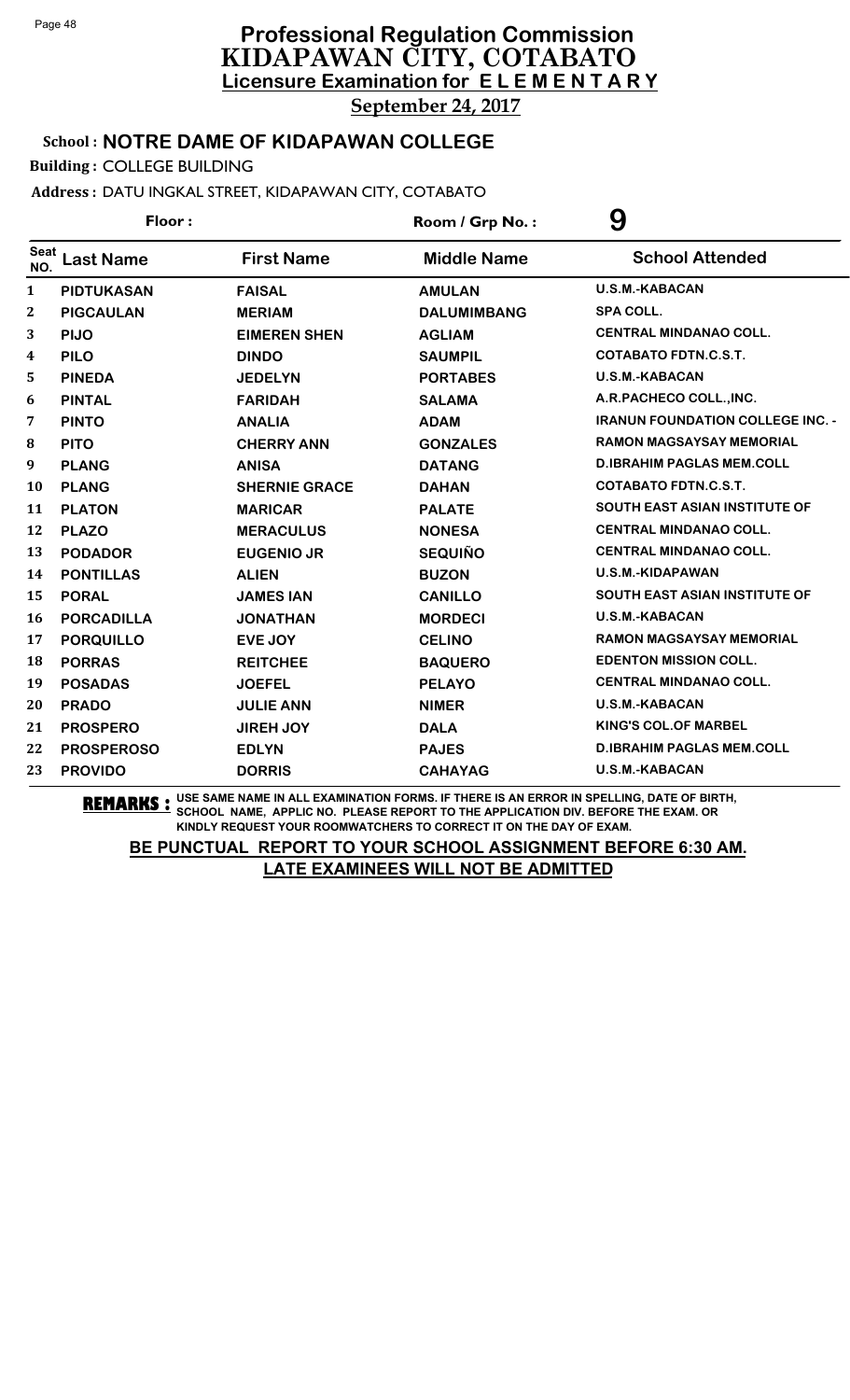### School : **NOTRE DAME OF KIDAPAWAN COLLEGE**

Building : COLLEGE BUILDING

Address : DATU INGKAL STREET, KIDAPAWAN CITY, COTABATO

| Floor:             |                   |                         | Room / Grp No.:       | 10                                 |  |
|--------------------|-------------------|-------------------------|-----------------------|------------------------------------|--|
| <b>Seat</b><br>NO. | <b>Last Name</b>  | <b>First Name</b>       | <b>Middle Name</b>    | <b>School Attended</b>             |  |
| $\mathbf{1}$       | <b>PUDA</b>       | <b>RONALYN</b>          | <b>CONSTANTINOPLA</b> | <b>RAMON MAGSAYSAY MEMORIAL</b>    |  |
| $\mathbf 2$        | <b>PUDADERA</b>   | <b>RONA</b>             | <b>LINDERO</b>        | <b>EDENTON MISSION COLL.</b>       |  |
| 3                  | <b>PURGATORIO</b> | <b>FHYVIE</b>           | <b>SUERTE</b>         | <b>SO.CHRISTIAN COLL.</b>          |  |
| 4                  | <b>QUIAO</b>      | <b>LESLIE</b>           | <b>LOMIO</b>          | <b>JOHN PAUL II COLL.</b>          |  |
| 5                  | QUIJADA           | <b>GLYNDEL LITZ</b>     | <b>MATAS</b>          | <b>SO.CHRISTIAN COLL.</b>          |  |
| 6                  | <b>QUILAKIL</b>   | <b>LIEZL</b>            | <b>ILUSTRE</b>        | <b>COTABATO FDTN.C.S.T.</b>        |  |
| 7                  | <b>QUIRANTE</b>   | <b>MICHELLE</b>         | <b>AMOLORIA</b>       | <b>RAMON MAGSAYSAY MEMORIAL</b>    |  |
| 8                  | <b>QUISTADIO</b>  | <b>DIANE EVE</b>        | <b>BESARES</b>        | <b>RAMON MAGSAYSAY MEMORIAL</b>    |  |
| 9                  | <b>QUISTOL</b>    | <b>JEAZER</b>           | <b>RAFAEL</b>         | <b>U.S.M.-KABACAN</b>              |  |
| 10                 | <b>QUIÑONES</b>   | <b>MERLYN</b>           | <b>BELARMO</b>        | <b>COTABATO FDTN.C.S.T.</b>        |  |
| 11                 | <b>QUIÑONES</b>   | <b>ROSIELYN</b>         | <b>PASCUAL</b>        | <b>U.S.M.-KIDAPAWAN</b>            |  |
| 12                 | <b>RACHMAN</b>    | <b>MAMALINTA</b>        | <b>BALABADAN</b>      | U.S.M.-KABACAN                     |  |
| 13                 | <b>RAHIM</b>      | <b>MOHAMAD</b>          | <b>RAHMAN</b>         | <b>U.S.M.-KABACAN</b>              |  |
| 14                 | <b>RAKIM</b>      | <b>MARY ANN</b>         | <b>CARINAL</b>        | <b>HEADSTART COLL.-COTABATO</b>    |  |
| 15                 | <b>RAMIREZ</b>    | <b>LYCEL</b>            | <b>BALOS</b>          | <b>COL DE KIDAPAWAN</b>            |  |
| 16                 | <b>RAMOS</b>      | <b>ANGELIE</b>          | <b>OCON</b>           | NOTRE DAME-KIDAPAWAN               |  |
| 17                 | <b>RAMOS</b>      | <b>CATHERINE</b>        | <b>BAUTISTA</b>       | <b>EDENTON MISSION COLL.</b>       |  |
| 18                 | <b>RAMOS</b>      | <b>CHIELAMIE</b>        | <b>SALCEDO</b>        |                                    |  |
| 19                 | <b>RAMOS</b>      | <b>JENEZEL</b>          | <b>VERDADERO</b>      | <b>COTABATO FDTN.C.S.T.</b>        |  |
| 20                 | <b>RANQUE</b>     | <b>PRINCESS ANGELIE</b> | <b>PADEN</b>          | <b>HOLY TRINITY COLL.-G.SANTOS</b> |  |
| 21                 | <b>RECOPUERTO</b> | <b>ROSIE</b>            | <b>VELETE</b>         | <b>SO.BAPTIST COLL.</b>            |  |
| 22                 | <b>RECTRA</b>     | <b>GENELYN</b>          | <b>HIÑOSA</b>         | U.S.M.-KABACAN                     |  |
| 23                 | <b>REDAZA</b>     | <b>LORENA</b>           | <b>AMORES</b>         | <b>U.S.M.-KIDAPAWAN</b>            |  |

**REMARKS :** USE SAME NAME IN ALL EXAMINATION FORMS. IF THERE IS AN ERROR IN SPELLING, DATE OF BIRTH, SCHOOL NAME, APPLIC NO. PLEASE REPORT TO THE APPLICATION DIV. BEFORE THE EXAM. OR KINDLY REQUEST YOUR ROOMWATCHERS TO CORRECT IT ON THE DAY OF EXAM.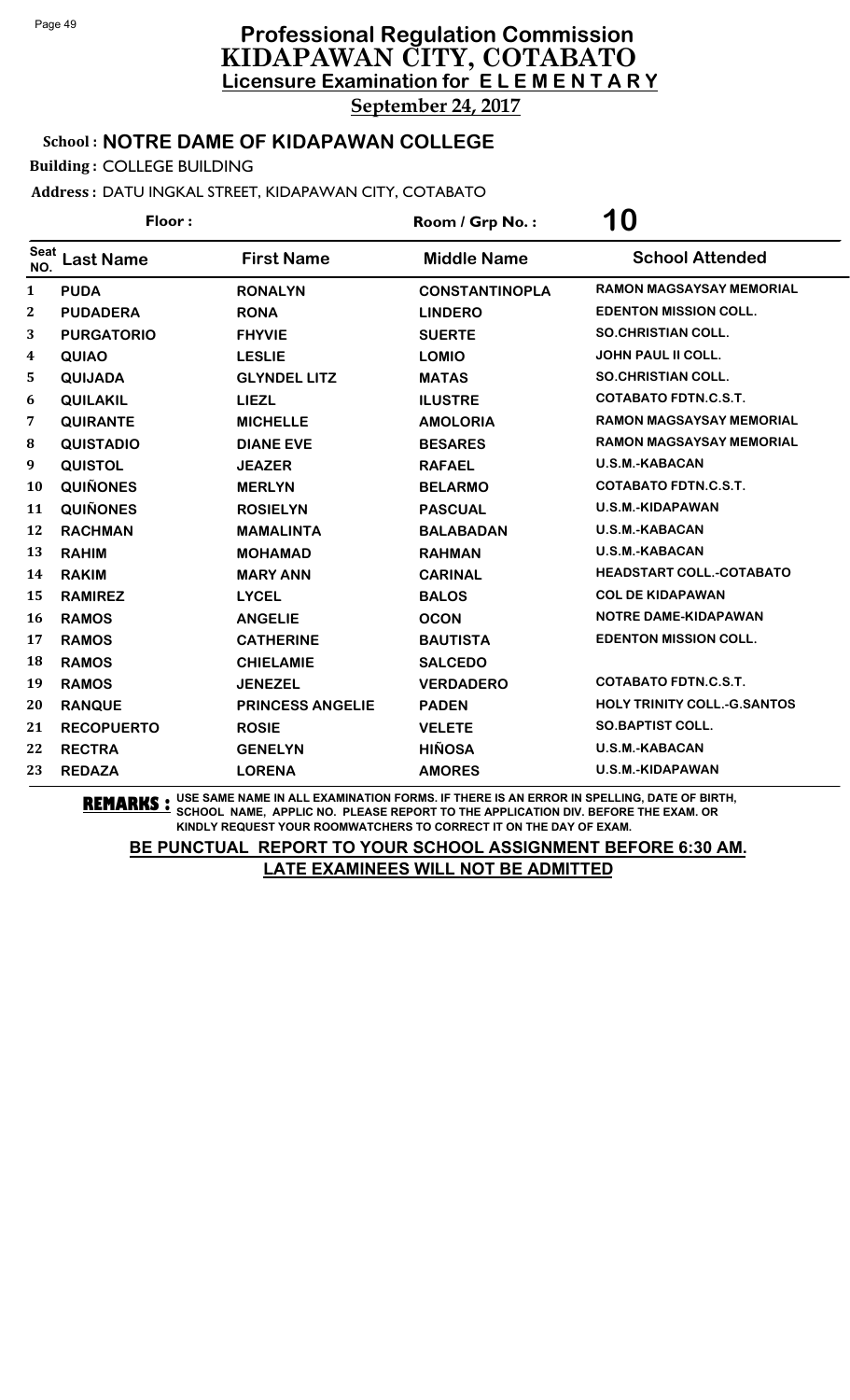School : **NOTRE DAME OF KIDAPAWAN COLLEGE**

Building : COLLEGE BUILDING

Address : DATU INGKAL STREET, KIDAPAWAN CITY, COTABATO

| Floor:             |                  |                     | Room / Grp No.:    | 11                                     |  |
|--------------------|------------------|---------------------|--------------------|----------------------------------------|--|
| <b>Seat</b><br>NO. | <b>Last Name</b> | <b>First Name</b>   | <b>Middle Name</b> | <b>School Attended</b>                 |  |
| $\mathbf{1}$       | <b>REFORMINA</b> | <b>OFELIA</b>       | <b>ANINIPOT</b>    | <b>U.S.M.-KIDAPAWAN</b>                |  |
| $\bf{2}$           | <b>REGINIO</b>   | <b>CHEEN MARIE</b>  | <b>PAJARILLO</b>   | <b>NOTRE DAME-KIDAPAWAN</b>            |  |
| 3                  | <b>REYES</b>     | <b>ELISA</b>        | <b>BENAGALLO</b>   | <b>HOLY CROSS OF BANSALAN JR COLL.</b> |  |
| 4                  | <b>REYES</b>     | <b>JHEAN</b>        | <b>CORVERA</b>     | U.S.M.-KIDAPAWAN                       |  |
| 5                  | <b>RICO</b>      | <b>JOSELITO</b>     | <b>LUCAS</b>       | <b>SOUTH EAST ASIAN INSTITUTE OF</b>   |  |
| 6                  | <b>RINGOR</b>    | <b>JANE</b>         | <b>WANGKA</b>      | <b>EDENTON MISSION COLL.</b>           |  |
| 7                  | <b>RIZARDO</b>   | <b>MARECOR</b>      | <b>CASTILLO</b>    | <b>U.S.M.-KABACAN</b>                  |  |
| 8                  | <b>ROLLON</b>    | <b>FERDINAND</b>    | <b>ABAD</b>        | <b>KING'S COL.OF MARBEL</b>            |  |
| 9                  | <b>ROMERO</b>    | <b>RIZAMAE</b>      | <b>PARAICO</b>     | <b>RAMON MAGSAYSAY MEMORIAL</b>        |  |
| 10                 | <b>ROMUAR</b>    | <b>CHERLYN</b>      | <b>ANGI</b>        | <b>SO.UPI COLL</b>                     |  |
| 11                 | <b>ROSCO</b>     | <b>MA.ROCELINE</b>  | <b>CALAMBRO</b>    | NOTRE DAME RVM COLL. OF COT.-COT.      |  |
| 12                 | <b>ROYERAS</b>   | <b>HAYZEL ANN</b>   | <b>BORDIOS</b>     | <b>CENTRAL MINDANAO COLL.</b>          |  |
| 13                 | <b>RUBEN</b>     | <b>GERIC ALDRIN</b> | <b>JACINTO</b>     | <b>SULTAN KUDARAT STATE</b>            |  |
| 14                 | <b>RULONA</b>    | <b>CHERYL</b>       | <b>BUTAL</b>       | <b>BUKIDNON S.C-MALAYBALAY</b>         |  |
| 15                 | <b>SABES</b>     | <b>JUDY ANN</b>     | <b>PALENCIA</b>    | COTABATO FDTN.C.S.T.                   |  |
| 16                 | <b>SABIL</b>     | <b>ABDULPATAH</b>   | <b>GUIAMALUDIN</b> | <b>U.S.M.-KABACAN</b>                  |  |
| 17                 | <b>SABIL</b>     | <b>ABDULRAHIM</b>   | <b>GUIAMALUDIN</b> | U.S.M.-KABACAN                         |  |
| 18                 | <b>SABLAY</b>    | <b>HAZEL</b>        | <b>MELLOMEDA</b>   | <b>HARRIS MEM'L COLL.-TAYTAY</b>       |  |
| 19                 | <b>SAGAYNO</b>   | <b>EMMA</b>         | <b>SARONG</b>      | <b>CENTRAL MINDANAO COLL.</b>          |  |
| 20                 | <b>SAGUIA</b>    | <b>SALOME</b>       | <b>POZON</b>       | <b>SPA COLL.</b>                       |  |
| 21                 | <b>SAGUSAY</b>   | <b>JULIET</b>       | <b>ACHIVIDA</b>    | <b>CENTRAL MINDANAO COLL.</b>          |  |
| 22                 | <b>SAIB</b>      | <b>SETTIE AYSA</b>  | <b>CAUP</b>        | U.S.M.-KABACAN                         |  |
| 23                 | <b>SAID</b>      | <b>KEVIN JOHN</b>   | <b>SIBAYAN</b>     | <b>U.S.M.-KABACAN</b>                  |  |

**REMARKS :** USE SAME NAME IN ALL EXAMINATION FORMS. IF THERE IS AN ERROR IN SPELLING, DATE OF BIRTH, SCHOOL NAME, APPLIC NO. PLEASE REPORT TO THE APPLICATION DIV. BEFORE THE EXAM. OR KINDLY REQUEST YOUR ROOMWATCHERS TO CORRECT IT ON THE DAY OF EXAM.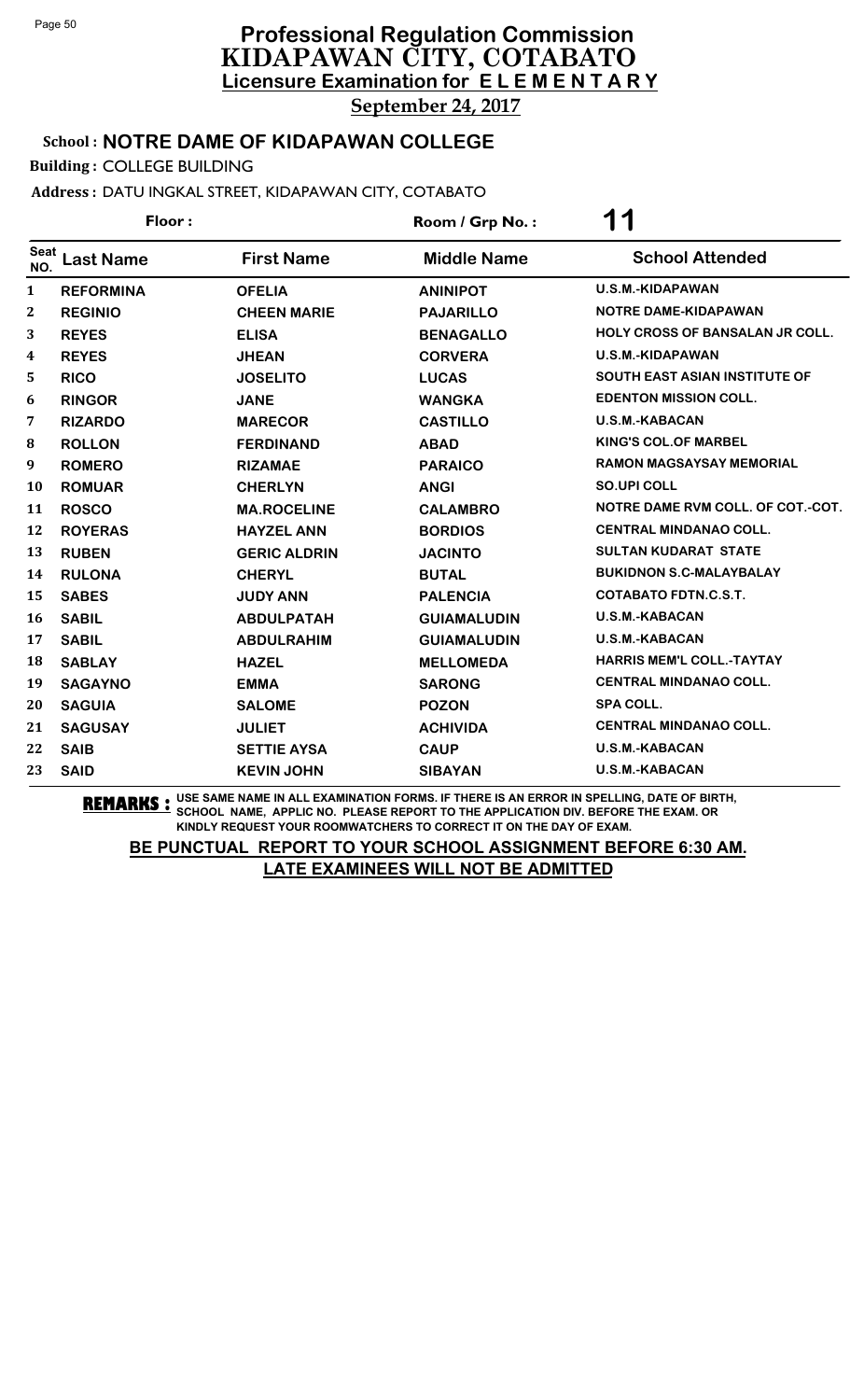School : **NOTRE DAME OF KIDAPAWAN COLLEGE**

Building : COLLEGE BUILDING

Address : DATU INGKAL STREET, KIDAPAWAN CITY, COTABATO

| Floor:             |                    |                   | Room / Grp No.:    | 12                               |  |
|--------------------|--------------------|-------------------|--------------------|----------------------------------|--|
| <b>Seat</b><br>NO. | <b>Last Name</b>   | <b>First Name</b> | <b>Middle Name</b> | <b>School Attended</b>           |  |
| 1                  | <b>SAIDEN</b>      | <b>SAGUIRA</b>    | <b>PLO</b>         | <b>U.S.M.-KABACAN</b>            |  |
| 2                  | <b>SAILILA</b>     | <b>MONERA</b>     | <b>SAWA</b>        | <b>U.S.M.-KABACAN</b>            |  |
| 3                  | <b>SALAKOB</b>     | <b>ANDREA</b>     | <b>LINTONGAN</b>   | U.S.M.-KABACAN                   |  |
| 4                  | <b>SALAKUB</b>     | <b>DATUALI</b>    | <b>DALIASAN</b>    | <b>U.S.M.-KABACAN</b>            |  |
| 5                  | <b>SALAMA</b>      | <b>ALMOKTAR</b>   | <b>TONO</b>        | SHARIFF KABUNSUAN COLL.-BAGUA I, |  |
| 6                  | <b>SALAPUDIN</b>   | <b>FARIDA</b>     | <b>KINUDAL</b>     | <b>U.S.M.-KABACAN</b>            |  |
| 7                  | <b>SALAPUDIN</b>   | <b>SAMRA</b>      | <b>KINUDAL</b>     | <b>U.S.M.-KABACAN</b>            |  |
| 8                  | <b>SALASA</b>      | <b>EMRAIDA</b>    | <b>SABDULLAH</b>   | <b>COTABATO FDTN.C.S.T.</b>      |  |
| 9                  | <b>SALBO</b>       | <b>AISA</b>       | <b>SINDAD</b>      | <b>U.S.M.-KABACAN</b>            |  |
| 10                 | <b>SALENDAB</b>    | <b>DIONESA</b>    | <b>AUSTRIA</b>     | <b>SULTAN KUDARAT STATE</b>      |  |
| 11                 | <b>SALES</b>       | <b>ANDRALYN</b>   | <b>LUCERO</b>      | <b>RAMON MAGSAYSAY MEMORIAL</b>  |  |
| 12                 | <b>SALIDATAN</b>   | <b>ANWAR</b>      | <b>MAKALIMPAS</b>  | <b>SPA COLL.</b>                 |  |
| 13                 | <b>SALIDOBPONG</b> | <b>HARRYS</b>     | <b>GUIAL</b>       | <b>U.S.M.-KABACAN</b>            |  |
| 14                 | <b>SALIK</b>       | <b>ABNAN</b>      | <b>ALON</b>        | <b>U.S.M.-KABACAN</b>            |  |
| 15                 | <b>SALIK</b>       | <b>DAUD</b>       | <b>ABDULRAHMAN</b> | SHARIFF KABUNSUAN COLL.-BAGUA I, |  |
| 16                 | <b>SALIK</b>       | <b>SADIYA</b>     | <b>ALON</b>        | PHIL.HARVARDIAN COL              |  |
| 17                 | <b>SALIK</b>       | <b>WARDA</b>      | <b>SAID</b>        | <b>U.S.M.-KABACAN</b>            |  |
| 18                 | <b>SALILING</b>    | <b>JOANN</b>      | <b>PANGONDIL</b>   | <b>COTABATO FDTN.C.S.T.</b>      |  |
| 19                 | <b>SALIM</b>       | <b>RAIDA</b>      | <b>USMAN</b>       | A.R.PACHECO COLL., INC.          |  |
| 20                 | <b>SALIMBAG</b>    | <b>RYAN ARJON</b> | <b>GALILE</b>      | <b>CENTRAL MINDANAO COLL.</b>    |  |
| 21                 | <b>SALMORIN</b>    | <b>ELIZABETH</b>  | <b>MIRAL</b>       | <b>COL DE KIDAPAWAN</b>          |  |
| 22                 | <b>SALUDIN</b>     | <b>JINGKY</b>     | <b>SALILAGUIA</b>  | U.S.M.-KABACAN                   |  |
| 23                 | <b>SALVADOR</b>    | <b>YVONNE</b>     | <b>BARRACA</b>     | <b>CENTRAL MINDANAO COLL.</b>    |  |

**REMARKS :** USE SAME NAME IN ALL EXAMINATION FORMS. IF THERE IS AN ERROR IN SPELLING, DATE OF BIRTH, SCHOOL NAME, APPLIC NO. PLEASE REPORT TO THE APPLICATION DIV. BEFORE THE EXAM. OR KINDLY REQUEST YOUR ROOMWATCHERS TO CORRECT IT ON THE DAY OF EXAM.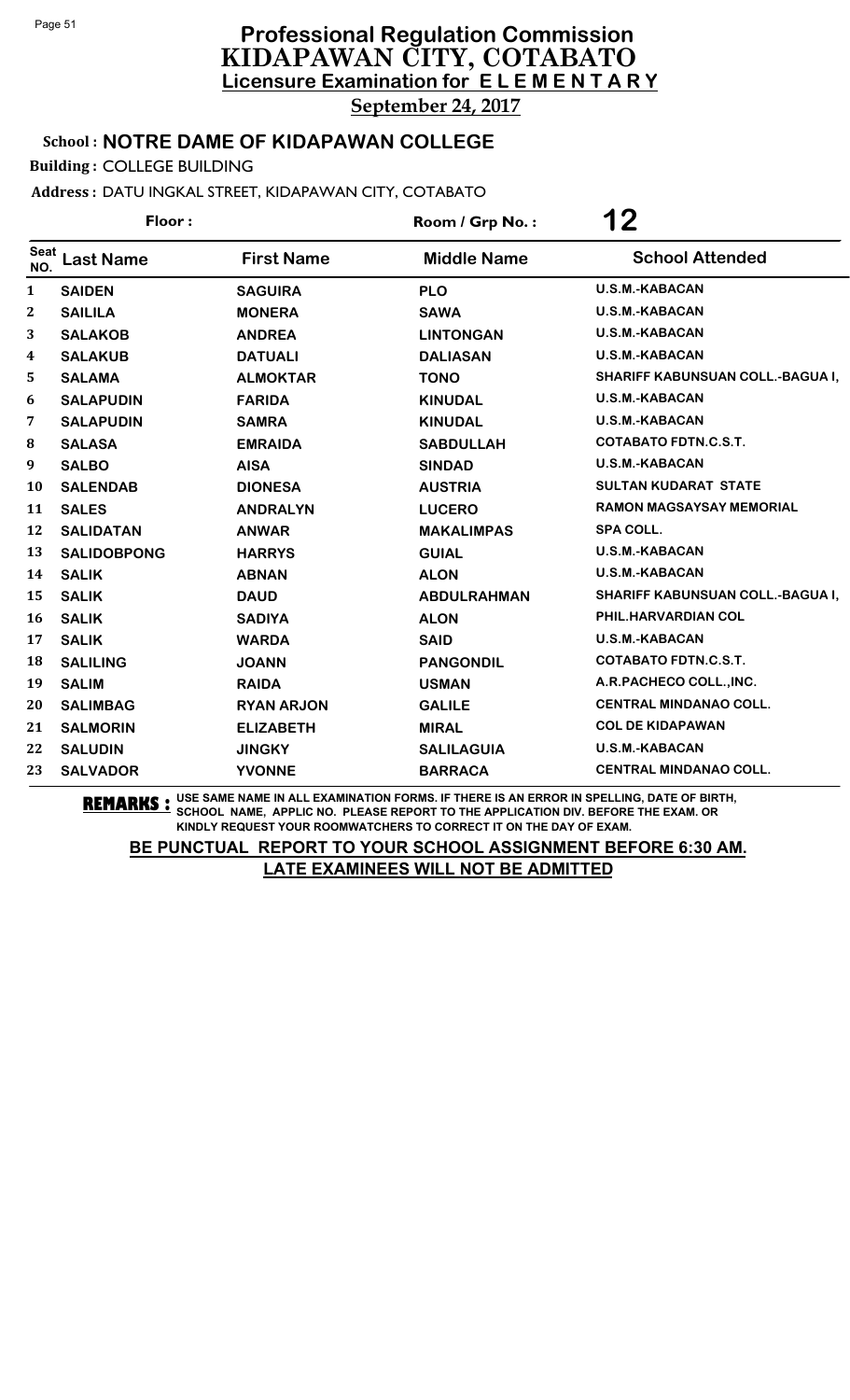School : **NOTRE DAME OF KIDAPAWAN COLLEGE**

Building : COLLEGE BUILDING

Address : DATU INGKAL STREET, KIDAPAWAN CITY, COTABATO

| Floor:             |                    |                     | Room / Grp No.:    | 13                                      |  |
|--------------------|--------------------|---------------------|--------------------|-----------------------------------------|--|
| <b>Seat</b><br>NO. | <b>Last Name</b>   | <b>First Name</b>   | <b>Middle Name</b> | <b>School Attended</b>                  |  |
| $\mathbf{1}$       | <b>SALVO</b>       | <b>NELLY</b>        | <b>MAG-ASO</b>     | <b>CENTRAL MINDANAO COLL.</b>           |  |
| 2                  | <b>SAMAON</b>      | <b>NORHAINA</b>     | <b>DUMA</b>        | <b>SHARIFF KABUNSUAN COLL.-BAGUA I,</b> |  |
| 3                  | <b>SAMBOG</b>      | <b>ANGEL</b>        | <b>LORESCA</b>     | <b>SOUTH EAST ASIAN INSTITUTE OF</b>    |  |
| 4                  | <b>SAMILLANO</b>   | <b>MARY JANE</b>    | <b>ARSAGA</b>      | U.M.-DAVAO                              |  |
| 5                  | <b>SAMPINIT</b>    | <b>RHEHANA</b>      | <b>DANGAL</b>      | <b>SOUTH EAST ASIAN INSTITUTE OF</b>    |  |
| 6                  | <b>SAMPLIDAN</b>   | <b>NORAIDA</b>      | <b>TAYA</b>        | <b>U.S.M.-KABACAN</b>                   |  |
| 7                  | <b>SAMPULNA</b>    | <b>MAHDIE</b>       | <b>ZAINAL</b>      | <b>SPA COLL.</b>                        |  |
| 8                  | <b>SAMPULNA</b>    | <b>OMAR</b>         | <b>SALENDAB</b>    | <b>U.S.M.-KABACAN</b>                   |  |
| 9                  | <b>SAMSON</b>      | <b>JOHN VINCENT</b> | <b>PULIDO</b>      | <b>UPI AGR SCHOOL-UPI</b>               |  |
| 10                 | <b>SANAPAN</b>     | <b>JOVELYN</b>      | <b>CLARITO</b>     | <b>NOTRE DAME-MIDSAYAP</b>              |  |
| 11                 | <b>SANGKUPAN</b>   | <b>NORMAIDA</b>     | <b>MAMASAKITAO</b> | U.S.M.-KABACAN                          |  |
| 12                 | <b>SANTILLAN</b>   | <b>HAZEL MAR</b>    | <b>ABUNAS</b>      | <b>RAMON MAGSAYSAY MEMORIAL</b>         |  |
| 13                 | <b>SANTOCILDES</b> | <b>JEAN</b>         | <b>VIAJE</b>       | <b>COTABATO FDTN.C.S.T.</b>             |  |
| 14                 | <b>SANTUA</b>      | <b>CARL ARTHUR</b>  | <b>CABILES</b>     | <b>COTABATO FDTN.C.S.T.</b>             |  |
| 15                 | <b>SAPAL</b>       | <b>ALSWEDY</b>      | <b>MAGUID</b>      | U.S.M.-KABACAN                          |  |
| 16                 | <b>SAPALON</b>     | <b>JOEMAR</b>       | <b>MAWI</b>        | U.S.M.-KABACAN                          |  |
| 17                 | <b>SAPALON</b>     | <b>JOERAFA</b>      | <b>MAMALINTAO</b>  | <b>U.S.M.-KABACAN</b>                   |  |
| 18                 | <b>SARAGOSA</b>    | <b>JENIFER</b>      | <b>SILOS</b>       | <b>JOHN PAUL II COLL.</b>               |  |
| 19                 | <b>SARDA</b>       | <b>SHERYL JOY</b>   | <b>ELLIOMBE</b>    | NOTRE DAME-KIDAPAWAN                    |  |
| 20                 | <b>SARIP</b>       | <b>SAIDAMIN</b>     | <b>DAING</b>       | <b>PARANG FDTN. COLL.</b>               |  |
| 21                 | <b>SARIPADA</b>    | <b>ALI</b>          | <b>PAPALA</b>      | <b>SPA COLL.</b>                        |  |
| 22                 | <b>SARMIENTO</b>   | <b>MARIE VIC</b>    | <b>BEDO</b>        | <b>SO.CHRISTIAN COLL.</b>               |  |
| 23                 | <b>SATO</b>        | <b>GERALDINE</b>    | <b>GESULGA</b>     | <b>CENTRAL MINDANAO COLL.</b>           |  |
|                    |                    |                     |                    |                                         |  |

**REMARKS :** USE SAME NAME IN ALL EXAMINATION FORMS. IF THERE IS AN ERROR IN SPELLING, DATE OF BIRTH, SCHOOL NAME, APPLIC NO. PLEASE REPORT TO THE APPLICATION DIV. BEFORE THE EXAM. OR KINDLY REQUEST YOUR ROOMWATCHERS TO CORRECT IT ON THE DAY OF EXAM.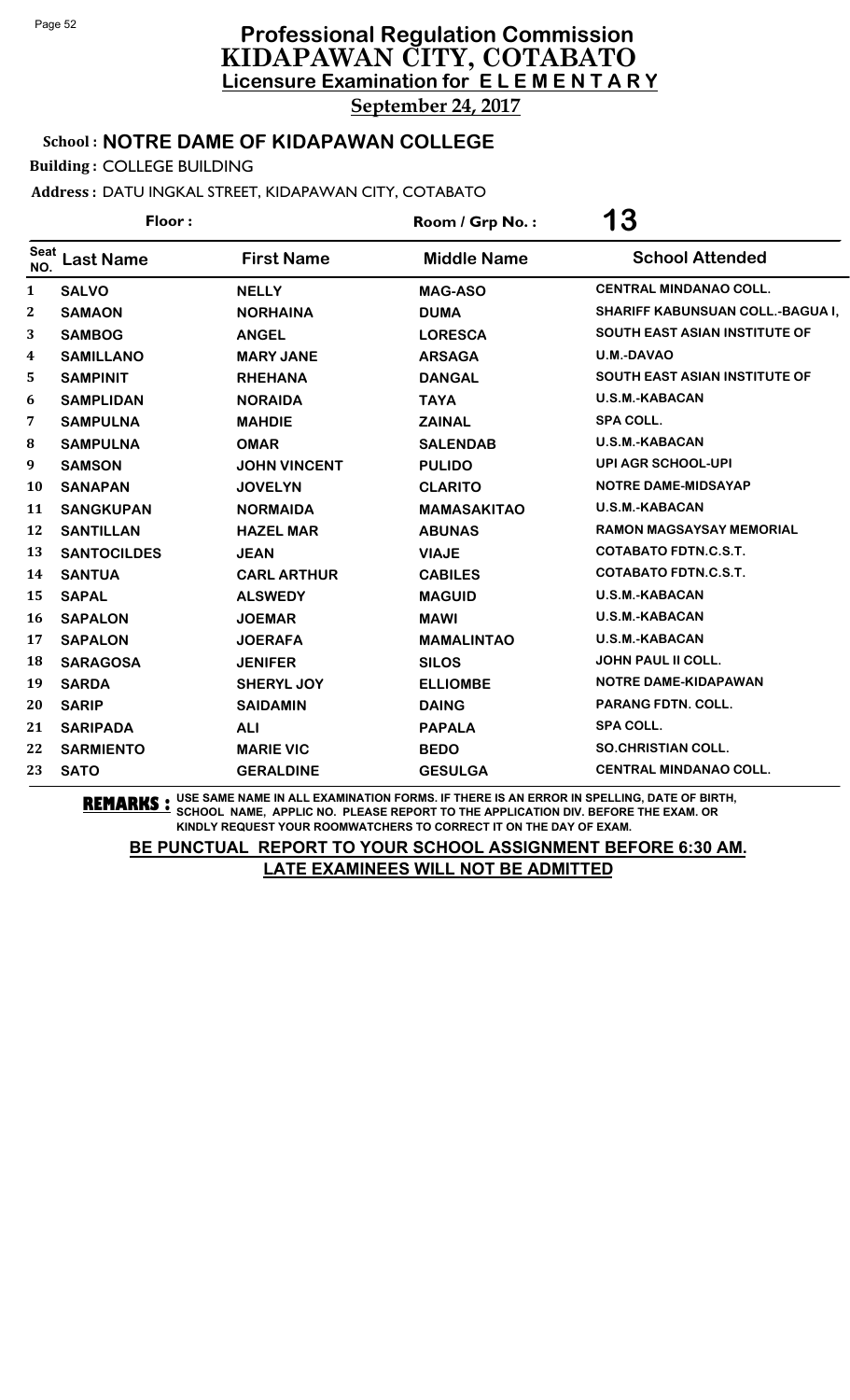School : **NOTRE DAME OF KIDAPAWAN COLLEGE**

Building : COLLEGE BUILDING

Address : DATU INGKAL STREET, KIDAPAWAN CITY, COTABATO

| Floor:             |                   |                       | Room / Grp No.:    | 14                                   |  |
|--------------------|-------------------|-----------------------|--------------------|--------------------------------------|--|
| <b>Seat</b><br>NO. | <b>Last Name</b>  | <b>First Name</b>     | <b>Middle Name</b> | <b>School Attended</b>               |  |
| $\mathbf{1}$       | <b>SEDIK</b>      | <b>MAYADA</b>         | <b>LOGAN</b>       | <b>NOTRE DAME UNIV.-COTABATO</b>     |  |
| 2                  | <b>SEDIK</b>      | <b>RAIDA</b>          | <b>NAPI</b>        | <b>GANI L. AMPI COLL., INC</b>       |  |
| 3                  | <b>SEGUERO</b>    | <b>ROWENA</b>         | <b>LOLOY</b>       | <b>COTABATO FDTN.C.S.T.</b>          |  |
| 4                  | <b>SEMA</b>       | <b>BAI JASMIN</b>     | <b>BLAH</b>        | KUTAWATO I.T.F.                      |  |
| 5                  | <b>SENCIL</b>     | <b>SARAH JEAN</b>     | <b>LEMBAK</b>      | <b>U.S.M.-KABACAN</b>                |  |
| 6                  | <b>SENDAD</b>     | <b>MERIAM</b>         | <b>EDZA</b>        | NOTRE DAME-MIDSAYAP                  |  |
| 7                  | <b>SERON</b>      | <b>PHILIP FRANCIS</b> | <b>ALBUNA</b>      | <b>NOTRE DAME-KIDAPAWAN</b>          |  |
| 8                  | <b>SIASOL</b>     | <b>GRACE</b>          | <b>MOJANA</b>      | <b>U.S.M.-KIDAPAWAN</b>              |  |
| 9                  | <b>SIBONGA</b>    | <b>VER</b>            | <b>MAGBANUA</b>    | <b>CENTRAL MINDANAO COLL.</b>        |  |
| 10                 | <b>SILAGPO</b>    | <b>NORMAN</b>         | <b>BARING</b>      | <b>EDENTON MISSION COLL.</b>         |  |
| 11                 | <b>SILONGAN</b>   | <b>HAIDER</b>         | <b>DALINDING</b>   | <b>U.S.M.-KABACAN</b>                |  |
| 12                 | <b>SILONGAN</b>   | <b>ZENAIDA</b>        | <b>ABDILA</b>      | <b>U.S.M.-KABACAN</b>                |  |
| 13                 | <b>SILVANO</b>    | <b>CENISIO</b>        | <b>LASTIMOSO</b>   | A.R.PACHECO COLL., INC.              |  |
| 14                 | <b>SILVANO</b>    | <b>EMY JOY</b>        | <b>CANDIDO</b>     | <b>SO.CHRISTIAN COLL.</b>            |  |
| 15                 | <b>SILVANO</b>    | <b>JENIFFER</b>       | <b>ABRANILLA</b>   | <b>IGNATIAN COLLEGE</b>              |  |
| 16                 | <b>SIMBLANTE</b>  | <b>ALMA</b>           | <b>LUTANG</b>      | <b>NOTRE DAME-MIDSAYAP</b>           |  |
| 17                 | <b>SIMBUANGAN</b> | <b>BAILARA</b>        | <b>BUALAN</b>      | <b>U.S.M.-KABACAN</b>                |  |
| 18                 | <b>SIMBUANGAN</b> | <b>GEBRAN</b>         | <b>BUALAN</b>      | <b>U.S.M.-KABACAN</b>                |  |
| 19                 | <b>SIMBUANGAN</b> | <b>SURAYA</b>         | <b>KAMSA</b>       | <b>U.S.M.-KABACAN</b>                |  |
| 20                 | <b>SIMPO</b>      | <b>NANCY</b>          | <b>LIMPUAC</b>     | <b>SOUTH EAST ASIAN INSTITUTE OF</b> |  |
| 21                 | <b>SINA-ON</b>    | <b>SOULA</b>          | <b>FLORITA</b>     | <b>COTABATO FDTN.C.S.T.</b>          |  |
| 22                 | <b>SINDINGAN</b>  | <b>MARIAN ROSE</b>    | <b>SOLITARIO</b>   | <b>RAMON MAGSAYSAY MEMORIAL</b>      |  |
| 23                 | <b>SINGH</b>      | <b>ROSANA</b>         | <b>CAGAS</b>       | <b>NOTRE DAME-KIDAPAWAN</b>          |  |

**REMARKS :** USE SAME NAME IN ALL EXAMINATION FORMS. IF THERE IS AN ERROR IN SPELLING, DATE OF BIRTH, SCHOOL NAME, APPLIC NO. PLEASE REPORT TO THE APPLICATION DIV. BEFORE THE EXAM. OR KINDLY REQUEST YOUR ROOMWATCHERS TO CORRECT IT ON THE DAY OF EXAM.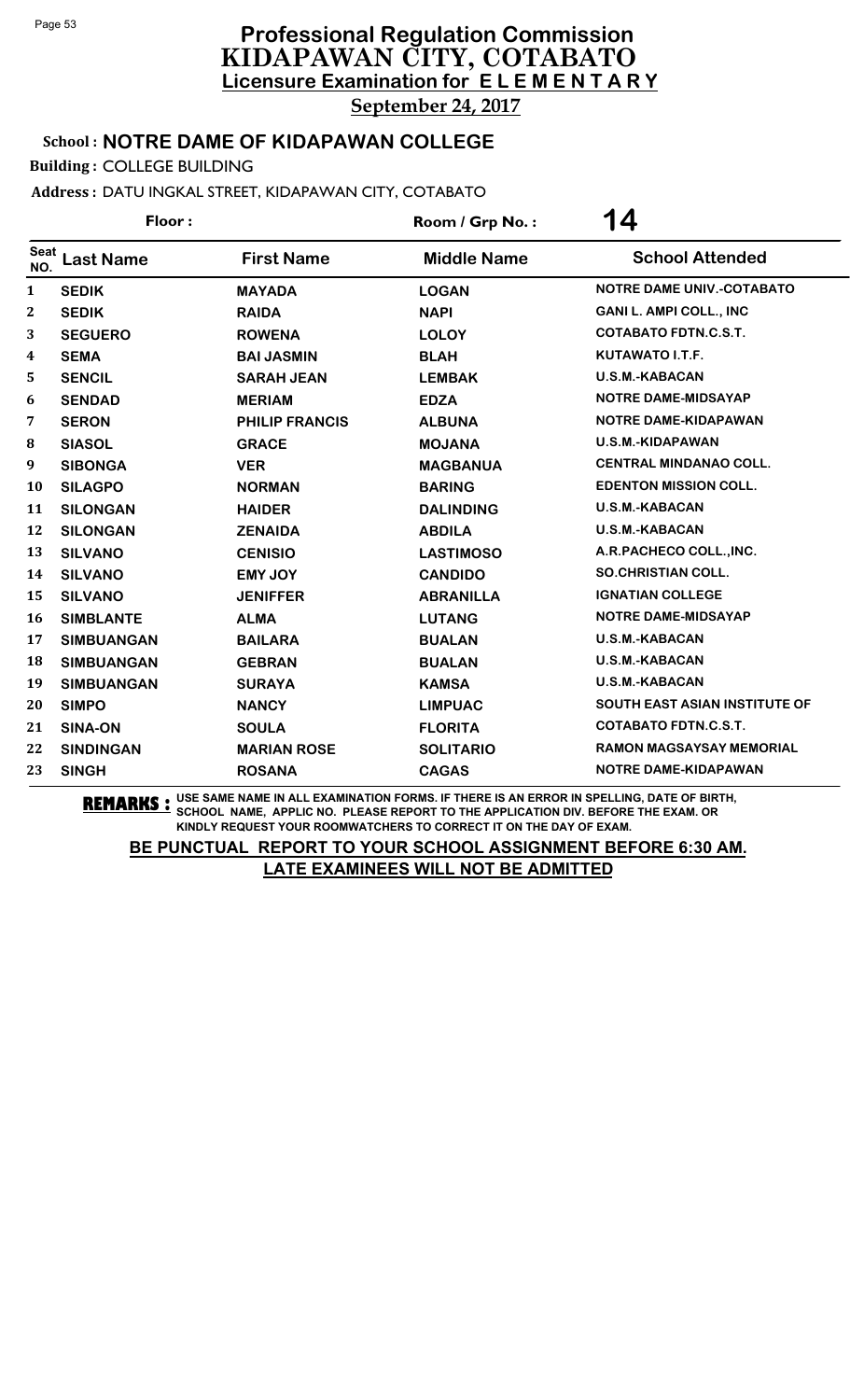School : **NOTRE DAME OF KIDAPAWAN COLLEGE**

Building : COLLEGE BUILDING

Address : DATU INGKAL STREET, KIDAPAWAN CITY, COTABATO

| Floor:             |                  |                       | Room / Grp No.:    | 15                                         |  |
|--------------------|------------------|-----------------------|--------------------|--------------------------------------------|--|
| <b>Seat</b><br>NO. | <b>Last Name</b> | <b>First Name</b>     | <b>Middle Name</b> | <b>School Attended</b>                     |  |
| 1                  | <b>SION</b>      | <b>SHIELA MAE</b>     | <b>BAYANI</b>      | <b>CENTRAL MINDANAO COLL.</b>              |  |
| 2                  | <b>SIOSON</b>    | <b>EVALYN</b>         | <b>MANUEL</b>      | <b>SO.UPI COLL</b>                         |  |
| 3                  | <b>SOLAIMAN</b>  | <b>PATRA</b>          | <b>TALUSAN</b>     | <b>U.S.M.-KABACAN</b>                      |  |
| 4                  | <b>SOLTEO</b>    | <b>MARVIN</b>         | <b>AGRAVE</b>      | <b>U.S.M.-KABACAN</b>                      |  |
| 5                  | <b>SORIA</b>     | <b>IAN REY</b>        | <b>CALMA</b>       | SO.PHIL.ACA.                               |  |
| 6                  | <b>SORONGON</b>  | <b>ANNIE LORD</b>     | <b>RINON</b>       | NOTRE DAME-KIDAPAWAN                       |  |
| 7                  | <b>SOSOSCO</b>   | <b>CHERILYN</b>       | <b>BUHAY</b>       | <b>COL DE KIDAPAWAN</b>                    |  |
| 8                  | <b>SUBADE</b>    | <b>VERONICA</b>       | <b>NASONASO</b>    | <b>COTABATO FDTN.C.S.T.</b>                |  |
| 9                  | <b>SUBANON</b>   | <b>MOHAMMAD</b>       | <b>DALIMBANG</b>   | <b>SO. PHILS COLL OF SCI. &amp; HEALTH</b> |  |
| 10                 | <b>SUBO</b>      | <b>FATIMA</b>         | <b>KAUPAL</b>      | <b>U.S.M.-KABACAN</b>                      |  |
| 11                 | <b>SUBSUBAN</b>  | <b>JEZEBEL</b>        | <b>BOLADO</b>      | <b>CENTRAL MINDANAO COLL.</b>              |  |
| 12                 | <b>SUGAL</b>     | <b>CHERIE MAY</b>     | <b>MUNTOS</b>      | <b>RAMON MAGSAYSAY MEMORIAL</b>            |  |
| 13                 | <b>SULAIMAN</b>  | <b>ANISA</b>          | <b>MOHAMMAD</b>    | <b>U.S.M.-KABACAN</b>                      |  |
| 14                 | <b>SULEIK</b>    | <b>ZAHABODIN</b>      | <b>DATUGAN</b>     | <b>U.S.M.-KABACAN</b>                      |  |
| 15                 | <b>SULIT</b>     | <b>AVIEGAIL</b>       | <b>TRERO</b>       | <b>COTABATO FDTN.C.S.T.</b>                |  |
| 16                 | <b>SULIT</b>     | <b>ZOREN</b>          | <b>MAQUILING</b>   | <b>HEADSTART COLL.-COTABATO</b>            |  |
| 17                 | <b>SULTAN</b>    | <b>NASRA</b>          | <b>DALANDA</b>     | <b>U.S.M.-KABACAN</b>                      |  |
| 18                 | <b>SUMAGKA</b>   | <b>ESMAEL</b>         | <b>BAYANGAN</b>    | <b>EASTERN KUTAWATO C.I.</b>               |  |
| 19                 | <b>SUMLAY</b>    | <b>RAMLA</b>          | <b>VICENTE</b>     | <b>NOTRE DAME-MIDSAYAP</b>                 |  |
| 20                 | <b>TABABA</b>    | <b>IRENE</b>          | <b>MATCHACON</b>   | <b>QUEZON COLL.OF SO PHILS.</b>            |  |
| 21                 | <b>TABAGO</b>    | <b>JEZREEL</b>        | <b>DONESA</b>      | <b>SO.PHIL.METHODIST COL</b>               |  |
| 22                 | <b>TABANAO</b>   | <b>TRANQUILINO JR</b> | <b>GORRERO</b>     | SO.PHIL.ACA.                               |  |
| 23                 | <b>TABELLA</b>   | <b>SANDRA</b>         | <b>MOKAMAD</b>     | <b>U.S.M.-KABACAN</b>                      |  |

**REMARKS :** USE SAME NAME IN ALL EXAMINATION FORMS. IF THERE IS AN ERROR IN SPELLING, DATE OF BIRTH, SCHOOL NAME, APPLIC NO. PLEASE REPORT TO THE APPLICATION DIV. BEFORE THE EXAM. OR KINDLY REQUEST YOUR ROOMWATCHERS TO CORRECT IT ON THE DAY OF EXAM.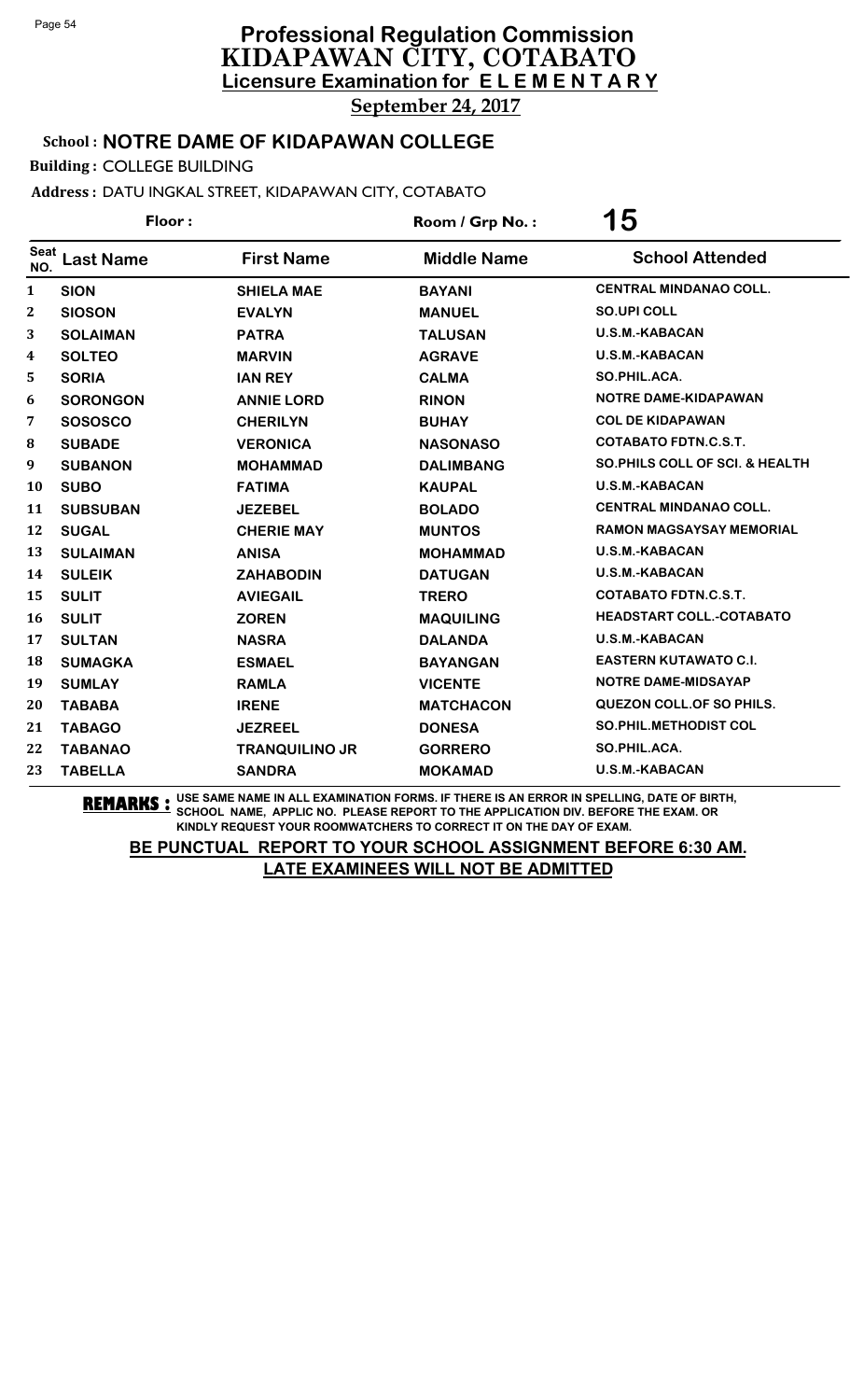School : **NOTRE DAME OF KIDAPAWAN COLLEGE**

Building : COLLEGE BUILDING

Address : DATU INGKAL STREET, KIDAPAWAN CITY, COTABATO

| Floor:             |                  |                     | Room / Grp No.:    | 16                                   |  |
|--------------------|------------------|---------------------|--------------------|--------------------------------------|--|
| <b>Seat</b><br>NO. | <b>Last Name</b> | <b>First Name</b>   | <b>Middle Name</b> | <b>School Attended</b>               |  |
| 1                  | <b>TADIAQUE</b>  | <b>JOHN MICHAEL</b> | <b>TADIAQUE</b>    | <b>SO.BAPTIST COLL.</b>              |  |
| $\boldsymbol{2}$   | <b>TAFLAN</b>    | <b>LOTIS MAE</b>    | <b>SANGGA</b>      | <b>KING'S COL.OF MARBEL</b>          |  |
| 3                  | <b>TAGAKEN</b>   | <b>PELIN</b>        | <b>MAYAO</b>       | S.N.AQUINO COL.FDN.                  |  |
| 4                  | <b>TAGHOY</b>    | <b>EMARIE</b>       | <b>SABLAY</b>      | <b>RAMON MAGSAYSAY MEMORIAL</b>      |  |
| 5                  | <b>TAGI</b>      | <b>JOEMAR</b>       | <b>HARON</b>       | U.S.M.-KABACAN                       |  |
| 6                  | <b>TAGI</b>      | <b>TAYA</b>         | <b>HARON</b>       | <b>U.S.M.-KABACAN</b>                |  |
| 7                  | <b>TAGUIBE</b>   | <b>NESTOR JR JR</b> | <b>CALIBAYAN</b>   | <b>SO.CHRISTIAN COLL.</b>            |  |
| 8                  | <b>TAGURA</b>    | <b>MARY EVE</b>     | <b>ODONIS</b>      | <b>COL DE KIDAPAWAN</b>              |  |
| 9                  | <b>TAHA</b>      | <b>NORANNISA</b>    | <b>ADO</b>         | U.S.M.-KABACAN                       |  |
| 10                 | <b>TAHA</b>      | <b>ZAHRAH</b>       | <b>KAMAMA</b>      | <b>U.S.M.-KABACAN</b>                |  |
| 11                 | <b>TAHA</b>      | <b>ZAITON</b>       | <b>ABUBAKAR</b>    | <b>MINDANAO CAPITOL COLL.</b>        |  |
| 12                 | <b>TAHAD</b>     | <b>CLAIRE</b>       | <b>TADIAQUE</b>    | <b>SO.BAPTIST COLL.</b>              |  |
| 13                 | <b>TAIB</b>      | <b>ARBAYA</b>       | <b>AMIR</b>        | <b>S.KUDARAT ISLAMIC</b>             |  |
| 14                 | <b>TAKOK</b>     | <b>BADRODIN</b>     | <b>SULAYMAN</b>    | <b>COTABATO FDTN.C.S.T.</b>          |  |
| 15                 | <b>TAKOK</b>     | <b>SAMSODIN</b>     | <b>SULAYMAN</b>    | <b>COTABATO FDTN.C.S.T.</b>          |  |
| 16                 | <b>TALIB</b>     | <b>BEBE</b>         | <b>TICO</b>        | <b>U.S.M.-KABACAN</b>                |  |
| 17                 | <b>TALIB</b>     | <b>SAIDA</b>        | <b>TICO</b>        | <b>U.S.M.-KABACAN</b>                |  |
| 18                 | <b>TALINO</b>    | <b>LILETH</b>       | <b>GULANDAY</b>    | <b>SOUTH EAST ASIAN INSTITUTE OF</b> |  |
| 19                 | <b>TALUSOB</b>   | <b>ZAINODIN</b>     | <b>BANSNAN</b>     | <b>NOTRE DAME-MIDSAYAP</b>           |  |
| 20                 | <b>TALUYAN</b>   | <b>SAID</b>         | <b>ABDULKARIM</b>  | <b>U.S.M.-KABACAN</b>                |  |
| 21                 | <b>TAMBAWANG</b> | <b>FAIDZA</b>       | <b>MACALAWAN</b>   | SO.MINDANAO I.T.-TACURONG            |  |
| 22                 | <b>TANAYA</b>    | <b>NOVELYN</b>      | <b>ALDIP</b>       | <b>RAMON MAGSAYSAY MEMORIAL</b>      |  |
| 23                 | <b>TANDOY</b>    | <b>JERWIN</b>       | <b>CELESTE</b>     | <b>SULTAN KUDARAT STATE</b>          |  |

**REMARKS :** USE SAME NAME IN ALL EXAMINATION FORMS. IF THERE IS AN ERROR IN SPELLING, DATE OF BIRTH, SCHOOL NAME, APPLIC NO. PLEASE REPORT TO THE APPLICATION DIV. BEFORE THE EXAM. OR KINDLY REQUEST YOUR ROOMWATCHERS TO CORRECT IT ON THE DAY OF EXAM.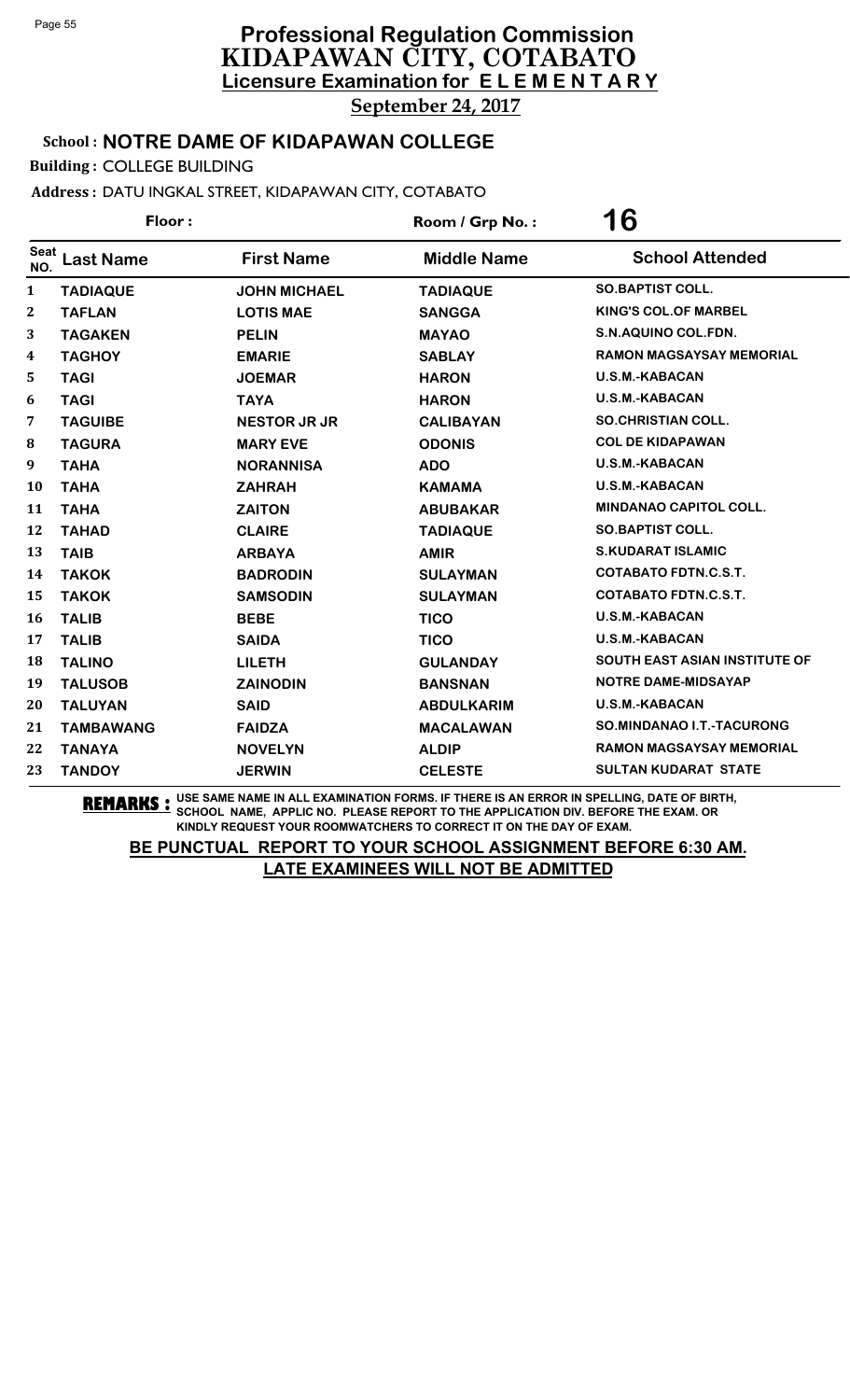### School : **NOTRE DAME OF KIDAPAWAN COLLEGE**

Building : COLLEGE BUILDING

Address : DATU INGKAL STREET, KIDAPAWAN CITY, COTABATO

| Floor:             |                   |                      | Room / Grp No.:    | 17                                     |  |
|--------------------|-------------------|----------------------|--------------------|----------------------------------------|--|
| <b>Seat</b><br>NO. | <b>Last Name</b>  | <b>First Name</b>    | <b>Middle Name</b> | <b>School Attended</b>                 |  |
| $\mathbf{1}$       | <b>TANDUYAN</b>   | <b>JONGIE</b>        | <b>ALAP-AP</b>     | <b>WMSU-TUNGAWAN</b>                   |  |
| $\mathbf{2}$       | <b>TANUDTANUD</b> | <b>CHRISTY MAE</b>   | <b>DUPAL-AG</b>    | U.S.M.-KABACAN                         |  |
| 3                  | <b>TARRAZONA</b>  | <b>CHRISTINE JOY</b> | <b>ESTORNINOS</b>  | <b>RAMON MAGSAYSAY MEMORIAL</b>        |  |
| 4                  | <b>TATAO</b>      | <b>JUNAIRA</b>       | <b>PARAEL</b>      | <b>U.S.M.-KABACAN</b>                  |  |
| 5                  | <b>TATAO</b>      | <b>SAMALIYA</b>      | <b>DOROWAN</b>     | U.S.M.-KABACAN                         |  |
| 6                  | <b>TATUAN</b>     | <b>ALJE</b>          | <b>GUIAMALUDIN</b> | <b>U.S.M.-KABACAN</b>                  |  |
| 7                  | <b>TAYA</b>       | <b>JEHAN</b>         | <b>MASHOD</b>      | U.S.M.-KABACAN                         |  |
| 8                  | <b>TAYA</b>       | <b>NORA</b>          | <b>ALI</b>         | <b>U.S.M.-KABACAN</b>                  |  |
| 9                  | <b>TAYUAN</b>     | <b>NORJANA</b>       | <b>BADTING</b>     | <b>SPA COLL.</b>                       |  |
| 10                 | <b>TECSON</b>     | <b>CHERRY</b>        | <b>LINGATONG</b>   | <b>HOLY CROSS OF BANSALAN JR COLL.</b> |  |
| 11                 | <b>TECSON</b>     | <b>LOURDES</b>       | <b>TANCIO</b>      | <b>U.S.M.-KABACAN</b>                  |  |
| 12                 | <b>TEJADA</b>     | <b>FLORYN</b>        | <b>FLORENO</b>     | <b>CENTRAL MINDANAO COLL.</b>          |  |
| 13                 | <b>TENORIO</b>    | <b>JENNIE</b>        | <b>BENITO</b>      | <b>MINDANAO CAPITOL COLL.</b>          |  |
| 14                 | <b>TEODOSIO</b>   | <b>LEO</b>           | <b>ANDRADE</b>     | A.R.PACHECO COLL., INC.                |  |
| 15                 | <b>TESORO</b>     | <b>LEMELYN</b>       | <b>BASTATAS</b>    | <b>CENTRAL MINDANAO COLL.</b>          |  |
| 16                 | <b>TIANZON</b>    | <b>HONEY LEE</b>     | <b>SANO</b>        | RAMON MAGSAYSAY MEMORIAL               |  |
| 17                 | <b>TIBAN</b>      | <b>BAIALI</b>        | <b>DIMALEN</b>     | <b>SPA COLL.</b>                       |  |
| 18                 | <b>TIMBULAN</b>   | <b>BAIRIYA</b>       | <b>USMAN</b>       | <b>REG. MADRASAH G.A</b>               |  |
| 19                 | <b>TIMCANG</b>    | <b>FREDAMI</b>       | <b>AGARCIO</b>     | <b>COTABATO FDTN.C.S.T.</b>            |  |
| 20                 | <b>TINO</b>       | <b>RUBEN</b>         | <b>PUNTONGAN</b>   | <b>U.S.M.-KABACAN</b>                  |  |
| 21                 | <b>TINONG</b>     | <b>JUDITH</b>        | <b>ANGAL</b>       | <b>CENTRAL MINDANAO COLL.</b>          |  |
| 22                 | <b>TIPUNAN</b>    | <b>GINNA</b>         | <b>MUNTA</b>       | U.S.M.-KABACAN                         |  |
| 23                 | <b>TIPUNAN</b>    | <b>JENNIFER</b>      | <b>MUNTA</b>       | <b>U.S.M.-KABACAN</b>                  |  |

**REMARKS :** USE SAME NAME IN ALL EXAMINATION FORMS. IF THERE IS AN ERROR IN SPELLING, DATE OF BIRTH, SCHOOL NAME, APPLIC NO. PLEASE REPORT TO THE APPLICATION DIV. BEFORE THE EXAM. OR KINDLY REQUEST YOUR ROOMWATCHERS TO CORRECT IT ON THE DAY OF EXAM.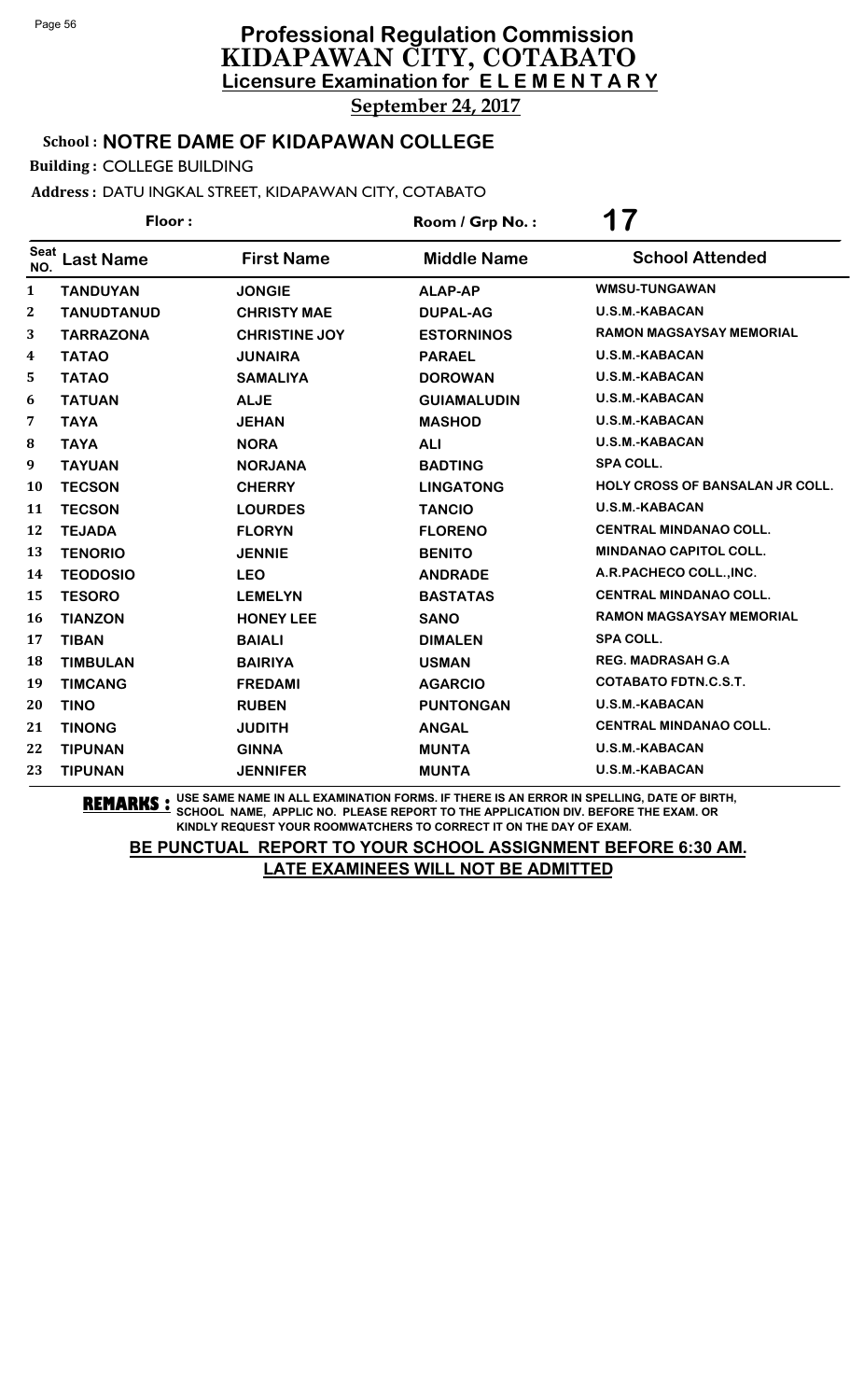### School : **NOTRE DAME OF KIDAPAWAN COLLEGE**

Building : COLLEGE BUILDING

Address : DATU INGKAL STREET, KIDAPAWAN CITY, COTABATO

<sup>Seat</sup> Last Name First Name Middle Name School Attended Floor : **18 Room / Grp No. : 18 TISON JOWEL MAR PEREGRINO GREEN VALLEY C.F.I. TOLEDO ANGELO NACION EDENTON MISSION COLL. TOLENTINO JANICE APARECIO NORTH DAVAO COLL.-PANABO TOLENTINO TERESITA BARATIGIN CENTRAL MINDANAO COLL. TOLENTINO WENDY LEONIDA U.S.M.-KIDAPAWAN TOMARONG RIZZA JOY MONTIBON SOUTH EAST ASIAN INSTITUTE OF TOMINDIG ARSIMA MASLAMAMA U.S.M.-KABACAN TOMO CHERRY LAYOL RAMON MAGSAYSAY MEMORIAL TONGCUA ANGEL MAE SABIDO CENTRAL MINDANAO COLL. TORIBIO MERCEDES GREGORIO GANI L. AMPI COLL., INC TORMIS CHRISTINE DUBA SO.PHIL.METHODIST COL TORRE RIA JOY BENDOL SO.BAPTIST COLL. TORREJOS RADJIV UGA NOTRE DAME UNIV.-COTABATO TORRES DEMCER NAVAL VALDEZ MOTHER & CHILD CITY TOTEN JONATHAN KABAMBALAN U.S.M.-KABACAN TRECERO JOHANNA DAUROG EDENTON MISSION COLL. TUBLE ANGELICA DE JUAN COTABATO FDTN.C.S.T. TULIAO ROLDAN TORILLA RAMON MAGSAYSAY MEMORIAL TULON SAMRAH BANDALA SPA COLL. TUMPONG JEANY CABALUNA SO.CHRISTIAN COLL. TUNAN RODEL DIALODIN SOUTH EAST ASIAN INSTITUTE OF TUNGGI NASRUDIN TIMBUMBO NOTRE DAME-MIDSAYAP TUPAS GAYBRILLE ANGELINE FLORENDO CENTRAL MINDANAO COLL.**

**REMARKS :** USE SAME NAME IN ALL EXAMINATION FORMS. IF THERE IS AN ERROR IN SPELLING, DATE OF BIRTH, SCHOOL NAME, APPLIC NO. PLEASE REPORT TO THE APPLICATION DIV. BEFORE THE EXAM. OR KINDLY REQUEST YOUR ROOMWATCHERS TO CORRECT IT ON THE DAY OF EXAM.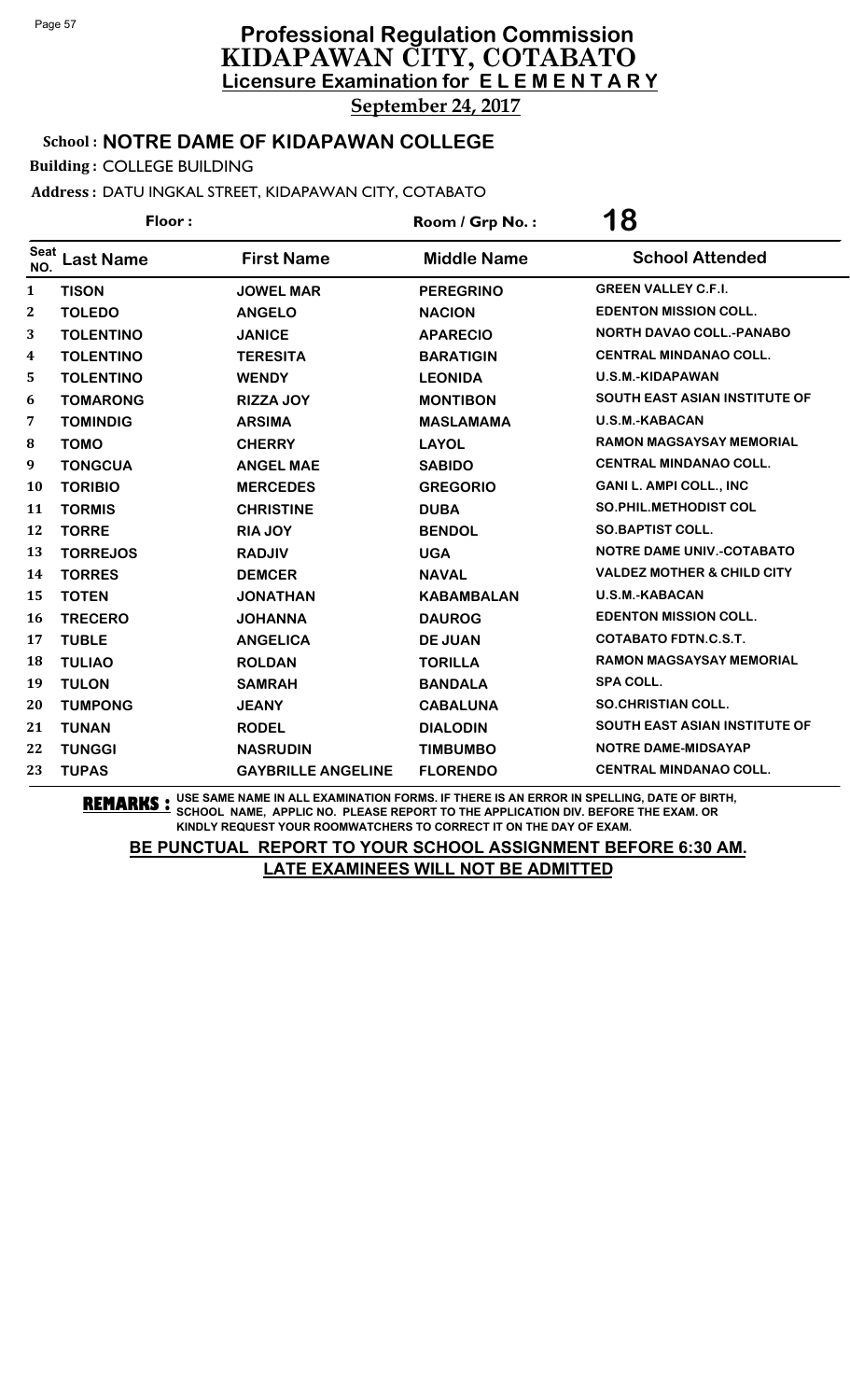### School : **NOTRE DAME OF KIDAPAWAN COLLEGE**

Building : COLLEGE BUILDING

Address : DATU INGKAL STREET, KIDAPAWAN CITY, COTABATO

| Floor:             |                   |                      | Room / Grp No.:    | 19                                   |  |
|--------------------|-------------------|----------------------|--------------------|--------------------------------------|--|
| <b>Seat</b><br>NO. | <b>Last Name</b>  | <b>First Name</b>    | <b>Middle Name</b> | <b>School Attended</b>               |  |
| 1                  | <b>UBA</b>        | <b>NORAIMA</b>       | <b>AYAO</b>        | <b>U.S.M.-KABACAN</b>                |  |
| $\mathbf 2$        | <b>UDAY</b>       | <b>LANIE</b>         | <b>PALALISAN</b>   | <b>SOUTH EAST ASIAN INSTITUTE OF</b> |  |
| 3                  | <b>UGA</b>        | <b>ALVIN</b>         | <b>TANSO</b>       | <b>DELA VIDA COLLEGE</b>             |  |
| 4                  | <b>ULAMA</b>      | <b>BABYLYN</b>       | <b>NANDING</b>     | <b>ST.LUKES INST.</b>                |  |
| 5                  | <b>ULANEN</b>     | <b>GUIAMERA</b>      | <b>TACUNES</b>     | <b>U.S.M.-KABACAN</b>                |  |
| 6                  | <b>ULANEN</b>     | <b>RICKY CHAN</b>    | <b>TACUNES</b>     | <b>U.S.M.-KABACAN</b>                |  |
| 7                  | <b>ULANGKAYA</b>  | <b>MOHAIMEN</b>      | <b>PAYOT</b>       | <b>U.S.M.-KABACAN</b>                |  |
| 8                  | <b>UMPAN</b>      | <b>VERNA MAE</b>     | <b>EMPOC</b>       | <b>COTABATO FDTN.C.S.T.</b>          |  |
| 9                  | <b>UMPAN</b>      | <b>WENNIE FE</b>     | <b>ALBACITE</b>    | NOTRE DAME-KIDAPAWAN                 |  |
| 10                 | <b>UNAYAN</b>     | <b>NORAISA</b>       | <b>RAHMAN</b>      | <b>U.S.M.-KABACAN</b>                |  |
| 11                 | <b>UNGGUI</b>     | <b>SURAIDA</b>       | <b>SULTAN</b>      | <b>MINDANAO CAPITOL COLL.</b>        |  |
| 12                 | <b>USMAN</b>      | <b>ALBAZZER</b>      | <b>SALAPUDIN</b>   | U.S.M.-KABACAN                       |  |
| 13                 | <b>USMAN</b>      | <b>MARIVIC</b>       | <b>KUMPA</b>       | NOTRE DAME-KIDAPAWAN                 |  |
| 14                 | <b>USOP</b>       | <b>BHEN AHMED</b>    | <b>GANSALI</b>     | <b>U.S.M.-KABACAN</b>                |  |
| 15                 | <b>USOP</b>       | <b>HAISA</b>         | <b>TIA</b>         | <b>SULTAN KUDARAT S.U.-PALIMBANG</b> |  |
| 16                 | <b>USOP</b>       | <b>SAGUIRA</b>       | <b>INGCODOT</b>    | <b>U.S.M.-KABACAN</b>                |  |
| 17                 | <b>UTING</b>      | <b>HALIMA</b>        | <b>ISLA</b>        | <b>HEADSTART COLL.-COTABATO</b>      |  |
| 18                 | <b>UTTO</b>       | <b>MONAWARA</b>      | <b>SANDIGAN</b>    | <b>SPA COLL.</b>                     |  |
| 19                 | <b>UYAG</b>       | <b>JOAN</b>          | <b>IBRAHIM</b>     | <b>SPA COLL.</b>                     |  |
| 20                 | <b>VALDEZ</b>     | <b>MARICEL</b>       | <b>LUMOGDANG</b>   | NOTRE DAME-KIDAPAWAN                 |  |
| 21                 | <b>VALENZUELA</b> | <b>CHRISTINE JOY</b> | <b>PASTOLERO</b>   | <b>RAMON MAGSAYSAY MEMORIAL</b>      |  |
| 22                 | <b>VALZADO</b>    | <b>GLAIRTHE</b>      | <b>CUI</b>         | <b>COTABATO FDTN.C.S.T.</b>          |  |
| 23                 | <b>VANGUARDIA</b> | <b>VEVERLYN</b>      | <b>LAMERA</b>      | <b>RAMON MAGSAYSAY MEMORIAL</b>      |  |

**REMARKS :** USE SAME NAME IN ALL EXAMINATION FORMS. IF THERE IS AN ERROR IN SPELLING, DATE OF BIRTH, SCHOOL NAME, APPLIC NO. PLEASE REPORT TO THE APPLICATION DIV. BEFORE THE EXAM. OR KINDLY REQUEST YOUR ROOMWATCHERS TO CORRECT IT ON THE DAY OF EXAM.